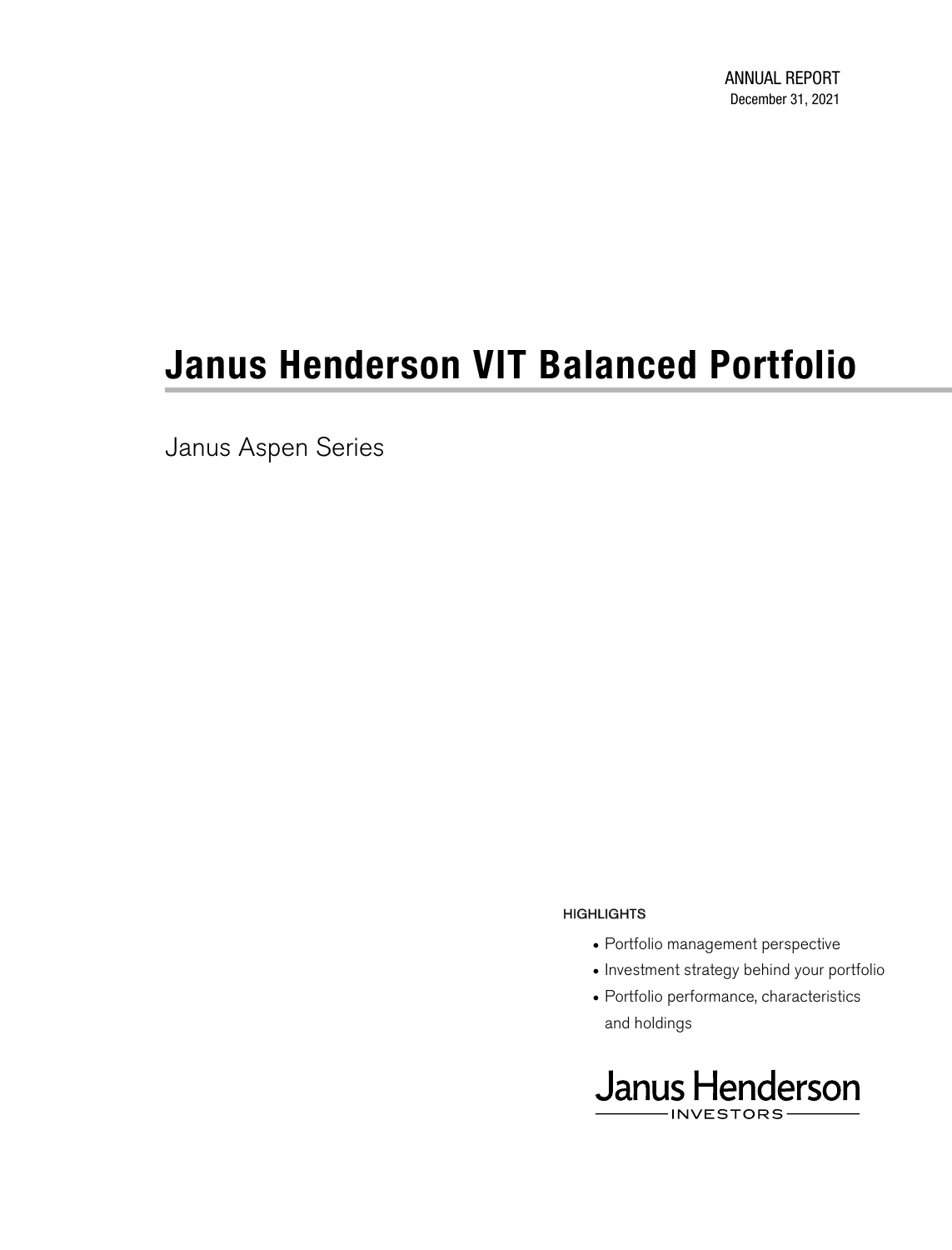## **Table of Contents**

### Janus Henderson VIT Balanced Portfolio

| Management Commentary and Schedule of Investments          |
|------------------------------------------------------------|
|                                                            |
|                                                            |
|                                                            |
|                                                            |
|                                                            |
|                                                            |
| Report of Independent Registered Public Accounting Firm 40 |
|                                                            |
|                                                            |
|                                                            |
|                                                            |
|                                                            |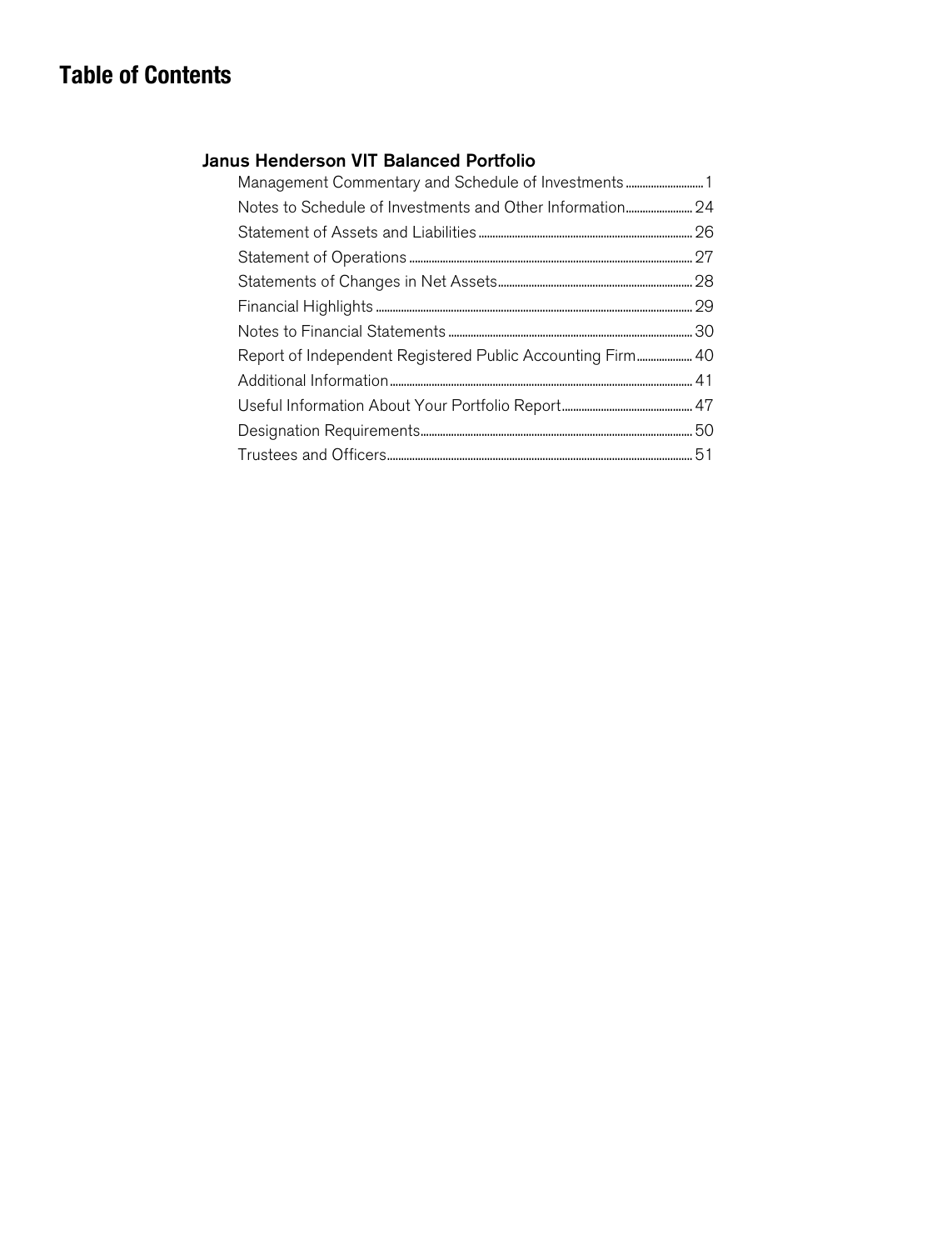### **Janus Henderson VIT Balanced Portfolio (unaudited)**

#### **PORTFOLIO SNAPSHOT**

For 25+ years, the Balanced Portfolio has delivered our equity and fixed income expertise in a one-stop core solution. The portfolio managers make dynamic asset allocation decisions based on their view of overall market risk and careful examination of valuations across equity and fixed income markets. The end result is a diversified multi-asset, core holding portfolio offering the potential for long-term capital appreciation with a focus on security selection while maintaining the flexibility to navigate uncertain and volatile markets.



co-portfolio manager

co-portfolio manager

co-portfolio manage

#### **PERFORMANCE OVERVIEW**

For the 12-month period ended December 31, 2021, the Janus Henderson VIT Balanced Portfolio's Institutional Shares and Service Shares returned 17.20% and 16.91%, respectively, compared with 14.32% for the Balanced Index, an internally calculated benchmark that combines the total returns from the S&P 500® Index (55%) and the Bloomberg U.S. Aggregate Bond Index (45%). The S&P 500 Index returned 28.71% and the Bloomberg U.S. Aggregate Bond Index returned -1.54%.

#### **INVESTMENT ENVIRONMENT**

The period began with many economically damaging social distancing measures still in place to mitigate the spread of COVID-19. However, U.S. equity markets continued to gain as significant monetary and fiscal stimulus supported markets, and vaccine developments created optimism around the potential for an economic reopening. Indeed, vaccines were distributed at a fasterthan-expected rate, contributing to strong economic growth. Equities finished the period with robust gains, but performance across sectors varied significantly. Energy was the top-performing sector, benefiting from the strong rebound in oil prices. Real estate stocks, which were pummeled amid 2020's lockdown phase, rebounded strongly alongside the broader economic reopening. Traditionally defensive sectors such as utilities and consumer staples lagged, though they still generated double-digit returns.

Amid the economic recovery, the yield on the 10-year Treasury note ended December at 1.51%, up from 0.93% one year ago. The recovery, as is typical, brought both higher inflation expectations and the realization that the U.S. Federal Reserve (Fed) would reduce monetary stimulus and eventually increase policy rates. Despite

intra-period volatility, corporate credit spreads (the difference in yield over Treasuries) ultimately tightened with the improving economic outlook. However, investment-grade corporates were negatively impacted by rising interest rates and ended the period with negative total returns. Mortgage-backed securities (MBS) similarly outperformed U.S. Treasuries but generated negative total returns. Treasury Inflation-Protected Securities (TIPS) and high-yield corporates generated positive total returns – the former aided by increasing inflation expectations, the latter aided by their improving fundamental outlook (i.e., expectations for low credit defaults) and investors' continued quest for yield.

#### **PERFORMANCE DISCUSSION**

The Portfolio's ability to dynamically adjust its allocation with changing market conditions proved beneficial given the portfolio managers' decision to overweight equities as the economic recovery continued. On average, 64% of the Portfolio was invested in stocks throughout the period (based on month-end data). Asset class allocations may vary based on market conditions, and positioning near the mandated maximum equity exposure reflected the portfolio managers' belief that equities offered greater risk-adjusted opportunities versus fixed income throughout the year.

The equity allocation outperformed the S&P 500 Index. Stock selection drove the relative outperformance, particularly in the information technology, health care and consumer staples sectors. Technology company Nvidia was the largest individual equity contributor. As large technology platform companies continued to increase capital spending on network data centers and infrastructure, Nvidia – a leading producer of graphics processing units – benefited. The company's products are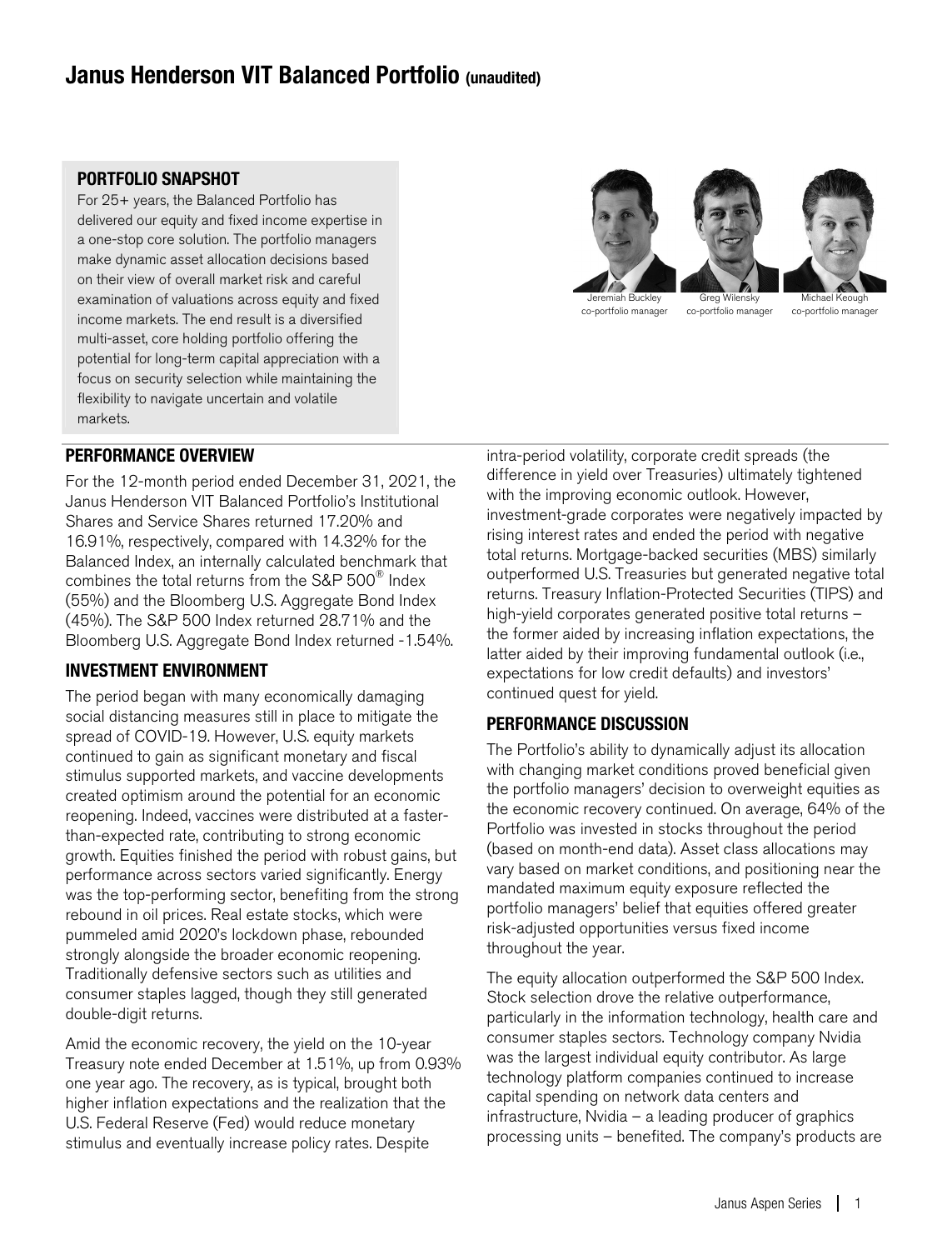### **Janus Henderson VIT Balanced Portfolio (unaudited)**

also critical to virtual and augmented reality platforms, which are growing in popularity. Semiconductor company Lam Research was another relative contributor. Demand forecasts for wafer fabrication equipment increased during the period alongside the continued proliferation of semiconductors across industries, and the company benefited near year-end from a stabilization of memory prices.

Detracting from relative results was sector positioning, including a lack of exposure to energy – the bestperforming benchmark sector during the period – and an underweight to the strong-performing real estate sector. Credit card service provider Mastercard was the top individual equity detractor. The Delta and Omicron variants of COVID-19 dashed investor optimism that cross-border travel spending would see a sizable recovery during the period. Concerns around the introduction of new payment methods also weighed on the stock. While we are monitoring potential disruptors to the credit card network, we believe Mastercard has demonstrated an ability to be resilient and we think its growth outlook remains positive. Comcast was another detractor given concerns around slowing subscriber growth for high-speed cable Internet in 2021 versus the year prior, as well as the potential for increased competition from fiber-optic and 5G providers.

The fixed income allocation outperformed the Bloomberg U.S. Aggregate Bond Index. Our asset allocation decisions benefited relative performance versus the Bloomberg U.S. Aggregate Bond Index. The Portfolio's out-of-index allocation to high-yield corporate bonds performed well as the economic outlook continued to improve and investors' demand for yield remained intact. Out-of-index exposure to TIPS was also a strong contributor as we adjusted positioning with the ebb and flow of inflation expectations. An underweight to MBS and strong security selection further benefited relative performance. The Portfolio's positioning relative to the U.S. Treasury yield curve and a lack of exposure to government-related securities detracted.

Although we consistently trimmed the Portfolio's allocation to corporate bonds during the period, our overall favorable view on the U.S. economy led us to maintain the Portfolio's overweight exposure to corporates (including high-yield) and securitized credit such as asset-backed securities (ABS) and commercial mortgage-backed securities (CMBS). We maintained underweight exposures to U.S. Treasuries and MBS.

Our decision to reduce corporate credit exposure was primarily due to credit spreads narrowing as the period progressed. Corporate bond sales were focused on the investment-grade market given our view that the relatively tight level of spreads diminished their attractiveness on a risk-adjusted basis compared to high yield, particularly with rates set to rise. Within high yield, we adjusted positions, emphasizing names believed to have the potential to be "rising stars" – securities that could see sufficient rating improvement to push them into the investment-grade market. We added floating rate products such as bank loans as well as high-quality (AAA/AA) collateralized loan obligations (CLOs) for the first time, believing the underlying bank loans had attractive valuations and their securitization into CLOs added additional value. In our efforts to diversify sources of both yield and risk, we also added to our ABS and CMBS exposure, focusing on relative-value opportunities identified through individual security analysis. Lastly, we were active in the TIPS market, adding early on the expectation that inflation expectations would increase and adjusting the allocation throughout the year as expectations shifted.

### **OUTLOOK**

Although we expect to see continued heightened inflation in 2022, other key economic indicators such as unemployment, labor force participation and retail sales continue to trend in a constructive direction and should provide a positive backdrop for equity markets going forward. It is our belief that high levels of consumer savings, significant appreciation in the equity and housing markets and stronger employment growth will allow consumers to drive robust spending in the upcoming quarters. Ongoing vaccination and the development of additional medical advancements to treat COVID-19 should result in more people continuing to rejoin the workforce, which should help alleviate supply chain constraints and help ease certain drivers of inflation. Corporate and consumer balance sheets also remain strong, which should keep credit losses low, and we expect robust capital spending on digitization and automation to further help supply chains recover.

As 2021 was drawing to a close, the Fed began to aggressively reassess the pace at which it would be removing the extraordinary monetary policy accommodation it has been providing as it acknowledged that inflation is projected to remain above target for longer than was expected. As we navigate a period with the potential for heightened volatility brought on by this shift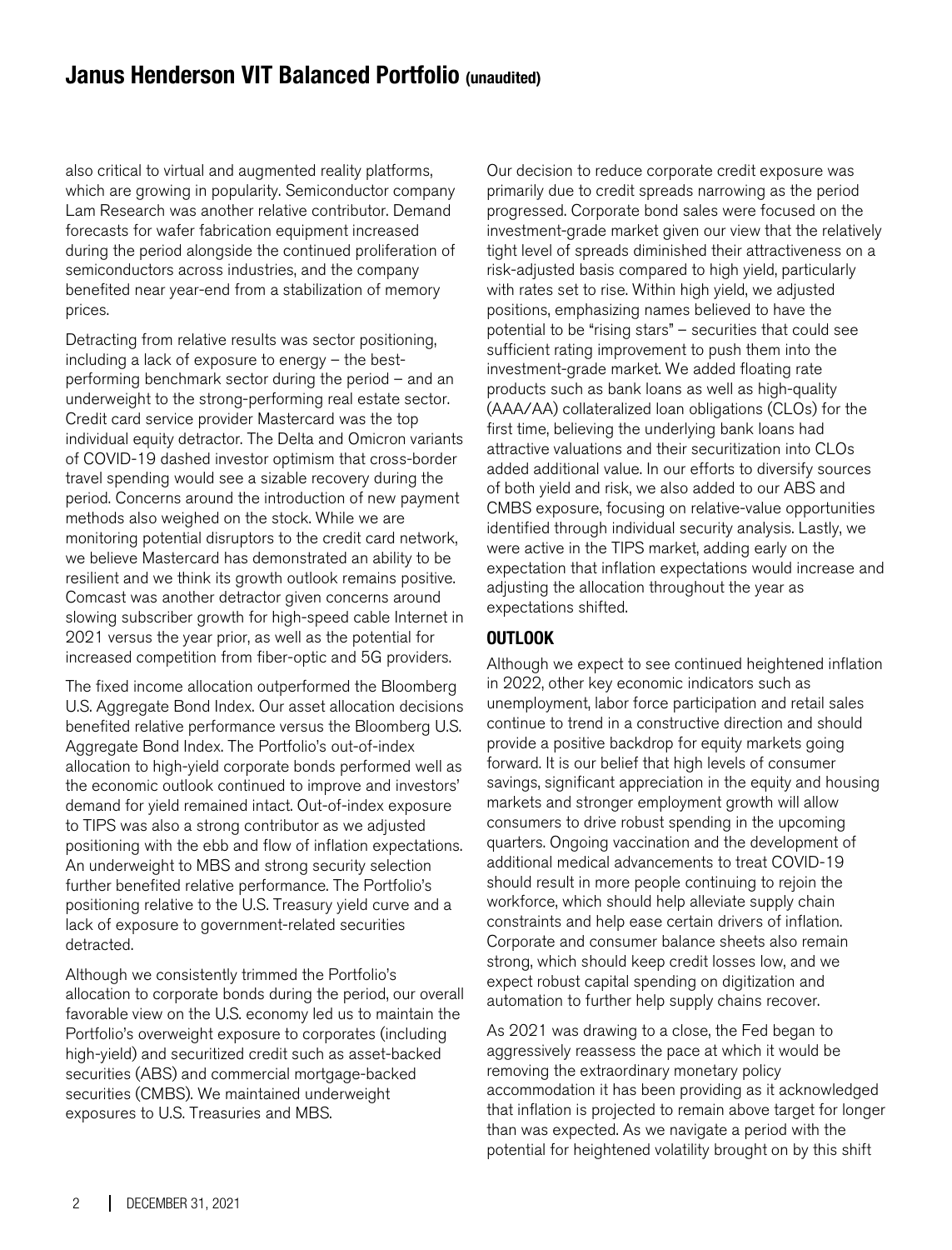### **Janus Henderson VIT Balanced Portfolio (unaudited)**

in policy outlook, we continue to believe in the importance of finding companies that are providing meaningful economic value to their customers while continuing to generate consistent free cash flow and allocating capital successfully. We think these companies will be better positioned for long-term growth regardless of any shorterterm changes in the investment environment. In particular, we continue to emphasize companies participating in many of the long-term growth themes that were in motion prior to the pandemic — and have accelerated as a result of it. These include the shift to e-commerce and related acceleration in e-payments as well as the growth of cloud computing and Software as a Service applications. Health care technology is another meaningful theme. Better data analysis from the digitization of procedures and treatments will likely lead to better outcomes for patients and strong growth for medical technology companies.

While navigating a shift in central bank policy is never straightforward, we see continued opportunities to add value in the bond portfolio in the coming quarters while maintaining the traditional role as a diversifier in volatile times. We do believe real yields (the yield paid after taking into account expected inflation) are too low for the kind of economic growth and inflation we are forecasting and expect upward pressure on Treasury yields. However, longer-dated Treasuries are likely to remain attractive relative to other developed markets' government bonds, and we expect continued demand from outside the U.S. to be a stabilizer in times of volatility. Similarly, we believe credit sectors can perform well in the early phases of a tightening cycle – fundamentals are still improving, credit ratings are being upgraded, access to credit remains plentiful and defaults are expected to remain scarce. Ultimately, we think 2022 may play to the active fixed income manager's strengths; in our opinion, opportunities to add incremental returns to a bond portfolio are more likely to come from relative-value opportunities, nuanced sector allocation, shorter-term dislocations and individual security selection.

As always, we will dynamically adjust each of the equity and fixed income allocations, as well as the Portfolio's overall mix between equities and fixed income, as we analyze the risks and opportunities in each market.

Thank you for your investment in Janus Henderson VIT Balanced Portfolio.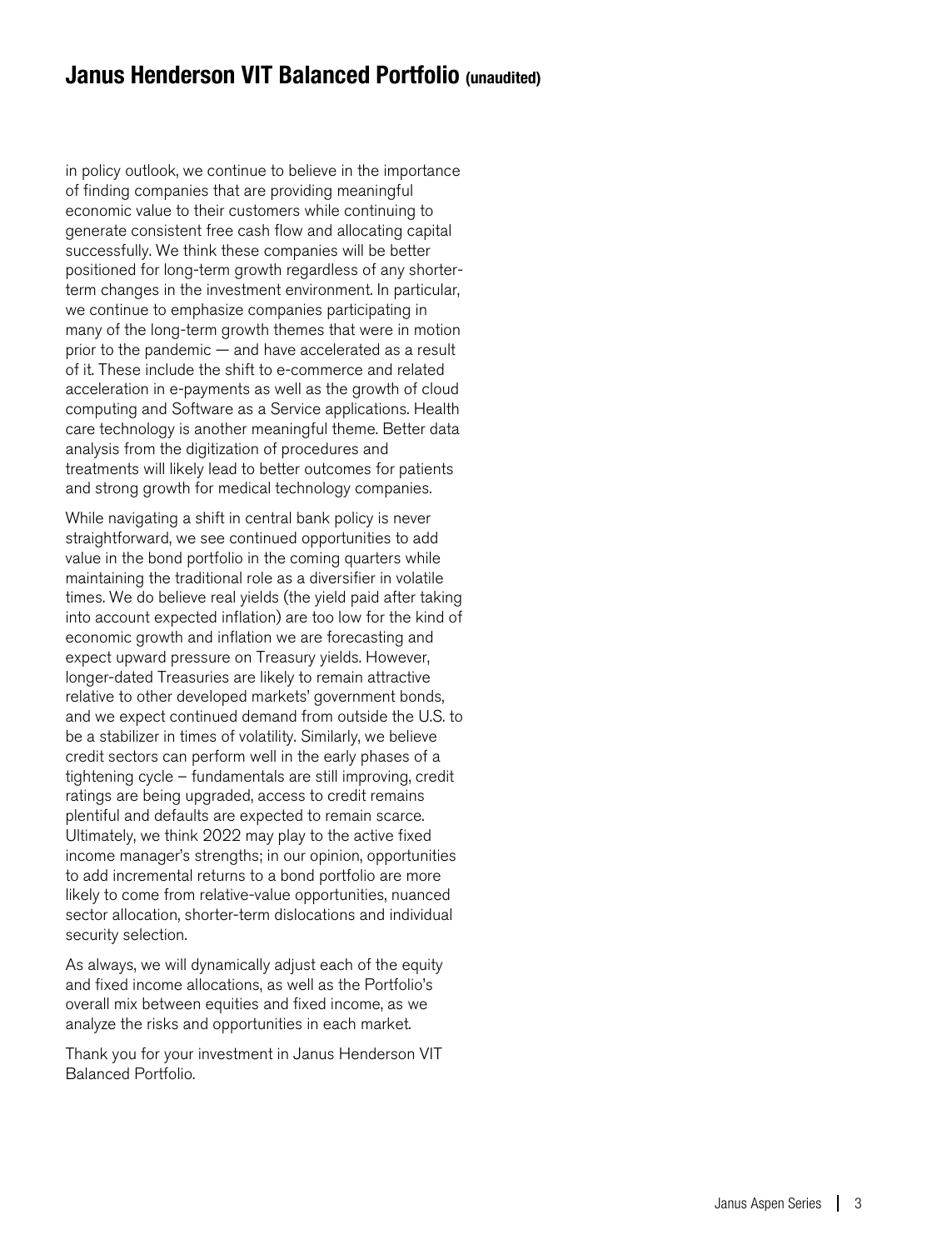| 5 Top Contributors - Equity Sleeve Holdings |                   |                          | 5 Top Detractors - Equity Sleeve Holdings |                   |                          |
|---------------------------------------------|-------------------|--------------------------|-------------------------------------------|-------------------|--------------------------|
|                                             | Average<br>Weight | Relative<br>Contribution |                                           | Average<br>Weight | Relative<br>Contribution |
| <b>NVIDIA Corp</b>                          | $2.27\%$          | 0.74%                    | Mastercard Inc                            | 3.62%             | $-0.87\%$                |
| Microsoft Corp                              | 8.22%             | 0.56%                    | Activision Blizzard Inc                   | 0.78%             | $-0.47\%$                |
| Eli Lilly & Co                              | 2.00%             | 0.50%                    | Comcast Corp                              | 2.09%             | $-0.46%$                 |
| Lam Research Corp                           | $2.52\%$          | 0.50%                    | Honeywell International Inc               | 1.72%             | $-0.41%$                 |
| Home Depot Inc                              | $2.55\%$          | 0.43%                    | Merck & Co Inc                            | 1.46%             | $-0.33\%$                |

#### **5 Top Contributors - Equity Sleeve Sectors**\*

|                               | Relative            | <b>Equity Sleeve</b>  | <b>S&amp;P 500 Index</b> |
|-------------------------------|---------------------|-----------------------|--------------------------|
|                               | <b>Contribution</b> | <b>Average Weight</b> | <b>Average Weight</b>    |
| Information Technology        | 1.15%               | 32.34%                | 27.58%                   |
| <b>Health Care</b>            | $0.72\%$            | 14.95%                | 13.12%                   |
| <b>Consumer Staples</b>       | 0.54%               | 6.39%                 | 5.91%                    |
| Utilities                     | 0.30%               | $0.00\%$              | 2.54%                    |
| <b>Communication Services</b> | 0.22%               | 10.13%                | 10.97%                   |

#### **5 Top Detractors - Equity Sleeve Sectors**\*

|                        | Relative     | <b>Equity Sleeve</b>  | <b>S&amp;P 500 Index</b> |  |
|------------------------|--------------|-----------------------|--------------------------|--|
|                        | Contribution | <b>Average Weight</b> | <b>Average Weight</b>    |  |
| Consumer Discretionary | $-1.02\%$    | 16.53%                | 12.44%                   |  |
| Energy                 | $-0.59%$     | $0.00\%$              | 2.71%                    |  |
| Financials             | $-0.26%$     | 9.83%                 | 11.20%                   |  |
| Real Estate            | $-0.24%$     | 0.55%                 | 2.55%                    |  |
| Industrials            | $-0.14%$     | 8.57%                 | 8.36%                    |  |

Relative contribution reflects how the portolio's holdings impacted return relative to the benchmark. Cash and securities not held in the portfolio are not shown. For equity portfolios, relative contribution compares the performance of a security in the portfolio to the benchmark's total return, factoring in the difference in weight of that security in the benchmark. Returns are calculated using daily returns and previous day ending weights rolled up by ticker, excluding fixed income securities, gross of advisory fees, may exclude certain derivatives and will differ from actual performance. Performance attribution reflects returns gross of advisory fees and may differ from actual returns as they are based on end of day holdings. Attribution is calculated by geometrically linking daily returns for the portfolio and index.

\* Based on sector classification according to the Global Industry Classification Standard ("GICS") codes, which are the exclusive property and a service mark of MSCI Inc. and Standard & Poor's.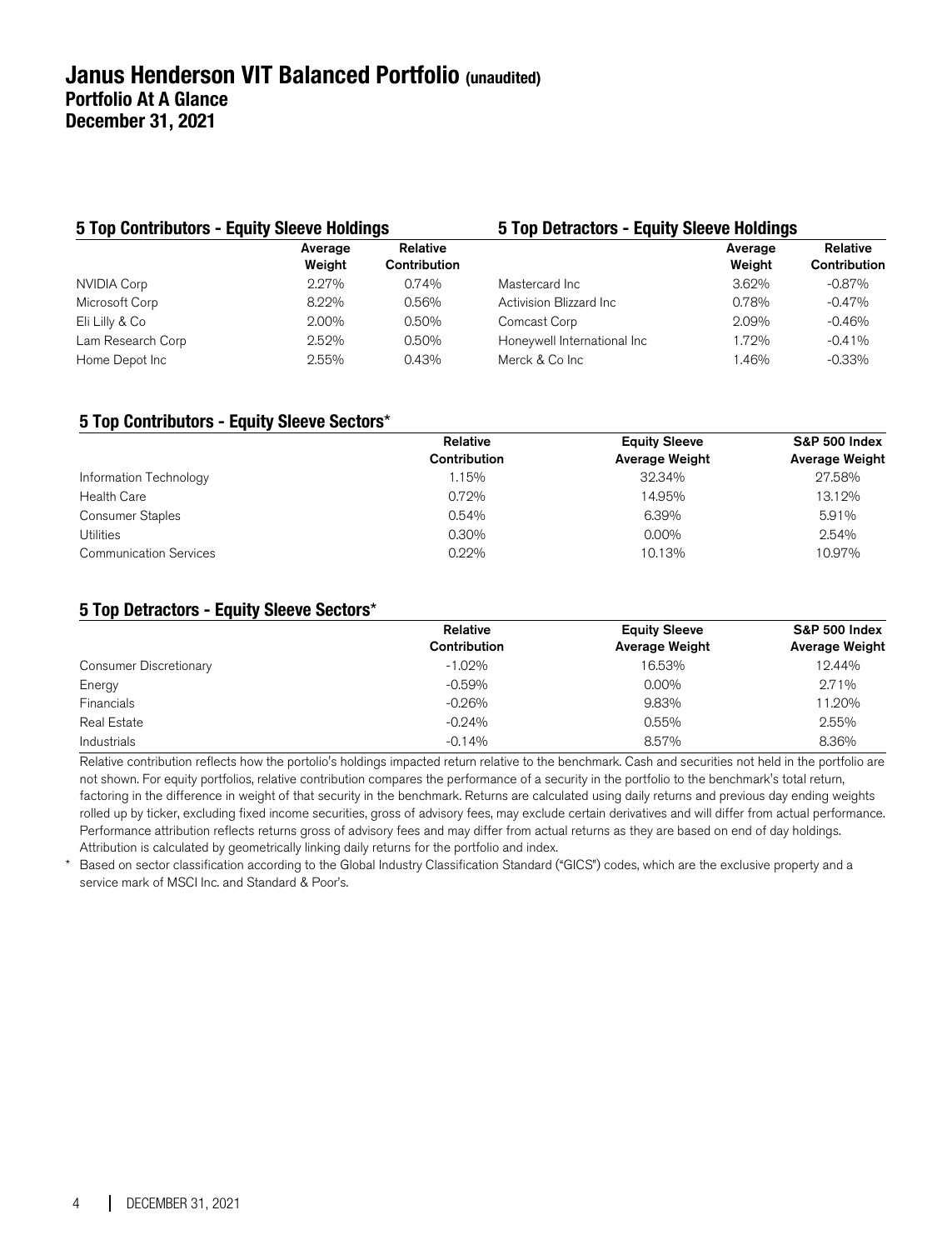### **Janus Henderson VIT Balanced Portfolio (unaudited) Portfolio At A Glance December 31, 2021**

| 5 Largest Equity Holdings - (% of Net Assets) |         | Asset Allocation - (% of Net Assets) |           |
|-----------------------------------------------|---------|--------------------------------------|-----------|
| Microsoft Corp                                |         | Common Stocks                        | 64.5%     |
| Software                                      | 5.8%    | United States Treasury               |           |
| Apple Inc                                     |         | Notes/Bonds                          | 12.5%     |
| Technology Hardware, Storage & Peripherals    | $3.9\%$ | Corporate Bonds                      | 10.2%     |
| Alphabet Inc - Class C                        |         | Asset-Backed/Commercial              |           |
| Interactive Media & Services                  | $3.7\%$ | Mortgage-Backed Securities           | $6.0\%$   |
| Amazon.com Inc.                               |         | Mortgage-Backed Securities           | 4.6%      |
| Internet & Direct Marketing Retail            | 2.9%    | <b>Investment Companies</b>          | $4.0\%$   |
| UnitedHealth Group Inc                        |         | Bank Loans and Mezzanine Loans       | $0.9\%$   |
| Health Care Providers & Services              | $2.4\%$ | Inflation-Indexed Bonds              | $0.2\%$   |
|                                               | 18.7%   | Other                                | $(2.9)\%$ |
|                                               |         |                                      | 100.0%    |

### Top Country Allocations - Long Positions - (% of Investment Securities)

|                         | <b>TOP ODDIN'T AND OCCUPATO LOTGET ODINOTIO</b> (70 OF INVOLUTION OCCUPACION |             |                         |                   |             |
|-------------------------|------------------------------------------------------------------------------|-------------|-------------------------|-------------------|-------------|
| As of December 31, 2021 |                                                                              |             | As of December 31, 2020 |                   |             |
| United States           |                                                                              | 98.7%       | <b>United States</b>    |                   | 97.9%       |
| United Kingdom          | $0.4\%$                                                                      |             | United Kingdom          | 0.8%              |             |
| Ireland                 | 0.2%                                                                         |             | France                  | 0.3%              |             |
| Australia               | 0.1%                                                                         |             | Canada                  | 0.3%              |             |
| Canada                  | $0.1\%$                                                                      |             | Switzerland             | 0.2%              |             |
|                         | 0%<br>20%<br>40%<br>60%                                                      | 100%<br>80% | $O\%$                   | 20%<br>40%<br>60% | 100%<br>80% |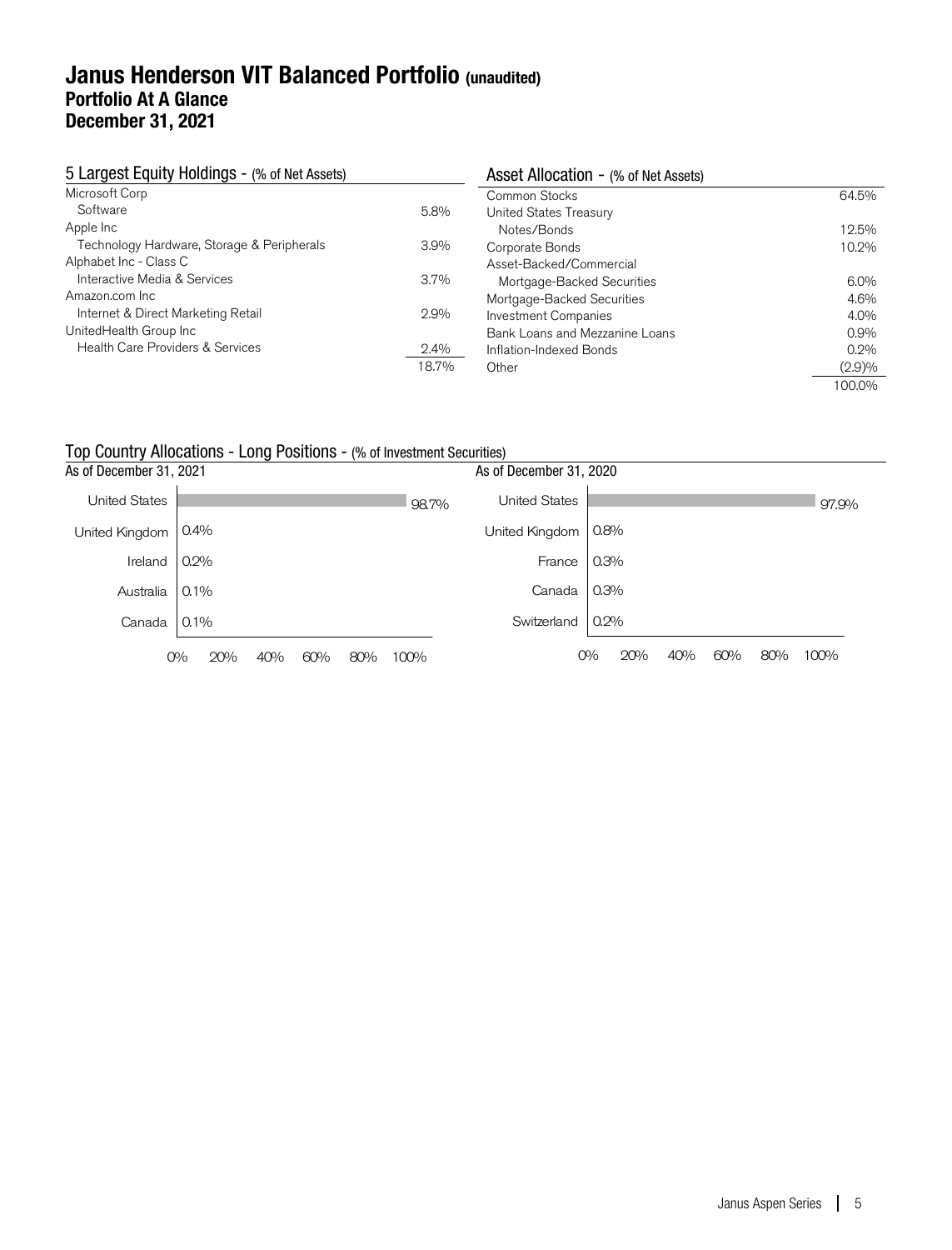### **Janus Henderson VIT Balanced Portfolio (unaudited) Performance**



| Average Annual Total Return - for the periods ended December 31, 2021                    | <b>Prospectus Expense Ratios</b> |              |             |                            |                                                             |
|------------------------------------------------------------------------------------------|----------------------------------|--------------|-------------|----------------------------|-------------------------------------------------------------|
|                                                                                          | <b>One</b><br>Year               | Five<br>Year | Ten<br>Year | <b>Since</b><br>Inception* | <b>Total Annual Fund</b><br>Operating Expenses <sup>#</sup> |
| <b>Institutional Shares</b>                                                              | 17.20%                           | 14.39%       | 11.81%      | 10.42%                     | 0.62%                                                       |
| Service Shares                                                                           | 16.91%                           | 14.10%       | 11.53%      | 10.23%                     | 0.87%                                                       |
| S&P 500 Index                                                                            | 28.71%                           | 18.47%       | 16.55%      | 10.73%                     |                                                             |
| Bloomberg U.S. Aggregate Bond Index                                                      | $-1.54%$                         | 3.57%        | 2.90%       | 4.99%                      |                                                             |
| Balanced Index                                                                           | 14.32%                           | 11.87%       | 10.46%      | 8.39%                      |                                                             |
| Morningstar Quartile - Institutional Shares                                              | 1st                              | 1st          | 1st         | 1st                        |                                                             |
| Morningstar Ranking - based on total returns<br>for Allocation - 50% to 70% Equity Funds | 90/714                           | 26/662       | 26/552      | 9/204                      |                                                             |

Returns quoted are past performance and do not guarantee future results; current performance may be lower or higher. Investment returns and principal value will vary; there may be a gain or loss when shares are sold. For the most recent month-end performance call 800.668.0434 or visit janushenderson.com/VITperformance.

Performance may be affected by risks that include those associated with foreign and emerging markets, fixed income securities, high-yield and high-risk securities, undervalued, overlooked and smaller capitalization companies, real estate related securities including Real Estate Investment Trusts (REITs), Environmental, Social and Governance (ESG) factors, non-diversification, portfolio turnover, derivatives, short sales, initial public offerings (IPOs) and potential conflicts of interest. Each product has different risks. Please see the prospectus for more information about risks, holdings and other details.

Returns do not reflect the deduction of fees, charges or expenses of any insurance product or qualified plan. If applied, returns would have been lower.

Returns include reinvestment of all dividends and distributions and do not reflect the deduction of taxes that a shareholder would pay on Portfolio distributions or redemptions of Portfolio shares. The returns do not include adjustments in accordance with generally accepted accounting principles required at the period end for financial reporting purposes.

Performance for Service Shares prior to December 31, 1999 reflects the performance of Institutional Shares, adjusted to reflect the expenses of Service Shares.

Ranking is for the share class shown only; other classes may have different performance characteristics.

© 2021 Morningstar, Inc. All Rights Reserved.

There is no assurance that the investment process will consistently lead to successful investing.

See Notes to Schedule of Investments and Other Information for index definitions.

Index performance does not reflect the expenses of managing a portfolio as an index is unmanaged and not available for direct investment.

See important disclosures on the next page.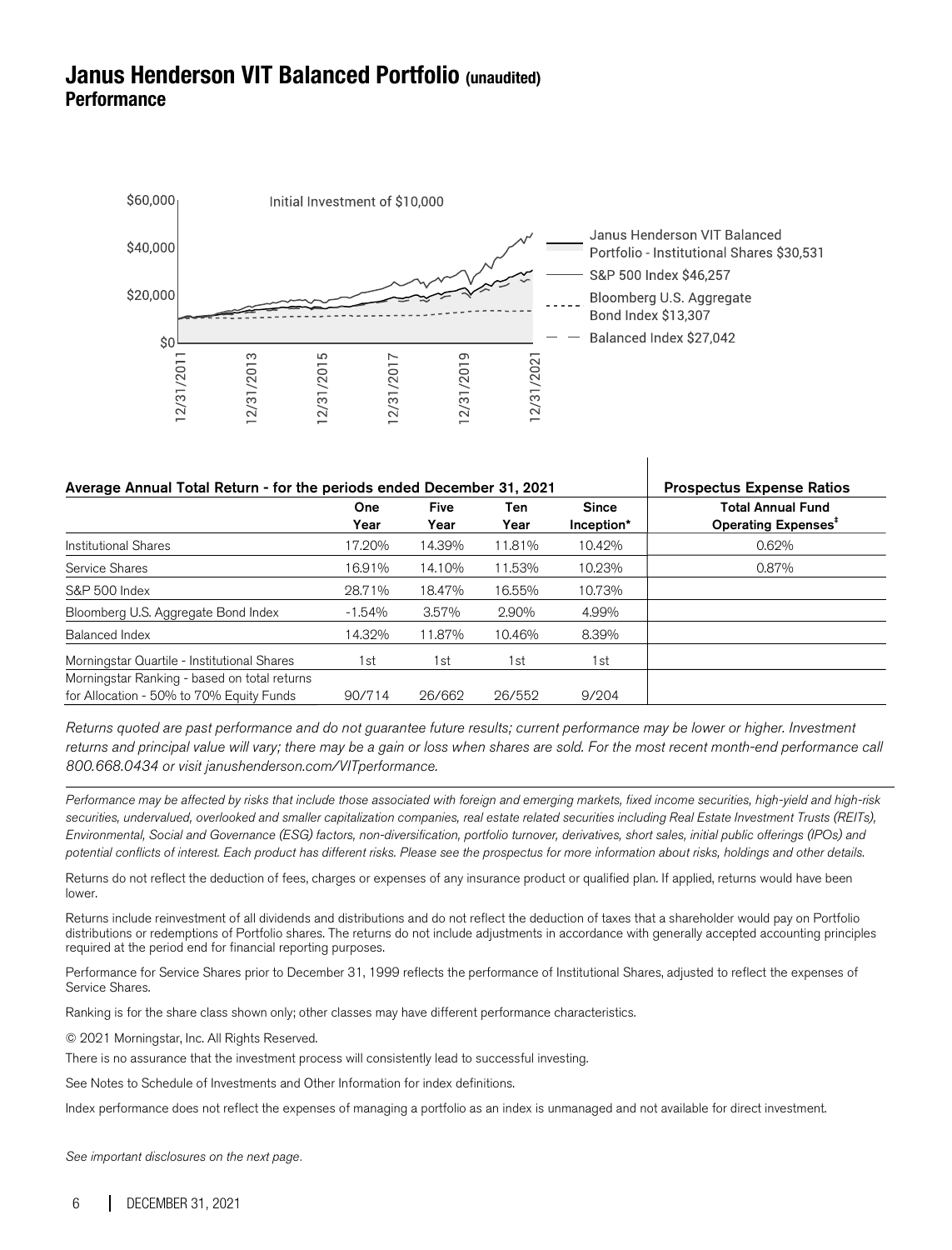### **Janus Henderson VIT Balanced Portfolio (unaudited) Performance**

See "Useful Information About Your Portfolio Report."

\*The Portfolio's inception date – September 13, 1993

‡ As stated in the prospectus. See Financial Highlights for actual expense ratios during the reporting period.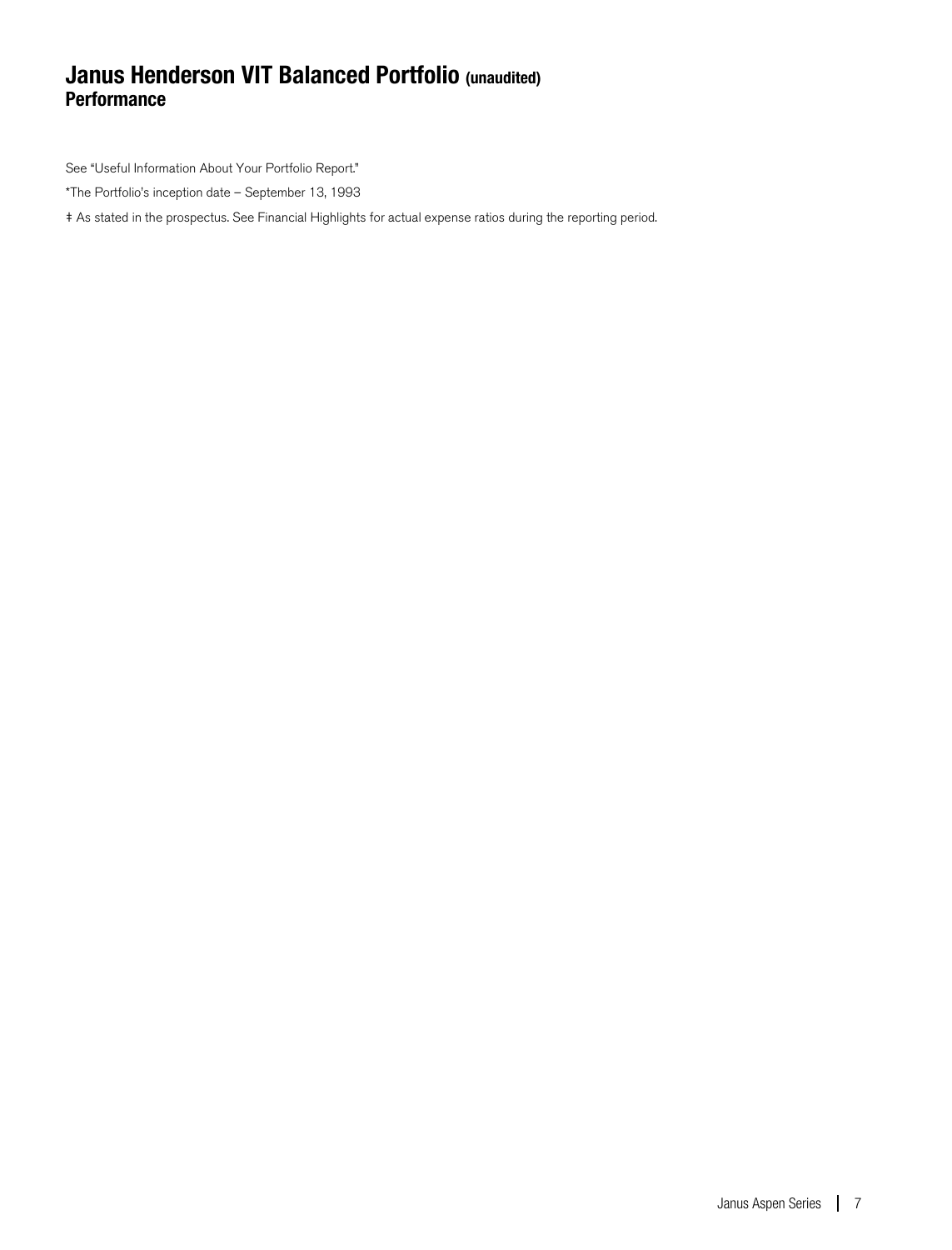### **Janus Henderson VIT Balanced Portfolio (unaudited) Expense Examples**

As a shareholder of the Portfolio, you incur two types of costs: (1) transaction costs and (2) ongoing costs, including management fees; 12b-1 distribution and shareholder servicing fees (applicable to Service Shares only); transfer agent fees and expenses payable pursuant to the Transfer Agency Agreement; and other Portfolio expenses. This example is intended to help you understand your ongoing costs (in dollars) of investing in the Portfolio and to compare these costs with the ongoing costs of investing in other mutual funds. To do so, compare this 5% hypothetical example with the 5% hypothetical examples that appear in the shareholder reports of the other funds. The example is based upon an investment of \$1,000 invested at the beginning of the period and held for the sixmonths indicated, unless noted otherwise in the table and footnotes below.

#### Actual Expenses

The information in the table under the heading "Actual" provides information about actual account values and actual expenses. You may use the information in these columns, together with the amount you invested, to estimate the expenses that you paid over the period. Simply divide your account value by \$1,000 (for example, an \$8,600 account value divided by \$1,000 = 8.6), then multiply the result by the number in the appropriate column for your share class under the heading entitled "Expenses Paid During Period" to estimate the expenses you paid on your account during the period.

#### Hypothetical Example for Comparison Purposes

The information in the table under the heading "Hypothetical (5% return before expenses)" provides information about hypothetical account values and hypothetical expenses based upon the Portfolio's actual expense ratio and an assumed rate of return of 5% per year before expenses, which is not the Portfolio's actual return. The hypothetical account values and expenses may not be used to estimate the actual ending account balance or expenses you paid for the period. You may use this information to compare the ongoing costs of investing in the Portfolio and other funds. To do so, compare this 5% hypothetical example with the 5% hypothetical examples that appear in the shareholder reports of the other funds. Additionally, for an analysis of the fees associated with an investment in either share class or other similar funds, please visit www.finra.org/fundanalyzer.

Please note that the expenses shown in the table are meant to highlight your ongoing costs only and do not reflect any transaction costs, such as any charges at the separate account level or contract level. These fees are fully described in the Portfolio's prospectuses. Therefore, the hypothetical examples are useful in comparing ongoing costs only, and will not help you determine the relative total costs of owning different funds. In addition, if these transaction costs were included, your costs would have been higher.

|                | Actual                                           |                                          |                                                                          | Hypothetical<br>(5% return before expenses)      |                            |                                                                                                             |                                               |  |
|----------------|--------------------------------------------------|------------------------------------------|--------------------------------------------------------------------------|--------------------------------------------------|----------------------------|-------------------------------------------------------------------------------------------------------------|-----------------------------------------------|--|
|                | <b>Beginning</b><br>Account<br>Value<br>(7/1/21) | Ending<br>Account<br>Value<br>(12/31/21) | <b>Expenses</b><br><b>Paid During</b><br>Period<br>$(7/1/21 - 12/31/21)$ | <b>Beginning</b><br>Account<br>Value<br>(7/1/21) | Ending<br>Account<br>Value | <b>Expenses</b><br><b>Paid During</b><br>Period<br>$(12/31/21)$ $(7/1/21 - 12/31/21)$ $(7/1/21 - 12/31/21)$ | <b>Net Annualized</b><br><b>Expense Ratio</b> |  |
| Institutional  |                                                  |                                          |                                                                          |                                                  |                            |                                                                                                             |                                               |  |
| Shares         | \$1,000.00                                       | \$1,079.50                               | \$3.25                                                                   | \$1,000.00                                       | \$1,022,08                 | \$3.16                                                                                                      | 0.62%                                         |  |
| Service Shares | \$1,000,00                                       | \$1,078.00                               | \$4.56                                                                   | \$1,000,00                                       | \$1,020.82                 | \$4.43                                                                                                      | 0.87%                                         |  |

†Expenses Paid During Period are equal to the Net Annualized Expense Ratio multiplied by the average account value over the period, multiplied by 184/365 (to reflect the one-half year period). Expenses in the examples include the effect of applicable fee waivers and/or expense reimbursements, if any. Had such waivers and/or reimbursements not been in effect, your expenses would have been higher. Please refer to the Notes to Financial Statements or the Portfolio's prospectuses for more information regarding waivers and/or reimbursements.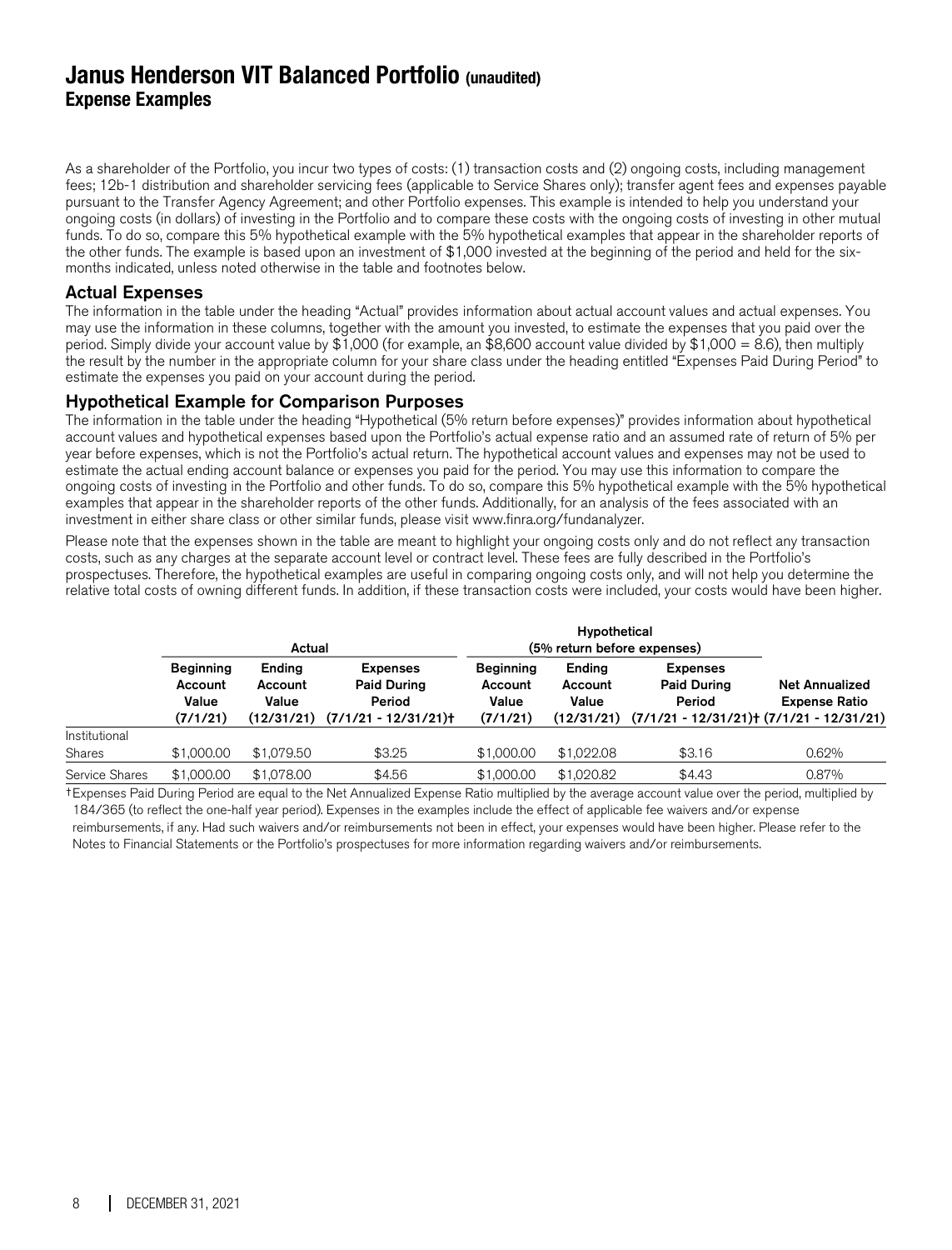|                                                                                                                                              | Shares or                |                          |
|----------------------------------------------------------------------------------------------------------------------------------------------|--------------------------|--------------------------|
|                                                                                                                                              | <b>Principal Amounts</b> | Value                    |
| Asset-Backed/Commercial Mortgage-Backed Securities- 6.0%                                                                                     |                          |                          |
| 208 Park Avenue Mortgage Trust 2017-280P,                                                                                                    |                          |                          |
| ICE LIBOR USD 1 Month + 0.8800%, 0.9898%, 9/15/34 (144A) <sup>‡</sup><br>Affirm Asset Securitization Trust 2021-B A, 1.0300%, 8/17/26 (144A) | \$3,072,117<br>3,492,000 | \$3,069,451<br>3,465,135 |
| Angel Oak Mortgage Trust I LLC 2019-5, 2.5930%, 10/25/49 (144A) <sup>‡</sup>                                                                 | 983,070                  | 982,462                  |
| Angel Oak Mortgage Trust I LLC 2019-6,                                                                                                       |                          |                          |
| ICE LIBOR USD 12 Month + 0.9500%, 2.6200%, 11/25/59 (144A) <sup>‡</sup>                                                                      | 763,272                  | 763,272                  |
| Angel Oak Mortgage Trust I LLC 2020-3,                                                                                                       |                          |                          |
| ICE LIBOR USD 12 Month + 1.0000%, 2.4100%, 4/25/65 (144A) <sup>‡</sup>                                                                       | 1,493,992                | 1,496,262                |
| Aqua Finance Trust 2021-A A, 1.5400%, 7/17/46 (144A)                                                                                         | 2,330,189                | 2,305,339                |
| Arbys Funding LLC 2020-1A, 3.2370%, 7/30/50 (144A)                                                                                           | 8,135,025                | 8,309,001                |
| Barclays Comercial Mortgage Securities LLC 2015-SRCH,                                                                                        |                          |                          |
| 4.1970%, 8/10/35 (144A)                                                                                                                      | 2,528,000                | 2,793,485                |
| Barclays Comercial Mortgage Securities LLC 2017-DELC,                                                                                        |                          |                          |
| ICE LIBOR USD 1 Month + 0.8500%, 0.9598%, 8/15/36 (144A) <sup>‡</sup>                                                                        | 2,087,000                | 2,086,414                |
| BVRT Financing Trust 2021-2F M1, 1.6000%, 1/10/32 <sup>‡</sup>                                                                               | 444,502                  | 445,258                  |
| BVRT Financing Trust 2021-CRT1 M2, 2.3514%, 1/10/33 <sup>‡</sup>                                                                             | 725,484                  | 727,298                  |
| BVRT Financing Trust 2021-CRT2 M1, 1.8514%, 11/10/32 <sup>‡</sup><br>BX Commercial Mortgage Trust 2019-OC11, 3.2020%, 12/9/41 (144A)         | 181,074<br>2,230,000     | 181,074<br>2,350,737     |
| BX Commercial Mortgage Trust 2019-OC11, 3.6050%, 12/9/41 (144A)                                                                              | 1,121,000                | 1,182,231                |
| BX Commercial Mortgage Trust 2019-OC11, 3.8560%, 12/9/41 (144A)                                                                              | 2,229,000                | 2,295,238                |
| BX Commercial Mortgage Trust 2019-XL,                                                                                                        |                          |                          |
| ICE LIBOR USD 1 Month + 0.9200%, 1.0300%, 10/15/36 (144A) <sup>‡</sup>                                                                       | 3,733,213                | 3,732,178                |
| BX Commercial Mortgage Trust 2019-XL,                                                                                                        |                          |                          |
| ICE LIBOR USD 1 Month + 1.0800%, 1.1900%, 10/15/36 (144A) <sup>‡</sup>                                                                       | 617,100                  | 616,492                  |
| BX Commercial Mortgage Trust 2020-FOX A,                                                                                                     |                          |                          |
| ICE LIBOR USD 1 Month + 1.0000%, 1.1100%, 11/15/32 (144A) <sup>‡</sup>                                                                       | 6,010,033                | 6,008,627                |
| BX Commercial Mortgage Trust 2020-FOX B,                                                                                                     |                          |                          |
| ICE LIBOR USD 1 Month + 1.3500%, 1.4600%, 11/15/32 (144A) <sup>‡</sup>                                                                       | 1,061,933                | 1,060,996                |
| BX Commercial Mortgage Trust 2020-FOX C,                                                                                                     |                          |                          |
| ICE LIBOR USD 1 Month + 1.5500%, 1.6600%, 11/15/32 (144A) <sup>‡</sup>                                                                       | 968,381                  | 964,486                  |
| BX Commercial Mortgage Trust 2021-LBA AJV,                                                                                                   |                          |                          |
| ICE LIBOR USD 1 Month + 0.8000%, 0.9100%, 2/15/36 (144A) <sup>‡</sup><br>BX Commercial Mortgage Trust 2021-LBA AV,                           | 4,525,000                | 4,507,886                |
| ICE LIBOR USD 1 Month + 0.8000%, 0.9100%, 2/15/36 (144A) <sup>‡</sup>                                                                        | 5,146,000                | 5,126,536                |
| BX Commercial Mortgage Trust 2021-VOLT A,                                                                                                    |                          |                          |
| ICE LIBOR USD 1 Month + 0.7000%, 0.8098%, 9/15/36 (144A) <sup>‡</sup>                                                                        | 2,265,000                | 2,257,962                |
| BX Commercial Mortgage Trust 2021-VOLT B,                                                                                                    |                          |                          |
| ICE LIBOR USD 1 Month + 0.9500%, 1.0598%, 9/15/36 (144A) <sup>‡</sup>                                                                        | 4,636,000                | 4,594,008                |
| BX Commercial Mortgage Trust 2021-VOLT D,                                                                                                    |                          |                          |
| ICE LIBOR USD 1 Month + 1.6500%, 1.7598%, 9/15/36 (144A) <sup>‡</sup>                                                                        | 4,869,000                | 4,826,417                |
| BXP Trust 2017-GM, 3.3790%, 6/13/39 (144A)                                                                                                   | 1,140,000                | 1,214,657                |
| Carvana Auto Receivables Trust 2021-P4 A2, 0.8200%, 4/10/25                                                                                  | 3,949,000                | 3,947,316                |
| CBAM CLO Management 2019-11RA A1,                                                                                                            |                          |                          |
| ICE LIBOR USD 3 Month + 1.1800%, 1.3049%, 1/20/35 (144A) <sup>‡</sup>                                                                        | 7,871,000                | 7,880,414                |
| CBAM CLO Management 2019-11RA B,<br>ICE LIBOR USD 3 Month + 1.7500%, 1.8749%, 1/20/35 (144A) <sup>‡</sup>                                    | 4,014,000                |                          |
| CF Hippolyta Issuer LLC 2021-1A A1, 1.5300%, 3/15/61 (144A)                                                                                  | 4,486,879                | 4,014,666<br>4,406,009   |
| CF Hippolyta Issuer LLC 2021-1A B1, 1.9800%, 3/15/61 (144A)                                                                                  | 1,694,636                | 1,669,632                |
| Chase Auto Credit Linked Notes 2021-1 B, 0.8750%, 9/25/28 (144A)                                                                             | 1,767,766                | 1,764,483                |
| Chase Auto Credit Linked Notes 2021-2 B, 0.8890%, 12/26/28 (144A)                                                                            | 4,053,118                | 4,031,053                |
| Chase Mortgage Finance Corp 2021-CL1 M1,                                                                                                     |                          |                          |
| US 30 Day Average SOFR + 1.2000%, 1.2497%, 2/25/50 (144A) <sup>‡</sup>                                                                       | 5,716,654                | 5,731,527                |
| CIFC Funding Ltd 2016-1A BRR,                                                                                                                |                          |                          |
| ICE LIBOR USD 3 Month + 1.7000%, 0%, 10/21/31 (144A) <sup>‡</sup>                                                                            | 3,275,000                | 3,235,415                |
| CIFC Funding Ltd 2021-7A A1,                                                                                                                 |                          |                          |
| ICE LIBOR USD 3 Month + 1.1300%, 1.2584%, 1/23/35 (144A) <sup>‡</sup>                                                                        | 5,709,000                | 5,705,563                |
| CIFC Funding Ltd 2021-7A B,                                                                                                                  |                          |                          |
| ICE LIBOR USD 3 Month + 1.6000%, 1.7284%, 1/23/35 (144A) <sup>‡</sup>                                                                        | 3,244,000                | 3,219,738                |
| CIM Trust 2021-NR1 A1, 2.5690%, 7/25/55 (144A) <sup>C</sup>                                                                                  | 3,601,377                | 3,595,922                |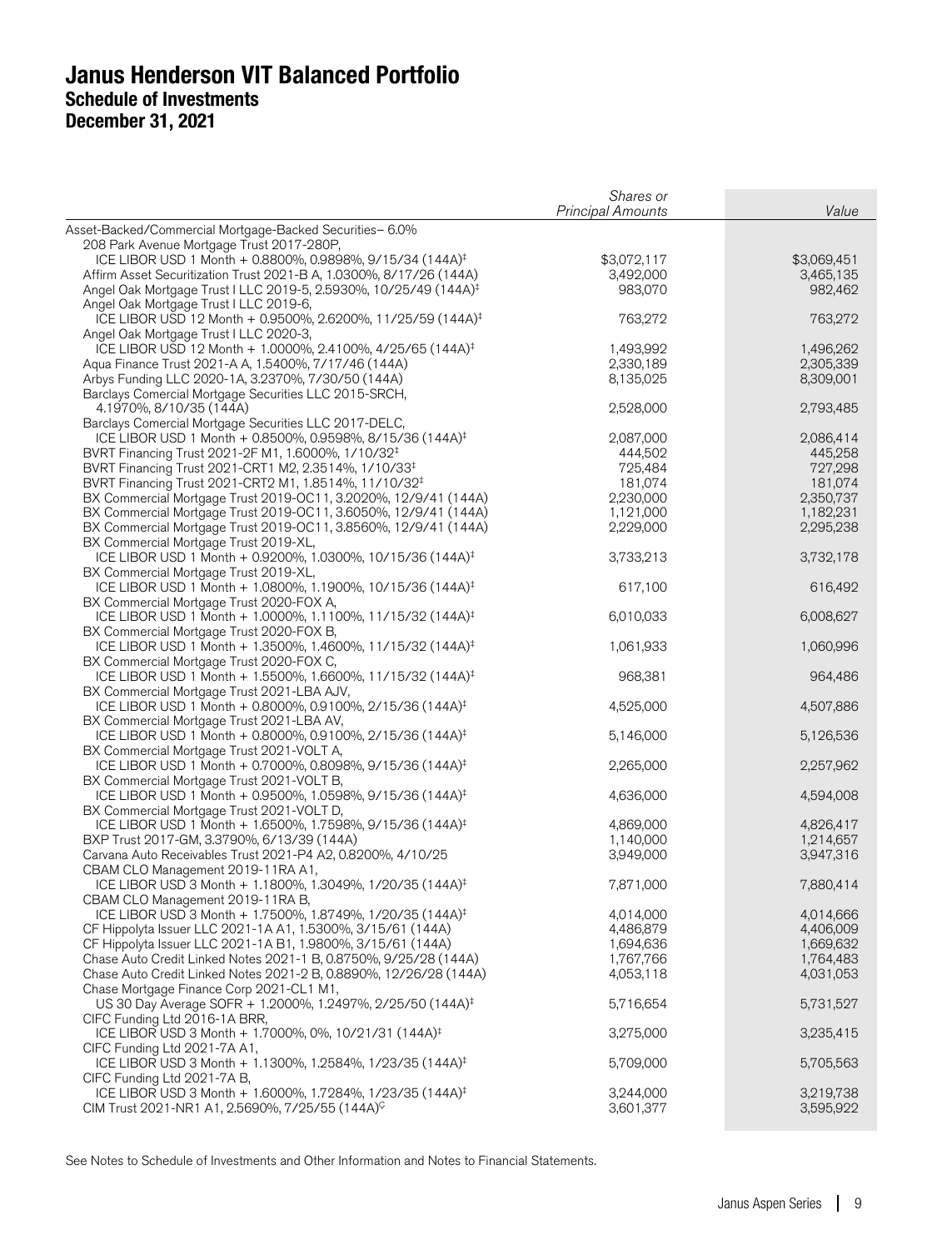|                                                                                                                               | Shares or<br><b>Principal Amounts</b> | Value                  |
|-------------------------------------------------------------------------------------------------------------------------------|---------------------------------------|------------------------|
| Asset-Backed/Commercial Mortgage-Backed Securities- (continued)                                                               |                                       |                        |
| Cold Storage Trust 2020-ICE5 A,                                                                                               |                                       |                        |
| ICE LIBOR USD 1 Month + 0.9000%, 1.0098%, 11/15/37 (144A) <sup>‡</sup>                                                        | \$6,622,407                           | \$6,615,563            |
| Cold Storage Trust 2020-ICE5 B,                                                                                               |                                       |                        |
| ICE LIBOR USD 1 Month + 1.3000%, 1.4098%, 11/15/37 (144A) <sup>‡</sup>                                                        | 2,944,057                             | 2,937,957              |
| Cold Storage Trust 2020-ICE5 C,                                                                                               |                                       |                        |
| ICE LIBOR USD 1 Month + 1.6500%, 1.7598%, 11/15/37 (144A) <sup>‡</sup><br>COLT Funding LLC 2020-2,                            | 2,955,853                             | 2,944,531              |
| ICE LIBOR USD 12 Month + 1.5000%, 1.8530%, 3/25/65 (144A) <sup>‡</sup>                                                        | 524,323                               | 525,919                |
| COLT Funding LLC 2020-3,                                                                                                      |                                       |                        |
| ICE LIBOR USD 12 Month + 1.2000%, 1.5060%, 4/27/65 (144A) <sup>‡</sup>                                                        | 610,081                               | 610,643                |
| Conn Funding II LP 2021-A A, 1.0500%, 5/15/26 (144A)                                                                          | 4,708,880                             | 4,705,109              |
| Connecticut Avenue Securities Trust 2014-C04,                                                                                 |                                       |                        |
| ICE LIBOR USD 1 Month + 4.9000%, 5.0028%, 11/25/24 <sup>‡</sup><br>Connecticut Avenue Securities Trust 2015-C01 1M2,          | 249,286                               | 258,585                |
| ICE LIBOR USD 1 Month + 4.3000%, 4.4028%, 2/25/25 <sup>‡</sup>                                                                | 2,014,665                             | 2,050,206              |
| Connecticut Avenue Securities Trust 2016-C06 1M2,                                                                             |                                       |                        |
| ICE LIBOR USD 1 Month + 4.2500%, 4.3528%, 4/25/29 <sup>‡</sup>                                                                | 1,812,136                             | 1,868,346              |
| Connecticut Avenue Securities Trust 2017-C01,                                                                                 |                                       |                        |
| ICE LIBOR USD 1 Month + 3.5500%, 3.6528%, 7/25/29 <sup>‡</sup>                                                                | 2,080,164                             | 2,126,759              |
| Connecticut Avenue Securities Trust 2018-R07,<br>ICE LIBOR USD 1 Month + 2.4000%, 2.5019%, 4/25/31 (144A) <sup>‡</sup>        | 1,135,790                             | 1,139,890              |
| Connecticut Avenue Securities Trust 2019-R02,                                                                                 |                                       |                        |
| ICE LIBOR USD 1 Month + 2.3000%, 2.4028%, 8/25/31 (144A) <sup>‡</sup>                                                         | 591,974                               | 594,189                |
| Connecticut Avenue Securities Trust 2019-R03,                                                                                 |                                       |                        |
| ICE LIBOR USD 1 Month + 2.1500%, 2.2528%, 9/25/31 (144A) <sup>‡</sup>                                                         | 875,795                               | 878,576                |
| Connecticut Avenue Securities Trust 2019-R04,                                                                                 |                                       |                        |
| ICE LIBOR USD 1 Month + 2.1000%, 2.2019%, 6/25/39 (144A) <sup>‡</sup><br>Connecticut Avenue Securities Trust 2019-R05,        | 455,383                               | 455,383                |
| ICE LIBOR USD 1 Month + 2.0000%, 2.1028%, 7/25/39 (144A) <sup>‡</sup>                                                         | 407,501                               | 407,500                |
| Connecticut Avenue Securities Trust 2019-R07,                                                                                 |                                       |                        |
| ICE LIBOR USD 1 Month + 2.1000%, 2.2028%, 10/25/39 (144A) <sup>‡</sup>                                                        | 1,053,566                             | 1,055,574              |
| Connecticut Avenue Securities Trust 2020-R02,                                                                                 |                                       |                        |
| ICE LIBOR USD 1 Month + 2.0000%, 2.1028%, 1/25/40 (144A) <sup>‡</sup><br>Connecticut Avenue Securities Trust 2021-R02 2M2,    | 2,270,509                             | 2,274,769              |
| US 30 Day Average SOFR + 2.0000%, 2.0500%, 11/25/41 (144A) <sup>‡</sup>                                                       | 9,573,000                             | 9,578,965              |
| Connecticut Avenue Securities Trust 2021-R03 1M2,                                                                             |                                       |                        |
| US 30 Day Average SOFR + 1.6500%, 1.7000%, 12/25/41 (144A) <sup>‡</sup>                                                       | 3,124,000                             | 3,128,738              |
| Cosmopolitan Hotel Trust 2017,                                                                                                |                                       |                        |
| ICE LIBOR USD 1 Month + 0.9300%, 1.0398%, 11/15/36 (144A) <sup>‡</sup>                                                        | 2,618,339                             | 2,617,269              |
| Credit Suisse Commercial Mortgage Trust 2019-ICE4,<br>ICE LIBOR USD 1 Month + 0.9800%, 1.0900%, 5/15/36 (144A) <sup>‡</sup>   | 7,812,000                             | 7,809,896              |
| Credit Suisse Commercial Mortgage Trust 2019-ICE4 C,                                                                          |                                       |                        |
| ICE LIBOR USD 1 Month + 1.4300%, 1.5400%, 5/15/36 (144A) <sup>‡</sup>                                                         | 1,486,000                             | 1,479,290              |
| Credit Suisse Commercial Mortgage Trust 2020-UNFI,                                                                            |                                       |                        |
| ICE LIBOR USD 1 Month + 3.6682%, 4.1682%, 12/15/22 (144A) <sup>‡</sup>                                                        | 2,312,000                             | 2,308,948              |
| Credit Suisse Commercial Mortgage Trust 2021-WEHO A,<br>ICE LIBOR USD 1 Month + 3.9693%, 4.0791%, 4/15/23 (144A) <sup>‡</sup> | 3,913,233                             | 3,895,293              |
| DB Master Finance LLC 2019-1A A23, 4.3520%, 5/20/49 (144A)                                                                    | 1,282,480                             | 1,358,612              |
| DB Master Finance LLC 2019-1A A2II, 4.0210%, 5/20/49 (144A)                                                                   | 1,009,758                             | 1,045,127              |
| Diamond Infrastructure Funding LLC 2021-1A A, 1.7600%, 4/15/49 (144A)                                                         | 4,917,000                             | 4,806,947              |
| Domino's Pizza Master Issuer LLC, 4.1180%, 7/25/47 (144A)                                                                     | 906,675                               | 950,252                |
| Domino's Pizza Master Issuer LLC, 4.1160%, 7/25/48 (144A)                                                                     | 3,331,950                             | 3,404,919              |
| Domino's Pizza Master Issuer LLC, 4.3280%, 7/25/48 (144A)<br>Domino's Pizza Master Issuer LLC, 3.6680%, 10/25/49 (144A)       | 2,004,990<br>6,404,918                | 2,103,137<br>6,742,780 |
| Drive Auto Receivables Trust 2017-3, 3.5300%, 12/15/23 (144A)                                                                 | 26,478                                | 26,498                 |
| Exeter Automobile Receivables Trust 2019-1, 5.2000%, 1/15/26 (144A)                                                           | 2,365,000                             | 2,485,854              |
| Exeter Automobile Receivables Trust 2021-1A C, 0.7400%, 1/15/26                                                               | 965,000                               | 961,586                |
| Exeter Automobile Receivables Trust 2021-1A D, 1.0800%, 11/16/26                                                              | 3,089,000                             | 3,070,331              |
| Extended Stay America Trust 2021-ESH A,                                                                                       |                                       |                        |
| ICE LIBOR USD 1 Month + 1.0800%, 1.1900%, 7/15/38 (144A) <sup>‡</sup>                                                         | 6,082,357                             | 6,083,675              |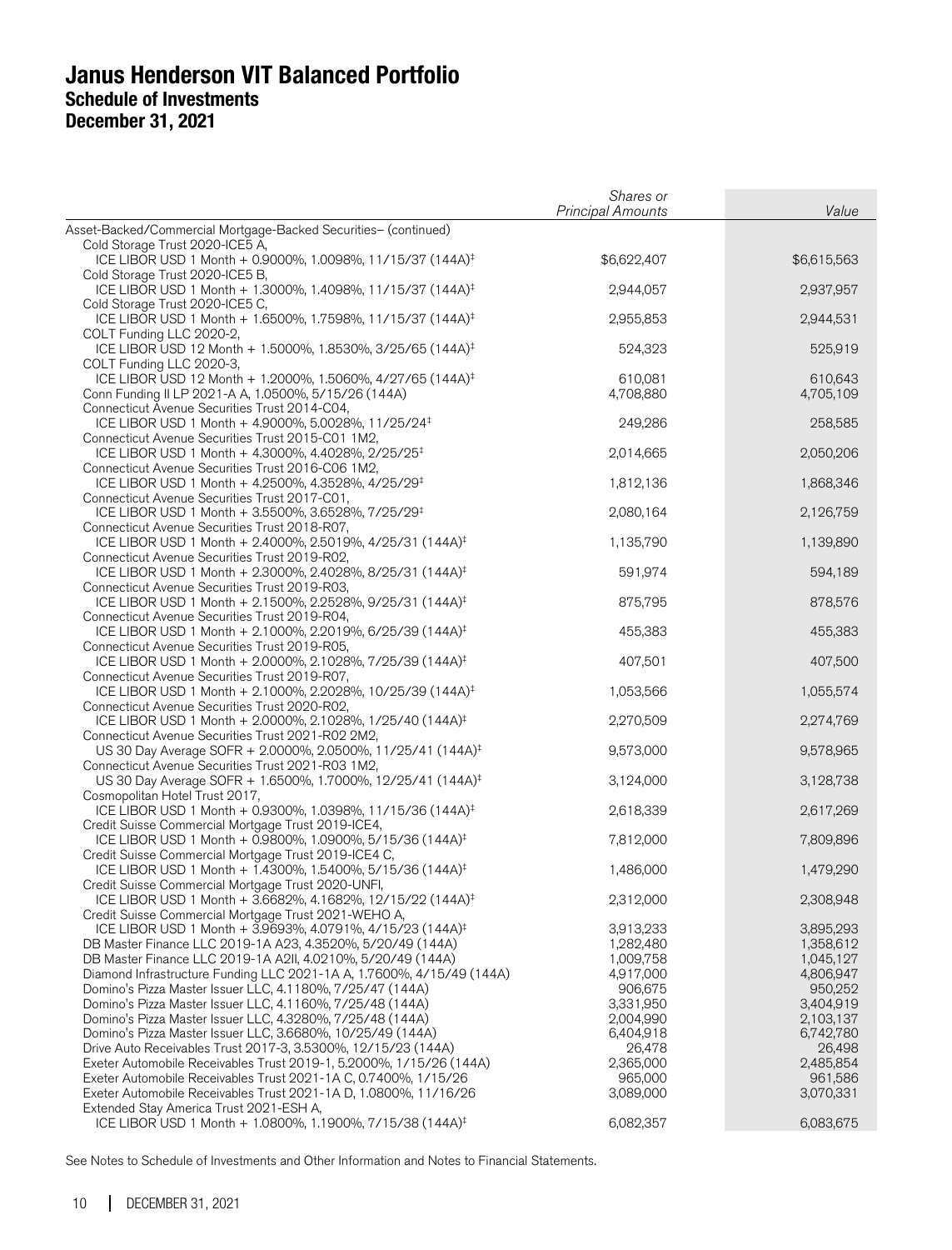|                                                                                                                                             | Shares or<br><b>Principal Amounts</b> | Value       |
|---------------------------------------------------------------------------------------------------------------------------------------------|---------------------------------------|-------------|
| Asset-Backed/Commercial Mortgage-Backed Securities- (continued)                                                                             |                                       |             |
| Extended Stay America Trust 2021-ESH B,                                                                                                     |                                       |             |
| ICE LIBOR USD 1 Month + 1.3800%, 1.4900%, 7/15/38 (144A) <sup>‡</sup><br>Fannie Mae Connecticut Avenue Securities,                          | \$1,654,393                           | \$1,656,648 |
| ICE LIBOR USD 1 Month + 5.0000%, 5.1028%, 7/25/25 <sup>‡</sup>                                                                              | 1,289,040                             | 1,320,525   |
| Fannie Mae Connecticut Avenue Securities,                                                                                                   |                                       |             |
| ICE LIBOR USD 1 Month + 5.7000%, 5.8028%, 4/25/28 <sup>‡</sup>                                                                              | 1,307,588                             | 1,376,885   |
| Fannie Mae REMICS, 3.0000%, 5/25/48                                                                                                         | 3,018,622                             | 3,140,254   |
| Fannie Mae REMICS, 3.0000%, 11/25/49                                                                                                        | 3,852,394                             | 4,005,140   |
| Flagstar Mortgage Trust 2021-13IN A2, 3.0000%, 12/30/51 (144A) <sup>‡</sup>                                                                 | 10,470,942                            | 10,654,183  |
| Freddie Mac Structured Agency Credit Risk Debt Notes 2016-DNA1 M3,<br>ICE LIBOR USD 1 Month + 5.5500%, 5.6528%, 7/25/28 <sup>‡</sup>        | 1,256,469                             | 1,302,890   |
| Freddie Mac Structured Agency Credit Risk Debt Notes 2019-DNA4 M2,                                                                          |                                       |             |
| ICE LIBOR USD 1 Month + 1.9500%, 2.0528%, 10/25/49 (144A) <sup>‡</sup>                                                                      | 340,136                               | 341,056     |
| Freddie Mac Structured Agency Credit Risk Debt Notes 2020-DNA6 M2,                                                                          |                                       |             |
| US 30 Day Average SOFR + 2.0000%, 2.0497%, 12/25/50 (144A) <sup>‡</sup>                                                                     | 4,640,000                             | 4,662,176   |
| Freddie Mac Structured Agency Credit Risk Debt Notes 2020-HOA2 M2,                                                                          |                                       |             |
| ICE LIBOR USD 1 Month + 3.1000%, 3.2028%, 3/25/50 (144A) <sup>‡</sup>                                                                       | 2,054,689                             | 2,077,746   |
| Freddie Mac Structured Agency Credit Risk Debt Notes 2020-HQA4 M2,<br>ICE LIBOR USD 1 Month + 3.1500%, 3.2528%, 9/25/50 (144A) <sup>‡</sup> | 774,380                               | 776,017     |
| Freddie Mac Structured Agency Credit Risk Debt Notes 2020-HQA5 M2,                                                                          |                                       |             |
| US 30 Day Average SOFR + 2.6000%, 2.6497%, 11/25/50 (144A) <sup>‡</sup>                                                                     | 6,802,128                             | 6,866,365   |
| Freddie Mac Structured Agency Credit Risk Debt Notes 2021-DNA2 M2,                                                                          |                                       |             |
| US 30 Day Average SOFR + 2.3000%, 2.3497%, 8/25/33 (144A) <sup>‡</sup>                                                                      | 1,710,000                             | 1,736,976   |
| Freddie Mac Structured Agency Credit Risk Debt Notes 2021-HQA1 M2,                                                                          |                                       |             |
| US 30 Day Average SOFR + 2.2500%, 2.2997%, 8/25/33 (144A) <sup>‡</sup>                                                                      | 6,600,000                             | 6,639,113   |
| Great Wolf Trust,<br>ICE LIBOR USD 1 Month + 1.0340%, 1.1440%, 12/15/36 (144A) <sup>‡</sup>                                                 | 1,067,000                             | 1,065,387   |
| Great Wolf Trust,                                                                                                                           |                                       |             |
| ICE LIBOR USD 1 Month + 1.3340%, 1.4440%, 12/15/36 (144A) <sup>‡</sup>                                                                      | 1,195,000                             | 1,191,098   |
| Great Wolf Trust,                                                                                                                           |                                       |             |
| ICE LIBOR USD 1 Month + 1.6330%, 1.7430%, 12/15/36 (144A) <sup>‡</sup>                                                                      | 1,332,000                             | 1,324,389   |
| Highbridge Loan Management Ltd 2021-16A A1,                                                                                                 |                                       |             |
| ICE LIBOR USD 3 Month + 1.1400%, 1.3953%, 1/23/35 (144A) <sup>‡</sup>                                                                       | 8,740,000                             | 8,734,730   |
| Highbridge Loan Management Ltd 2021-16A B,<br>ICE LIBOR USD 3 Month + 1.7000%, 1.9553%, 1/23/35 (144A) <sup>‡</sup>                         | 3,105,000                             | 3,102,668   |
| Jack in the Box Funding LLC 2019-1A A23, 4.9700%, 8/25/49 (144A)                                                                            | 3,528,338                             | 3,767,228   |
| Jack in the Box Funding LLC 2019-1A A2I, 3.9820%, 8/25/49 (144A)                                                                            | 3,528,338                             | 3,541,745   |
| Jack in the Box Funding LLC 2019-1A A2II, 4.4760%, 8/25/49 (144A)                                                                           | 4,962,500                             | 5,133,161   |
| JP Morgan Mortgage Trust 2021-11 A11,                                                                                                       |                                       |             |
| US 30 Day Average SOFR + 0.8500%, 0.8997%, 1/25/52 (144A) <sup>‡</sup>                                                                      | 3,663,716                             | 3,662,178   |
| JP Morgan Mortgage Trust 2021-12 A11,                                                                                                       | 2,276,675                             | 2,276,675   |
| US 30 Day Average SOFR + 0.8500%, 0.8997%, 2/25/52 (144A) <sup>‡</sup><br>LAD Auto Receivables Trust 2021-1A A, 1.3000%, 8/17/26 (144A)     | 4,124,374                             | 4,109,494   |
| Life Financial Services Trust 2021-BMR A,                                                                                                   |                                       |             |
| ICE LIBOR USD 1 Month + 0.7000%, 0.8100%, 3/15/38 (144A) <sup>‡</sup>                                                                       | 8,608,000                             | 8,582,717   |
| Life Financial Services Trust 2021-BMR C,                                                                                                   |                                       |             |
| ICE LIBOR USD 1 Month + 1.1000%, 1.2100%, 3/15/38 (144A) <sup>‡</sup>                                                                       | 4,272,000                             | 4,223,858   |
| Logan CLO II Ltd 2021-2A A,                                                                                                                 |                                       |             |
| ICE LIBOR USD 3 Month + 1.1500%, 1.3974%, 1/20/35 (144A) <sup>‡</sup><br>Logan CLO II Ltd 2021-2A B,                                        | 7,871,000                             | 7,866,175   |
| ICE LIBOR USD 3 Month + 1.7000%, 1.9474%, 1/20/35 (144A) <sup>‡</sup>                                                                       | 3,156,000                             | 3,153,567   |
| LUXE Commercial Mortgage Trust 2021-TRIP A,                                                                                                 |                                       |             |
| ICE LIBOR USD 1 Month + 1.0500%, 1.1600%, 10/15/38 (144A) <sup>‡</sup>                                                                      | 9,803,000                             | 9,826,895   |
| MED Trust 2021-MDLN C,                                                                                                                      |                                       |             |
| ICE LIBOR USD 1 Month + 1.8000%, 1.9100%, 11/15/38 (144A) <sup>‡</sup>                                                                      | 1,406,000                             | 1,401,317   |
| MED Trust 2021-MDLN D,                                                                                                                      |                                       |             |
| ICE LIBOR USD 1 Month + 2.0000%, 2.1100%, 11/15/38 (144A) <sup>‡</sup><br>MED Trust 2021-MDLN E,                                            | 1,427,000                             | 1,421,905   |
| ICE LIBOR USD 1 Month + 3.1500%, 3.2600%, 11/15/38 (144A) <sup>‡</sup>                                                                      | 6,334,000                             | 6,284,306   |
|                                                                                                                                             |                                       |             |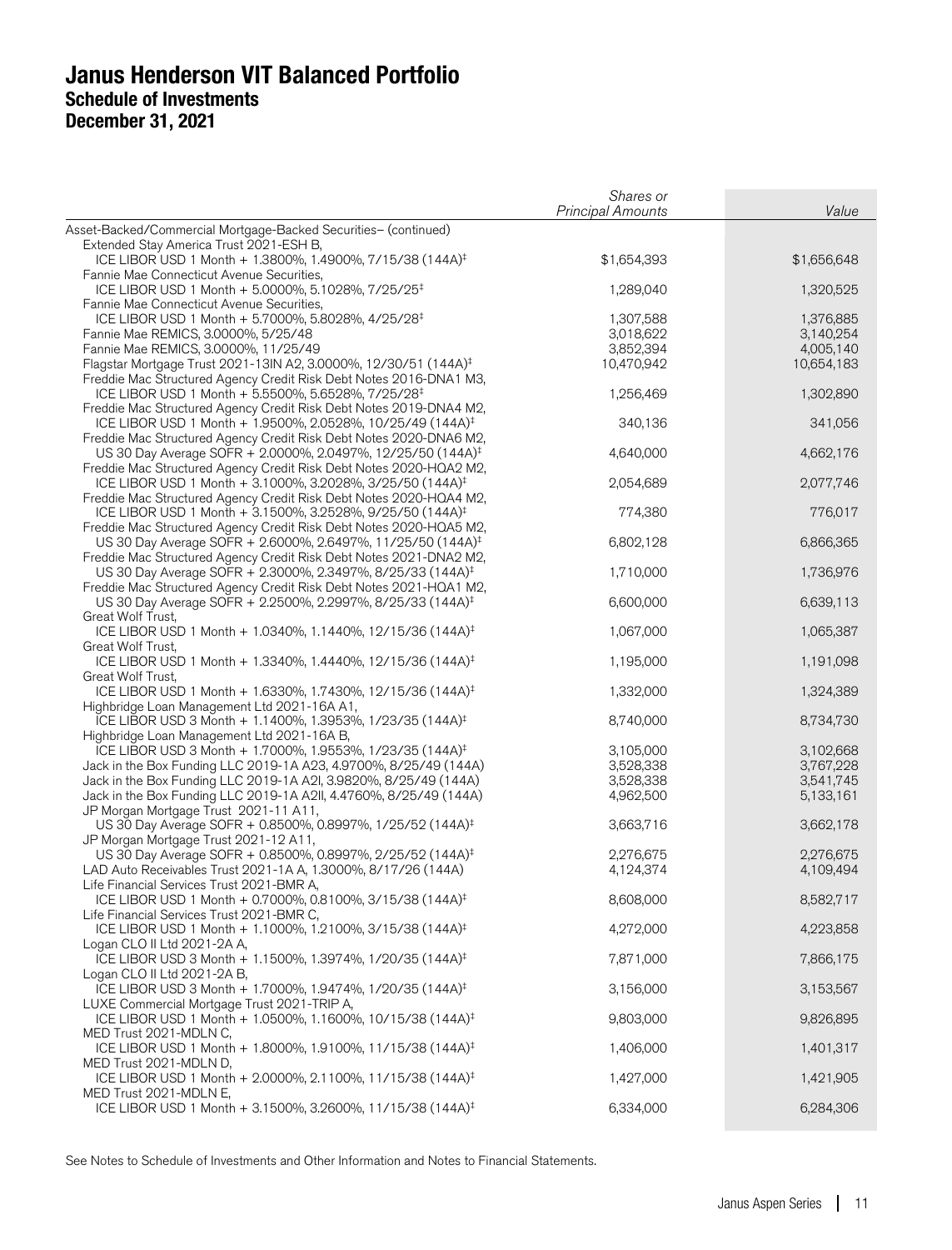|                                                                                                                                                  | Shares or<br><b>Principal Amounts</b> | Value                  |
|--------------------------------------------------------------------------------------------------------------------------------------------------|---------------------------------------|------------------------|
| Asset-Backed/Commercial Mortgage-Backed Securities- (continued)                                                                                  |                                       |                        |
| MED Trust 2021-MDLN F,                                                                                                                           |                                       |                        |
| ICE LIBOR USD 1 Month + 4.0000%, 4.1100%, 11/15/38 (144A) <sup>‡</sup>                                                                           | \$3,985,000                           | \$3,955,114            |
| Mello Mortgage Capital Acceptance Trust 2021-INV2 A11,<br>US 30 Day Average SOFR + 0.9500%, 0.9997%, 8/25/51 (144A) <sup>‡</sup>                 | 3,454,570                             | 3,521,201              |
| Mello Mortgage Capital Acceptance Trust 2021-INV3 A11,                                                                                           |                                       |                        |
| US 30 Day Average SOFR + 0.9500%, 0.9997%, 10/25/51 (144A) <sup>‡</sup>                                                                          | 4,420,074                             | 4,429,263              |
| Mello Mortgage Capital Acceptance Trust 2021-INV4 A3,                                                                                            |                                       |                        |
| $2.5000\%$ , 12/25/51 (144A) <sup>‡</sup>                                                                                                        | 3,083,365                             | 3,082,903              |
| Mercury Financial Credit Card Master Trust 2021-1A A,                                                                                            |                                       |                        |
| 1.5400%, 3/20/26 (144A)<br>MHC Commercial Mortgage Trust 2021-MHC A,                                                                             | 3,873,000                             | 3,874,923              |
| ICE LIBOR USD 1 Month + 0.8010%, 0.9107%, 4/15/38 (144A) <sup>‡</sup>                                                                            | 9,039,888                             | 9,005,202              |
| MHC Commercial Mortgage Trust 2021-MHC C,                                                                                                        |                                       |                        |
| ICE LIBOR USD 1 Month + 1.3510%, 1.4607%, 4/15/38 (144A) <sup>‡</sup>                                                                            | 4,357,691                             | 4,335,011              |
| MRA Issuance Trust 2021-NA1 A1X,                                                                                                                 |                                       |                        |
| ICE LIBOR USD 1 Month + 1.5000%, 1.5993%, 3/8/22 (144A) <sup>‡</sup><br>New Residential Mortgage Loan Trust 2018-2,                              | 7,199,000                             | 7,200,490              |
| ICE LIBOR USD 6 Month + 0.6800%, 4.5000%, 2/25/58 (144A) <sup>‡</sup>                                                                            | 583,974                               | 622,245                |
| Newday Funding Master Issuer PLC 2021-1A A2,                                                                                                     |                                       |                        |
| SOFR + 1.1000%, 1.1500%, 3/15/29 (144A) <sup>‡</sup>                                                                                             | 3,636,000                             | 3,661,496              |
| Newday Funding Master Issuer PLC 2021-2A A2,                                                                                                     |                                       |                        |
| SOFR + 0.9500%, 1.0000%, 7/15/29 (144A) <sup>‡</sup>                                                                                             | 2,161,000                             | 2,160,467              |
| NRZ Excess Spread Collateralized Notes 2020-PLS1 A,<br>3.8440%, 12/25/25 (144A)                                                                  | 1,516,266                             | 1,522,726              |
| NRZ Excess Spread Collateralized Notes 2021-FHT1 A, 3.1040%, 7/25/26 (144A)                                                                      | 3,649,553                             | 3,636,797              |
| Oak Street Investment Grade Net Lease Fund 2020-1A A1,                                                                                           |                                       |                        |
| 1.8500%, 11/20/50 (144A)                                                                                                                         | 3,689,946                             | 3,651,517              |
| Oceanview Mortgage Trust 2021-5 AF,                                                                                                              |                                       |                        |
| US 30 Day Average SOFR + 0.8500%, 0.8980%, 11/25/51 (144A) <sup>‡</sup><br>Octagon Investment Partners 48 Ltd 2020-3A AR,                        | 5,096,744                             | 5,086,181              |
| ICE LIBOR USD 3 Month + 1.1500%, 1.2769%, 10/20/34 (144A) <sup>‡</sup>                                                                           | 5,682,000                             | 5,675,324              |
| Octagon Investment Partners 48 Ltd 2020-3A BR,                                                                                                   |                                       |                        |
| ICE LIBOR USD 3 Month + 1.6000%, 1.7269%, 10/20/34 (144A) <sup>‡</sup>                                                                           | 1,276,000                             | 1,266,499              |
| OneMain Direct Auto Receivables Trust 2018-1, 3.8500%, 10/14/25 (144A)                                                                           | 570,000                               | 570,519                |
| OneMain Direct Auto Receivables Trust 2018-1, 4.4000%, 1/14/28 (144A)                                                                            | 566,000                               | 566,586                |
| Onslow Bay Financial LLC 2021-INV3 A3, 2.5000%, 10/25/51 (144A) <sup>‡</sup><br>Planet Fitness Master Issuer LLC 2018-1A, 4.2620%, 9/5/48 (144A) | 3,853,077<br>2,639,340                | 3,852,153<br>2,639,340 |
| Planet Fitness Master Issuer LLC 2019-1A, 3.8580%, 12/5/49 (144A)                                                                                | 3,338,860                             | 3,420,523              |
| Preston Ridge Partners Mortgage Trust 2020-4 A1, 2.9510%, 10/25/25 (144A) <sup>C</sup>                                                           | 3,116,913                             | 3,113,353              |
| Preston Ridge Partners Mortgage Trust 2021-10 A1, 2.4870%, 10/25/26 (144A) <sup>C</sup>                                                          | 5,743,635                             | 5,729,036              |
| Preston Ridge Partners Mortgage Trust 2021-9 A1, 2.3630%, 10/25/26 (144A) <sup>‡</sup>                                                           | 5,083,174                             | 5,054,399              |
| Regatta XXIII Funding Ltd 2021-4A A1,                                                                                                            |                                       |                        |
| ICE LIBOR USD 3 Month + 1.1500%, 1.2604%, 1/20/35 (144A) <sup>‡</sup>                                                                            | 8,604,370                             | 8,599,164              |
| Regatta XXIII Funding Ltd 2021-4A B,<br>ICE LIBOR USD 3 Month + 1.7000%, 1.8104%, 1/20/35 (144A) <sup>‡</sup>                                    | 3,466,000                             | 3,463,387              |
| Santander Bank Auto Credit-Linked Notes 2021-1A B, 1.8330%, 12/15/31 (144A)                                                                      | 2,023,000                             | 2,021,133              |
| Santander Drive Auto Receivables Trust 2020-3 D, 1.6400%, 11/16/26                                                                               | 7,470,000                             | 7,523,380              |
| Sequoia Mortgage Trust 2013-5, 2.5000%, 5/25/43 (144A) <sup>‡</sup>                                                                              | 805,846                               | 816,790                |
| Sequoia Mortgage Trust 2020-2, 3.5000%, 3/25/50 (144A) <sup>‡</sup>                                                                              | 336,908                               | 339,454                |
| Spruce Hill Mortgage Loan Trust 2020-SH1 A1,<br>ICE LIBOR USD 12 Month + 0.9500%, 2.5210%, 1/28/50 (144A) <sup>‡</sup>                           | 146,604                               | 169,087                |
| Spruce Hill Mortgage Loan Trust 2020-SH1 A2,                                                                                                     |                                       |                        |
| ICE LIBOR USD 12 Month + 1.0500%, 2.6240%, 1/28/50 (144A) <sup>‡</sup>                                                                           | 766,471                               | 883,565                |
| Spruce Hill Mortgage Loan Trust 2020-SH2, 3.4070%, 6/25/55 (144A) <sup>‡</sup>                                                                   | 446,410                               | 448,446                |
| Taco Bell Funding LLC 2016-1A A23, 4.9700%, 5/25/46 (144A)                                                                                       | 2,240,430                             | 2,337,755              |
| Taco Bell Funding LLC 2018-1A A2II, 4.9400%, 11/25/48 (144A)                                                                                     | 3,755,840                             | 4,082,253              |
| Taco Bell Funding LLC 2021-1A A2I, 1.9460%, 8/25/51 (144A)<br>Taco Bell Funding LLC 2021-1A A2II, 2.2940%, 8/25/51 (144A)                        | 3,153,000<br>3,790,000                | 3,050,828<br>3,684,761 |
| Tesla Auto Lease Trust 2021-B A3, 0.6000%, 9/22/25 (144A)                                                                                        | 2,492,000                             | 2,461,218              |
| Tesla Auto Lease Trust 2021-B B, 0.9100%, 9/22/25 (144A)                                                                                         | 1,278,000                             | 1,259,843              |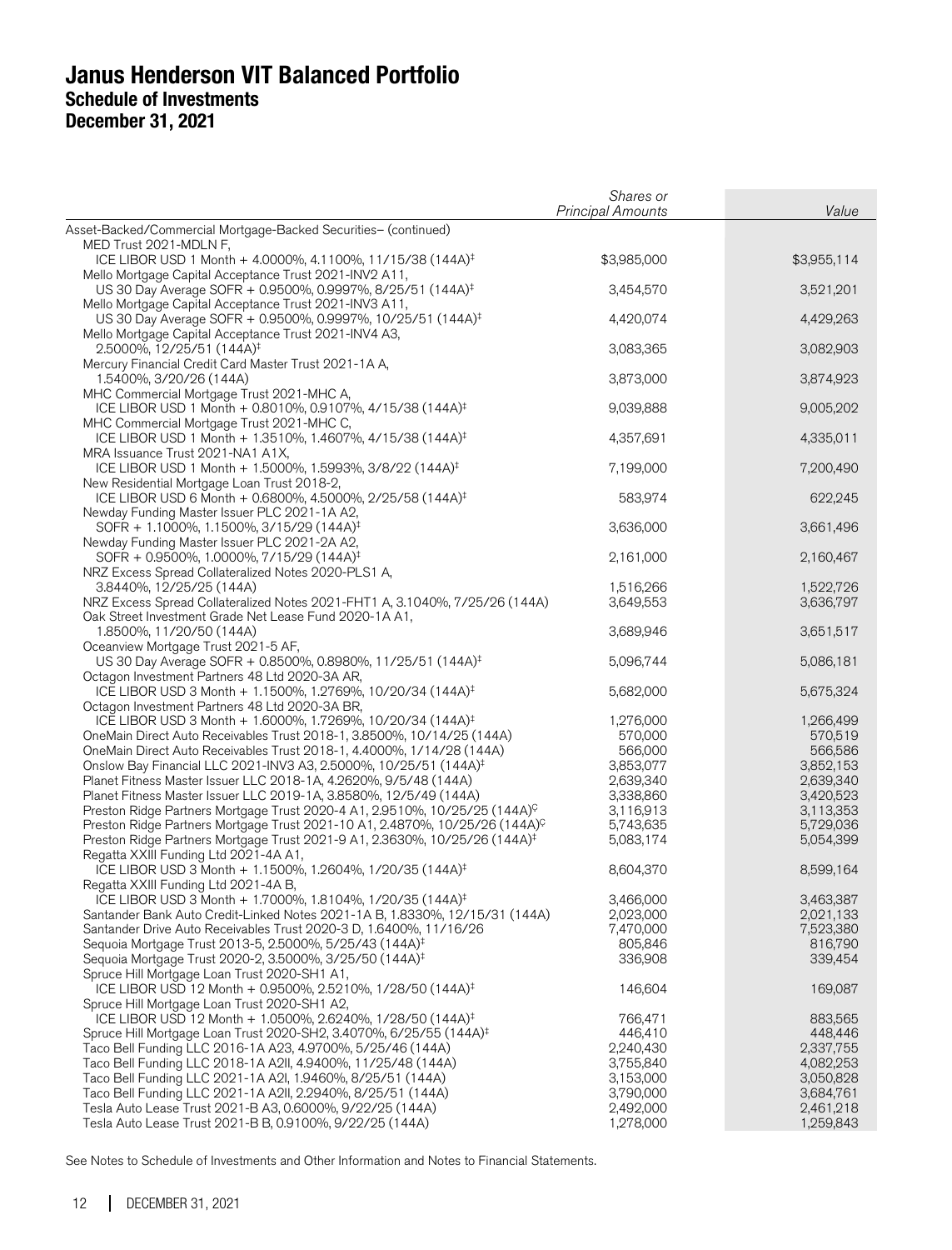|                                                                                                                                                            | Shares or                |                         |
|------------------------------------------------------------------------------------------------------------------------------------------------------------|--------------------------|-------------------------|
|                                                                                                                                                            | <b>Principal Amounts</b> | Value                   |
| Asset-Backed/Commercial Mortgage-Backed Securities- (continued)                                                                                            |                          |                         |
| Theorem Funding Trust 2021-1A A, 1.2100%, 12/15/27 (144A)                                                                                                  | \$2,828,134              | \$2,822,469             |
| United Wholesale Mortgage LLC 2021-INV1 A9,                                                                                                                |                          |                         |
| US 30 Day Average SOFR + 0.9000%, 0.9497%, 8/25/51 (144A) <sup>‡</sup>                                                                                     | 4,185,686                | 4,185,684               |
| United Wholesale Mortgage LLC 2021-INV4 A3, 2.5000%, 12/25/51 (144A) <sup>‡</sup>                                                                          | 2,410,211                | 2,407,010               |
| Upstart Securitization Trust 2021-4 A, 0.8400%, 9/20/31 (144A)                                                                                             | 3,849,232                | 3,813,678               |
| Upstart Securitization Trust 2021-5 A, 1.3100%, 11/20/31 (144A)                                                                                            | 2,480,000                | 2,468,586               |
| Vantage Data Centers LLC 2020-1A A2, 1.6450%, 9/15/45 (144A)                                                                                               | 7,100,000                | 6,908,831               |
| Vantage Data Centers LLC 2020-2A A2, 1.9920%, 9/15/45 (144A)                                                                                               | 3,097,000                | 3,016,414               |
| VASA Trust 2021-VASA A,                                                                                                                                    |                          |                         |
| ICE LIBOR USD 1 Month + 0.9000%, 1.0100%, 7/15/39 (144A) <sup>‡</sup>                                                                                      | 2,382,000                | 2,366,498               |
| VCAT Asset Securitization LLC 2021-NPL1 A1, 2.2891%, 12/26/50 (144A)                                                                                       | 1,434,510                | 1,429,632               |
| VMC Finance LLC 2021-HT1 A,                                                                                                                                |                          |                         |
| ICE LIBOR USD 1 Month + 1.6500%, 1.7400%, 1/18/37 (144A) <sup>‡</sup>                                                                                      | 4,053,000                | 4,055,544               |
| Wells Fargo Commercial Mortgage Trust 2021-SAVE A,<br>ICE LIBOR USD 1 Month + 1.1500%, 1.2600%, 2/15/40 (144A) <sup>‡</sup>                                |                          |                         |
|                                                                                                                                                            | 2,281,645                | 2,281,765<br>331,823    |
| Wendy's Funding LLC, 3.8840%, 3/15/48 (144A)<br>Wendy's Funding LLC, 3.7830%, 6/15/49 (144A)                                                               | 320,640<br>1,969,720     | 2,034,308               |
| Wendy's Funding LLC 2021-1A A2II, 2.7750%, 6/15/51 (144A)                                                                                                  | 2,462,625                | 2,445,110               |
| Westlake Automobile Receivable Trust 2020-1A D, 2.8000%, 6/16/25 (144A)                                                                                    | 3,399,000                | 3,463,718               |
| Wingstop Funding LLC 2020-1A A2, 2.8410%, 12/5/50 (144A)                                                                                                   | 3,605,880                | 3,647,062               |
| Woodward Capital Management 2021-3 A21,                                                                                                                    |                          |                         |
| US 30 Day Average SOFR + 0.8000%, 0.8497%, 7/25/51 (144A) <sup>‡</sup>                                                                                     | 3,223,159                | 3,216,372               |
| Zaxby's Funding LLC 2021-1A A2, 3.2380%, 7/30/51 (144A)                                                                                                    | 2,953,598                | 2,981,214               |
| Total Asset-Backed/Commercial Mortgage-Backed Securities (cost \$525,250,233)                                                                              |                          | 525.747.773             |
| Bank Loans and Mezzanine Loans-0.9%                                                                                                                        |                          |                         |
| Basic Industry $-0.1\%$                                                                                                                                    |                          |                         |
| Alpha 3 BV, ICE LIBOR USD 1 Month + 2.5000%, 3.0000%, 3/18/28 <sup>‡</sup>                                                                                 | 4,303,375                | 4,303,402               |
| Diamond BC BV, ICE LIBOR USD 3 Month + 3.0000%, 3.5000%, 9/29/28 <sup>‡</sup>                                                                              | 8,020,000                | 7,982,386               |
|                                                                                                                                                            |                          | 12,285,788              |
| Capital Goods - 0.2%                                                                                                                                       |                          |                         |
| Madison IAQ LLC, ICE LIBOR USD 3 Month + 3.2500%, 3.7500%, 6/21/28 <sup>‡</sup>                                                                            | 10,329,443               | 10,339,552              |
| Standard Industries Inc,                                                                                                                                   |                          |                         |
| ICE LIBOR USD 3 Month + 2.5000%, 3.0000%, 9/22/28 <sup>f,‡</sup>                                                                                           | 3,734,745                | 5,803,103               |
|                                                                                                                                                            |                          | 16,142,655              |
| Consumer Non-Cyclical - 0.3%                                                                                                                               |                          |                         |
| Elanco Animal Health Inc,                                                                                                                                  |                          |                         |
| ICE LIBOR USD 1 Month + 1.7500%, 1.8493%, 8/1/27 $^{f, \ddag}$                                                                                             | 10,649,568               | 10,527,048              |
| ICON Luxembourg Sarl, ICE LIBOR USD 3 Month + 2.2500%, 2.7500%, 7/3/28 <sup>‡</sup>                                                                        | 8,524,025                | 8,520,445               |
| Indigo Merger Sub Inc, ICE LIBOR USD 3 Month + 2.2500%, 2.7500%, 7/3/28 <sup>‡</sup>                                                                       | 2,123,766                | 2,122,874               |
| Mozart Borrower LP, ICE LIBOR USD 1 Month + 3.2500%, 3.7500%, 10/23/28 <sup>‡</sup>                                                                        | 5,809,816                | 5,807,259               |
|                                                                                                                                                            |                          | 26,977,626              |
| Finance Companies - 0.1%                                                                                                                                   |                          |                         |
| Castlelake Aviation Ltd,                                                                                                                                   |                          |                         |
| ICE LIBOR USD 3 Month + 2.7500%, 3.2500%, 10/22/26 <sup>‡</sup>                                                                                            | 8,809,944                | 8,763,163               |
| Financial Institutions - 0.1%                                                                                                                              |                          |                         |
| Trans Union LLC, ICE LIBOR USD 3 Month + 2.2500%, 2.7500%, 12/1/28 <sup>f,‡</sup>                                                                          | 9,277,000                | 9,246,850               |
| Technology - 0.1%                                                                                                                                          |                          |                         |
| MKS Instruments Inc, ICE LIBOR USD 3 Month + 2.2500%, 2.7500%, 10/20/28 <sup><i>i</i>.‡</sup><br>Total Bank Loans and Mezzanine Loans (cost \$77,641,163)  | 6,317,000                | 6,299,628<br>79,715,710 |
|                                                                                                                                                            |                          |                         |
| Corporate Bonds- 10.2%                                                                                                                                     |                          |                         |
| Banking $-2.4%$                                                                                                                                            |                          |                         |
| Bank of America Corp, ICE LIBOR USD 3 Month + 1.5120%, 3.7050%, 4/24/28 <sup>‡</sup>                                                                       | 3,293,000                | 3,573,669               |
| Bank of America Corp, ICE LIBOR USD 3 Month + 1.0700%, 3.9700%, 3/5/29 <sup>‡</sup><br>Bank of America Corp, SOFR + 1.0600%, 2.0870%, 6/14/29 <sup>‡</sup> | 3,294,000                | 3,604,383               |
| Bank of America Corp, SOFR + 2.1500%, 2.5920%, 4/29/31 <sup>‡</sup>                                                                                        | 7,305,000<br>15,594,000  | 7,253,654               |
| Bank of America Corp, ICE LIBOR USD 3 Month + 3.7050%, 6.2500% <sup>‡,µ</sup>                                                                              | 7,229,000                | 15,752,667<br>7,780,211 |
| Bank of America Corp, ICE LIBOR USD 3 Month + 3.1350%, 5.2000% <sup>‡, µ</sup>                                                                             | 2,002,000                | 2,067,065               |
| Bank of New York Mellon Corp,                                                                                                                              |                          |                         |
| US Treasury Yield Curve Rate 5 Year + 4.3580%, 4.7000% <sup>‡,µ</sup>                                                                                      | 9,976,000                | 10,641,898              |
|                                                                                                                                                            |                          |                         |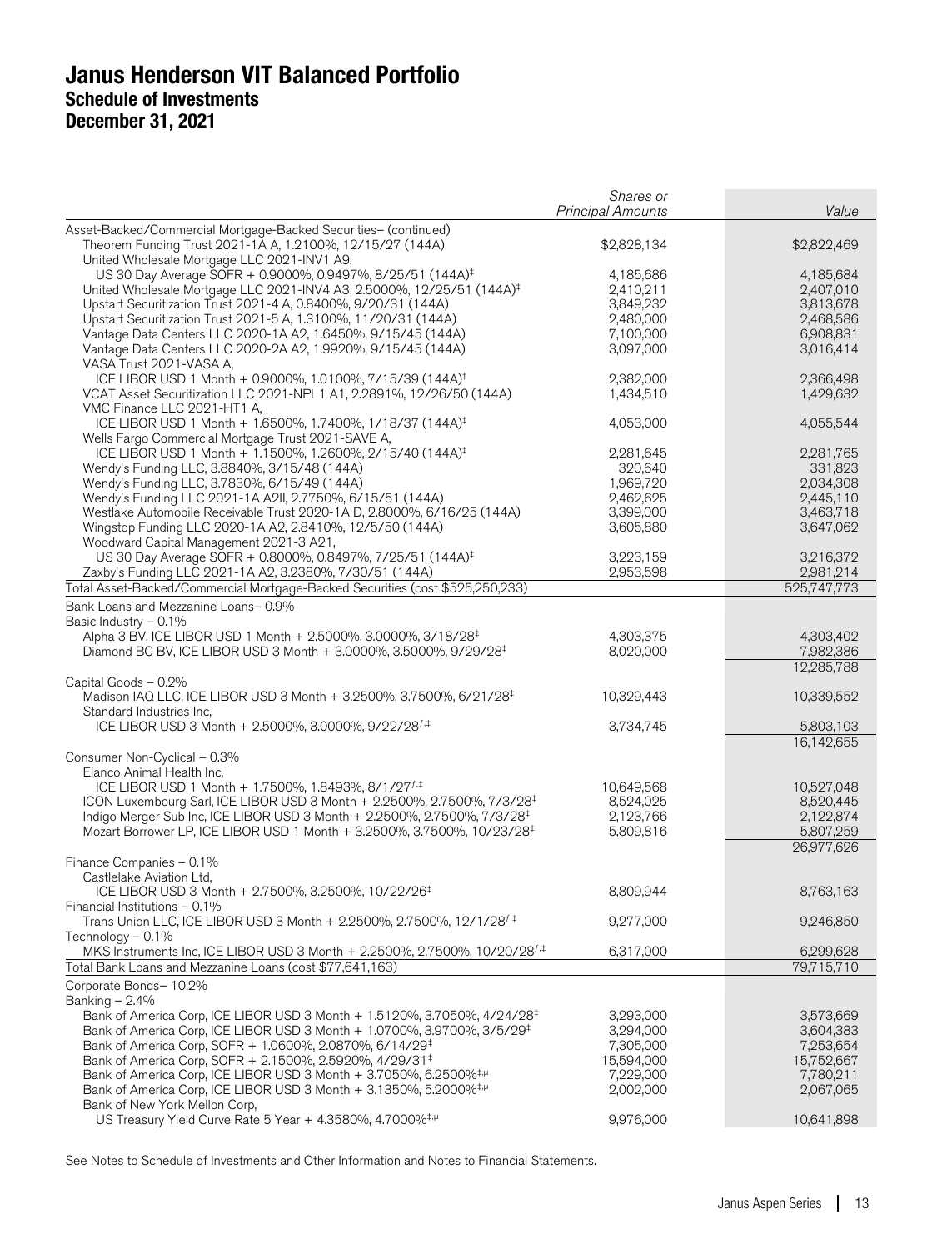|                                                                                                                                                                                                                                                                                                                                                                                                                                                                                                                                                                                                                                                                                                                                                                                                                                                                               | Shares or<br><b>Principal Amounts</b>                                                                                                                                  | Value                                                                                                                                                                  |
|-------------------------------------------------------------------------------------------------------------------------------------------------------------------------------------------------------------------------------------------------------------------------------------------------------------------------------------------------------------------------------------------------------------------------------------------------------------------------------------------------------------------------------------------------------------------------------------------------------------------------------------------------------------------------------------------------------------------------------------------------------------------------------------------------------------------------------------------------------------------------------|------------------------------------------------------------------------------------------------------------------------------------------------------------------------|------------------------------------------------------------------------------------------------------------------------------------------------------------------------|
| Corporate Bonds- (continued)<br>Banking- (continued)                                                                                                                                                                                                                                                                                                                                                                                                                                                                                                                                                                                                                                                                                                                                                                                                                          |                                                                                                                                                                        |                                                                                                                                                                        |
| <b>BNP Paribas SA,</b><br>US Treasury Yield Curve Rate 5 Year + 2.0500%, 2.5880%, 8/12/35 (144A) <sup>‡</sup><br>Citigroup Inc, ICE LIBOR USD 3 Month + 1.5630%, 3.8870%, 1/10/28 <sup>‡</sup><br>Citigroup Inc, SOFR + 3.9140%, 4.4120%, 3/31/31 <sup>‡</sup><br>Citigroup Inc, ICE LIBOR USD 3 Month $+$ 4.0680%, 5.9500% <sup>‡,<math>\mu</math></sup><br>Citigroup Inc, ICE LIBOR USD 3 Month $+$ 3.4660%, 5.3500% <sup>‡,<math>\mu</math></sup><br>Citigroup Inc, ICE LIBOR USD 3 Month + 3.9050%, 5.9500% <sup>‡,µ</sup><br>Citigroup Inc, ICE LIBOR USD 3 Month + 3.4230%, 6.3000% <sup>‡,µ</sup><br>First Republic Bank/CA, 4.6250%, 2/13/47<br>Goldman Sachs Group Inc, 3.5000%, 4/1/25                                                                                                                                                                              | \$7,787,000<br>11,561,000<br>6,795,000<br>3,565,000<br>2,436,000<br>2,339,000<br>555,000<br>1,653,000<br>12,173,000                                                    | \$7,460,054<br>12,534,080<br>7,760,295<br>3,671,950<br>2,481,675<br>2,502,730<br>581,712<br>2,047,529<br>12,872,142                                                    |
| Goldman Sachs Group Inc,<br>US Treasury Yield Curve Rate 5 Year + 3.2240%, 4.9500% <sup>‡,µ</sup><br>JPMorgan Chase & Co, SOFR + 1.8500%, 2.0830%, 4/22/26 <sup>‡</sup><br>JPMorgan Chase & Co, ICE LIBOR USD 3 Month + 1.2450%, 3.9600%, 1/29/27 <sup>‡</sup><br>JPMorgan Chase & Co, SOFR + 2.5150%, 2.9560%, 5/13/31 <sup>‡</sup><br>JPMorgan Chase & Co, SOFR + 3.3800%, 5.0000% <sup>‡,µ</sup><br>JPMorgan Chase & Co, SOFR + 3.1250%, 4.6000% <sup>‡,µ</sup><br>Morgan Stanley, SOFR + 1.9900%, 2.1880%, 4/28/26 <sup>‡</sup><br>Morgan Stanley, 4.3500%, 9/8/26<br>Morgan Stanley, 3.9500%, 4/23/27<br>Morgan Stanley, SOFR + 0.8790%, 1.5930%, 5/4/27 <sup>‡</sup><br>Morgan Stanley, SOFR + 1.0340%, 1.7940%, 2/13/32 <sup>‡</sup><br>Morgan Stanley, SOFR + 1.1780%, 2.2390%, 7/21/32 <sup>‡</sup><br>Morgan Stanley, SOFR + 1.3600%, 2.4840%, 9/16/36 <sup>‡</sup> | 1,666,000<br>4,098,000<br>6,655,000<br>6,345,000<br>2,000,000<br>2,111,000<br>8,296,000<br>3,985,000<br>6,273,000<br>3,223,000<br>5,529,000<br>9,178,000<br>11,051,000 | 1,728,475<br>4,159,342<br>7,190,638<br>6,569,446<br>2,055,000<br>2,166,414<br>8,458,742<br>4,404,772<br>6,905,823<br>3,191,228<br>5,233,447<br>8,976,767<br>10,641,559 |
| National Australia Bank Ltd, 2.9900%, 5/21/31 (144A)<br>SVB Financial Group,<br>US Treasury Yield Curve Rate 5 Year + 3.0740%, 4.2500% <sup>‡,µ</sup><br>SVB Financial Group,<br>US Treasury Yield Curve Rate 10 Year + 3.0640%, 4.1000% <sup>‡,µ</sup><br>US Bancorp,                                                                                                                                                                                                                                                                                                                                                                                                                                                                                                                                                                                                        | 8,080,000<br>12,155,000<br>6,329,000                                                                                                                                   | 8,103,462<br>12,325,170<br>6,259,381                                                                                                                                   |
| US Treasury Yield Curve Rate 5 Year + 0.9500%, 2.4910%, 11/3/36 <sup>‡</sup><br>Westpac Banking Corp,<br>US Treasury Yield Curve Rate 5 Year + 1.7500%, 2.6680%, 11/15/35 <sup>‡</sup>                                                                                                                                                                                                                                                                                                                                                                                                                                                                                                                                                                                                                                                                                        | 7,286,000<br>5,490,000                                                                                                                                                 | 7,257,980<br>5,348,070                                                                                                                                                 |
| Basic Industry - 0.3%<br>Allegheny Technologies Inc, 5.8750%, 12/1/27<br>Axalta Coating Systems Ltd, 3.3750%, 2/15/29 (144A)<br>CF Industries Inc, 5.1500%, 3/15/34<br>CF Industries Inc, 4.9500%, 6/1/43<br>CF Industries Inc, 5.3750%, 3/15/44<br>Element Solutions Inc, 3.8750%, 9/1/28 (144A)<br>Reliance Steel & Aluminum Co, 4.5000%, 4/15/23                                                                                                                                                                                                                                                                                                                                                                                                                                                                                                                           | 4,100,000<br>7,654,000<br>382,000<br>3,693,000<br>826,000<br>5,787,000<br>2,242,000                                                                                    | 213,561,430<br>4,274,250<br>7,405,245<br>461,452<br>4,457,975<br>1,041,669<br>5,815,935<br>2,320,705                                                                   |
| Brokerage - 0.3%<br>Charles Schwab Corp,<br>US Treasury Yield Curve Rate 10 Year + 3.0790%, 4.0000% <sup>‡,µ</sup><br>Charles Schwab Corp,<br>US Treasury Yield Curve Rate 5 Year + 4.9710%, 5.3750% <sup>‡,µ</sup>                                                                                                                                                                                                                                                                                                                                                                                                                                                                                                                                                                                                                                                           | 3,606,000<br>16,729,000                                                                                                                                                | 25,777,231<br>3,642,060<br>18,234,610                                                                                                                                  |
| Capital Goods - 0.3%<br>Boeing Co, 4.8750%, 5/1/25<br>Boeing Co, 2.1960%, 2/4/26<br>Boeing Co, 3.2500%, 2/1/28<br>Boeing Co, 3.6250%, 2/1/31<br>Boeing Co, 3.9500%, 8/1/59<br>General Dynamics Corp, 3.5000%, 4/1/27<br>Standard Industries Inc/NJ, 4.3750%, 7/15/30 (144A)<br>TransDigm Inc, 4.6250%, 1/15/29                                                                                                                                                                                                                                                                                                                                                                                                                                                                                                                                                                | 1,957,000<br>1,978,000<br>2,110,000<br>3,010,000<br>2,752,000<br>2,033,000<br>1,731,000<br>3,915,000                                                                   | 21,876,670<br>2,141,096<br>1,977,529<br>2,198,598<br>3,209,818<br>2,858,527<br>2,213,252<br>1,766,494<br>3,902,002                                                     |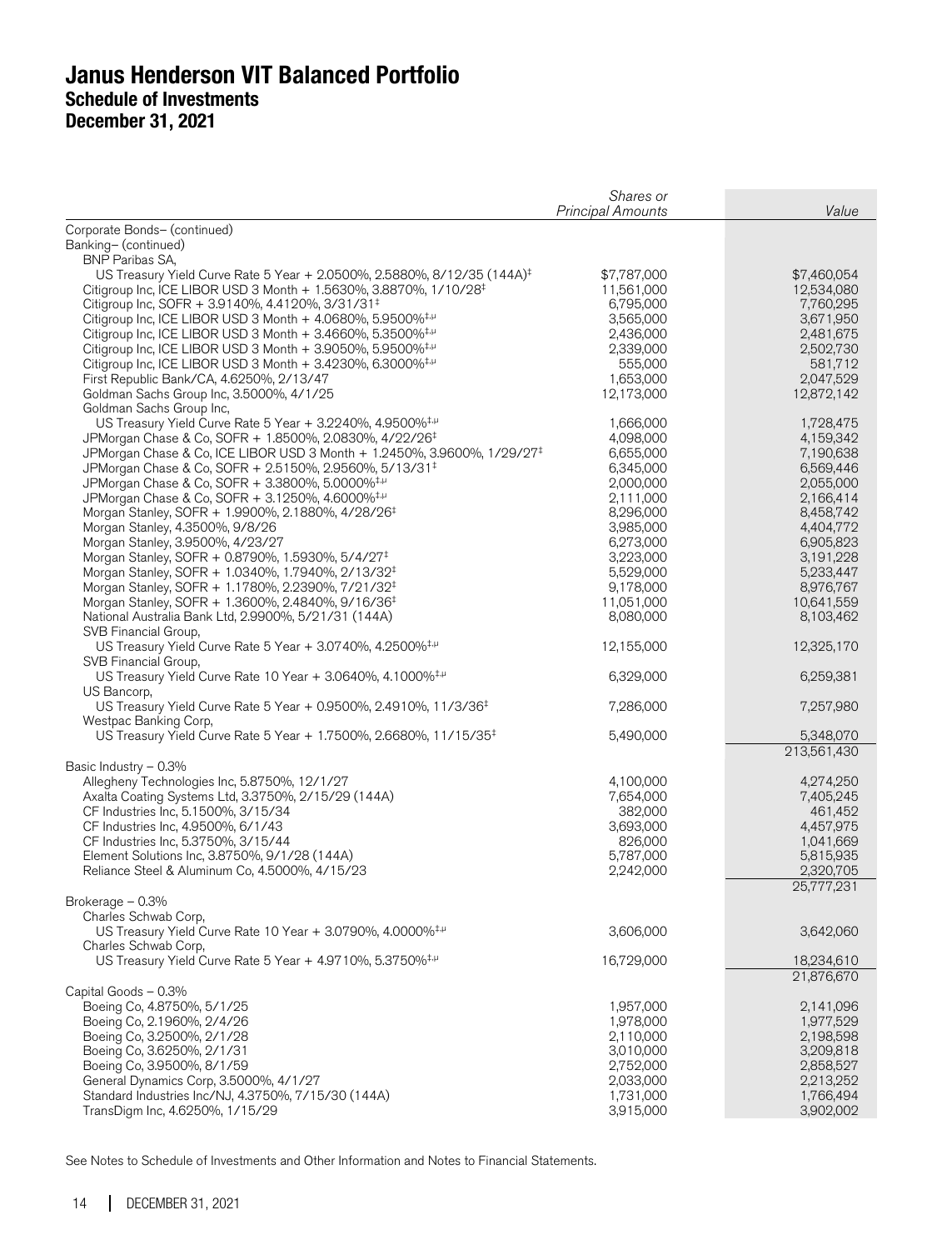|                                                                                                                    | Shares or<br><b>Principal Amounts</b> | Value                   |
|--------------------------------------------------------------------------------------------------------------------|---------------------------------------|-------------------------|
| Corporate Bonds- (continued)                                                                                       |                                       |                         |
| Capital Goods- (continued)                                                                                         |                                       |                         |
| Wabtec Corp, 4.9500%, 9/15/28                                                                                      | \$3,028,000                           | \$3,441,960             |
|                                                                                                                    |                                       | 23,709,276              |
| Communications - 0.8%<br>AT&T Inc, 3.8000%, 12/1/57                                                                |                                       | 3,807,163               |
| AT&T Inc, 3.6500%, 9/15/59                                                                                         | 3,657,000<br>604,000                  | 609,973                 |
| CCO Holdings LLC / CCO Holdings Capital Corp, 4.2500%, 2/1/31 (144A)                                               | 6,601,000                             | 6,658,957               |
| CCO Holdings LLC / CCO Holdings Capital Corp, 4.5000%, 5/1/32                                                      | 11,382,000                            | 11,709,232              |
| CenturyLink Inc, 5.8000%, 3/15/22                                                                                  | 1,479,000                             | 1,490,093               |
| Charter Communications Operating LLC / Charter Communications Operating                                            |                                       |                         |
| Capital, 2.8000%, 4/1/31                                                                                           | 4,500,000                             | 4,452,715               |
| Charter Communications Operating LLC / Charter Communications Operating<br>Capital, 6.4840%, 10/23/45              | 936,000                               | 1,278,190               |
| Charter Communications Operating LLC / Charter Communications Operating                                            |                                       |                         |
| Capital, 4.8000%, 3/1/50                                                                                           | 2,585,000                             | 2,894,254               |
| Comcast Corp, 3.7500%, 4/1/40                                                                                      | 1,775,000                             | 1,987,159               |
| CSC Holdings LLC, 4.1250%, 12/1/30 (144A)                                                                          | 5,750,000                             | 5,613,438               |
| CSC Holdings LLC, 4.6250%, 12/1/30 (144A)<br>CSC Holdings LLC, 3.3750%, 2/15/31 (144A)                             | 1,620,000<br>4,001,000                | 1,532,925<br>3,745,936  |
| CSC Holdings LLC, 5.0000%, 11/15/31 (144A)                                                                         | 2,768,000                             | 2,667,660               |
| Fox Corp, 4.0300%, 1/25/24                                                                                         | 2,592,000                             | 2,737,389               |
| GCI LLC, 4.7500%, 10/15/28 (144A)                                                                                  | 11,044,000                            | 11,333,905              |
| T-Mobile USA Inc, 3.5000%, 4/15/25                                                                                 | 3,170,000                             | 3,358,533               |
| T-Mobile USA Inc, 3.7500%, 4/15/27                                                                                 | 4,405,000                             | 4,770,176<br>70,647,698 |
| Consumer Cyclical - 0.5%                                                                                           |                                       |                         |
| 1011778 BC ULC / New Red Finance Inc, 4.0000%, 10/15/30 (144A)                                                     | 12,071,000                            | 11,859,757              |
| Dollar General Corp, 4.1250%, 4/3/50                                                                               | 3,153,000                             | 3,639,294               |
| Ford Motor Co, 3.2500%, 2/12/32                                                                                    | 7,781,000                             | 7,967,744               |
| GLP Capital LP / GLP Financing II Inc, 5.2500%, 6/1/25                                                             | 1,284,000                             | 1,406,304               |
| GLP Capital LP / GLP Financing II Inc, 5.3750%, 4/15/26<br>GLP Capital LP / GLP Financing II Inc, 5.3000%, 1/15/29 | 2,597,000<br>344,000                  | 2,891,941<br>390,509    |
| GLP Capital LP / GLP Financing II Inc, 3.2500%, 1/15/32                                                            | 5,845,000                             | 5,876,505               |
| IHS Markit Ltd, 4.7500%, 2/15/25 (144A)                                                                            | 2,588,000                             | 2,817,685               |
| Lithia Motors Inc, 3.8750%, 6/1/29 (144A)                                                                          | 8,746,000                             | 8,928,791               |
| MGM Resorts International, 7.7500%, 3/15/22                                                                        | 544,000                               | 550,800                 |
|                                                                                                                    |                                       | 46,329,330              |
| Consumer Non-Cyclical - 1.8%<br>Anheuser-Busch Cos LLC / Anheuser-Busch InBev Worldwide Inc,                       |                                       |                         |
| 4.9000%, 2/1/46                                                                                                    | 4,540,000                             | 5,738,264               |
| Aramark Services Inc, 6.3750%, 5/1/25 (144A)                                                                       | 7,110,000                             | 7,429,950               |
| CVS Health Corp, 5.0500%, 3/25/48                                                                                  | 2,563,000                             | 3,350,963               |
| DaVita Inc, 4.6250%, 6/1/30 (144A)                                                                                 | 4,493,000                             | 4,599,709               |
| DaVita Inc, 3.7500%, 2/15/31 (144A)<br>Diageo Capital PLC, 1.3750%, 9/29/25                                        | 6,903,000<br>3,173,000                | 6,725,800<br>3,155,434  |
| Diageo Capital PLC, 2.0000%, 4/29/30                                                                               | 2,989,000                             | 2,957,423               |
| Diageo Capital PLC, 2.1250%, 4/29/32                                                                               | 2,398,000                             | 2,378,475               |
| Elanco Animal Health Inc, 5.2720%, 8/28/23                                                                         | 5,460,000                             | 5,809,522               |
| Hasbro Inc, 3.9000%, 11/19/29                                                                                      | 7,182,000                             | 7,918,415               |
| Hasbro Inc, 6.3500%, 3/15/40                                                                                       | 1,921,000                             | 2,650,437               |
| Hasbro Inc, 5.1000%, 5/15/44<br>HCA Inc, 4.7500%, 5/1/23                                                           | 1,097,000<br>3,958,000                | 1,365,384<br>4,145,493  |
| HCA Inc, 5.3750%, 2/1/25                                                                                           | 2,189,000                             | 2,405,711               |
| HCA Inc, 5.8750%, 2/15/26                                                                                          | 1,152,000                             | 1,299,318               |
| HCA Inc, 5.3750%, 9/1/26                                                                                           | 883,000                               | 992,271                 |
| HCA Inc, 5.6250%, 9/1/28                                                                                           | 2,351,000                             | 2,747,120               |
| HCA Inc, 5.8750%, 2/1/29                                                                                           | 1,902,000                             | 2,266,328               |
| HCA Inc, 3.5000%, 9/1/30<br>HCA Inc, 5.5000%, 6/15/47                                                              | 11,391,000<br>1,035,000               | 12,038,863<br>1,354,340 |
| HCA Inc, 5.2500%, 6/15/49                                                                                          | 1,552,000                             | 1,993,265               |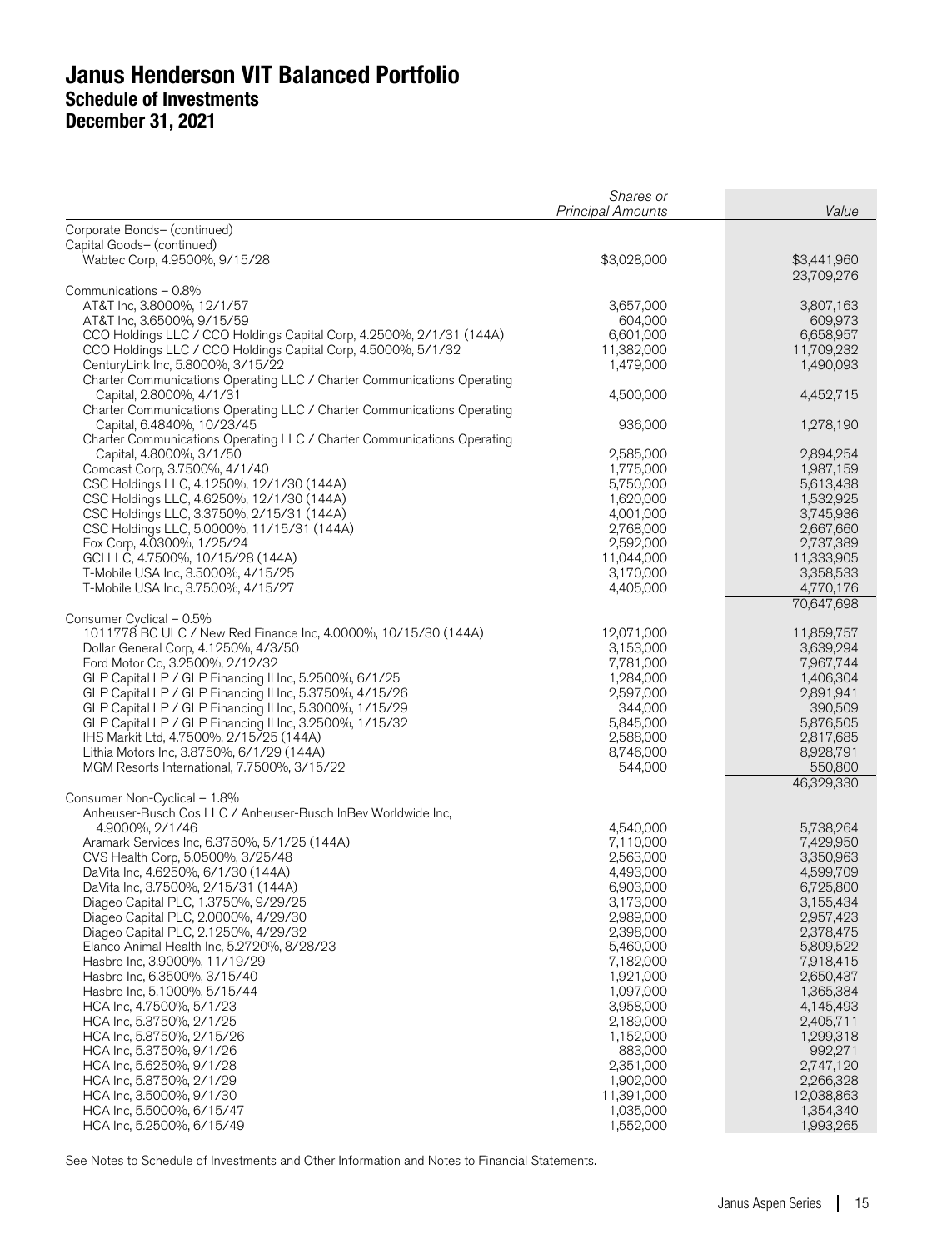|                                                                                                                                           | Shares or                |                        |
|-------------------------------------------------------------------------------------------------------------------------------------------|--------------------------|------------------------|
|                                                                                                                                           | <b>Principal Amounts</b> | Value                  |
| Corporate Bonds- (continued)<br>Consumer Non-Cyclical- (continued)                                                                        |                          |                        |
| HCA Inc, 3.5000%, 7/15/51                                                                                                                 | \$5,333,000              | \$5,436,843            |
| JBS Finance Luxembourg Sarl, 3.6250%, 1/15/32 (144A)                                                                                      | 3,765,000                | 3,779,156              |
| JBS USA LUX SA / JBS USA Finance Inc, 6.7500%, 2/15/28 (144A)                                                                             | 2,573,000                | 2,775,649              |
| JBS USA LUX SA / JBS USA Food Co / JBS USA Finance Inc,                                                                                   |                          |                        |
| 6.5000%, 4/15/29 (144A)                                                                                                                   | 7,364,000                | 8,100,474              |
| JBS USA LUX SA / JBS USA Food Co / JBS USA Finance Inc,                                                                                   |                          |                        |
| 5.5000%, 1/15/30 (144A)                                                                                                                   | 5,277,000                | 5,738,738              |
| JBS USA LUX SA / JBS USA Food Co / JBS USA Finance Inc,                                                                                   |                          |                        |
| 3.7500%, 12/1/31 (144A)<br>JBS USA LUX SA / JBS USA Food Co / JBS USA Finance Inc,                                                        | 4,947,000                | 5,021,205              |
| 3.0000%, 5/15/32 (144A)                                                                                                                   | 4,058,000                | 4,058,000              |
| Kraft Heinz Foods Co, 3.8750%, 5/15/27                                                                                                    | 4,757,000                | 5,138,235              |
| Kraft Heinz Foods Co, 5.0000%, 6/4/42                                                                                                     | 2,892,000                | 3,597,525              |
| Kraft Heinz Foods Co, 4.3750%, 6/1/46                                                                                                     | 833,000                  | 975,443                |
| Kraft Heinz Foods Co, 4.8750%, 10/1/49                                                                                                    | 1,946,000                | 2,444,064              |
| Mondelez International Inc, 2.7500%, 4/13/30                                                                                              | 720,000                  | 741,962                |
| Performance Food Group Inc, 4.2500%, 8/1/29 (144A)                                                                                        | 9,063,000                | 8,991,040              |
| Pilgrim's Pride Corp, 3.5000%, 3/1/32 (144A)                                                                                              | 6,263,000                | 6,325,630              |
| Royalty Pharma PLC, 2.1500%, 9/2/31<br>Royalty Pharma PLC, 3.5500%, 9/2/50                                                                | 4,601,000<br>3,923,000   | 4,346,375<br>3,889,533 |
| Royalty Pharma PLC, 3.3500%, 9/2/51                                                                                                       | 2,294,000                | 2,194,295              |
| Teva Pharmaceutical Industries Ltd, 4.7500%, 5/9/27                                                                                       | 2,039,000                | 2,020,384              |
| Teva Pharmaceutical Industries Ltd, 5.1250%, 5/9/29                                                                                       | 2,603,000                | 2,551,747              |
|                                                                                                                                           |                          | 161,448,783            |
| Electric $-0.3%$                                                                                                                          |                          |                        |
| Dominion Energy Inc,                                                                                                                      |                          |                        |
| US Treasury Yield Curve Rate 5 Year + 3.1950%, 4.3500% <sup>‡,<math>\mu</math></sup>                                                      | 3,643,000                | 3,761,398              |
| Duquesne Light Holdings Inc, 2.7750%, 1/7/32 (144A)                                                                                       | 4,842,000                | 4,784,118              |
| NextEra Energy Capital Holdings Inc, 1.8750%, 1/15/27                                                                                     | 8,152,000<br>2,422,000   | 8,200,340              |
| NextEra Energy Capital Holdings Inc, 2.4400%, 1/15/32<br>NRG Energy Inc, 6.6250%, 1/15/27                                                 | 1,450,000                | 2,427,409<br>1,507,326 |
| NRG Energy Inc, 3.3750%, 2/15/29 (144A)                                                                                                   | 4,783,000                | 4,686,862              |
| NRG Energy Inc, 3.6250%, 2/15/31 (144A)                                                                                                   | 5,400,000                | 5,265,000              |
|                                                                                                                                           |                          | 30,632,453             |
| Energy $-0.3%$                                                                                                                            |                          |                        |
| Cheniere Energy Partners LP, 4.0000%, 3/1/31                                                                                              | 3,621,000                | 3,798,248              |
| Cheniere Energy Partners LP, 3.2500%, 1/31/32 (144A)                                                                                      | 4,751,000                | 4,798,510              |
| Continental Resources Inc, 5.7500%, 1/15/31 (144A)                                                                                        | 5,520,000                | 6,500,462              |
| Energy Transfer Operating LP, 4.9500%, 6/15/28                                                                                            | 184,000                  | 206,982                |
| Hess Midstream Operations LP, 5.1250%, 6/15/28 (144A)<br>Hess Midstream Operations LP, 4.2500%, 2/15/30 (144A)                            | 6,466,000<br>1,709,000   | 6,732,722<br>1,696,183 |
| Southwestern Energy Co, 4.7500%, 2/1/32                                                                                                   | 4,565,000                | 4,807,424              |
|                                                                                                                                           |                          | 28,540,531             |
| Finance Companies - 0.6%                                                                                                                  |                          |                        |
| AerCap Ireland Capital DAC / AerCap Global Aviation Trust,                                                                                |                          |                        |
| 4.6250%, 10/15/27                                                                                                                         | 5,280,000                | 5,840,769              |
| AerCap Ireland Capital DAC / AerCap Global Aviation Trust,                                                                                |                          |                        |
| 3.0000%, 10/29/28                                                                                                                         | 3,808,000                | 3,861,829              |
| AerCap Ireland Capital DAC / AerCap Global Aviation Trust, 3.3000%, 1/30/32<br>AerCap Ireland Capital DAC / AerCap Global Aviation Trust, | 3,904,000                | 3,977,285              |
| 3.4000%, 10/29/33                                                                                                                         | 2,863,000                | 2,914,861              |
| AerCap Ireland Capital DAC / AerCap Global Aviation Trust,                                                                                |                          |                        |
| 3.8500%, 10/29/41                                                                                                                         | 2,175,000                | 2,265,563              |
| Air Lease Corp, 1.8750%, 8/15/26                                                                                                          | 4,823,000                | 4,743,166              |
| Air Lease Corp, 3.0000%, 2/1/30                                                                                                           | 2,435,000                | 2,430,369              |
| Quicken Loans LLC, 3.6250%, 3/1/29 (144A)                                                                                                 | 4,435,000                | 4,451,631              |
| Quicken Loans LLC, 3.8750%, 3/1/31 (144A)                                                                                                 | 7,994,000                | 8,113,910              |
| Rocket Mortgage LLC / Rocket Mortgage Co-Issuer Inc,                                                                                      |                          |                        |
| 2.8750%, 10/15/26 (144A)                                                                                                                  | 5,605,000                | 5,562,963              |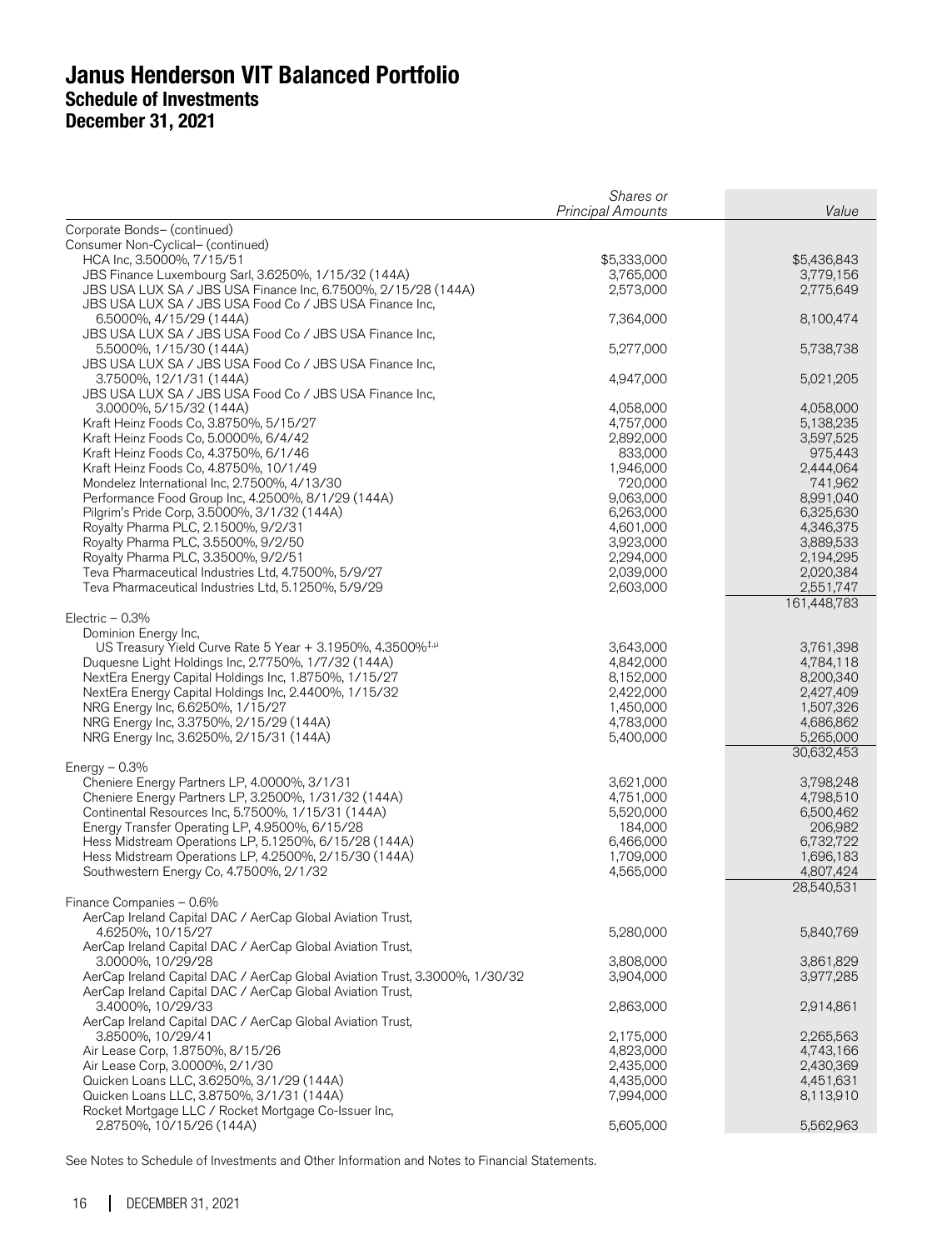|                                                                                                                        | Shares or                |                         |
|------------------------------------------------------------------------------------------------------------------------|--------------------------|-------------------------|
|                                                                                                                        | <b>Principal Amounts</b> | Value                   |
| Corporate Bonds- (continued)                                                                                           |                          |                         |
| Finance Companies- (continued)                                                                                         |                          |                         |
| Rocket Mortgage LLC / Rocket Mortgage Co-Issuer Inc,<br>4.0000%, 10/15/33 (144A)                                       | \$5,733,000              | \$5,806,841             |
|                                                                                                                        |                          | 49,969,187              |
| Industrial Conglomerates - 0.1%                                                                                        |                          |                         |
| General Electric Co, ICE LIBOR USD 3 Month + 3.3300%, 3.5328% <sup>‡, µ</sup>                                          | 5,540,000                | 5,484,600               |
| Insurance $-0.7\%$                                                                                                     |                          |                         |
| Athene Global Funding, 1.7300%, 10/2/26 (144A)                                                                         | 9,932,000                | 9,748,115               |
| Athene Global Funding, 2.6460%, 10/4/31 (144A)                                                                         | 9,596,000                | 9,467,780               |
| Centene Corp, 4.2500%, 12/15/27<br>Centene Corp, 2.4500%, 7/15/28                                                      | 6,807,000<br>4,942,000   | 7,096,298<br>4,867,870  |
| Centene Corp, 3.0000%, 10/15/30                                                                                        | 5,197,000                | 5,282,802               |
| Centene Corp, 2.5000%, 3/1/31                                                                                          | 1,618,000                | 1,575,147               |
| Centene Corp, 2.6250%, 8/1/31                                                                                          | 2,178,000                | 2,134,440               |
| Molina Healthcare Inc, 4.3750%, 6/15/28 (144A)                                                                         | 13,333,000               | 13,732,990              |
| Prudential Financial Inc,                                                                                              |                          |                         |
| US Treasury Yield Curve Rate 5 Year + 3.0350%, 3.7000%, 10/1/50 <sup>‡</sup>                                           | 7,720,000                | 7,809,457               |
|                                                                                                                        |                          | 61,714,899              |
| Real Estate Investment Trusts (REITs) - 0.4%                                                                           |                          |                         |
| Agree LP, 2.0000%, 6/15/28<br>Agree LP, 2.9000%, 10/1/30                                                               | 3,231,000<br>2,058,000   | 3,165,096<br>2,090,756  |
| Agree LP, 2.6000%, 6/15/33                                                                                             | 2,424,000                | 2,377,421               |
| Invitation Homes Inc, 2.0000%, 8/15/31                                                                                 | 5,620,000                | 5,292,322               |
| MPT Operating Partnership LP / MPT Finance Corp, 3.5000%, 3/15/31                                                      | 5,909,000                | 5,975,476               |
| Rexford Industrial Realty Inc, 2.1500%, 9/1/31                                                                         | 6,560,000                | 6,193,959               |
| Sun Communities Inc, 2.7000%, 7/15/31                                                                                  | 6,161,000                | 6,110,866               |
|                                                                                                                        |                          | 31,205,896              |
| Technology - 1.3%                                                                                                      | 2,815,000                |                         |
| Analog Devices Inc, 2.9500%, 4/1/25<br>Broadcom Inc, 4.3000%, 11/15/32                                                 | 5,505,000                | 2,956,065<br>6,186,387  |
| Broadcom Inc, 3.4190%, 4/15/33 (144A)                                                                                  | 5,082,000                | 5,327,471               |
| Broadcom Inc, 3.4690%, 4/15/34 (144A)                                                                                  | 8,000,000                | 8,373,357               |
| Broadridge Financial Solutions Inc, 2.6000%, 5/1/31                                                                    | 5,341,000                | 5,360,973               |
| Equinix Inc, 2.1500%, 7/15/30                                                                                          | 2,665,000                | 2,590,624               |
| Global Payments Inc, 2.1500%, 1/15/27                                                                                  | 3,318,000                | 3,331,199               |
| Global Payments Inc, 2.9000%, 11/15/31                                                                                 | 4,978,000                | 5,049,112               |
| Iron Mountain Information Management Services Inc, 5.0000%, 7/15/32 (144A)<br>Marvell Technology Inc, 1.6500%, 4/15/26 | 10,436,000<br>3,675,000  | 10,680,933<br>3,631,562 |
| Marvell Technology Inc, 4.8750%, 6/22/28                                                                               | 4,065,000                | 4,655,802               |
| Microchip Technology Inc, 2.6700%, 9/1/23                                                                              | 6,452,000                | 6,589,394               |
| Micron Technology Inc, 2.7030%, 4/15/32                                                                                | 4,283,000                | 4,287,840               |
| MSCI Inc, 4.0000%, 11/15/29 (144A)                                                                                     | 422,000                  | 440,990                 |
| MSCI Inc, 3.6250%, 9/1/30 (144A)                                                                                       | 8,577,000                | 8,769,982               |
| MSCI Inc, 3.8750%, 2/15/31 (144A)                                                                                      | 6,019,000                | 6,267,284               |
| PayPal Holdings Inc, 1.6500%, 6/1/25                                                                                   | 2,243,000                | 2,270,412               |
| Seagate HDD Cayman, 4.8750%, 6/1/27                                                                                    | 212,000<br>2,360,000     | 231,080                 |
| Seagate HDD Cayman, 4.0910%, 6/1/29<br>Seagate HDD Cayman, 3.1250%, 7/15/29                                            | 988,000                  | 2,443,509<br>964,777    |
| Seagate HDD Cayman, 4.1250%, 1/15/31                                                                                   | 5,407,000                | 5,625,443               |
| SK Hynix Inc, 1.5000%, 1/19/26 (144A)                                                                                  | 6,233,000                | 6,096,446               |
| SK Hynix Inc, 2.3750%, 1/19/31 (144A)                                                                                  | 3,075,000                | 2,959,268               |
| Total System Services Inc, 4.8000%, 4/1/26                                                                             | 3,189,000                | 3,540,308               |
| Trimble Inc, 4.7500%, 12/1/24                                                                                          | 5,510,000                | 5,973,334               |
| Trimble Inc, 4.9000%, 6/15/28                                                                                          | 3,194,000                | 3,632,593               |
| Transportation $-0.1\%$                                                                                                |                          | 118,236,145             |
| GXO Logistics inc, 1.6500%, 7/15/26 (144A)                                                                             | 4,255,000                | 4,151,774               |
| GXO Logistics inc, 2.6500%, 7/15/31 (144A)                                                                             | 2,815,000                | 2,780,263               |
|                                                                                                                        |                          | 6,932,037               |
| Total Corporate Bonds (cost \$878,454,072)                                                                             |                          | 896,066,166             |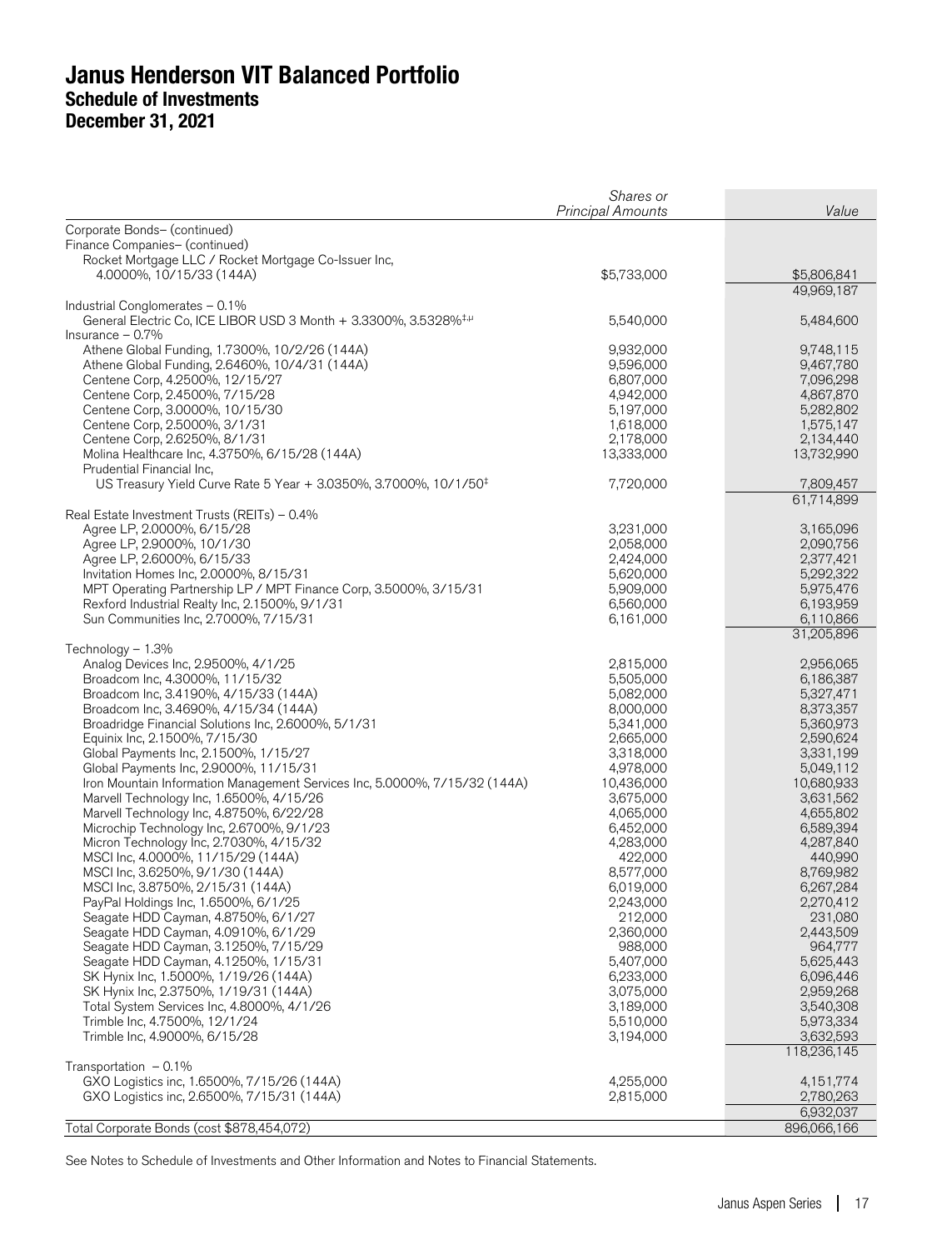|                                                                                      | Shares or<br><b>Principal Amounts</b> | Value                   |
|--------------------------------------------------------------------------------------|---------------------------------------|-------------------------|
| Inflation-Indexed Bonds-0.2%                                                         |                                       |                         |
| United States Treasury Inflation Indexed Bonds, 0.1250%, 7/15/31 <sup>CC</sup> (cost |                                       |                         |
| \$14,575,640)                                                                        | \$12,977,043                          | \$14,585,818            |
| Mortgage-Backed Securities- 4.6%                                                     |                                       |                         |
| Fannie Mae:                                                                          |                                       |                         |
| 1.5000%, TBA, 15 Year Maturity                                                       | 1,180,441                             | 1,184,360               |
| 2.0000%, TBA, 15 Year Maturity                                                       | 10,750,785                            | 11,013,857              |
| 2.5000%, TBA, 15 Year Maturity<br>2.0000%, TBA, 30 Year Maturity                     | 8,099,200<br>75,237,260               | 8,378,217<br>75,016,965 |
| 2.5000%, TBA, 30 Year Maturity                                                       | 63,485,042                            | 64,809,975              |
| 3.0000%, TBA, 30 Year Maturity                                                       | 57,903,911                            | 59,992,505              |
| 3.5000%, TBA, 30 Year Maturity                                                       | 20,048,900                            | 21,086,631              |
|                                                                                      |                                       | 241,482,510             |
| Fannie Mae Pool:                                                                     |                                       |                         |
| 3.0000%, 10/1/34                                                                     | 449,053                               | 472,099                 |
| 2.5000%, 11/1/34                                                                     | 299,107                               | 311,475                 |
| 3.0000%, 11/1/34                                                                     | 163,177                               | 172,343                 |
| 3.0000%, 12/1/34<br>6.0000%, 2/1/37                                                  | 185,957<br>73,897                     | 196,179                 |
| 4.5000%, 11/1/42                                                                     | 377,239                               | 85,350<br>415,578       |
| 3.0000%, 1/1/43                                                                      | 212,860                               | 224,255                 |
| 3.0000%, 2/1/43                                                                      | 53,808                                | 56,851                  |
| 3.0000%, 5/1/43                                                                      | 483,297                               | 510,951                 |
| 5.0000%, 7/1/44                                                                      | 46,946                                | 52,402                  |
| 4.5000%, 10/1/44                                                                     | 949,583                               | 1,058,743               |
| 4.5000%, 3/1/45                                                                      | 1,412,461                             | 1,574,831               |
| 4.5000%, 6/1/45                                                                      | 777,919                               | 860,145                 |
| 3.5000%, 12/1/45                                                                     | 539,614                               | 576,203                 |
| 3.0000%, 1/1/46                                                                      | 71,485                                | 75,090                  |
| 4.5000%, 2/1/46<br>3.5000%, 7/1/46                                                   | 1,683,460<br>954,805                  | 1,854,553<br>1,030,204  |
| 3.0000%, 9/1/46                                                                      | 4,856,811                             | 5,113,433               |
| 3.0000%, 2/1/47                                                                      | 15,387,175                            | 16,304,229              |
| 3.0000%, 3/1/47                                                                      | 1,698,732                             | 1,790,693               |
| 3.5000%, 3/1/47                                                                      | 460,487                               | 491,711                 |
| 3.5000%, 7/1/47                                                                      | 405,050                               | 432,515                 |
| 3.5000%, 8/1/47                                                                      | 310,348                               | 328,883                 |
| 3.5000%, 8/1/47                                                                      | 306,483                               | 334,914                 |
| 3.5000%, 12/1/47                                                                     | 157,202                               | 171,785                 |
| 3.5000%, 12/1/47                                                                     | 87,087                                | 95,165                  |
| 3.5000%, 1/1/48<br>4.0000%, 1/1/48                                                   | 985,527<br>3,420,405                  | 1,057,834<br>3,710,871  |
| 4.0000%, 1/1/48                                                                      | 3,410,902                             | 3,712,705               |
| 3.0000%, 2/1/48                                                                      | 864,279                               | 914,640                 |
| 3.5000%, 3/1/48                                                                      | 128,668                               | 140,381                 |
| 4.0000%, 3/1/48                                                                      | 1,138,964                             | 1,238,160               |
| 4.5000%, 3/1/48                                                                      | 39,720                                | 42,527                  |
| 5.0000%, 5/1/48                                                                      | 1,016,964                             | 1,105,841               |
| 3.5000%, 7/1/48                                                                      | 10,755,711                            | 11,461,770              |
| 4.5000%, 8/1/48                                                                      | 25,627                                | 27,431                  |
| 4.0000%, 2/1/49<br>3.0000%, 8/1/49                                                   | 523,393                               | 561,247<br>1,064,020    |
| 3.0000%, 9/1/49                                                                      | 1,007,777<br>198,763                  | 207,992                 |
| 2.5000%, 1/1/50                                                                      | 564,147                               | 578,382                 |
| 2.5000%, 10/1/50                                                                     | 905,587                               | 924,728                 |
| 2.5000%, 1/1/51                                                                      | 1,972,055                             | 2,013,738               |
| 2.5000%, 8/1/51                                                                      | 168,175                               | 171,924                 |
| 3.5000%, 8/1/56                                                                      | 3,501,423                             | 3,805,517               |
| 3.0000%, 2/1/57                                                                      | 3,463,434                             | 3,673,920               |
| 3.0000%, 6/1/57                                                                      | 64,889                                | 68,831                  |
|                                                                                      |                                       | 71,073,039              |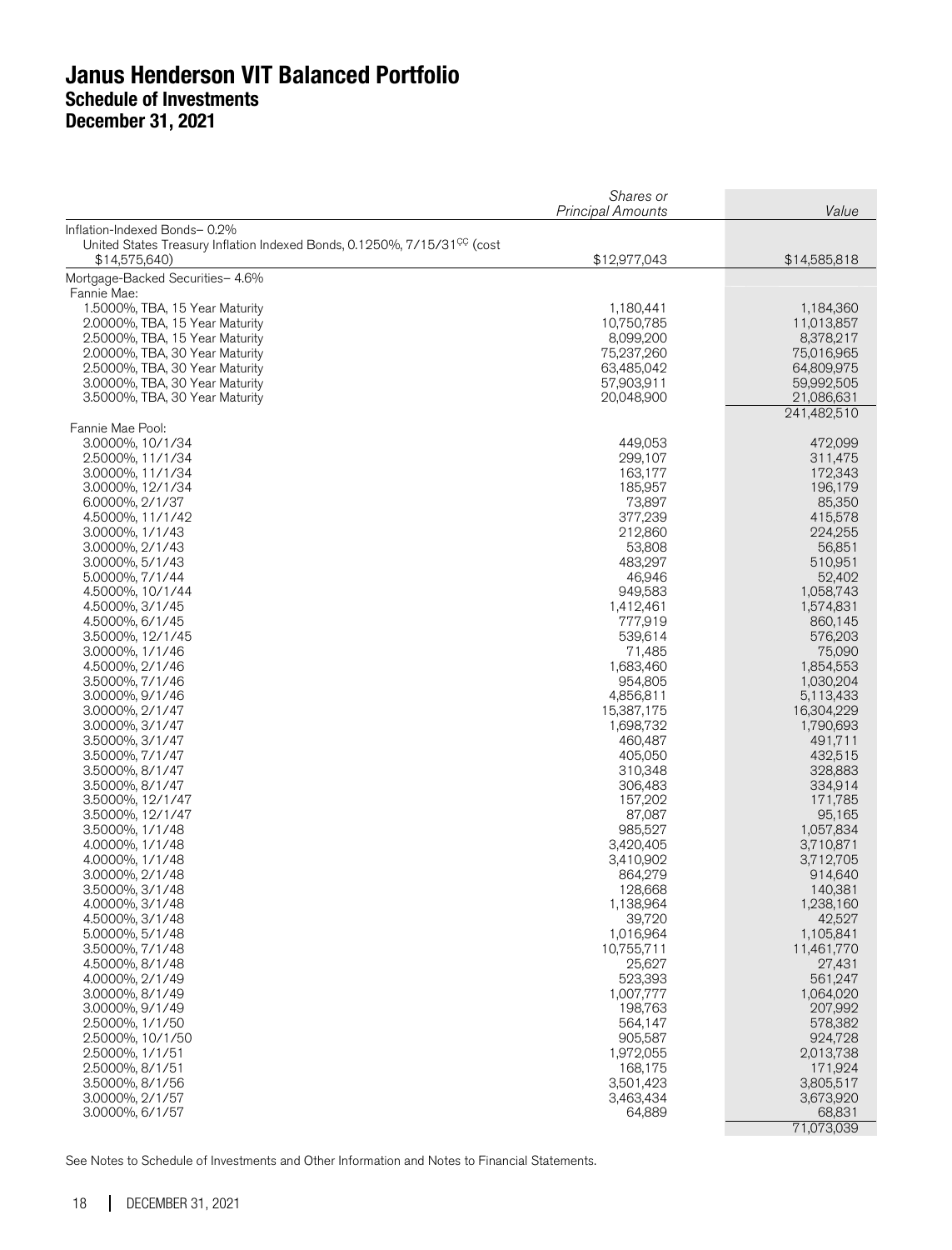|                                         | Shares or<br><b>Principal Amounts</b> | Value                   |
|-----------------------------------------|---------------------------------------|-------------------------|
| Mortgage-Backed Securities- (continued) |                                       |                         |
| Freddie Mac Gold Pool:                  |                                       |                         |
| 3.5000%, 1/1/47                         | \$313,967                             | \$338,497               |
| Freddie Mac Pool:                       |                                       |                         |
| 3.0000%, 5/1/31                         | 4,137,309                             | 4,343,688               |
| 3.0000%, 9/1/32                         | 847,598                               | 890,600                 |
| 3.0000%, 10/1/32                        | 413,764                               | 433,856                 |
| 3.0000%, 1/1/33                         | 538,990                               | 566,335                 |
| 2.5000%, 12/1/33<br>3.0000%, 10/1/34    | 4,135,324<br>962,216                  | 4,287,480<br>1,013,090  |
| 3.0000%, 10/1/34                        | 382,383                               | 402,024                 |
| 2.5000%, 11/1/34                        | 1,325,935                             | 1,380,821               |
| 2.5000%, 11/1/34                        | 272,778                               | 284,070                 |
| 6.0000%, 4/1/40                         | 1,108,997                             | 1,287,057               |
| 3.5000%, 7/1/42                         | 166,783                               | 179,776                 |
| 3.5000%, 8/1/42                         | 211,030                               | 227,469                 |
| 3.5000%, 8/1/42                         | 188,841                               | 203,552                 |
| 3.5000%, 2/1/43                         | 557,167                               | 601,093                 |
| 3.0000%, 3/1/43                         | 1,773,894                             | 1,867,954               |
| 3.0000%, 6/1/43                         | 79,528                                | 82,740                  |
| 3.5000%, 2/1/44                         | 610,472                               | 658,600                 |
| 4.5000%, 5/1/44                         | 311,449                               | 344,386                 |
| 3.5000%, 12/1/44                        | 3,649,538                             | 3,916,063               |
| 3.0000%, 1/1/45<br>3.0000%, 1/1/46      | 891,011<br>158,271                    | 936,402<br>168,417      |
| 3.5000%, 7/1/46                         | 769,682                               | 827,692                 |
| 3.0000%, 10/1/46                        | 1,923,254                             | 2,018,913               |
| 4.0000%, 3/1/47                         | 380,289                               | 411,326                 |
| 3.0000%, 4/1/47                         | 383,247                               | 401,230                 |
| 3.5000%, 4/1/47                         | 152,088                               | 164,166                 |
| 3.5000%, 9/1/47                         | 1,271,266                             | 1,347,303               |
| 3.5000%, 12/1/47                        | 2,104,852                             | 2,267,464               |
| 3.5000%, 2/1/48                         | 735,089                               | 786,181                 |
| 4.0000%, 3/1/48                         | 979,919                               | 1,065,277               |
| 4.5000%, 3/1/48                         | 40,719                                | 43,596                  |
| 4.0000%, 4/1/48                         | 967,565                               | 1,029,981               |
| 4.0000%, 4/1/48                         | 804,202                               | 871,511                 |
| 4.0000%, 5/1/48<br>4.5000%, 7/1/48      | 1,337,966<br>247,324                  | 1,426,015<br>264,860    |
| 5.0000%, 9/1/48                         | 43,643                                | 47,675                  |
| 4.5000%, 12/1/48                        | 765,526                               | 831,754                 |
| 3.0000%, 8/1/49                         | 797,860                               | 834,621                 |
| 3.0000%, 8/1/49                         | 337,970                               | 356,851                 |
| 3.0000%, 12/1/49                        | 430,173                               | 446,121                 |
| 3.0000%, 12/1/49                        | 413,334                               | 428,658                 |
| 2.5000%, 1/1/50                         | 230,821                               | 236,658                 |
| 3.0000%, 3/1/50                         | 488,540                               | 506,054                 |
| 3.5000%, 3/1/50                         | 151,764                               | 160,025                 |
| 2.5000%, 8/1/51                         | 1,562,946                             | 1,596,641<br>42,446,046 |
| Ginnie Mae:                             |                                       |                         |
| 2.0000%, TBA, 30 Year Maturity          | 18,286,722                            | 18,451,120              |
| 2.5000%, TBA, 30 Year Maturity          | 19,221,190                            | 19,696,338              |
|                                         |                                       | 38,147,458              |
| Ginnie Mae I Pool:<br>4.0000%, 1/15/45  | 3,549,280                             | 3,876,640               |
| 4.5000%, 8/15/46                        | 3,715,278                             | 4,204,614               |
| 4.0000%, 7/15/47                        | 803,309                               | 863,399                 |
| 4.0000%, 8/15/47                        | 120,855                               | 129,895                 |
| 4.0000%, 11/15/47                       | 175,437                               | 188,560                 |
|                                         |                                       |                         |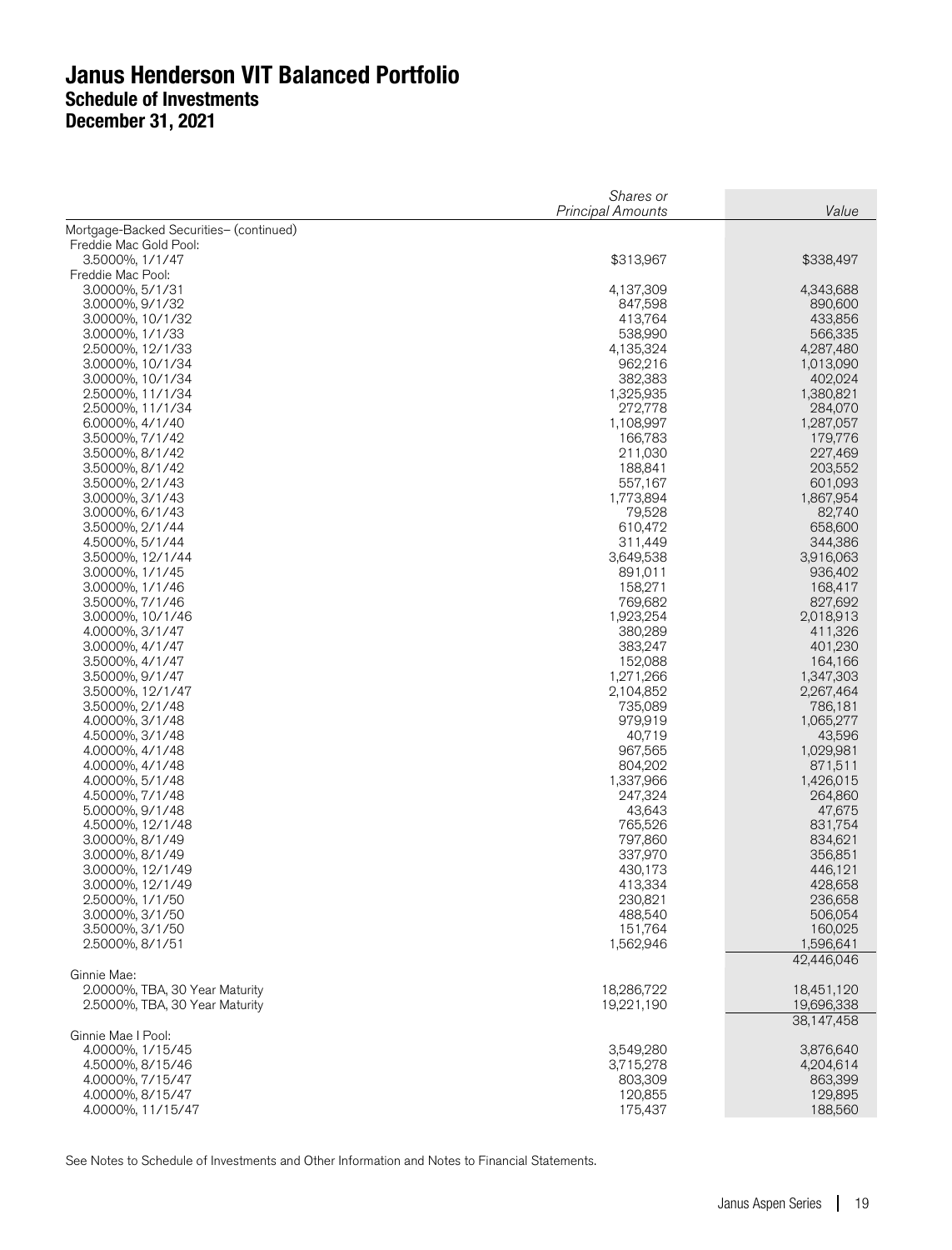|                                                                 | Shares or                |                          |
|-----------------------------------------------------------------|--------------------------|--------------------------|
|                                                                 | <b>Principal Amounts</b> | Value                    |
| Mortgage-Backed Securities- (continued)                         |                          |                          |
| Ginnie Mae I Pool- (continued)<br>4.0000%, 12/15/47             | \$305,805                | \$328,680                |
|                                                                 |                          | 9,591,788                |
| Ginnie Mae II Pool:                                             |                          |                          |
| 4.0000%, 8/20/47                                                | 406,988                  | 434,512                  |
| 4.0000%, 8/20/47                                                | 78,629                   | 84,365                   |
| 4.0000%, 8/20/47                                                | 61,536                   | 65,697                   |
| 4.5000%, 2/20/48<br>4.0000%, 5/20/48                            | 417,858<br>198,579       | 448,970<br>210,240       |
| 4.5000%, 5/20/48                                                | 920,442                  | 982,929                  |
| 4.5000%, 5/20/48                                                | 143,149                  | 152,867                  |
| 4.0000%, 6/20/48                                                | 1,984,295                | 2,100,196                |
| 5.0000%, 8/20/48                                                | 1,543,502                | 1,645,605                |
|                                                                 |                          | 6,125,381                |
| Total Mortgage-Backed Securities (cost \$404,894,191)           |                          | 409,204,719              |
| United States Treasury Notes/Bonds- 12.5%                       |                          |                          |
| 0.1250%, 2/28/23                                                | 59,371,000               | 59,127,486               |
| 0.1250%, 4/30/23                                                | 88,954,000               | 88,477,957               |
| 0.1250%, 6/30/23<br>0.1250%, 8/31/23                            | 16,884,000<br>35,321,000 | 16,769,901<br>35,010,562 |
| 0.3750%, 10/31/23                                               | 15,438,000               | 15,346,940               |
| 0.2500%, 5/15/24                                                | 9,749,000                | 9,616,094                |
| 0.3750%, 9/15/24                                                | 12,481,000               | 12,304,511               |
| 0.3750%, 1/31/26                                                | 46,025,100               | 44,525,689               |
| 0.5000%, 2/28/26                                                | 86,943,000               | 84,473,954               |
| 0.7500%, 4/30/26                                                | 45,243,000               | 44,346,976               |
| 0.8750%, 6/30/26                                                | 66,485,000               | 65,430,589               |
| 0.6250%, 7/31/26<br>0.7500%, 8/31/26                            | 23,639,000<br>4,926,400  | 22,986,157<br>4,816,133  |
| 0.8750%, 9/30/26                                                | 60,828,700               | 59,742,813               |
| 1.2500%, 11/30/26                                               | 40,908,000               | 40,882,432               |
| 1.2500%, 4/30/28                                                | 2,498,600                | 2,475,859                |
| 1.2500%, 6/30/28                                                | 4,867,000                | 4,817,189                |
| 1.1250%, 8/31/28                                                | 56,803,600               | 55,703,030               |
| 1.3750%, 11/15/31                                               | 144,392,000              | 142,564,539              |
| 1.3750%, 11/15/40                                               | 13,566,000               | 12,363,077               |
| 1.7500%, 8/15/41<br>2.0000%, 11/15/41                           | 92,820,000<br>7,102,000  | 89,991,891               |
| 2.7500%, 8/15/42                                                | 29,504,500               | 7,183,007<br>33,616,690  |
| 1.3750%, 8/15/50                                                | 46,677,000               | 40,887,958               |
| 1.6250%, 11/15/50                                               | 63,839,100               | 59,477,593               |
| 1.8750%, 2/15/51                                                | 19,445,900               | 19,239,287               |
| 2.3750%, 5/15/51                                                | 9,637,000                | 10,644,368               |
| 2.0000%, 8/15/51                                                | 12,465,000               | 12,706,509               |
| Total United States Treasury Notes/Bonds (cost \$1,098,492,355) |                          | 1,095,529,191            |
| Common Stocks-64.5%                                             |                          |                          |
| Aerospace & Defense - 1.0%<br>General Dynamics Corp             | 272,019                  | 56,707,801               |
| L3Harris Technologies Inc                                       | 157,398                  | 33,563,550               |
|                                                                 |                          | 90,271,351               |
| Air Freight & Logistics - 1.1%                                  |                          |                          |
| United Parcel Service Inc                                       | 465,152                  | 99,700,680               |
| Airlines - 0.2%                                                 |                          |                          |
| Southwest Airlines Co*                                          | 439,291                  | 18,819,226               |
| Auto Components - 0.4%                                          |                          |                          |
| Aptiv PLC*<br>Banks - 1.4%                                      | 198,179                  | 32,689,626               |
| Bank of America Corp                                            | 2,809,483                | 124,993,899              |
|                                                                 |                          |                          |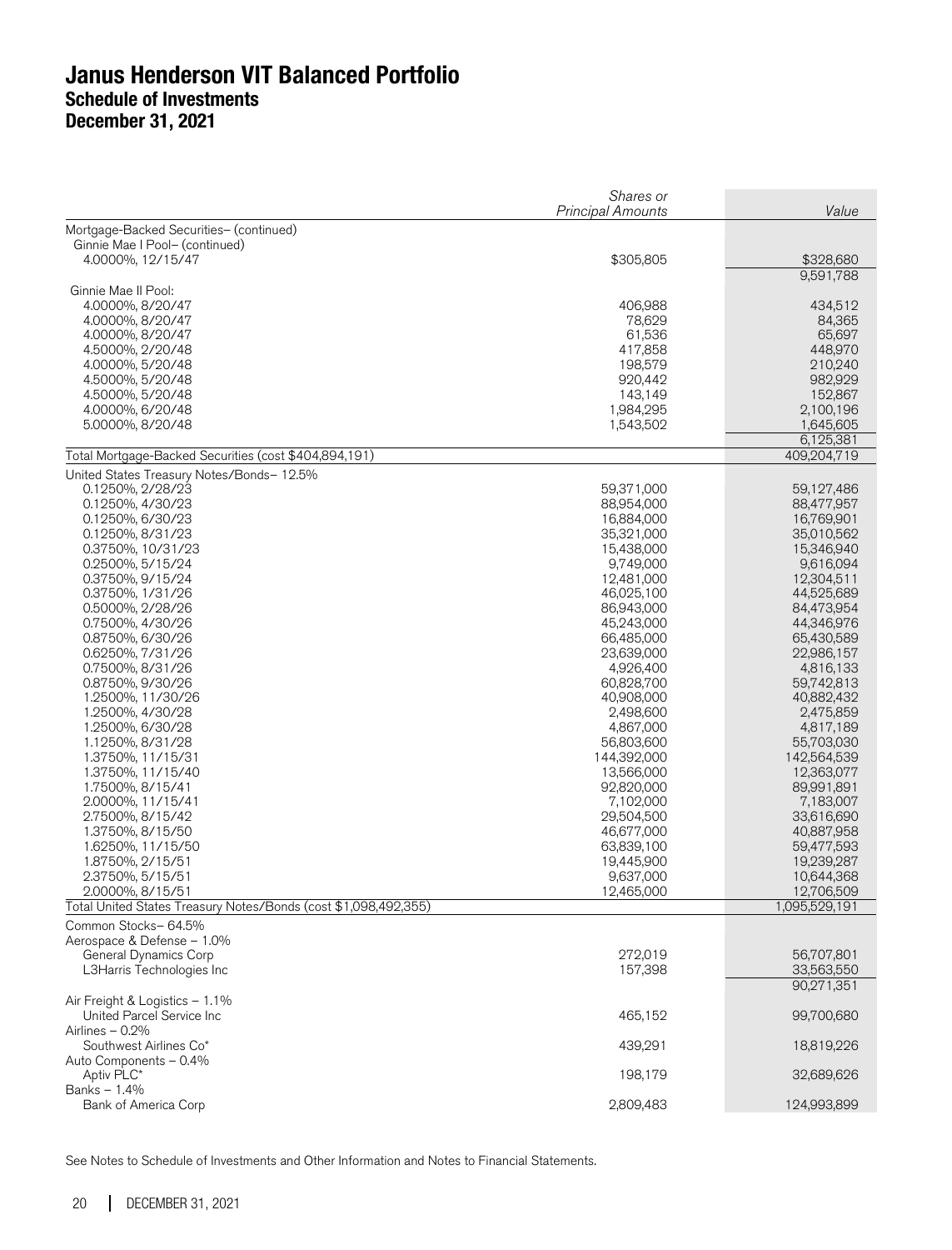|                                                                                                    | Shares or<br><b>Principal Amounts</b>     | Value                                                 |
|----------------------------------------------------------------------------------------------------|-------------------------------------------|-------------------------------------------------------|
| Common Stocks- (continued)                                                                         |                                           |                                                       |
| Beverages - 1.1%<br>Constellation Brands Inc<br>Monster Beverage Corp*                             | 99,748<br>732,591                         | \$25,033,756<br>70,358,040                            |
|                                                                                                    |                                           | 95,391,796                                            |
| Biotechnology - 0.8%<br>AbbVie Inc                                                                 | 548,775                                   | 74,304,135                                            |
| Capital Markets - 2.9%<br>Charles Schwab Corp<br>CME Group Inc<br>Morgan Stanley<br>S&P Global Inc | 461,311<br>315,551<br>1,235,231<br>43,204 | 38,796,255<br>72,090,781<br>121,250,275<br>20,389,264 |
| Chemicals - 0.5%                                                                                   |                                           | 252,526,575                                           |
| Sherwin-Williams Co<br>Communications Equipment - 0.5%                                             | 120,361                                   | 42,386,330                                            |
| Motorola Solutions Inc<br>Consumer Finance - 1.0%                                                  | 154,283                                   | 41,918,691                                            |
| American Express Co<br>Electrical Equipment - 0.5%                                                 | 537,461                                   | 87,928,620                                            |
| Rockwell Automation Inc<br>Electronic Equipment, Instruments & Components - 0.3%                   | 116,047                                   | 40,482,996                                            |
| Corning Inc<br>Entertainment - 1.4%                                                                | 690,718                                   | 25,715,431                                            |
| Activision Blizzard Inc<br>Netflix Inc*<br>Walt Disney Co*                                         | 429,062<br>46,643<br>453,781              | 28,545,495<br>28,099,609<br>70,286,139<br>126,931,243 |
| Food & Staples Retailing - 1.8%                                                                    |                                           |                                                       |
| Costco Wholesale Corp<br>Sysco Corp                                                                | 229,661<br>359,651                        | 130,378,550<br>28,250,586                             |
|                                                                                                    |                                           | 158,629,136                                           |
| Food Products - 0.5%<br>Hershey Co<br>Health Care Equipment & Supplies - 2.8%                      | 211,868                                   | 40,990,102                                            |
| Abbott Laboratories                                                                                | 607,246                                   | 85,463,802                                            |
| Align Technology Inc*                                                                              | 41,978                                    | 27,587,102                                            |
| Edwards Lifesciences Corp*                                                                         | 350,248                                   | 45,374,628                                            |
| Intuitive Surgical Inc*                                                                            | 81,327                                    | 29,220,791                                            |
| Medtronic PLC<br>Stryker Corp                                                                      | 269,534<br>116,749                        | 27,883,292<br>31,221,018                              |
|                                                                                                    |                                           | 246,750,633                                           |
| Health Care Providers & Services - 2.4%<br>UnitedHealth Group Inc                                  | 414,857                                   | 208,316,294                                           |
| Hotels, Restaurants & Leisure - 2.7%<br>Hilton Worldwide Holdings Inc*                             | 385,351                                   | 60,110,902                                            |
| McDonald's Corp                                                                                    | 442,410                                   | 118,596,849                                           |
| Starbucks Corp                                                                                     | 505,019                                   | 59,072,072                                            |
|                                                                                                    |                                           | 237,779,823                                           |
| Household Products - 1.0%<br>Procter & Gamble Co<br>Industrial Conglomerates - 0.9%                | 520,525                                   | 85,147,479                                            |
| Honeywell International Inc<br>Information Technology Services - 3.2%                              | 394,421                                   | 82,240,723                                            |
| Accenture PLC                                                                                      | 175,338                                   | 72,686,368                                            |
| <b>Fidelity National Information Services Inc.</b>                                                 | 253,687                                   | 27,689,936                                            |
| Mastercard Inc                                                                                     | 508,867                                   | 182,846,090                                           |
| Insurance $-1.0\%$                                                                                 |                                           | 283,222,394                                           |
| Progressive Corp                                                                                   | 887,646                                   | 91,116,862                                            |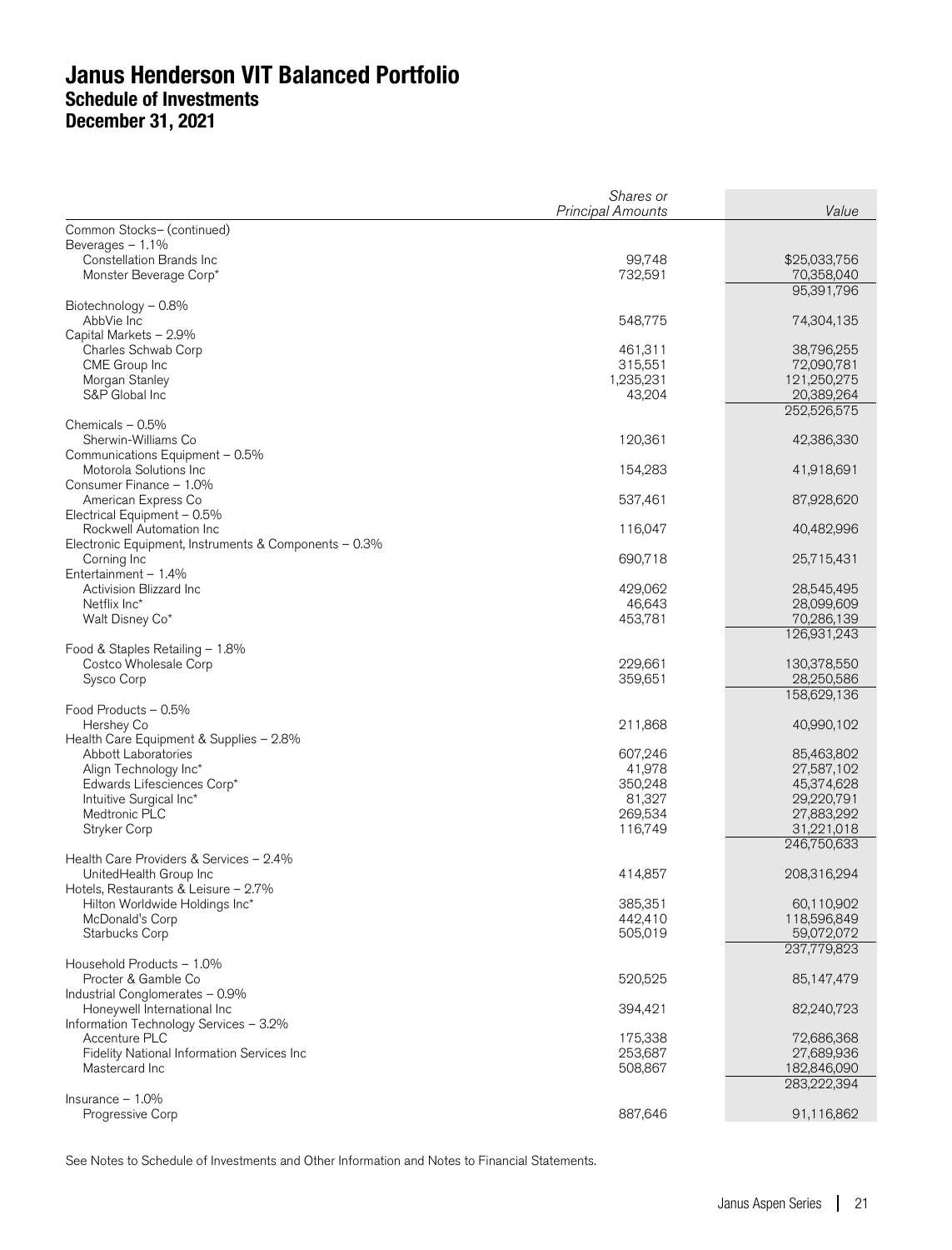|                                                                                      | Shares or<br><b>Principal Amounts</b> | Value                     |
|--------------------------------------------------------------------------------------|---------------------------------------|---------------------------|
| Common Stocks- (continued)                                                           |                                       |                           |
| Interactive Media & Services - 3.7%                                                  |                                       |                           |
| Alphabet Inc - Class C*                                                              | 111,719                               | \$323,268,981             |
| Internet & Direct Marketing Retail - 3.5%                                            |                                       |                           |
| Amazon.com Inc*                                                                      | 75,772                                | 252,649,610               |
| Booking Holdings Inc*                                                                | 21,131                                | 50,698,129<br>303,347,739 |
| Leisure Products - 0.5%                                                              |                                       |                           |
| Hasbro Inc                                                                           | 393,044                               | 40,004,018                |
| Life Sciences Tools & Services - 1.2%                                                |                                       |                           |
| Illumina Inc <sup>*</sup>                                                            | 62.729                                | 23,864,621                |
| Thermo Fisher Scientific Inc                                                         | 126,019                               | 84,084,918                |
|                                                                                      |                                       | 107,949,539               |
| Machinery $-1.5%$<br>Deere & Co                                                      | 245,627                               | 84,223,042                |
| Parker-Hannifin Corp                                                                 | 82,980                                | 26,397,598                |
| Trane Technologies PLC                                                               | 107,440                               | 21,706,103                |
|                                                                                      |                                       | 132,326,743               |
| Media $-1.1\%$                                                                       |                                       |                           |
| Comcast Corp                                                                         | 1,991,069                             | 100,210,503               |
| Multiline Retail - 1.0%                                                              |                                       |                           |
| Dollar General Corp<br>Personal Products - 0.3%                                      | 355,989                               | 83,952,886                |
| Estee Lauder Cos Inc                                                                 | 67,182                                | 24,870,776                |
| Pharmaceuticals - 2.3%                                                               |                                       |                           |
| AstraZeneca PLC (ADR)                                                                | 348,831                               | 20,319,406                |
| Eli Lilly & Co                                                                       | 434,470                               | 120,009,303               |
| Merck & Co Inc                                                                       | 703,003                               | 53,878,150                |
| Zoetis Inc                                                                           | 47,472                                | 11,584,592                |
|                                                                                      |                                       | 205,791,451               |
| Real Estate Management & Development - 0.3%                                          |                                       |                           |
| CBRE Group Inc*<br>Semiconductor & Semiconductor Equipment - 5.2%                    | 255,280                               | 27,700,433                |
| Advanced Micro Devices Inc*                                                          | 391,073                               | 56,275,405                |
| Lam Research Corp                                                                    | 201,658                               | 145,022,351               |
| Marvell Technology Inc                                                               | 235,511                               | 20,604,857                |
| NVIDIA Corp                                                                          | 570,368                               | 167,750,932               |
| Texas Instruments Inc                                                                | 367,852                               | 69,329,066                |
|                                                                                      |                                       | 458,982,611               |
| Software - 8.4%                                                                      |                                       | 141,172,989               |
| Adobe Inc*<br>Cadence Design Systems Inc*                                            | 248,956<br>219,899                    | 40,978,179                |
| Microsoft Corp                                                                       | 1,506,193                             | 506,562,830               |
| salesforce.com Inc*                                                                  | 200,854                               | 51,043,027                |
|                                                                                      |                                       | 739,757,025               |
| Specialty Retail - 1.3%                                                              |                                       |                           |
| Home Depot Inc                                                                       | 276,862                               | 114,900,499               |
| Technology Hardware, Storage & Peripherals - 3.9%                                    |                                       |                           |
| Apple Inc                                                                            | 1,903,018                             | 337,918,906               |
| Textiles, Apparel & Luxury Goods - 0.9%<br>NIKE Inc - Class B                        | 465,703                               | 77,618,719                |
| Total Common Stocks (cost \$2,893,695,544)                                           |                                       | 5,666,854,874             |
| Investment Companies- 4.0%                                                           |                                       |                           |
| Money Markets - 4.0%                                                                 |                                       |                           |
| Janus Henderson Cash Liquidity Fund LLC, 0.0570% <sup>®,£</sup> (cost \$350,903,627) | 350,873,806                           | 350,908,893               |
| Total Investments (total cost \$6,243,906,825) - 102.9%                              |                                       | 9,038,613,144             |
| Liabilities, net of Cash, Receivables and Other Assets - (2.9)%                      |                                       | (253,099,801)             |
| Net Assets - 100%                                                                    |                                       | \$8,785,513,343           |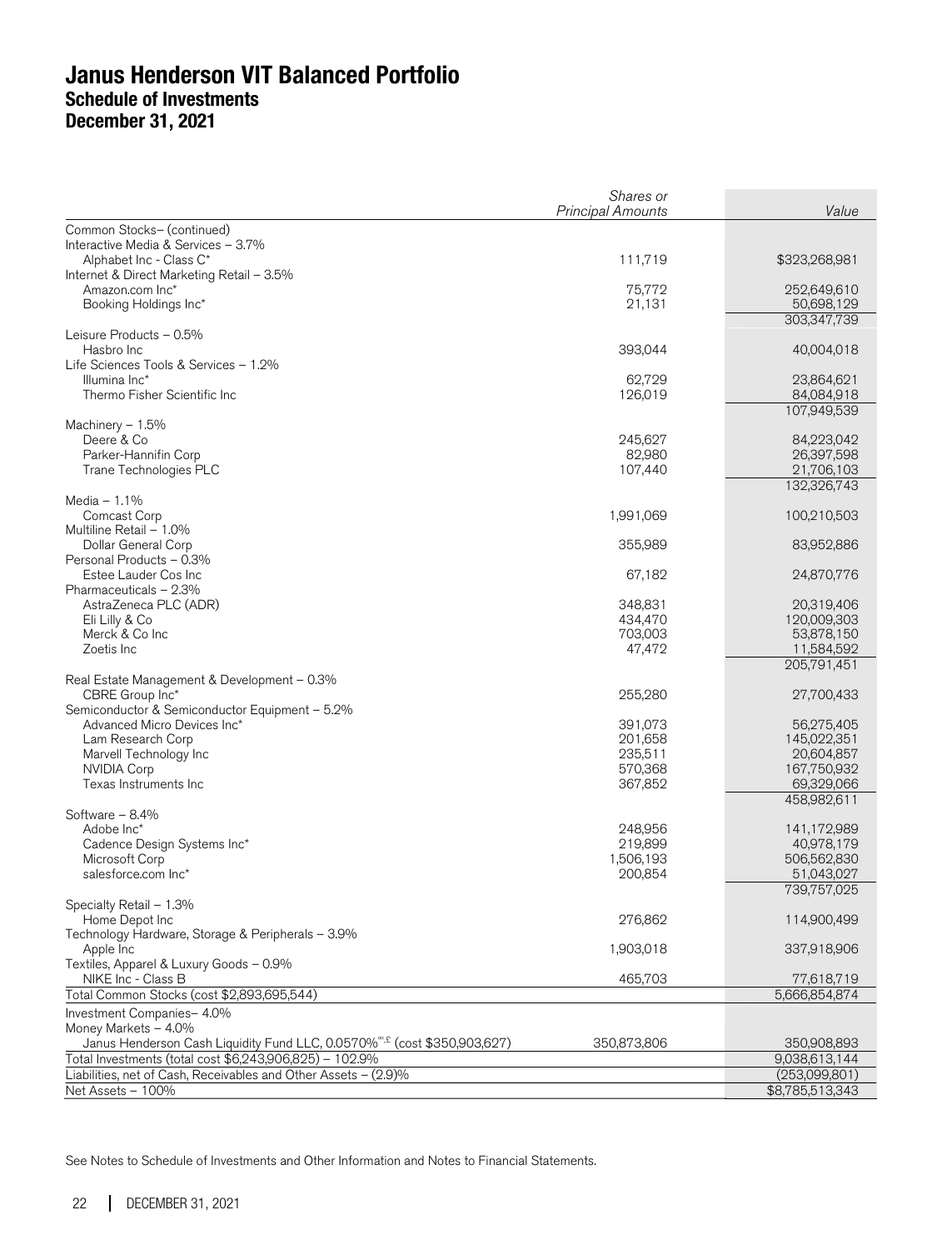#### Summary of Investments by Country - (Long Positions) (unaudited)

| Country              | Value           | $%$ of<br>Investment<br><b>Securities</b> |
|----------------------|-----------------|-------------------------------------------|
| <b>United States</b> | \$8,920,196,430 | 98.7%                                     |
| United Kingdom       | 36,775,636      | 0.4                                       |
| Ireland              | 20,983,181      | 0.2                                       |
| Australia            | 13,451,532      | 0.1                                       |
| Canada               | 11,859,757      | 0.1                                       |
| South Korea          | 9,055,714       | 0.1                                       |
| Luxembourg           | 8,520,445       | 0.1                                       |
| France               | 7,460,054       | 0.1                                       |
| Belgium              | 5,738,264       | 0.1                                       |
| Israel               | 4,572,131       | 0.1                                       |
| Total                | \$9,038,613,144 | 100.0%                                    |

#### Schedules of Affiliated Investments – (% of Net Assets)

|                                                     | Dividend<br>Income   | Realized<br>Gain/(Loss) | Change in<br>Unrealized<br>Appreciation/<br>Depreciation | Value<br>at 12/31/21 |
|-----------------------------------------------------|----------------------|-------------------------|----------------------------------------------------------|----------------------|
| Investment Companies - 4.0%<br>Money Markets - 4.0% |                      |                         |                                                          |                      |
| Janus Henderson Cash Liquidity Fund<br>LLC, 0.0570% | \$<br>186,546        | \$                      | \$<br>$\overline{\phantom{a}}$                           | \$<br>350,908,893    |
|                                                     |                      |                         |                                                          |                      |
|                                                     | Value<br>at 12/31/20 | Purchases               | Sales Proceeds                                           | Value<br>at 12/31/21 |
| Investment Companies - 4.0%<br>Money Markets - 4.0% |                      |                         |                                                          |                      |
| Janus Henderson Cash Liquidity Fund<br>LLC, 0.0570% | 182,258,962          | 1,535,237,277           | (1,366,587,346)                                          | 350,908,893          |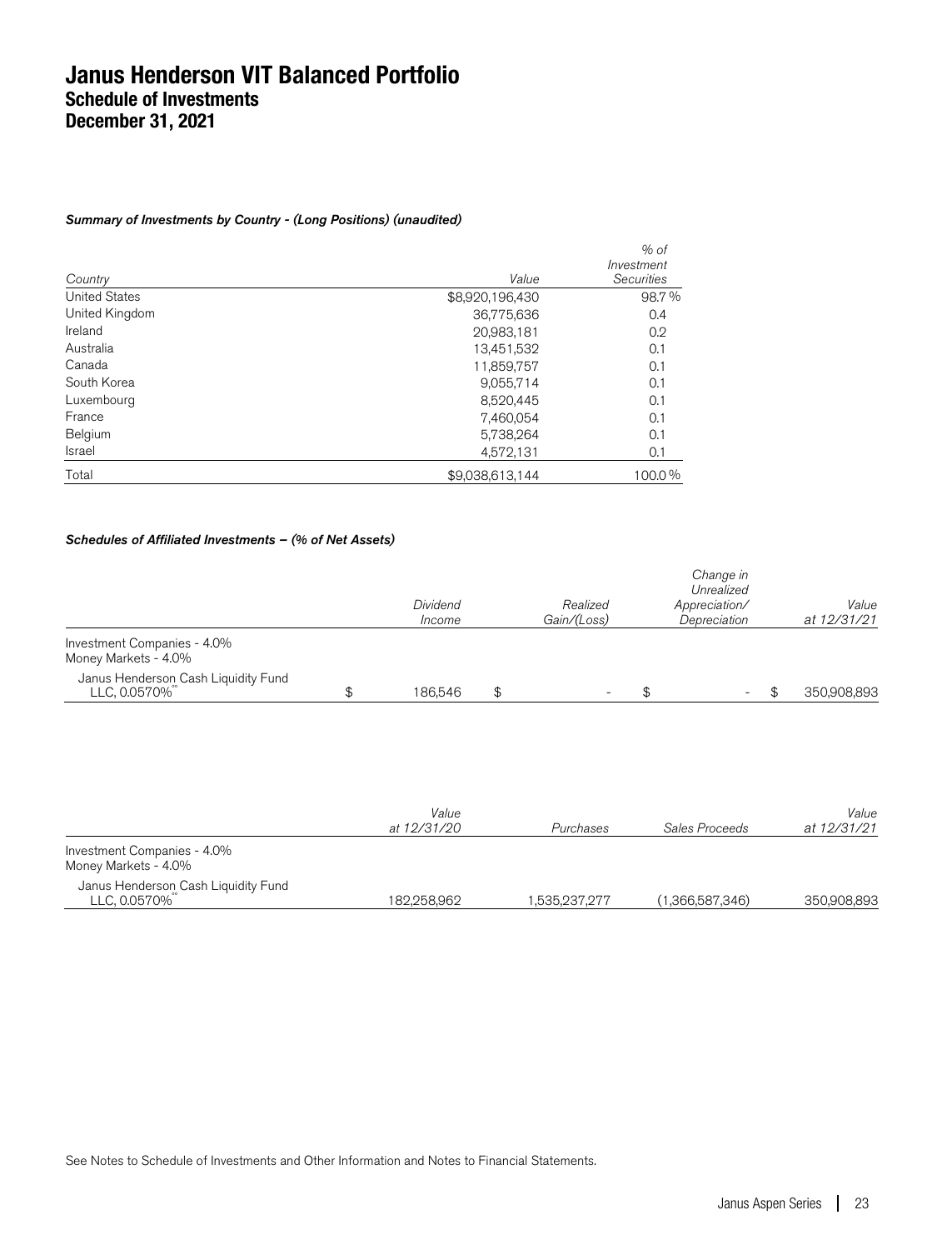### **Janus Henderson VIT Balanced Portfolio Notes to Schedule of Investments and Other Information**

| Balanced Index                         | Balanced Index is an internally-calculated, hypothetical combination of total returns from the S&P 500 <sup>®</sup> Index<br>(55%) and the Bloomberg U.S. Aggregate Bond Index (45%).                                                                                       |  |  |  |  |
|----------------------------------------|-----------------------------------------------------------------------------------------------------------------------------------------------------------------------------------------------------------------------------------------------------------------------------|--|--|--|--|
| Bloomberg U.S. Aggregate Bond<br>Index | Bloomberg U.S. Aggregate Bond Index is a broad-based measure of the investment grade, US dollar-<br>denominated, fixed-rate taxable bond market.                                                                                                                            |  |  |  |  |
| $S\&P 500^{\circ}$ Index               | S&P 500 <sup>®</sup> Index reflects U.S. large-cap equity performance and represents broad U.S. equity market<br>performance.                                                                                                                                               |  |  |  |  |
| <b>ADR</b>                             | American Depositary Receipt                                                                                                                                                                                                                                                 |  |  |  |  |
| <b>ICE</b>                             | Intercontinental Exchange                                                                                                                                                                                                                                                   |  |  |  |  |
| <b>LIBOR</b>                           | London Interbank Offered Rate                                                                                                                                                                                                                                               |  |  |  |  |
| <b>LLC</b>                             | Limited Liability Company                                                                                                                                                                                                                                                   |  |  |  |  |
| LP                                     | Limited Partnership                                                                                                                                                                                                                                                         |  |  |  |  |
| <b>PLC</b>                             | Public Limited Company                                                                                                                                                                                                                                                      |  |  |  |  |
| <b>SOFR</b>                            | Secured Overnight Financing Rate                                                                                                                                                                                                                                            |  |  |  |  |
| <b>TBA</b>                             | (To Be Announced) Securities are purchased/sold on a forward commitment basis with an approximate<br>principal amount and no defined maturity date. The actual principal and maturity date will be determined upon<br>settlement when specific mortgage pools are assigned. |  |  |  |  |
| <b>ULC</b>                             | Unlimited Liability Company                                                                                                                                                                                                                                                 |  |  |  |  |

- 144A Securities sold under Rule 144A of the Securities Act of 1933, as amended, are subject to legal and/or contractual restrictions on resale and may not be publicly sold without registration under the 1933 Act. Unless otherwise noted, these securities have been determined to be liquid under guidelines established by the Board of Trustees. The total value of 144A securities as of the year ended December 31, 2021 is \$787,893,390, which represents 9.0% of net assets.
- Non-income producing security.
- All or a portion of this position is not funded, or has been purchased on a delayed delivery or when-issued basis. If applicable, interest rates will be determined and interest will begin to accrue at a future date. See Notes to Financial Statements.
- ‡ Variable or floating rate security. Rate shown is the current rate as of December 31, 2021. Certain variable rate securities are not based on a published reference rate and spread; they are determined by the issuer or agent and current market conditions. Reference rate is as of reset date and may vary by security, which may not indicate a reference rate and/or spread in their description.
- ÇÇ Security is a U.S. Treasury Inflation-Protected Security (TIPS).
- ºº Rate shown is the 7-day yield as of December 31, 2021.
- µ Perpetual security. Perpetual securities have no stated maturity date, but they may be called/redeemed by the issuer. The date indicated, if any, represents the next call date.
- Ç Step bond. The coupon rate will increase or decrease periodically based upon a predetermined schedule. The rate shown reflects the current rate.
- £ The Portfolio may invest in certain securities that are considered affiliated companies. As defined by the Investment Company Act of 1940, as amended, an affiliated company is one in which the Portfolio owns 5% or more of the outstanding voting securities, or a company which is under common ownership or control.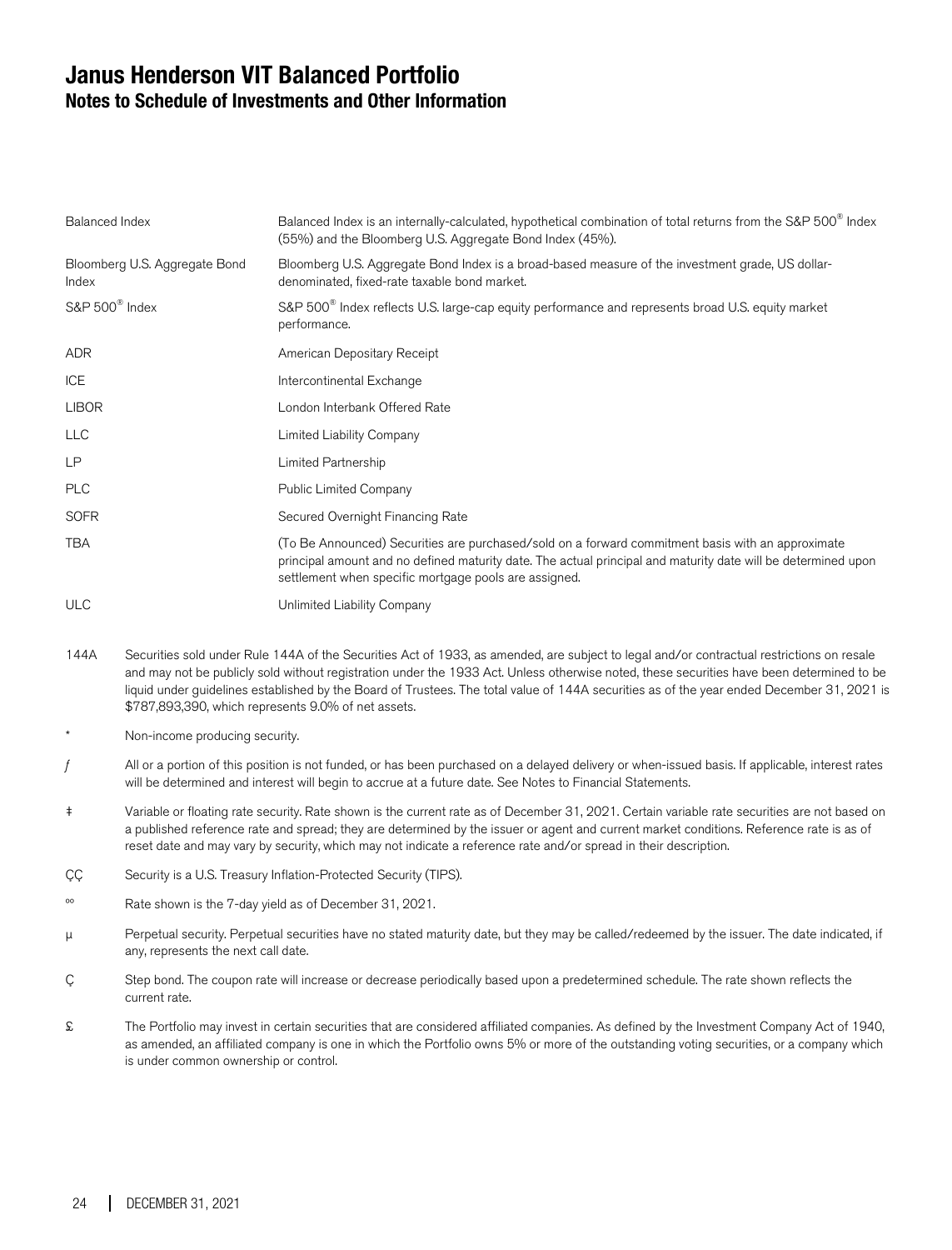### **Janus Henderson VIT Balanced Portfolio Notes to Schedule of Investments and Other Information**

The following is a summary of the inputs that were used to value the Portfolio's investments in securities and other financial instruments as of December 31, 2021. See Notes to Financial Statements for more information.

#### **Valuation Inputs Summary**

|                                                    | Level 1 -<br><b>Quoted Prices</b> | Level 2 -<br><b>Other Significant</b><br><b>Observable Inputs</b> | Level $3 -$<br><b>Significant</b><br>Unobservable Inputs |
|----------------------------------------------------|-----------------------------------|-------------------------------------------------------------------|----------------------------------------------------------|
| <b>Assets</b>                                      |                                   |                                                                   |                                                          |
| <b>Investments In Securities:</b>                  |                                   |                                                                   |                                                          |
| Asset-Backed/Commercial Mortgage-Backed Securities | \$                                | \$<br>525,747,773                                                 | \$                                                       |
| Bank Loans and Mezzanine Loans                     |                                   | 79,715,710                                                        |                                                          |
| Corporate Bonds                                    |                                   | 896,066,166                                                       |                                                          |
| Inflation-Indexed Bonds                            |                                   | 14,585,818                                                        |                                                          |
| Mortgage-Backed Securities                         |                                   | 409.204.719                                                       |                                                          |
| United States Treasury Notes/Bonds                 |                                   | 1,095,529,191                                                     |                                                          |
| Common Stocks                                      | 5,666,854,874                     |                                                                   |                                                          |
| <b>Investment Companies</b>                        |                                   | 350,908,893                                                       |                                                          |
| <b>Total Assets</b>                                | \$<br>5.666.854.874               | \$<br>3,371,758,270                                               | \$                                                       |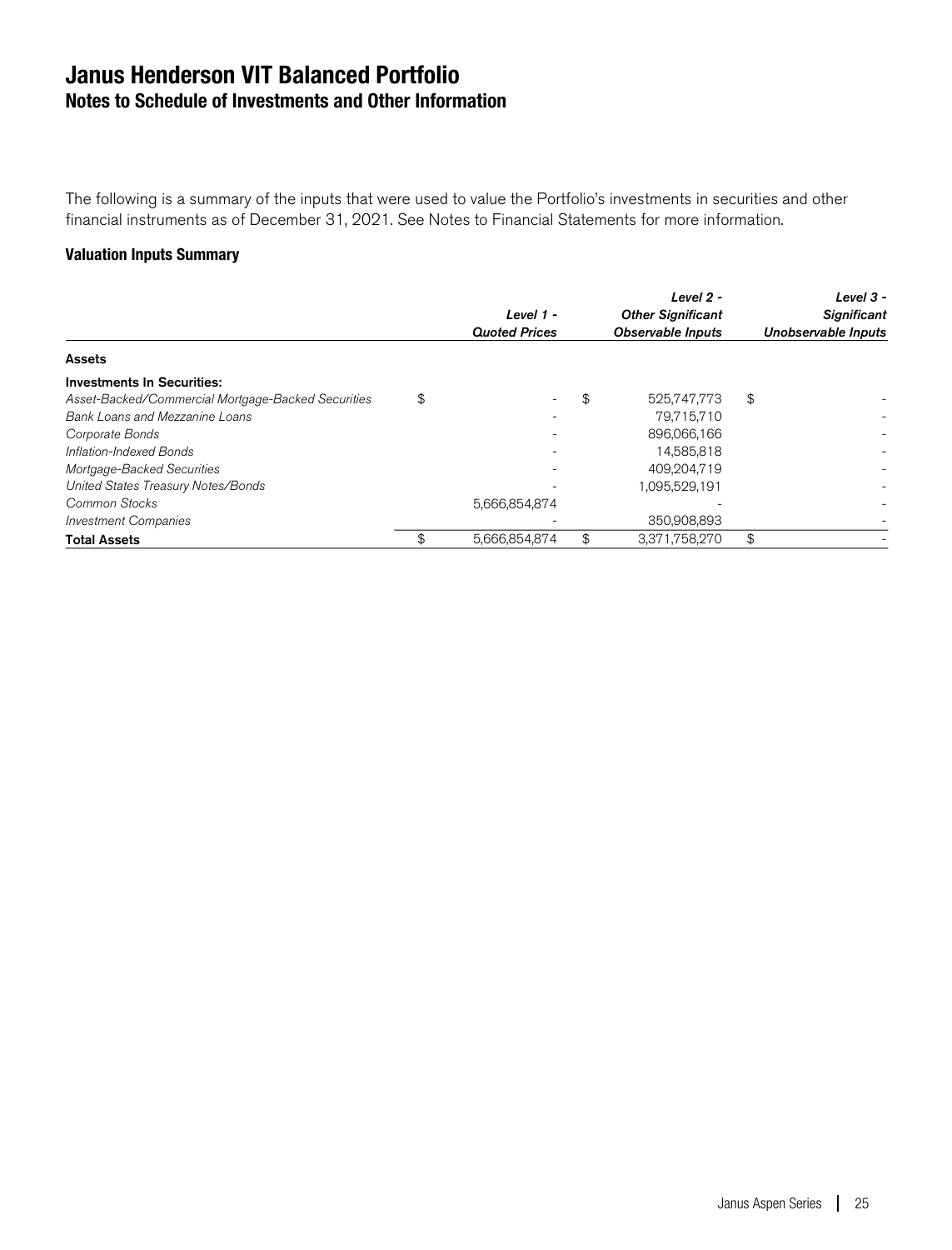### **Janus Henderson VIT Balanced Portfolio Statement of Assets and Liabilities December 31, 2021**

| Assets:                                                             |               |               |
|---------------------------------------------------------------------|---------------|---------------|
| Unaffiliated investments, at value (cost \$5,893,003,198)           | \$            | 8,687,704,251 |
| Affiliated investments, at value (cost \$350,903,627)               |               | 350,908,893   |
| Cash                                                                |               | 33,534        |
| Non-interested Trustees' deferred compensation                      |               | 228,403       |
| Receivables:                                                        |               |               |
| TBA investments sold                                                |               | 59,920,211    |
| Portfolio shares sold                                               |               | 30,112,695    |
| Interest                                                            |               | 11,850,482    |
| Investments sold                                                    |               | 8,733,803     |
| <b>Dividends</b>                                                    |               | 2,430,294     |
| Dividends from affiliates                                           |               | 21,855        |
| Other assets                                                        |               | 85,271        |
| <b>Total Assets</b>                                                 |               | 9,152,029,692 |
| Liabilities:                                                        |               |               |
| Payables:                                                           |               |               |
| TBA investments purchased                                           |               | 339,379,531   |
| Investments purchased                                               |               | 19,336,060    |
| Advisory fees                                                       |               | 4,281,596     |
| 12b-1 Distribution and shareholder servicing fees                   |               | 1,831,831     |
| Portfolio shares repurchased                                        |               | 735,864       |
| Transfer agent fees and expenses                                    |               | 401,131       |
| Non-interested Trustees' deferred compensation fees                 |               | 228,403       |
| Professional fees                                                   |               | 60,503        |
| Affiliated portfolio administration fees payable                    |               | 19,462        |
| Custodian fees                                                      |               | 9,370         |
| Non-interested Trustees' fees and expenses                          |               | 796           |
| Accrued expenses and other payables                                 |               | 231,802       |
| <b>Total Liabilities</b>                                            |               | 366,516,349   |
| <b>Net Assets</b>                                                   | $\frac{1}{2}$ | 8,785,513,343 |
| Net Assets Consist of:                                              |               |               |
| Capital (par value and paid-in surplus)                             | \$            | 5,781,053,949 |
| Total distributable earnings (loss)                                 |               | 3,004,459,394 |
| <b>Total Net Assets</b>                                             | \$            | 8,785,513,343 |
| Net Assets - Institutional Shares                                   | \$            | 512,742,145   |
| Shares Outstanding, \$0.001 Par Value (unlimited shares authorized) |               | 10,207,912    |
| Net Asset Value Per Share                                           | \$            | 50.23         |
| Net Assets - Service Shares                                         | \$            | 8,272,771,198 |
| Shares Outstanding, \$0.001 Par Value (unlimited shares authorized) |               | 155,640,857   |
| Net Asset Value Per Share                                           | $\frac{1}{2}$ | 53.15         |

See Notes to Financial Statements.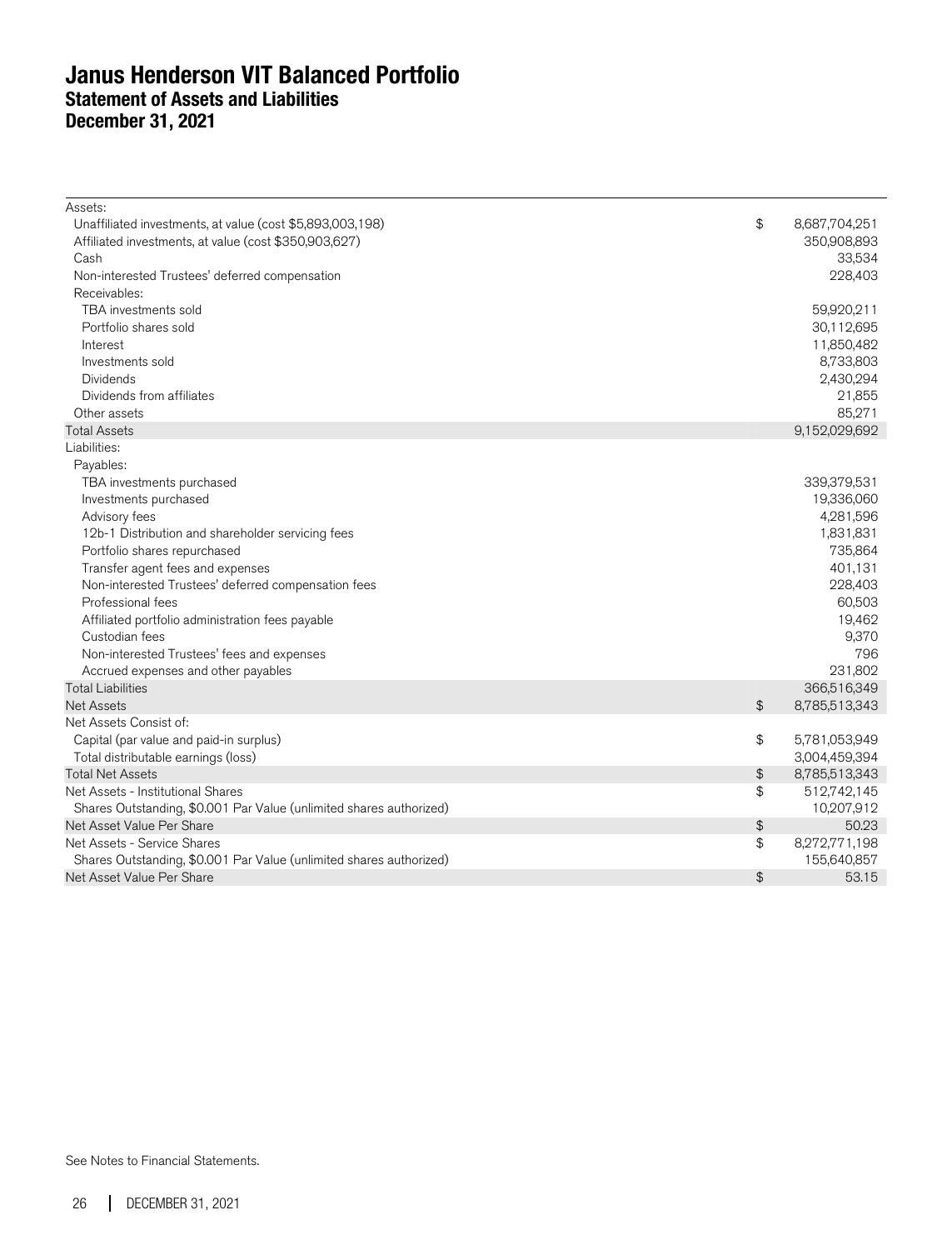### **Janus Henderson VIT Balanced Portfolio Statement of Operations For the year ended December 31, 2021**

| Investment Income:                                              |                |               |
|-----------------------------------------------------------------|----------------|---------------|
| Interest                                                        | \$             | 58,440,501    |
| <b>Dividends</b>                                                |                | 56,612,623    |
| Dividends from affiliates                                       |                | 186,546       |
| Other income                                                    |                | 372,115       |
| Foreign tax withheld                                            |                | (5,314)       |
| Total Investment Income                                         |                | 115,606,471   |
| Expenses:                                                       |                |               |
| Advisory fees                                                   |                | 41,924,613    |
| 12b-1 Distribution and shareholder servicing fees:              |                |               |
| Service Shares                                                  |                | 17,847,961    |
| Transfer agent administrative fees and expenses:                |                |               |
| <b>Institutional Shares</b>                                     |                | 241,736       |
| Service Shares                                                  |                | 3,569,592     |
| Other transfer agent fees and expenses:                         |                |               |
| <b>Institutional Shares</b>                                     |                | 16,526        |
| Service Shares                                                  |                | 105,348       |
| Affiliated portfolio administration fees                        |                | 212,349       |
| Shareholder reports expense                                     |                | 138,553       |
| Non-interested Trustees' fees and expenses                      |                | 121,732       |
| Professional fees                                               |                | 106,732       |
| Custodian fees                                                  |                | 42,420        |
| Registration fees                                               |                | 23,401        |
| Other expenses                                                  |                | 372,722       |
| <b>Total Expenses</b>                                           |                | 64,723,685    |
| Net Investment Income/(Loss)                                    |                | 50,882,786    |
| Net Realized Gain/(Loss) on Investments:                        |                |               |
| Investments                                                     |                | 220,673,093   |
| Total Net Realized Gain/(Loss) on Investments                   |                | 220,673,093   |
| Change in Unrealized Net Appreciation/Depreciation:             |                |               |
| Investments and non-interested Trustees' deferred compensation  |                | 930,398,365   |
| Total Change in Unrealized Net Appreciation/Depreciation        |                | 930,398,365   |
| Net Increase/(Decrease) in Net Assets Resulting from Operations | $\mathfrak{P}$ | 1,201,954,244 |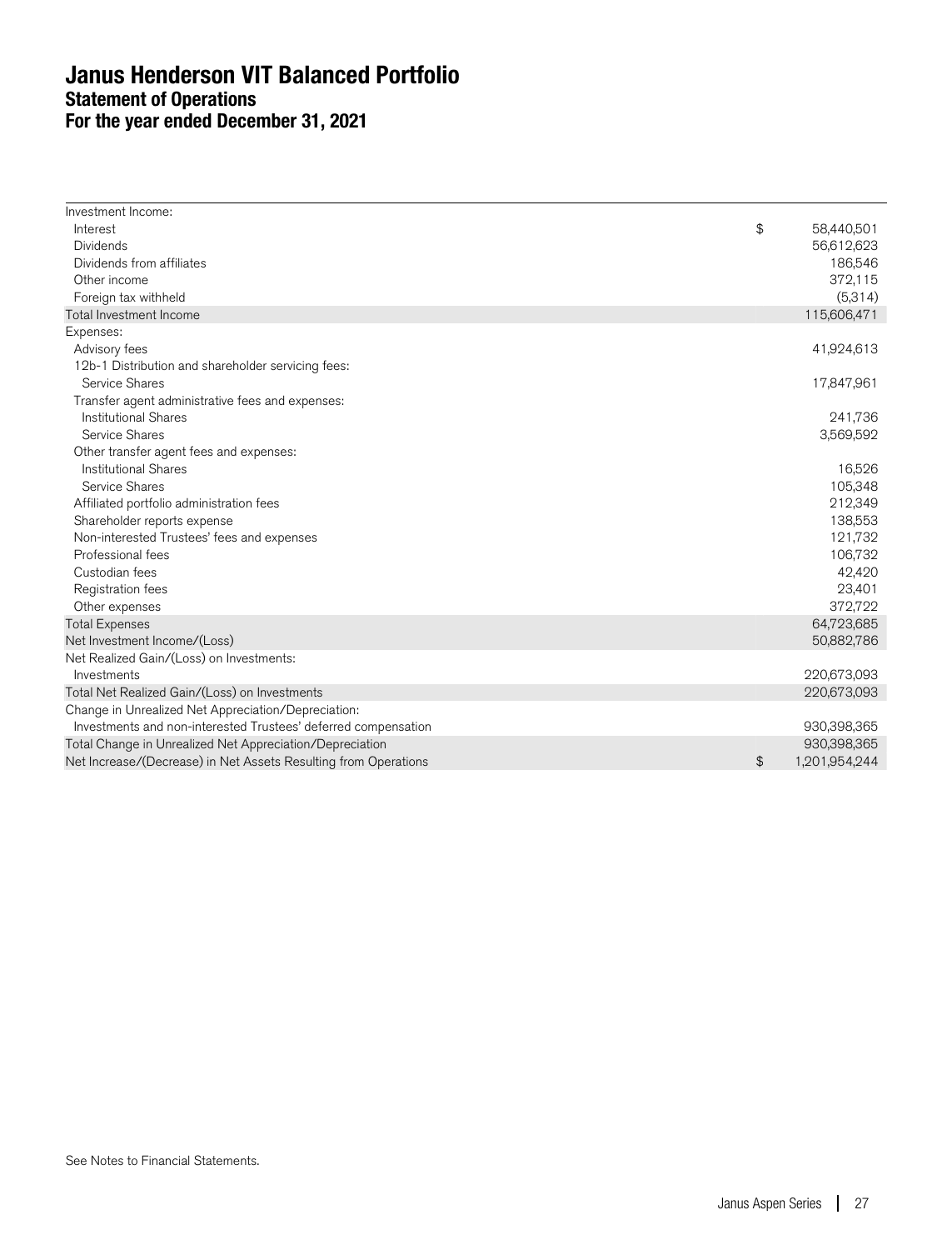### **Janus Henderson VIT Balanced Portfolio Statements of Changes in Net Assets**

|                                                                 | Year ended             | Year ended        |
|-----------------------------------------------------------------|------------------------|-------------------|
|                                                                 | December 31, 2021      | December 31, 2020 |
| Operations:                                                     |                        |                   |
| Net investment income/(loss)                                    | \$<br>50,882,786 \$    | 73,841,683        |
| Net realized gain/(loss) on investments                         | 220,673,093            | 57,037,728        |
| Change in unrealized net appreciation/depreciation              | 930,398,365            | 675,809,821       |
| Net Increase/(Decrease) in Net Assets Resulting from Operations | 1,201,954,244          | 806,689,232       |
| Dividends and Distributions to Shareholders:                    |                        |                   |
| <b>Institutional Shares</b>                                     | (8,179,514)            | (14,605,878)      |
| Service Shares                                                  | (101, 407, 088)        | (160, 131, 796)   |
| Net Decrease from Dividends and Distributions to Shareholders   | (109,586,602)          | (174, 737, 674)   |
| Capital Share Transactions:                                     |                        |                   |
| <b>Institutional Shares</b>                                     | (20, 391, 789)         | (25, 132, 978)    |
| Service Shares                                                  | 1,032,205,990          | 782,520,443       |
| Net Increase/(Decrease) from Capital Share Transactions         | 1,011,814,201          | 757,387,465       |
| Net Increase/(Decrease) in Net Assets                           | 2,104,181,843          | 1,389,339,023     |
| Net Assets:                                                     |                        |                   |
| Beginning of period                                             | 6,681,331,500          | 5,291,992,477     |
| End of period                                                   | \$<br>8,785,513,343 \$ | 6,681,331,500     |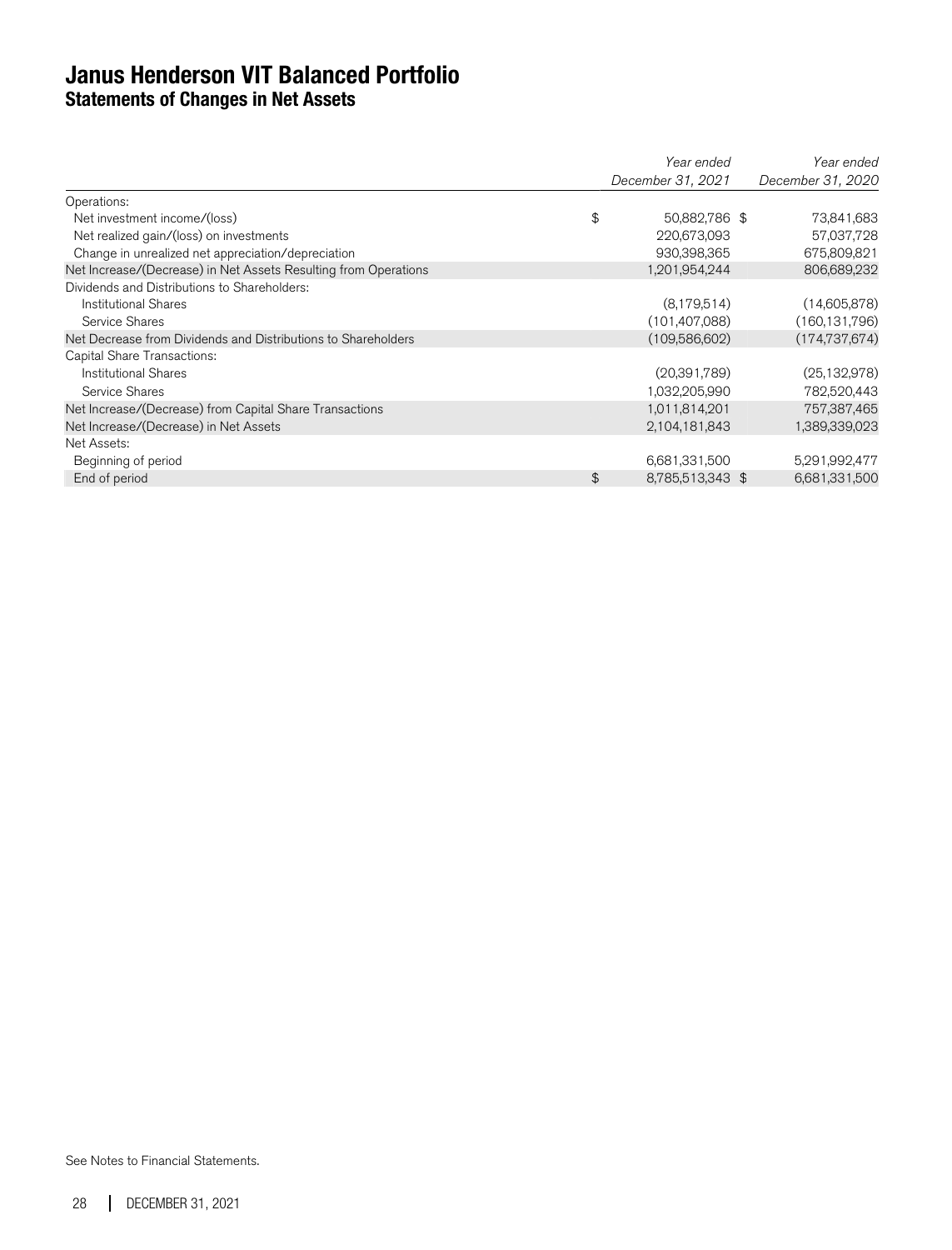### **Janus Henderson VIT Balanced Portfolio Financial Highlights**

#### Institutional Shares

| For a share outstanding during the year ended December 31 | 2021        | 2020                | 2019        | 2018        | 2017        |
|-----------------------------------------------------------|-------------|---------------------|-------------|-------------|-------------|
| Net Asset Value, Beginning of Period                      | \$43.58     | \$39.48             | \$33.75     | \$35.27     | \$30.32     |
| Income/(Loss) from Investment Operations:                 |             |                     |             |             |             |
| Net investment income/(loss) <sup>(1)</sup>               | 0.42        | 0.61                | 0.74        | 0.66        | 0.64        |
| Net realized and unrealized gain/(loss)                   | 7.03        | 4.86                | 6.74        | (0.42)      | 4.92        |
| Total from Investment Operations                          | 7.45        | 5.47                | 7.48        | 0.24        | 5.56        |
| Less Dividends and Distributions:                         |             |                     |             |             |             |
| Dividends (from net investment income)                    | (0.43)      | (0.73)              | (0.72)      | (0.77)      | (0.54)      |
| Distributions (from capital gains)                        | (0.37)      | (0.64)              | (1.03)      | (0.99)      | (0.07)      |
| <b>Total Dividends and Distributions</b>                  | (0.80)      | (1.37)              | (1.75)      | (1.76)      | (0.61)      |
| Net Asset Value, End of Period                            | \$50.23     | \$43.58             | \$39.48     | \$33.75     | \$35.27     |
| Total Return*                                             | 17.22%      | 14.31%              | 22.59%      | 0.68%       | 18.43%      |
| Net Assets, End of Period (in thousands)                  | \$512,742   | \$464,280           | \$446,026   | \$402,796   | \$429,403   |
| Average Net Assets for the Period (in thousands)          | \$484,461   | \$430,893           | \$426,775   | \$429,843   | \$417,575   |
| Ratios to Average Net Assets**:                           |             |                     |             |             |             |
| Ratio of Gross Expenses                                   | 0.62%       | 0.62%               | 0.62%       | 0.63%       | 0.63%       |
| Ratio of Net Expenses (After Waivers and Expense Offsets) | 0.62%       | 0.62%               | 0.62%       | 0.63%       | 0.63%       |
| Ratio of Net Investment Income/(Loss)                     | 0.91%       | 1.54%               | 1.99%       | 1.85%       | 1.94%       |
| Portfolio Turnover Rate <sup>(2)</sup>                    | 56%         | 80%                 | 79%         | 97%         | 67%         |
| <b>Service Shares</b>                                     |             |                     |             |             |             |
| For a share outstanding during the year ended December 31 | 2021        | 2020                | 2019        | 2018        | 2017        |
|                                                           | \$46.11     | $\overline{$41.70}$ | \$35.59     | \$37.09     | \$31.89     |
| Net Asset Value, Beginning of Period                      |             |                     |             |             |             |
| Income/(Loss) from Investment Operations:                 | 0.32        | 0.54                | 0.68        | 0.60        |             |
| Net investment income/(loss) <sup>(1)</sup>               | 7.42        | 5.15                | 7.11        |             | 0.58        |
| Net realized and unrealized gain/(loss)                   |             |                     |             | (0.44)      | 5.17        |
| Total from Investment Operations                          | 7.74        | 5.69                | 7.79        | 0.16        | 5.75        |
| Less Dividends and Distributions:                         |             |                     |             |             |             |
| Dividends (from net investment income)                    | (0.33)      | (0.64)              | (0.65)      | (0.67)      | (0.48)      |
| Distributions (from capital gains)                        | (0.37)      | (0.64)              | (1.03)      | (0.99)      | (0.07)      |
| <b>Total Dividends and Distributions</b>                  | (0.70)      | (1.28)              | (1.68)      | (1.66)      | (0.55)      |
| Net Asset Value, End of Period                            | \$53.15     | \$46.11             | \$41.70     | \$35.59     | \$37.09     |
| Total Return*                                             | 16.91%      | 14.05%              | 22.27%      | 0.43%       | 18.13%      |
| Net Assets, End of Period (in thousands)                  | \$8,272,771 | \$6,217,051         | \$4,845,966 | \$3,445,696 | \$2,887,613 |
| Average Net Assets for the Period (in thousands)          | \$7,144,785 | \$5,239,258         | \$4,109,486 | \$3,235,435 | \$2,523,514 |
| Ratios to Average Net Assets**:                           |             |                     |             |             |             |
| Ratio of Gross Expenses                                   | 0.86%       | 0.87%               | 0.87%       | 0.88%       | 0.88%       |
| Ratio of Net Expenses (After Waivers and Expense Offsets) | 0.86%       | 0.87%               | 0.87%       | 0.88%       | 0.88%       |
| Ratio of Net Investment Income/(Loss)                     | 0.65%       | 1.28%               | 1.74%       | 1.62%       | 1.69%       |
| Portfolio Turnover Rate <sup>(2)</sup>                    | 56%         | 80%                 | 79%         | 97%         | 67%         |

\* Total return includes adjustments in accordance with generally accepted accounting principles required at the year or period end and are not annualized for periods of less than one full year. Total return does not include fees, charges, or expenses imposed by the variable annuity and life insurance contracts for which Janus Aspen Series serves as an underlying investment vehicle.

\*\* Annualized for periods of less than one full year.

(1) Per share amounts are calculated based on average shares outstanding during the year or period.

(2) Portfolio Turnover Rate excludes TBA (to be announced) purchase and sales commitments.

See Notes to Financial Statements.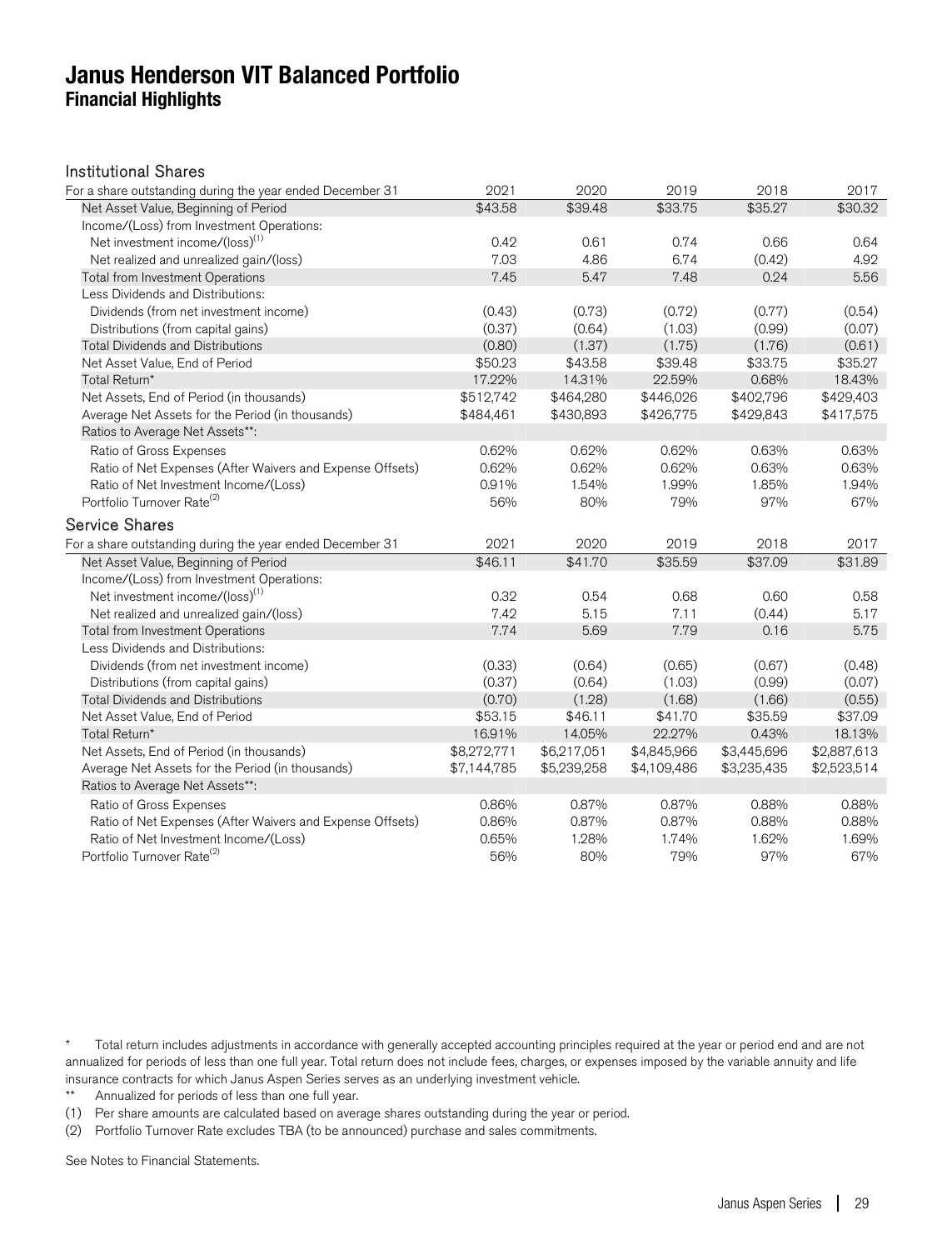#### 1. Organization and Significant Accounting Policies

Janus Henderson VIT Balanced Portfolio (the "Portfolio") is a series of Janus Aspen Series (the "Trust"), which is organized as a Delaware statutory trust and is registered under the Investment Company Act of 1940, as amended (the "1940 Act"), as an open-end management investment company, and therefore has applied the specialized accounting and reporting guidance in Financial Accounting Standards Board ("FASB") Accounting Standards Codification ("ASC") Topic 946. The Trust offers 11 portfolios, each of which offers multiple share classes, with differing investment objectives and policies. The Portfolio seeks long-term capital growth, consistent with preservation of capital and balanced by current income. The Portfolio is classified as diversified, as defined in the 1940 Act. Janus Henderson Investors US LLC (formerly Janus Capital Management LLC) is the investment adviser (the "Adviser") to the Portfolio.

The Portfolio currently offers two classes of shares: Institutional Shares and Service Shares. Each class represents an interest in the same portfolio of investments. Institutional Shares are offered only in connection with investment in and payments under variable insurance contracts as well as certain qualified retirement plans. Service Shares are offered only in connection with investment in and payments under variable insurance contracts as well as certain qualified retirement plans that require a fee from Portfolio assets to procure distribution and administrative services to contract owners and plan participants.

Shareholders, including participating insurance companies, as well as accounts, may from time to time own (beneficially or of record) a significant percentage of the Portfolio's Shares and can be considered to "control" the Portfolio when that ownership exceeds 25% of the Portfolio's assets (and which may differ from control as determined in accordance with United States of America generally accepted accounting principles ("US GAAP")).

The following accounting policies have been followed by the Portfolio and are in conformity with US GAAP.

#### Investment Valuation

Securities held by the Portfolio are valued in accordance with policies and procedures established by and under the supervision of the Trustees (the "Valuation Procedures"). Equity securities traded on a domestic securities exchange are generally valued at the closing prices on the primary market or exchange on which they trade. If such price is lacking for the trading period immediately preceding the time of determination, such securities are valued at their current bid price. Equity securities that are traded on a foreign exchange are generally valued at the closing prices on such markets. In the event that there is no current trading volume on a particular security in such foreign exchange, the bid price from the primary exchange is generally used to value the security. Securities that are traded on the over-the-counter ("OTC") markets are generally valued at their closing or latest bid prices as available. Foreign securities and currencies are converted to U.S. dollars using the applicable exchange rate in effect at the close of the New York Stock Exchange ("NYSE"). The Portfolio will determine the market value of individual securities held by it by using prices provided by one or more approved professional pricing services or, as needed, by obtaining market quotations from independent brokerdealers. Most debt securities are valued in accordance with the evaluated bid price supplied by the pricing service that is intended to reflect market value. The evaluated bid price supplied by the pricing service is an evaluation that may consider factors such as security prices, yields, maturities and ratings. Certain short-term securities maturing within 60 days or less may be evaluated and valued on an amortized cost basis provided that the amortized cost determined approximates market value. Securities for which market quotations or evaluated prices are not readily available or deemed unreliable are valued at fair value determined in good faith under the Valuation Procedures. Circumstances in which fair value pricing may be utilized include, but are not limited to: (i) a significant event that may affect the securities of a single issuer, such as a merger, bankruptcy, or significant issuer-specific development; (ii) an event that may affect an entire market, such as a natural disaster or significant governmental action; (iii) a nonsignificant event such as a market closing early or not opening, or a security trading halt; and (iv) pricing of a nonvalued security and a restricted or nonpublic security. Special valuation considerations may apply with respect to "odd-lot" fixed-income transactions which, due to their small size, may receive evaluated prices by pricing services which reflect a large block trade and not what actually could be obtained for the odd-lot position. The Portfolio uses systematic fair valuation models provided by independent third parties to value international equity securities in order to adjust for stale pricing, which may occur between the close of certain foreign exchanges and the close of the NYSE.

#### Valuation Inputs Summary

FASB ASC 820, Fair Value Measurements and Disclosures ("ASC 820"), defines fair value, establishes a framework for measuring fair value, and expands disclosure requirements regarding fair value measurements. This standard emphasizes that fair value is a market-based measurement that should be determined based on the assumptions that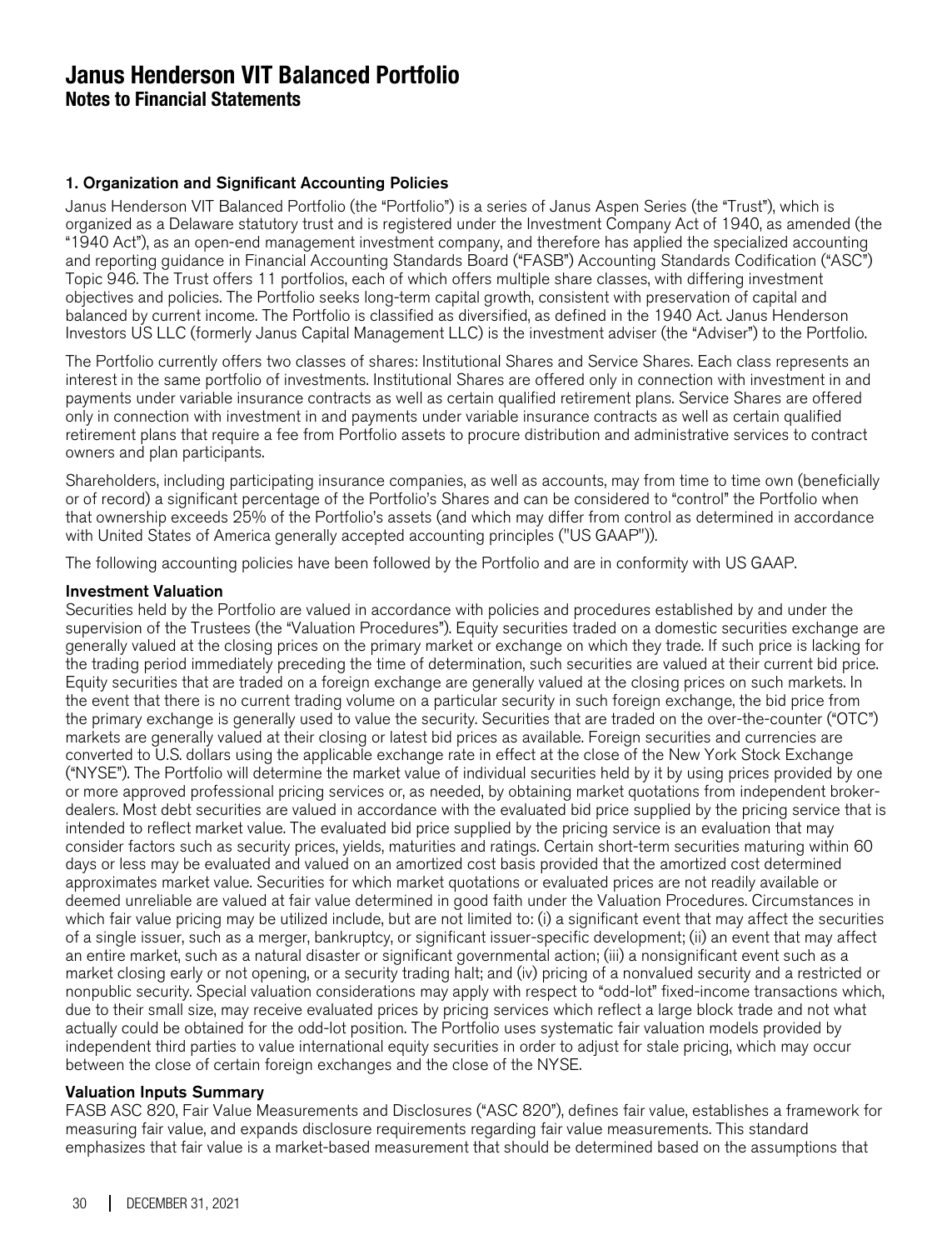market participants would use in pricing an asset or liability and establishes a hierarchy that prioritizes inputs to valuation techniques used to measure fair value. These inputs are summarized into three broad levels:

Level 1 – Unadjusted quoted prices in active markets the Portfolio has the ability to access for identical assets or liabilities.

Level 2 – Observable inputs other than unadjusted quoted prices included in Level 1 that are observable for the asset or liability either directly or indirectly. These inputs may include quoted prices for the identical instrument on an inactive market, prices for similar instruments, interest rates, prepayment speeds, credit risk, yield curves, default rates and similar data.

Assets or liabilities categorized as Level 2 in the hierarchy generally include: debt securities fair valued in accordance with the evaluated bid or ask prices supplied by a pricing service; securities traded on OTC markets and listed securities for which no sales are reported that are fair valued at the latest bid price (or yield equivalent thereof) obtained from one or more dealers transacting in a market for such securities or by a pricing service approved by the Portfolio's Trustees; certain short-term debt securities with maturities of 60 days or less that are fair valued at amortized cost; and equity securities of foreign issuers whose fair value is determined by using systematic fair valuation models provided by independent third parties in order to adjust for stale pricing which may occur between the close of certain foreign exchanges and the close of the NYSE. Other securities that may be categorized as Level 2 in the hierarchy include, but are not limited to, preferred stocks, bank loans, swaps, investments in unregistered investment companies, options, and forward contracts.

Level 3 – Unobservable inputs for the asset or liability to the extent that relevant observable inputs are not available, representing the Portfolio's own assumptions about the assumptions that a market participant would use in valuing the asset or liability, and that would be based on the best information available.

There have been no significant changes in valuation techniques used in valuing any such positions held by the Portfolio since the beginning of the fiscal year.

The inputs or methodology used for fair valuing securities are not necessarily an indication of the risk associated with investing in those securities. The summary of inputs used as of December 31, 2021 to fair value the Portfolio's investments in securities and other financial instruments is included in the "Valuation Inputs Summary" in the Notes to Schedule of Investments and Other Information.

#### Investment Transactions and Investment Income

Investment transactions are accounted for as of the date purchased or sold (trade date). Dividend income is recorded on the ex-dividend date. Certain dividends from foreign securities will be recorded as soon as the Portfolio is informed of the dividend, if such information is obtained subsequent to the ex-dividend date. Dividends from foreign securities may be subject to withholding taxes in foreign jurisdictions. Non-cash dividends, if any, are recorded on the ex-dividend date at fair value. Interest income is recorded daily on the accrual basis and includes amortization of premiums and accretion of discounts. The Portfolio classifies gains and losses on prepayments received as an adjustment to interest income. Debt securities may be placed in non-accrual status and related interest income may be reduced by stopping current accruals and writing off interest receivables when collection of all or a portion of interest has become doubtful. Gains and losses are determined on the identified cost basis, which is the same basis used for federal income tax purposes. Income, as well as gains and losses, both realized and unrealized, are allocated daily to each class of shares based upon the ratio of net assets represented by each class as a percentage of total net assets.

#### Expenses

The Portfolio bears expenses incurred specifically on its behalf. Each class of shares bears a portion of general expenses, which are allocated daily to each class of shares based upon the ratio of net assets represented by each class as a percentage of total net assets. Expenses directly attributable to a specific class of shares are charged against the operations of such class.

#### **Estimates**

The preparation of financial statements in conformity with US GAAP requires management to make estimates and assumptions that affect the reported amount of assets and liabilities and disclosure of contingent assets and liabilities at the date of the financial statements, and the reported amounts of income and expenses during the reporting period. Actual results could differ from those estimates.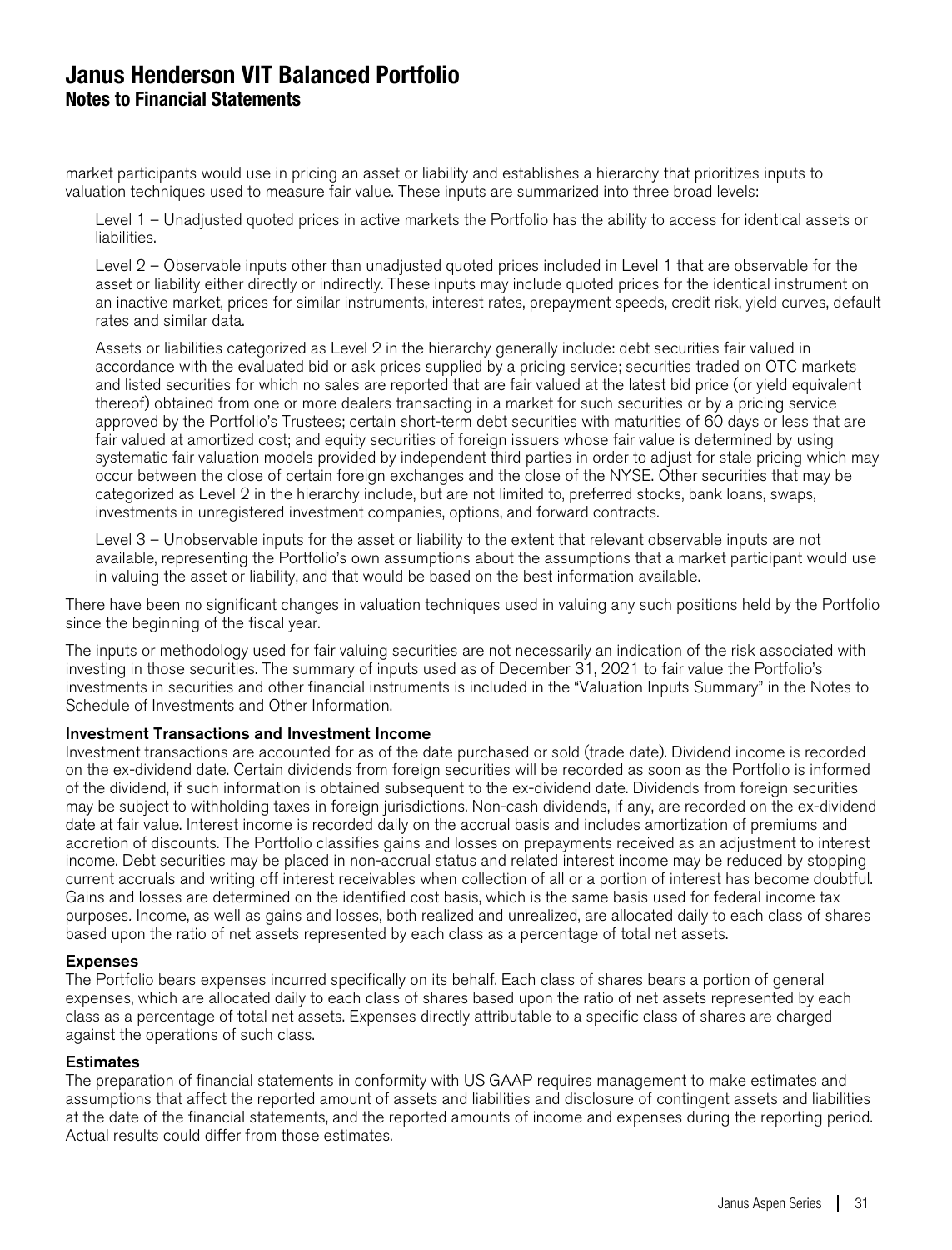#### Indemnifications

In the normal course of business, the Portfolio may enter into contracts that contain provisions for indemnification of other parties against certain potential liabilities. The Portfolio's maximum exposure under these arrangements is unknown, and would involve future claims that may be made against the Portfolio that have not yet occurred. Currently, the risk of material loss from such claims is considered remote.

#### Dividends and Distributions

The Portfolio may make semiannual distributions of substantially all of its investment income and an annual distribution of its net realized capital gains (if any).

The Portfolio may make certain investments in real estate investment trusts ("REITs") which pay dividends to their shareholders based upon funds available from operations. It is quite common for these dividends to exceed the REITs' taxable earnings and profits, resulting in the excess portion of such dividends being designated as a return of capital. If the Portfolio distributes such amounts, such distributions could constitute a return of capital to shareholders for federal income tax purposes.

#### Federal Income Taxes

The Portfolio intends to continue to qualify as a regulated investment company and distribute all of its taxable income in accordance with the requirements of Subchapter M of the Internal Revenue Code. Management has analyzed the Portfolio's tax positions taken for all open federal income tax years, generally a three-year period, and has concluded that no provision for federal income tax is required in the Portfolio's financial statements. The Portfolio is not aware of any tax positions for which it is reasonably possible that the total amounts of unrecognized tax benefits will significantly change in the next twelve months.

#### 2. Other Investments and Strategies

#### Additional Investment Risk

The Portfolio may be invested in lower-rated debt securities that have a higher risk of default or loss of value since these securities may be sensitive to economic changes, political changes, or adverse developments specific to the issuer.

In response to the COVID-19 pandemic, the U.S. government and the Federal Reserve, as well as certain foreign governments and central banks, have taken extraordinary actions to support local and global economies and the financial markets, including reducing interest rates to record-low levels. Extremely low or negative interest rates may become more prevalent or may not work as intended. As there is little precedent for this situation, the impact on various markets that interest rate or other significant policy changes may have is unknown. The withdrawal of this support, a failure of measures put in place in response to such economic uncertainty, or investor perception that such efforts were not sufficient could each negatively affect financial markets generally, and the value and liquidity of specific securities. In addition, policy and legislative changes in the United States and in other countries continue to impact many aspects of financial regulation.

Widespread disease, including pandemics and epidemics, and natural or environmental disasters, including those which may be attributable to global climate change, such as earthquakes, fires, floods, hurricanes, tsunamis and weatherrelated phenomena generally, have been and can be highly disruptive to economies and markets, adversely impacting individual companies, sectors, industries, markets, currencies, interest and inflation rates, credit ratings, investor sentiment, and other factors affecting the value of a Portfolio's investments. Economies and financial markets throughout the world have become increasingly interconnected, which increases the likelihood that events or conditions in one region or country will adversely affect markets or issuers in other regions or countries, including the United States. These disruptions could prevent a Portfolio from executing advantageous investment decisions in a timely manner and negatively impact a Portfolio's ability to achieve its investment objective(s). Any such event(s) could have a significant adverse impact on the value of a Portfolio. In addition, these disruptions could also impair the information technology and other operational systems upon which the Portfolio's service providers, including the Adviser or the subadviser (as applicable), rely, and could otherwise disrupt the ability of employees of the Portfolio's service providers to perform essential tasks on behalf of the Portfolio. Adverse weather conditions may also have a particularly significant negative effect on issuers in the agricultural sector and on insurance and reinsurance companies that insure or reinsure against the impact of natural disasters.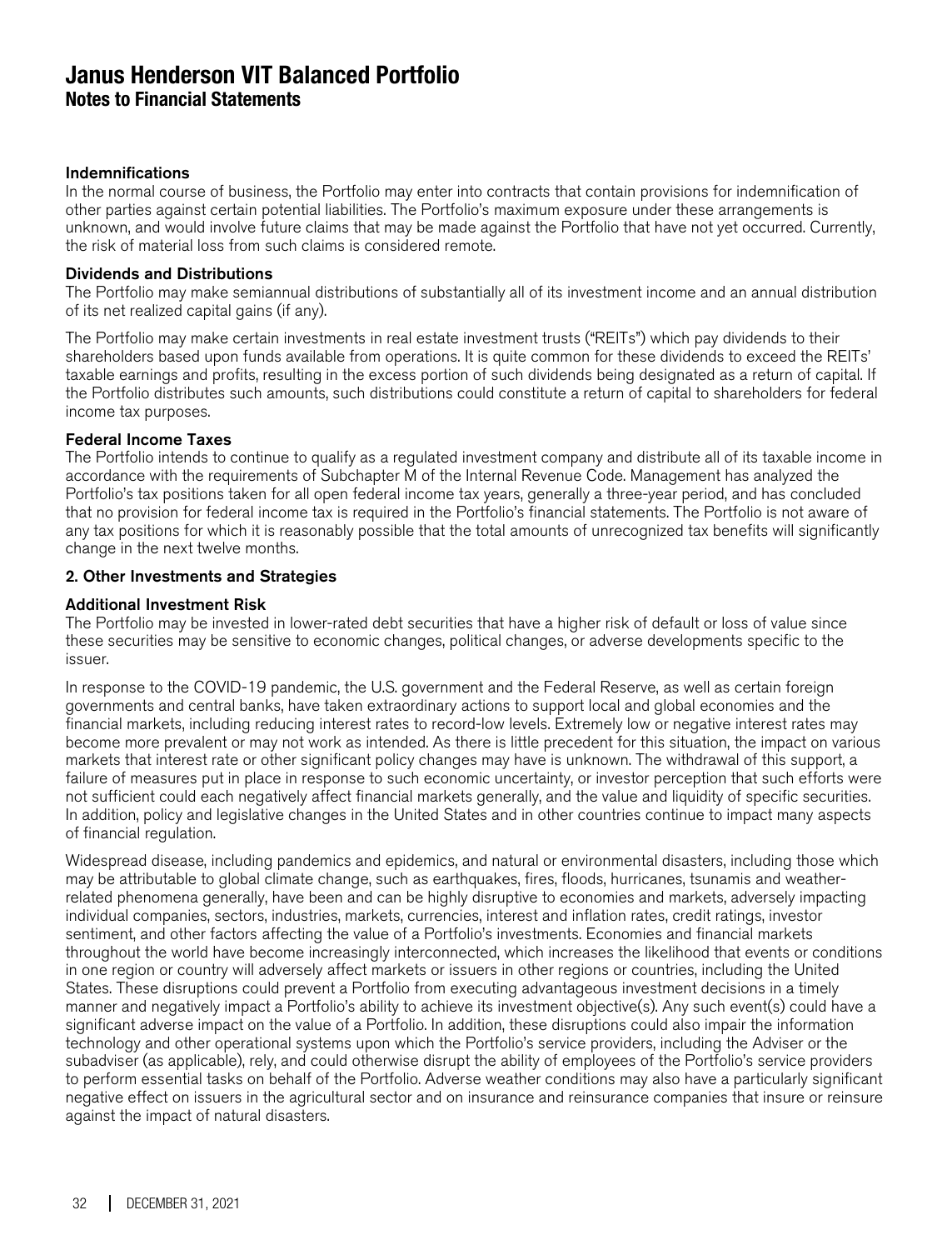A number of countries in the European Union (the "EU") have experienced, and may continue to experience, severe economic and financial difficulties. In particular, many EU nations are susceptible to economic risks associated with high levels of debt. Many non-governmental issuers, and even certain governments, have defaulted on, or been forced to restructure, their debts. Many other issuers have faced difficulties obtaining credit or refinancing existing obligations. Financial institutions have in many cases required government or central bank support, have needed to raise capital, and/or have been impaired in their ability to extend credit. As a result, financial markets in the EU have experienced extreme volatility and declines in asset values and liquidity. These difficulties may continue, worsen, or spread further within the EU. Responses to these financial problems by European governments, central banks, and others, including austerity measures and reforms, may not work, may result in social unrest, and may limit future growth and economic recovery or have other unintended consequences. Among other things, these developments have adversely affected the value and exchange rate of the euro and pound sterling, and may continue to significantly affect the economies of all EU countries, which in turn may have a material adverse effect on the Portfolio's investments in such countries, other countries that depend on EU countries for significant amounts of trade or investment, or issuers with exposure to debt issued by certain EU countries.

#### Inflation-Linked Securities

The Portfolio may invest in inflation-indexed bonds, including municipal inflation-indexed bonds and corporate inflationindexed bonds, or in derivatives that are linked to these securities. Inflation-linked bonds are fixed-income securities that have a principal value that is periodically adjusted according to the rate of inflation. If an index measuring inflation falls, the principal value of inflation-indexed bonds will typically be adjusted downward, and consequently the interest payable on these securities (calculated with respect to a smaller principal amount) will be reduced. Because of their inflation adjustment feature, inflation-linked bonds typically have lower yields than conventional fixed-rate bonds. In addition, inflation-linked bonds also normally decline in price when real interest rates rise. In the event of deflation, when prices decline over time, the principal and income of inflation-linked bonds would likely decline, resulting in losses to the Portfolio.

In the case of Treasury Inflation-Protected Securities, also known as TIPS, repayment of original bond principal upon maturity (as adjusted for inflation) is guaranteed by the U.S. Treasury. For inflation-linked bonds that do not provide a similar guarantee, the adjusted principal value of the inflation-linked bond repaid at maturity may be less than the original principal. Other non-U.S. sovereign governments also issue inflation-linked securities (sometimes referred to as "linkers") that are tied to their own local consumer price indices. In certain of these non-U.S. jurisdictions, the repayment of the original bond principal upon the maturity of an inflation-linked bond is not guaranteed, allowing for the amount of the bond repaid at maturity to be less than par. Inflation-linked bonds may also be issued by, or related to, sovereign governments of other developed countries, emerging market countries, or companies or other entities not affiliated with governments.

#### Loans

The Portfolio may invest in various commercial loans, including bank loans, bridge loans, debtor-in-possession ("DIP") loans, mezzanine loans, and other fixed and floating rate loans. These loans may be acquired through loan participations and assignments or on a when-issued basis. Commercial loans will comprise no more than 20% of the Portfolio's total assets. Below are descriptions of the types of loans held by the Portfolio as of December 31, 2021.

- Bank Loans Bank loans are obligations of companies or other entities entered into in connection with recapitalizations, acquisitions, and refinancings. The Portfolio's investments in bank loans are generally acquired as a participation interest in, or assignment of, loans originated by a lender or other financial institution. These investments may include institutionally-traded floating and fixed-rate debt securities.
- Floating Rate Loans Floating rate loans are debt securities that have floating interest rates, that adjust periodically, and are tied to a benchmark lending rate, such as London Interbank Offered Rate ("LIBOR"). In other cases, the lending rate could be tied to the prime rate offered by one or more major U.S. banks or the rate paid on large certificates of deposit traded in the secondary markets. If the benchmark lending rate changes, the rate payable to lenders under the loan will change at the next scheduled adjustment date specified in the loan agreement. Floating rate loans are typically issued to companies ("borrowers") in connection with recapitalizations, acquisitions, and refinancings. Floating rate loan investments are generally below investment grade. Senior floating rate loans are secured by specific collateral of a borrower and are senior in the borrower's capital structure. The senior position in the borrower's capital structure generally gives holders of senior loans a claim on certain of the borrower's assets that is senior to subordinated debt and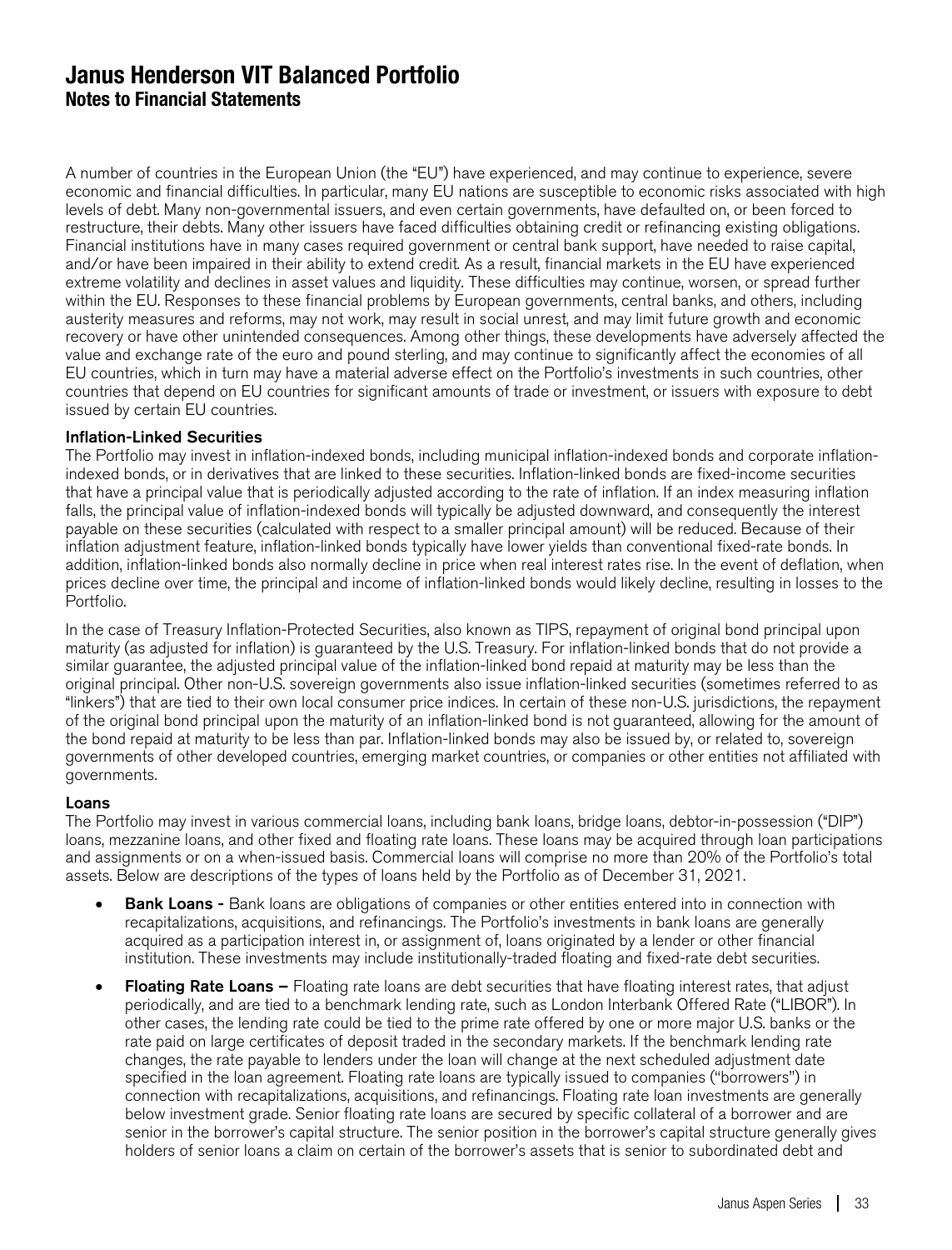preferred and common stock in the case of a borrower's default. Floating rate loan investments may involve foreign borrowers, and investments may be denominated in foreign currencies. Floating rate loans often involve borrowers whose financial condition is troubled or uncertain and companies that are highly leveraged. The Portfolio may invest in obligations of borrowers who are in bankruptcy proceedings. While the Portfolio generally expects to invest in fully funded term loans, certain of the loans in which the Portfolio may invest include revolving loans, bridge loans, and delayed draw term loans.

Purchasers of floating rate loans may pay and/or receive certain fees. The Portfolio may receive fees such as covenant waiver fees or prepayment penalty fees. The Portfolio may pay fees such as facility fees. Such fees may affect the Portfolio's return.

• Mezzanine Loans - Mezzanine loans are secured by the stock of the company that owns the assets. Mezzanine loans are a hybrid of debt and equity financing that is typically used to fund the expansion of existing companies. A mezzanine loan is composed of debt capital that gives the lender the right to convert to an ownership or equity interest in the company if the loan is not paid back in time and in full. Mezzanine loans typically are the most subordinated debt obligation in an issuer's capital structure.

#### Mortgage- and Asset-Backed Securities

Mortgage- and asset-backed securities represent interests in "pools" of commercial or residential mortgages or other assets, including consumer and commercial loans or receivables. The Portfolio may purchase fixed or variable rate commercial or residential mortgage-backed securities issued by the Government National Mortgage Association ("Ginnie Mae"), the Federal National Mortgage Association ("Fannie Mae"), the Federal Home Loan Mortgage Corporation ("Freddie Mac"), or other governmental or government-related entities. Ginnie Mae's guarantees are backed as to the timely payment of principal and interest by the full faith and credit of the U.S. Government. Fannie Mae and Freddie Mac securities are not backed by the full faith and credit of the U.S. Government. In September 2008, the Federal Housing Finance Agency ("FHFA"), an agency of the U.S. Government, placed Fannie Mae and Freddie Mac under conservatorship. Since that time, Fannie Mae and Freddie Mac have received capital support through U.S. Treasury preferred stock purchases and Treasury and Federal Reserve purchases of their mortgage-backed securities. The FHFA and the U.S. Treasury have imposed strict limits on the size of these entities' mortgage portfolios. The FHFA has the power to cancel any contract entered into by Fannie Mae and Freddie Mac prior to FHFA's appointment as conservator or receiver, including the guarantee obligations of Fannie Mae and Freddie Mac.

The Portfolio may also purchase other mortgage- and asset-backed securities through single- and multi-seller conduits, collateralized debt obligations, structured investment vehicles, and other similar securities. Asset-backed securities may be backed by various consumer obligations, including automobile loans, equipment leases, credit card receivables, or other collateral. In the event the underlying loans are not paid, the securities' issuer could be forced to sell the assets and recognize losses on such assets, which could impact your return. Unlike traditional debt instruments, payments on these securities include both interest and a partial payment of principal. Mortgage- and asset-backed securities are subject to both extension risk, where borrowers pay off their debt obligations more slowly in times of rising interest rates, and prepayment risk, where borrowers pay off their debt obligations sooner than expected in times of declining interest rates. These risks may reduce the Portfolio's returns. In addition, investments in mortgage- and asset-backed securities, including those comprised of subprime mortgages, may be subject to a higher degree of credit risk, valuation risk, extension risk (if interest rates rise), and liquidity risk than various other types of fixed-income securities. Additionally, although mortgage-backed securities are generally supported by some form of government or private guarantee and/or insurance, there is no assurance that guarantors or insurers will meet their obligations.

#### Real Estate Investing

The Portfolio may invest in equity and debt securities of real estate-related companies. Such companies may include those in the real estate industry or real estate-related industries. These securities may include common stocks, corporate bonds, preferred stocks, and other equity securities, including, but not limited to, mortgage-backed securities, real estate-backed securities, securities of REITs and similar REIT-like entities. A REIT is a trust that invests in real estate-related projects, such as properties, mortgage loans, and construction loans. REITs are generally categorized as equity, mortgage, or hybrid REITs. A REIT may be listed on an exchange or traded OTC.

#### Sovereign Debt

The Portfolio may invest in U.S. and non-U.S. government debt securities ("sovereign debt"). Some investments in sovereign debt, such as U.S. sovereign debt, are considered low risk. However, investments in sovereign debt, especially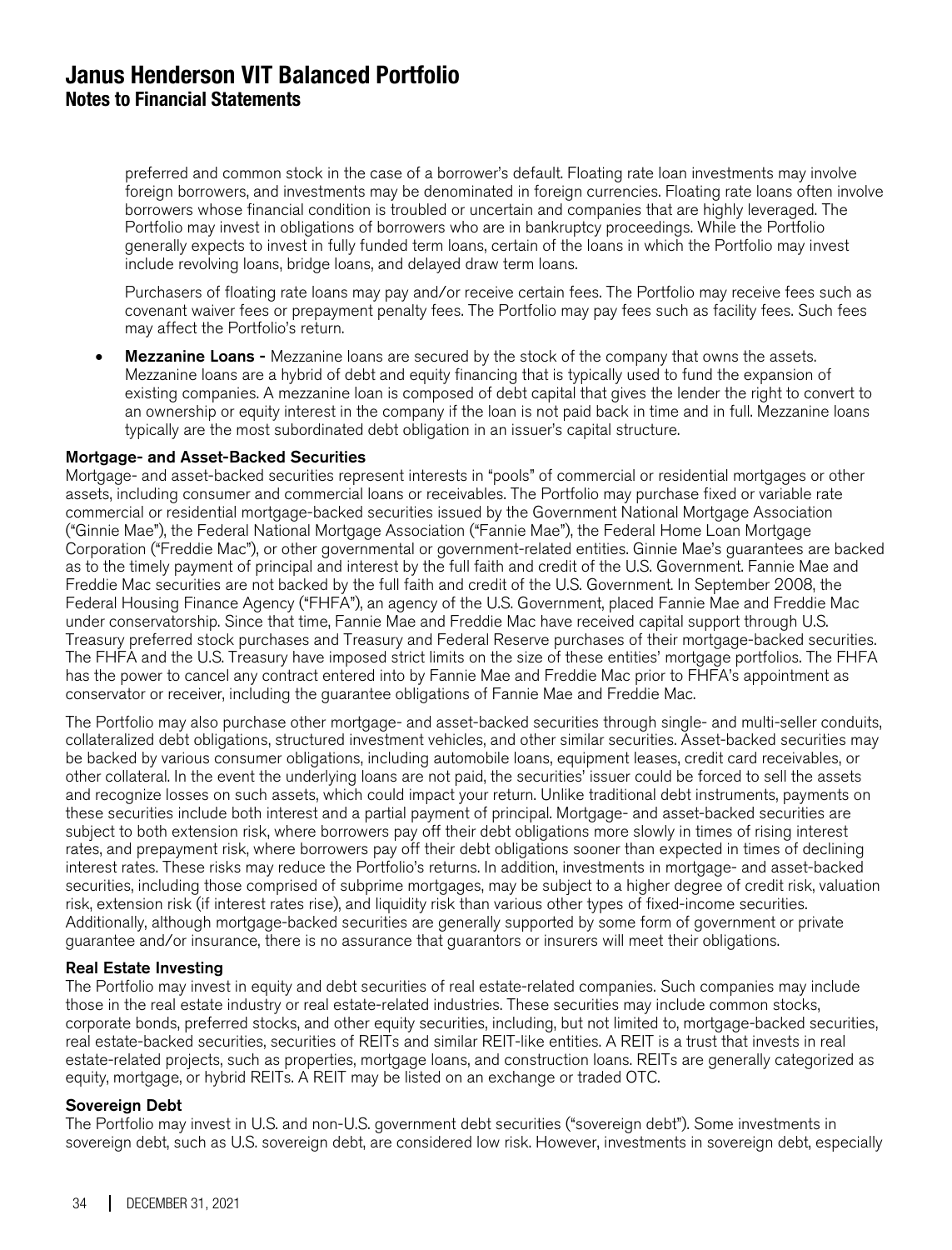the debt of less developed countries, can involve a high degree of risk, including the risk that the governmental entity that controls the repayment of sovereign debt may not be willing or able to repay the principal and/or to pay the interest on its sovereign debt in a timely manner. A sovereign debtor's willingness or ability to satisfy its debt obligation may be affected by various factors including, but not limited to, its cash flow situation, the extent of its foreign currency reserves, the availability of foreign exchange when a payment is due, the relative size of its debt position in relation to its economy as a whole, the sovereign debtor's policy toward international lenders, and local political constraints to which the governmental entity may be subject. Sovereign debtors may also be dependent on expected disbursements from foreign governments, multilateral agencies, and other entities. The failure of a sovereign debtor to implement economic reforms, achieve specified levels of economic performance, or repay principal or interest when due may result in the cancellation of third party commitments to lend funds to the sovereign debtor, which may further impair such debtor's ability or willingness to timely service its debts. The Portfolio may be requested to participate in the rescheduling of such sovereign debt and to extend further loans to governmental entities, which may adversely affect the Portfolio's holdings. In the event of default, there may be limited or no legal remedies for collecting sovereign debt and there may be no bankruptcy proceedings through which the Portfolio may collect all or part of the sovereign debt that a governmental entity has not repaid. In addition, to the extent the Portfolio invests in non-U.S. sovereign debt, it may be subject to currency risk.

#### TBA Commitments

The Portfolio may enter into "to be announced" or "TBA" commitments. TBAs are forward agreements for the purchase or sale of securities, including mortgage-backed securities, for a fixed price, with payment and delivery on an agreed upon future settlement date. The specific securities to be delivered are not identified at the trade date. However, delivered securities must meet specified terms, including issuer, rate, and mortgage terms. Although the particular TBA securities must meet industry-accepted "good delivery" standards, there can be no assurance that a security purchased on forward commitment basis will ultimately be issued or delivered by the counterparty. During the settlement period, the Portfolio will still bear the risk of any decline in the value of the security to be delivered. Because TBA commitments do not require the delivery of a specific security, the characteristics of the security delivered to the Portfolio may be less favorable than expected. If the counterparty to a transaction fails to deliver the security, the Portfolio could suffer a loss. To facilitate TBA commitments, the Portfolio will segregate or otherwise earmark liquid assets marked to market daily in an amount at least equal to such TBA commitments. Proposed rules of the Financial Industry Regulatory Authority ("FINRA") include mandatory margin requirements for TBA commitments which, in some circumstances, will require the Portfolio to also post collateral. These collateral requirements may increase costs associated with the Portfolio's participation in the TBA market.

#### When-Issued, Delayed Delivery and Forward Commitment Transactions

The Portfolio may purchase or sell securities on a when-issued, delayed delivery, or forward commitment basis. When purchasing a security on a when-issued, delayed delivery, or forward commitment basis, the Portfolio assumes the rights and risks of ownership of the security, including the risk of price and yield fluctuations, and takes such fluctuations into account when determining its net asset value. Typically, no income accrues on securities the Portfolio has committed to purchase prior to the time delivery of the securities is made. Because the Portfolio is not required to pay for the security until the delivery date, these risks are in addition to the risks associated with the Portfolio's other investments. If the other party to a transaction fails to deliver the securities, the Portfolio could miss a favorable price or yield opportunity. If the Portfolio remains substantially fully invested at a time when when-issued, delayed delivery, or forward commitment purchases are outstanding, the purchases may result in a form of leverage. If the Portfolio remains substantially fully invested at a time when when-issued, delayed delivery, or forward commitment purchases (including TBA commitments) are outstanding, the purchases may result in a form of leverage.

When the Portfolio has sold a security on a when-issued, delayed delivery, or forward commitment basis, the Portfolio does not participate in future gains or losses with respect to the security. If the other party to a transaction fails to pay for the securities, the Portfolio could suffer a loss. Additionally, when selling a security on a when-issued, delayed delivery, or forward commitment basis without owning the security, the Portfolio will incur a loss if the security's price appreciates in value such that the security's price is above the agreed upon price on the settlement date. The Portfolio may dispose of or renegotiate a transaction after it is entered into, and may purchase or sell when-issued, delayed delivery or forward commitment securities before the settlement date, which may result in a gain or loss.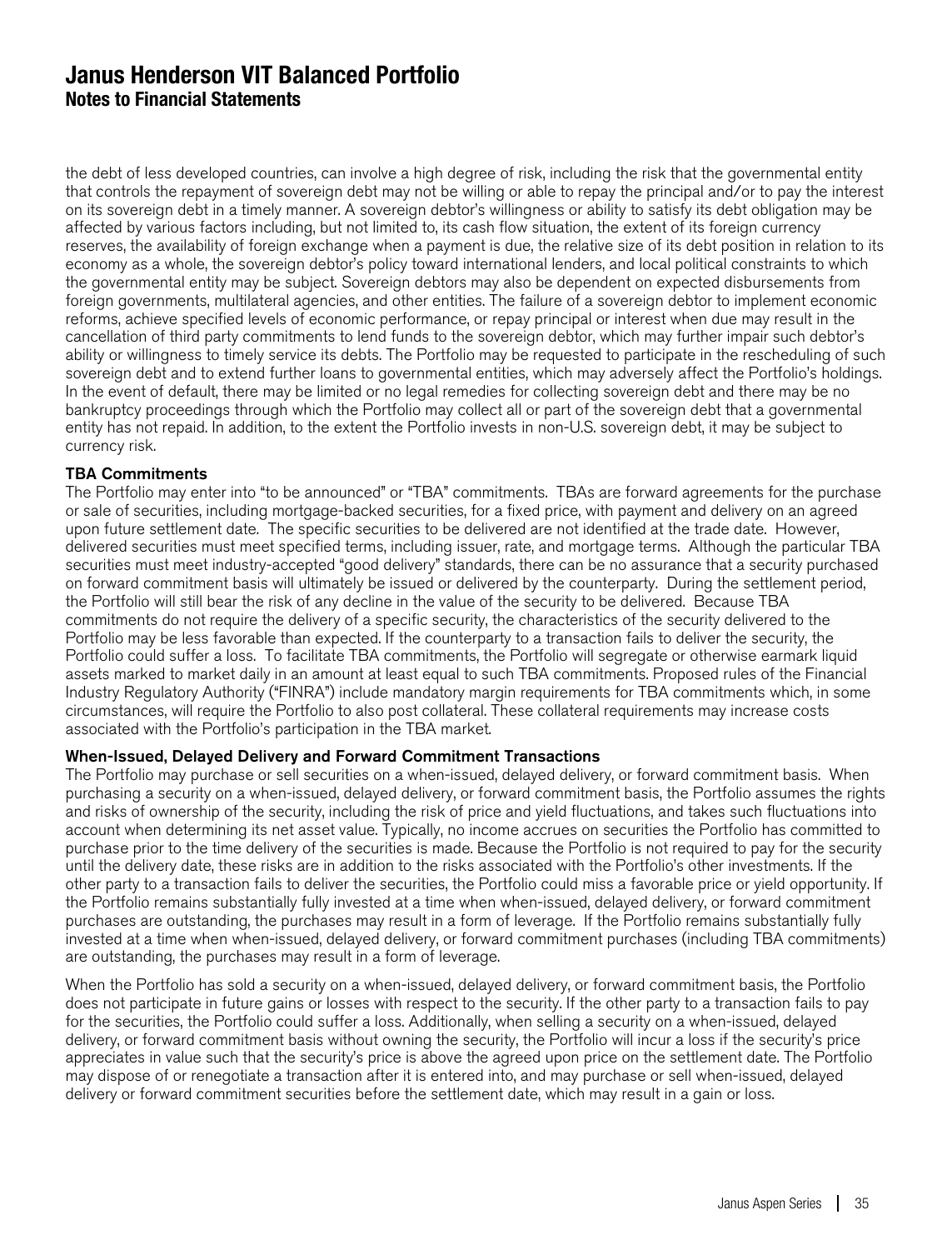#### 3. Investment Advisory Agreements and Other Transactions with Affiliates

The Portfolio pays the Adviser an investment advisory fee which is calculated daily and paid monthly. The Portfolio's contractual investment advisory fee rate (expressed as an annual rate) is 0.55% of its average daily net assets.

Janus Henderson Services US LLC (formerly Janus Services LLC) (the "Transfer Agent"), a wholly-owned subsidiary of the Adviser, is the Portfolio's transfer agent. The Transfer Agent receives an administrative services fee at an annual rate of 0.05% of the average daily net assets of the Portfolio for arranging for the provision by participating insurance companies and qualified plan service providers of administrative services, including recordkeeping, subaccounting, order processing, or other shareholder services provided on behalf of contract holders or plan participants investing in the Portfolio. Other shareholder services may include the provision of order confirmations, periodic account statements, forwarding prospectuses, shareholder reports, and other materials to existing investors, and answering inquiries regarding accounts. The Transfer Agent expects to use this entire fee to compensate insurance companies and qualified plan service providers for providing these services to their customers who invest in the Portfolio. Any unused portion will be reimbursed to the applicable share class at least annually.

In addition, the Transfer Agent provides or arranges for the provision of certain other internal administrative, recordkeeping, and shareholder relations services for the Portfolio. The Transfer Agent is not compensated for these internal services related to the shares, except for out-of-pocket costs. These amounts are disclosed as "Other transfer agent fees and expenses" on the Statement of Operations.

Under a distribution and shareholder servicing plan (the "Plan") adopted in accordance with Rule 12b-1 under the 1940 Act, the Service Shares may pay the Trust's distributor, Janus Henderson Distributors US LLC (formerly Janus Distributors LLC) (the "Distributor"), a wholly-owned subsidiary of the Adviser, a fee for the sale and distribution and/or shareholder servicing of the Service Shares at an annual rate of up to 0.25% of the average daily net assets of the Service Shares. Under the terms of the Plan, the Trust is authorized to make payments to the Distributor for remittance to insurance companies and qualified plan service providers as compensation for distribution and/or shareholder services performed by such entities. These amounts are disclosed as "12b-1 Distribution and shareholder servicing fees" on the Statement of Operations. Payments under the Plan are not tied exclusively to actual 12b-1 distribution and servicing fees, and the payments may exceed 12b-1 distribution and servicing fees actually incurred. If any of the Portfolio's actual 12b-1 distribution and servicing fees incurred during a calendar year are less than the payments made during a calendar year, the Portfolio will be refunded the difference. Refunds, if any, are included in "12b-1 Distribution and shareholder servicing fees" in the Statement of Operations.

The Adviser serves as administrator to the Portfolio pursuant to an administration agreement between the Adviser and the Trust. Under the administration agreement, the Adviser is obligated to provide or arrange for the provision of certain administration, compliance, and accounting services to the Portfolio, including providing office space for the Portfolio, and is reimbursed by the Portfolio for certain of its costs in providing these services (to the extent the Adviser seeks reimbursement and such costs are not otherwise waived). In addition, employees of the Adviser and/or its affiliates may serve as officers of the Trust. The Portfolio pays for some or all of the salaries, fees, and expenses of the Adviser employees and Portfolio officers, with respect to certain specified administration functions they perform on behalf of the Portfolio. The Portfolio pays these costs based on out-of-pocket expenses incurred by the Adviser, and these costs are separate and apart from advisory fees and other expenses paid in connection with the investment advisory services the Adviser (or any subadvisor, as applicable) provides to the Portfolio. These amounts are disclosed as "Affiliated portfolio administration fees" on the Statement of Operations. In addition, some expenses related to compensation payable to the Portfolio's Chief Compliance Officer and certain compliance staff, all of whom are employees of the Adviser and/or its affiliates, are shared with the Portfolio. Total compensation of \$32,683 was paid to the Chief Compliance Officer and certain compliance staff by the Trust during the year ended December 31, 2021. The Portfolio's portion is reported as part of "Other expenses" on the Statement of Operations.

The Board of Trustees has adopted a deferred compensation plan (the "Deferred Plan") for independent Trustees to elect to defer receipt of all or a portion of the annual compensation they are entitled to receive from the Portfolio. All deferred fees are credited to an account established in the name of the Trustees. The amounts credited to the account then increase or decrease, as the case may be, in accordance with the performance of one or more of the Janus Henderson funds that are selected by the Trustees. The account balance continues to fluctuate in accordance with the performance of the selected fund or funds until final payment of all amounts are credited to the account. The fluctuation of the account balance is recorded by the Portfolio as unrealized appreciation/(depreciation) and is included as of December 31, 2021 on the Statement of Assets and Liabilities in the asset, "Non-interested Trustees' deferred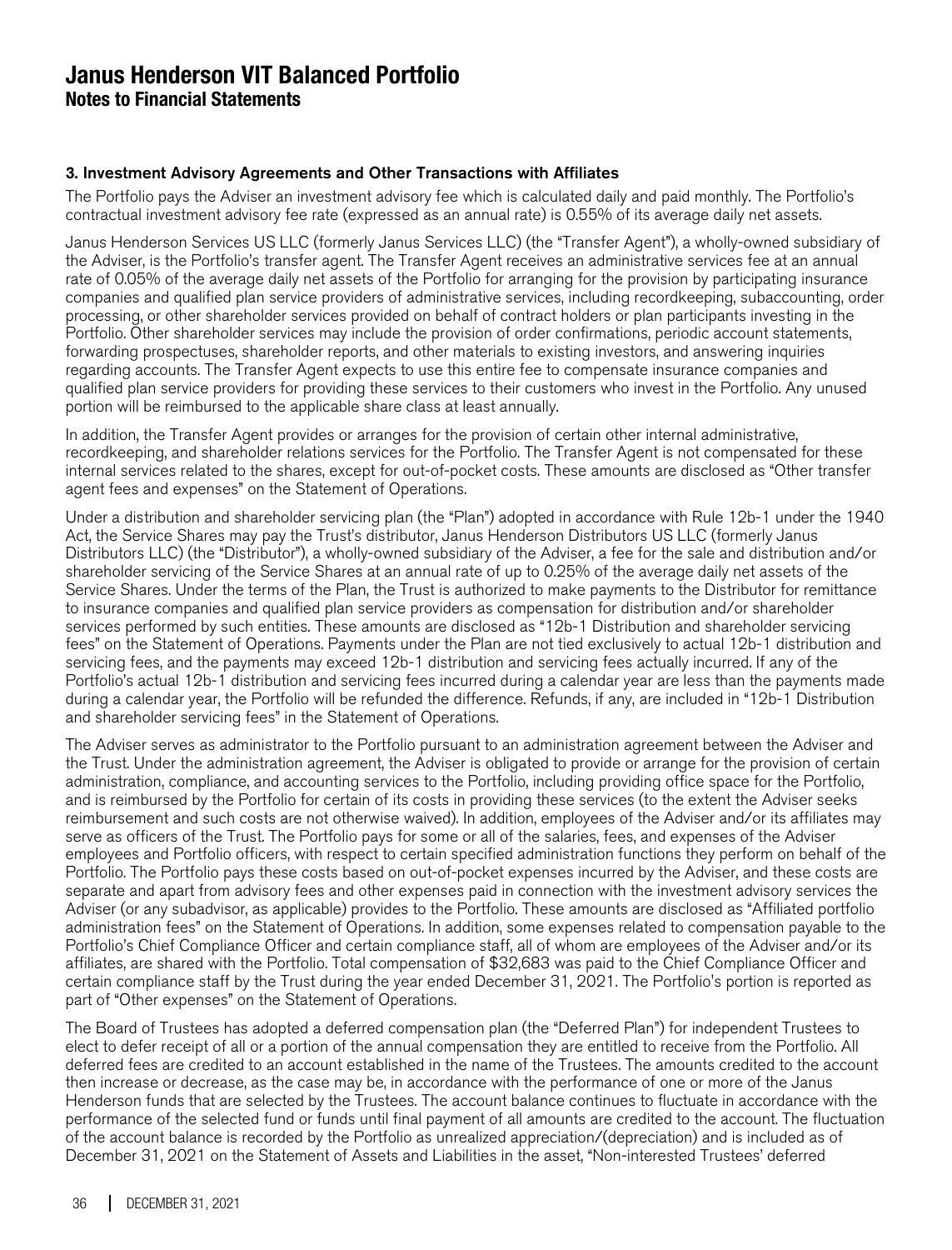compensation," and liability, "Non-interested Trustees' deferred compensation fees." Additionally, the recorded unrealized appreciation/(depreciation) is included in "Total distributable earnings (loss)" on the Statement of Assets and Liabilities. Deferred compensation expenses for the year ended December 31, 2021 are included in "Non-interested Trustees' fees and expenses" on the Statement of Operations. Trustees are allowed to change their designation of mutual funds from time to time. Amounts will be deferred until distributed in accordance with the Deferred Plan. Deferred fees of \$512,700 were paid by the Trust to the Trustees under the Deferred Plan during the year ended December 31, 2021.

Pursuant to the provisions of the 1940 Act and related rules, the Portfolio may participate in an affiliated or nonaffiliated cash sweep program. In the cash sweep program, uninvested cash balances of the Portfolio may be used to purchase shares of affiliated or non-affiliated money market funds or cash management pooled investment vehicles that operate as money market funds. The Portfolio is eligible to participate in the cash sweep program (the "Investing Funds"). As adviser, the Adviser has an inherent conflict of interest because of its fiduciary duties to the affiliated money market funds or cash management pooled investment vehicles and the Investing Funds. Janus Henderson Cash Liquidity Fund LLC (the "Sweep Vehicle") is an affiliated unregistered cash management pooled investment vehicle that invests primarily in highly-rated short-term fixed-income securities. The Sweep Vehicle operates pursuant to the provisions of the 1940 Act that govern the operation of money market funds and prices its shares at NAV reflecting market-based values of its portfolio securities (i.e., a "floating" NAV) rounded to the fourth decimal place (e.g., \$1.0000). The Sweep Vehicle is permitted to impose a liquidity fee (of up to 2%) on redemptions from the Sweep Vehicle or a redemption gate that temporarily suspends redemptions from the Sweep Vehicle for up to 10 business days during a 90 day period. There are no restrictions on the Portfolio's ability to withdraw investments from the Sweep Vehicle at will, and there are no unfunded capital commitments due from the Portfolio to the Sweep Vehicle. The Sweep Vehicle does not charge any management fee, sales charge or service fee.

Any purchases and sales, realized gains/losses and recorded dividends from affiliated investments during the year ended December 31, 2021 can be found in the "Schedules of Affiliated Investments" located in the Schedule of Investments.

The Portfolio is permitted to purchase or sell securities ("cross-trade") between itself and other funds or accounts managed by the Adviser in accordance with Rule 17a-7 under the Investment Company Act of 1940 ("Rule 17a-7"), when the transaction is consistent with the investment objectives and policies of the Portfolio and in accordance with the Internal Cross Trade Procedures adopted by the Trust's Board of Trustees. These procedures have been designed to ensure that any cross-trade of securities by the Portfolio from or to another fund or account that is or could be considered an affiliate of the Portfolio under certain limited circumstances by virtue of having a common investment adviser, common Officer, or common Trustee complies with Rule 17a-7. Under these procedures, each cross-trade is effected at the current market price to save costs where allowed. During the year ended December 31, 2021, the Portfolio engaged in cross trades amounting to \$2,032,825 in purchases and \$8,260,680 in sales, resulting in a net realized gain of \$119,285. The net realized gain is included within the "Net Realized Gain/(Loss) on Investments" section of the Portfolio's Statement of Operations.

#### 4. Federal Income Tax

The tax components of capital shown in the table below represent: (1) distribution requirements the Portfolio must satisfy under the income tax regulations; (2) losses or deductions the Portfolio may be able to offset against income and gains realized in future years; and (3) unrealized appreciation or depreciation of investments for federal income tax purposes.

Other book to tax differences primarily consist of deferred compensation. The Portfolio has elected to treat gains and losses on forward foreign currency contracts as capital gains and losses, if applicable. Other foreign currency gains and losses on debt instruments are treated as ordinary income for federal income tax purposes pursuant to Section 988 of the Internal Revenue Code.

|                 |                                |        |             | Loss Deferrals |                        |        | Other Book                             | Net Tax                         |
|-----------------|--------------------------------|--------|-------------|----------------|------------------------|--------|----------------------------------------|---------------------------------|
| Undistributed   | Undistributed                  |        | Accumulated |                | Late-Year Post-October |        | to Tax                                 | Appreciation/                   |
| Ordinary Income | Long-Term Gains Capital Losses |        |             |                |                        |        | Ordinary Loss Capital Loss Differences | <i>(Depreciation)</i>           |
| 20.952.626      | \$214.713.127                  | $-$ SS |             | $\mathcal{S}$  |                        | $-$ \$ |                                        | $-$ \$(224,284) \$2,769,017,925 |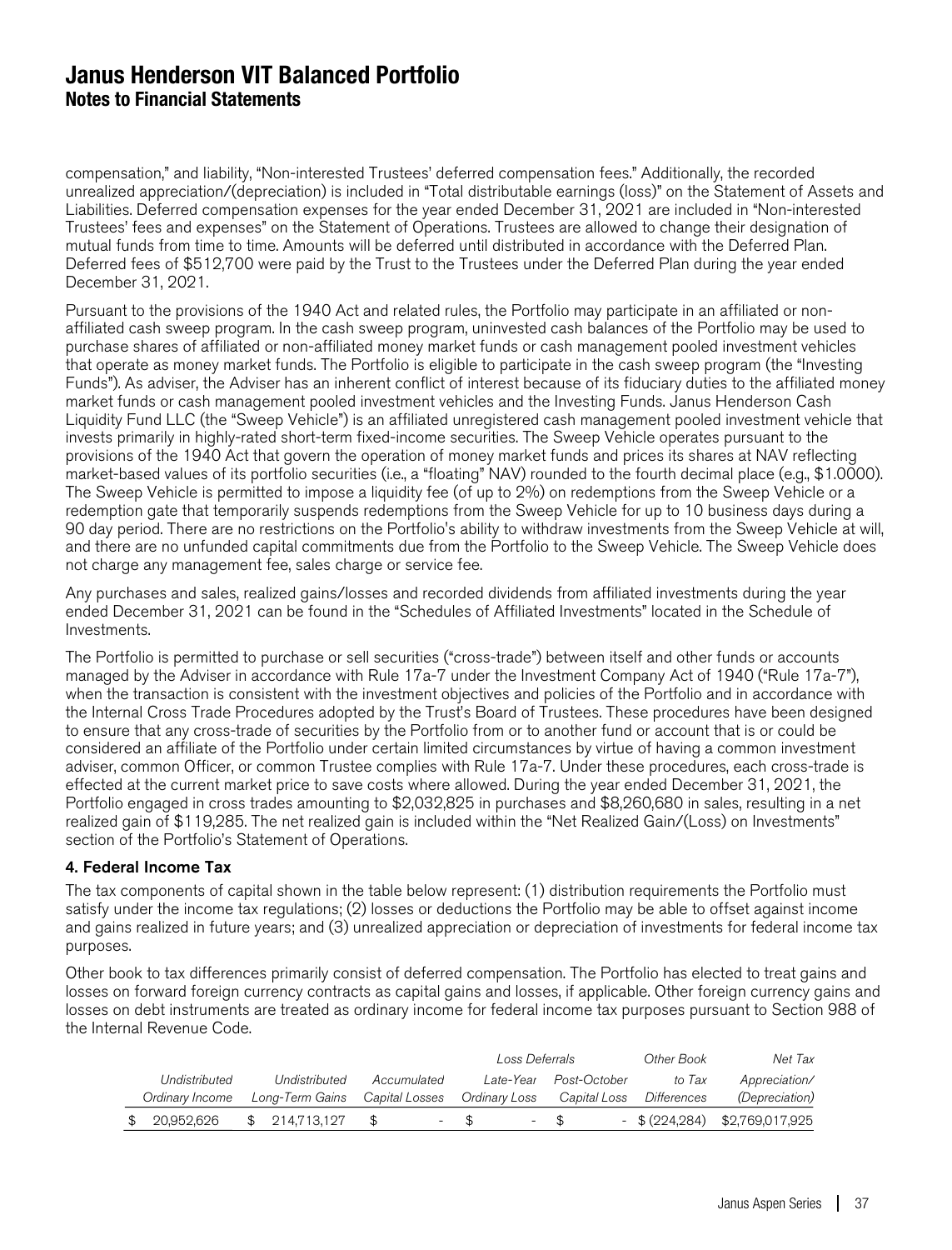The aggregate cost of investments and the composition of unrealized appreciation and depreciation of investment securities for federal income tax purposes as of December 31, 2021 are noted below. The primary differences between book and tax appreciation or depreciation of investments are wash sale loss deferrals and investments in partnerships.

|                  | Unrealized      | Unrealized            | Net Tax Appreciation/ |
|------------------|-----------------|-----------------------|-----------------------|
| Federal Tax Cost | Appreciation    | <i>(Depreciation)</i> | <i>(Depreciation)</i> |
| \$6,269,595,219  | \$2.804.511.241 | $$$ (35,493,316)      | 2.769.017.925         |

Income and capital gains distributions are determined in accordance with income tax regulations that may differ from US GAAP. These differences are due to differing treatments for items such as net short-term gains, deferral of wash sale losses, and capital loss carryovers. Certain permanent differences such as tax returns of capital and net investment losses noted below have been reclassified to capital.

#### For the year ended December 31, 2021

| Tax Return of Capital<br>From Ordinary Income<br>From Long-Term Capital Gains |                                      |    |                              | Net Investment Loss   |                     |  |
|-------------------------------------------------------------------------------|--------------------------------------|----|------------------------------|-----------------------|---------------------|--|
| \$                                                                            | 68,969,978                           | \$ | 40,616,624                   | \$                    |                     |  |
|                                                                               |                                      |    |                              |                       |                     |  |
|                                                                               | For the year ended December 31, 2020 |    |                              |                       |                     |  |
|                                                                               |                                      |    | <b>Distributions</b>         |                       |                     |  |
|                                                                               | From Ordinary Income                 |    | From Long-Term Capital Gains | Tax Return of Capital | Net Investment Loss |  |
| \$                                                                            | 122,041,226                          | \$ | 52,696,448                   | \$                    |                     |  |
|                                                                               |                                      |    |                              |                       |                     |  |

Permanent book to tax basis differences may result in reclassifications between the components of net assets. These differences have no impact on the results of operations or net assets. The following reclassifications have been made to the Portfolio:

| Increase/(Decrease) to | Increase/(Decrease) to Undistributed | Increase/(Decrease) to Undistributed |
|------------------------|--------------------------------------|--------------------------------------|
| Capital                | Net Investment Income/Loss           | Net Realized Gain/Loss               |
| -                      | 4.435.345                            | (4,435,345)                          |

#### 5. Capital Share Transactions

|                                        |               | Year ended December 31, 2021   | Year ended December 31, 2020 |                 |
|----------------------------------------|---------------|--------------------------------|------------------------------|-----------------|
|                                        | <b>Shares</b> | Amount                         | <b>Shares</b>                | Amount          |
| Institutional Shares:                  |               |                                |                              |                 |
| Shares sold                            | 790.610       | \$<br>37,146,075               | 833,472                      | \$32,931,124    |
| Reinvested dividends and distributions | 174.782       | 8.179.514                      | 377.963                      | 14,605,878      |
| Shares repurchased                     | (1,409,934)   | (65,717,378)                   | (1,857,858)                  | (72,669,980)    |
| Net Increase/(Decrease)                | (444.542)     | (20, 391, 789)<br>$\mathbb{S}$ | (646, 423)                   | \$(25,132,978)  |
| Service Shares:                        |               |                                |                              |                 |
| Shares sold                            | 24,312,111    | \$1,203,520,484                | 21,712,567                   | \$911,634,210   |
| Reinvested dividends and distributions | 2,050,503     | 101,407,088                    | 3,917,443                    | 160,131,796     |
| Shares repurchased                     | (5,557,696)   | (272, 721, 582)                | (7,010,260)                  | (289, 245, 563) |
| Net Increase/(Decrease)                | 20,804,918    | \$1,032,205,990                | 18,619,750                   | \$782,520,443   |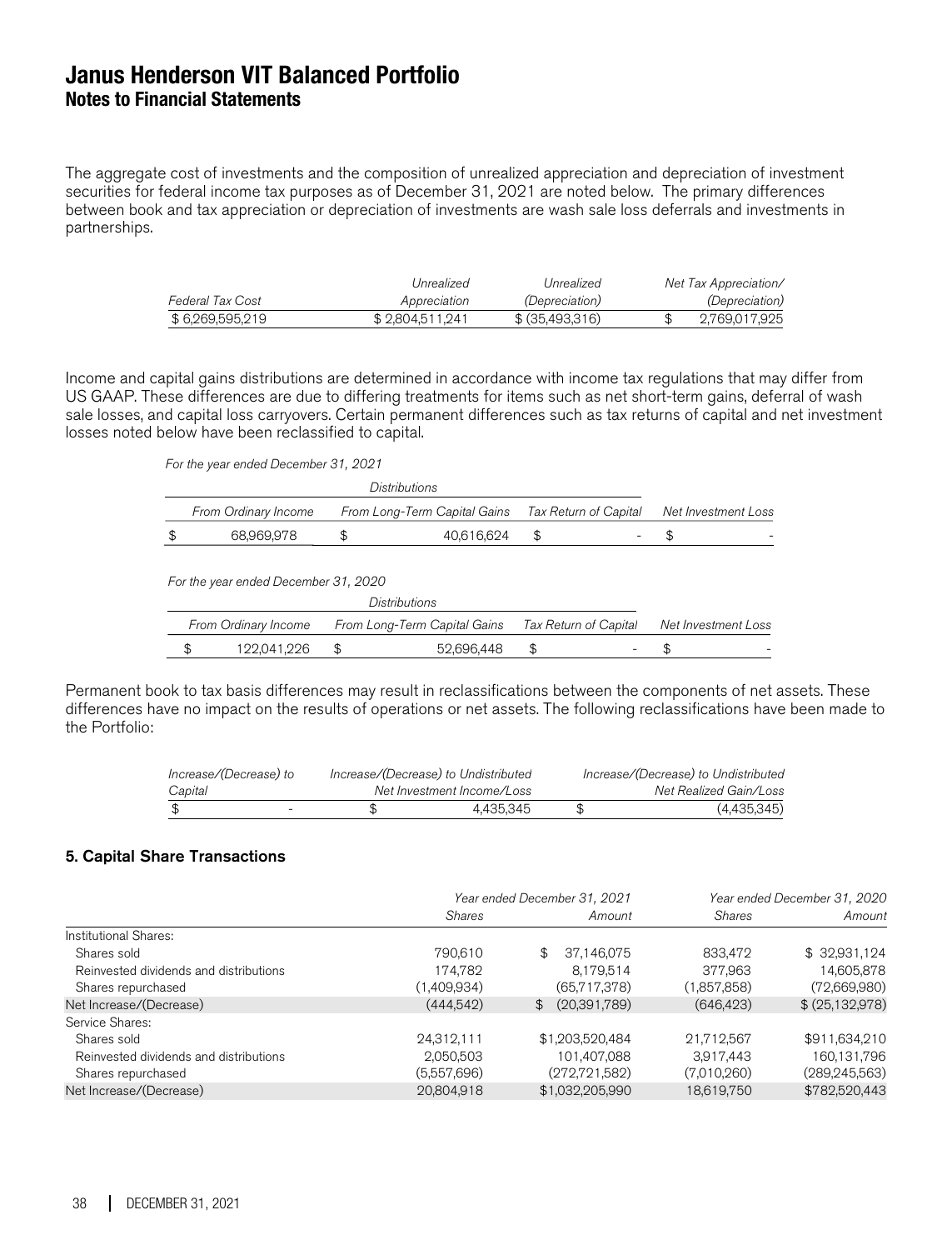#### 6. Purchases and Sales of Investment Securities

For the year ended December 31, 2021, the aggregate cost of purchases and proceeds from sales of investment securities (excluding any short-term securities, short-term options contracts, TBAs, and in-kind transactions, as applicable) was as follows:

|                          |                     | Purchases of Long-   | Proceeds from Sales    |
|--------------------------|---------------------|----------------------|------------------------|
| Purchases of             | Proceeds from Sales | Term U.S. Government | of Long-Term U.S.      |
| <i><u>Securities</u></i> | of Securities       | Obligations          | Government Obligations |
| \$2,190,771,781          | \$2,192,691,920     | 2,662,072,539        | 1,897,523,176          |

#### 7. Subsequent Event

Management has evaluated whether any events or transactions occurred subsequent to December 31, 2021 and through the date of issuance of the Portfolio's financial statements and determined that there were no material events or transactions that would require recognition or disclosure in the Portfolio's financial statements.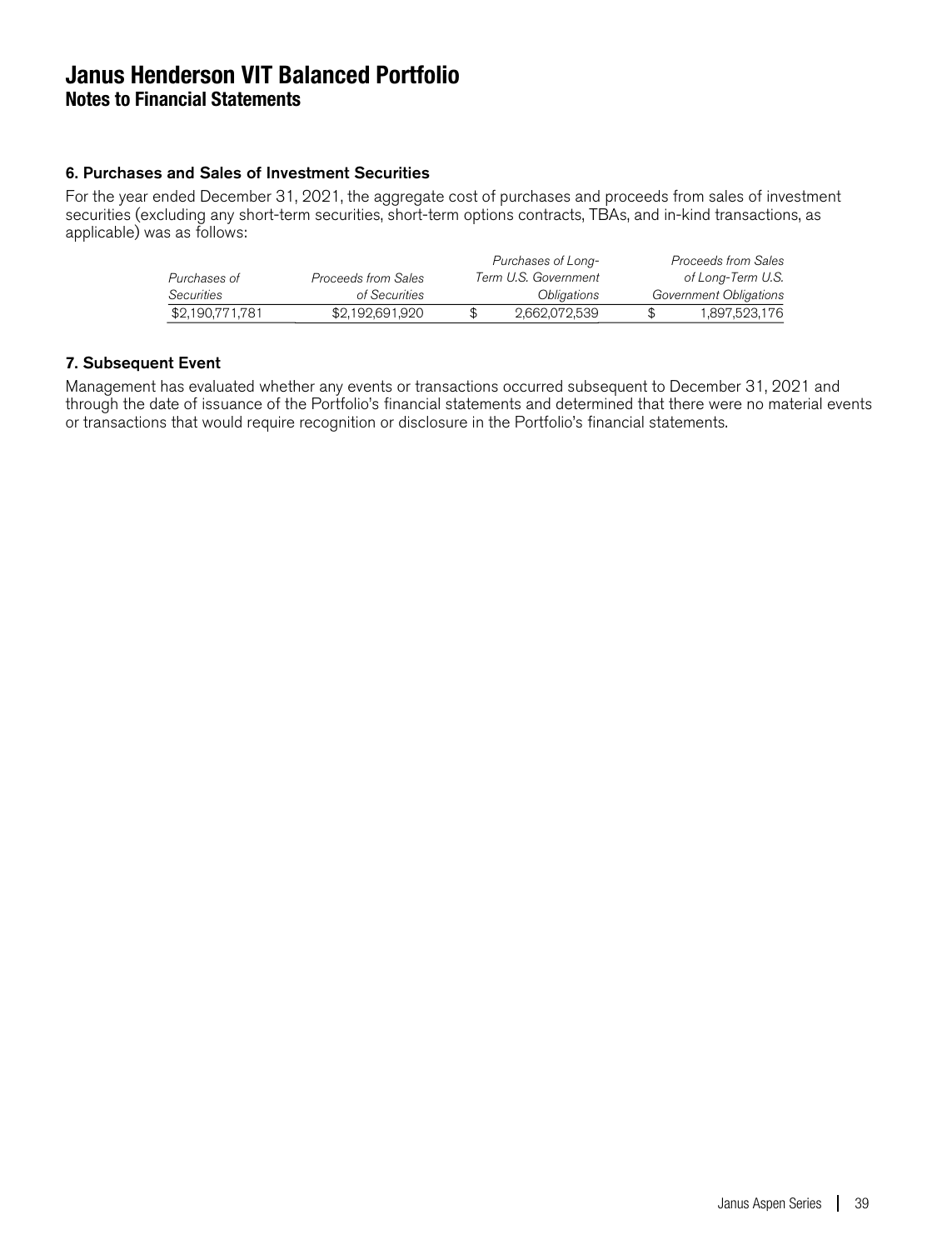### **Janus Henderson VIT Balanced Portfolio Report of Independent Registered Public Accounting Firm**

To the Board of Trustees of Janus Aspen Series and Shareholders of Janus Henderson VIT Balanced Portfolio

#### Opinion on the Financial Statements

We have audited the accompanying statement of assets and liabilities, including the schedule of investments, of Janus Henderson VIT Balanced Portfolio (one of the portfolios constituting Janus Aspen Series, referred to hereafter as the "Portfolio") as of December 31, 2021, the related statement of operations for the year ended December 31, 2021, the statements of changes in net assets for each of the two years in the period ended December 31, 2021, including the related notes, and the financial highlights for each of the five years in the period ended December 31, 2021 (collectively referred to as the "financial statements"). In our opinion, the financial statements present fairly, in all material respects, the financial position of the Portfolio as of December 31, 2021, the results of its operations for the year then ended, the changes in its net assets for each of the two years in the period ended December 31, 2021 and the financial highlights for each of the five years in the period ended December 31, 2021 in conformity with accounting principles generally accepted in the United States of America.

#### Basis for Opinion

These financial statements are the responsibility of the Portfolio's management. Our responsibility is to express an opinion on the Portfolio's financial statements based on our audits. We are a public accounting firm registered with the Public Company Accounting Oversight Board (United States) (PCAOB) and are required to be independent with respect to the Portfolio in accordance with the U.S. federal securities laws and the applicable rules and regulations of the Securities and Exchange Commission and the PCAOB.

We conducted our audits of these financial statements in accordance with the standards of the PCAOB. Those standards require that we plan and perform the audit to obtain reasonable assurance about whether the financial statements are free of material misstatement, whether due to error or fraud.

Our audits included performing procedures to assess the risks of material misstatement of the financial statements, whether due to error or fraud, and performing procedures that respond to those risks. Such procedures included examining, on a test basis, evidence regarding the amounts and disclosures in the financial statements. Our audits also included evaluating the accounting principles used and significant estimates made by management, as well as evaluating the overall presentation of the financial statements. Our procedures included confirmation of securities owned as of December 31, 2021 by correspondence with the custodian, transfer agent, and brokers; when replies were not received from brokers, we performed other auditing procedures. We believe that our audits provide a reasonable basis for our opinion.

Pricewaterhousedergus LLP

Denver, Colorado February 15, 2022

We have served as the auditor of one or more investment companies in Janus Henderson Funds since 1990.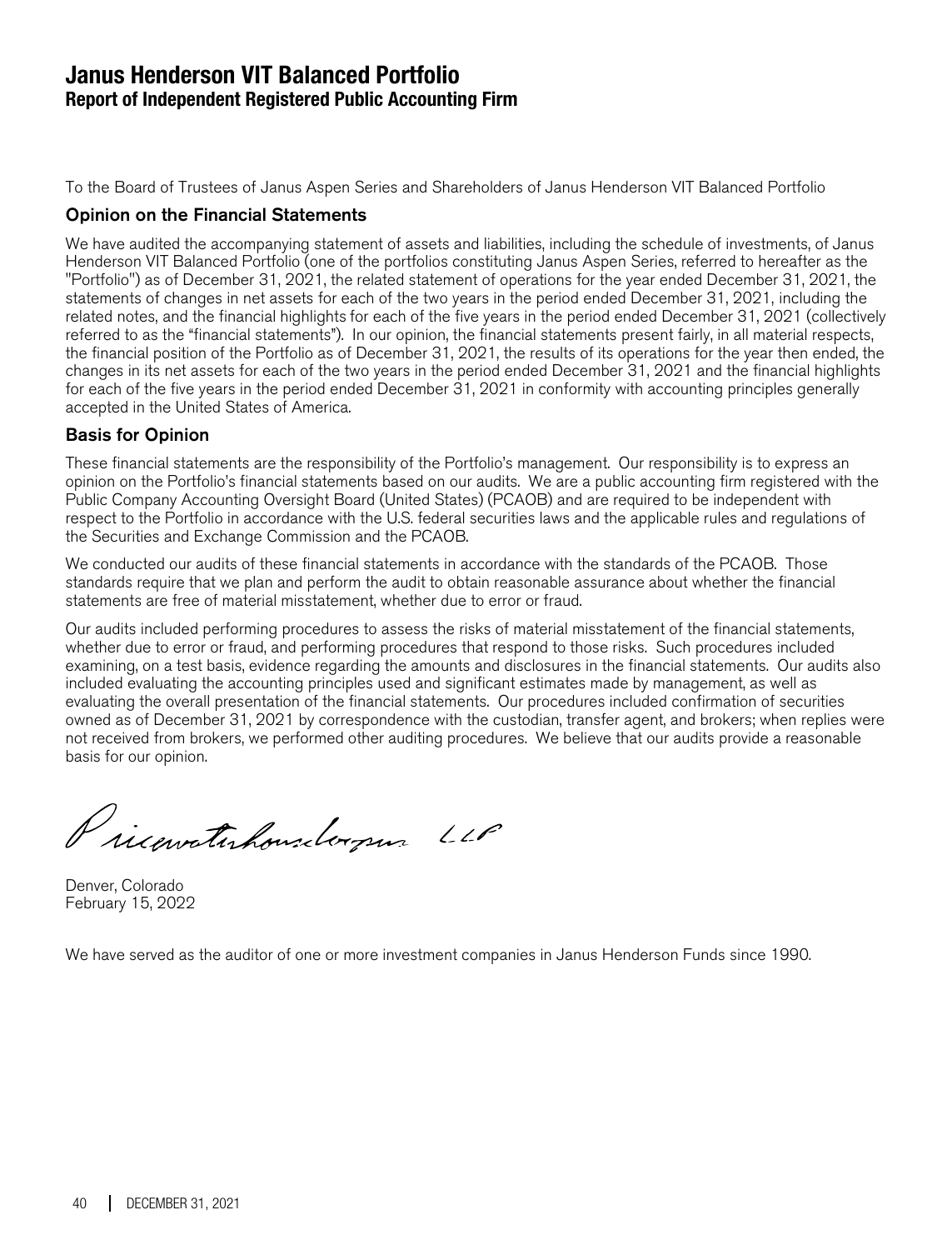**Additional Information (unaudited)**

#### Proxy Voting Policies and Voting Record

A description of the policies and procedures that the Portfolio uses to determine how to vote proxies relating to its portfolio securities is available without charge: (i) upon request, by calling 1-800-525-1093; (ii) on the Portfolio's website at janushenderson.com/proxyvoting; and (iii) on the SEC's website at http://www.sec.gov. Additionally, information regarding the Portfolio's proxy voting record for the most recent twelve-month period ended June 30 is also available, free of charge, through janushenderson.com/proxyvoting and from the SEC's website at http://www.sec.gov.

#### Full Holdings

The Portfolio files its complete portfolio holdings (schedule of investments) with the SEC as an exhibit to Form N-PORT within 60 days of the end of the first and third fiscal quarters, and in the annual report and semiannual report to shareholders. The Portfolio's Form N-PORT filings and annual and semiannual reports: (i) are available on the SEC's website at http://www.sec.gov; (ii) may be reviewed and copied at the SEC's Public Reference Room in Washington, D.C. (information on the Public Reference Room may be obtained by calling 1-800-SEC-0330); and (iii) are available without charge, upon request, by calling a Janus Henderson representative at 1-877-335-2687 (toll free). Portfolio holdings consisting of at least the names of the holdings are generally available on a monthly basis with a 30-day lag under Full Holdings for the Portfolio at janushenderson.com/vit.

#### APPROVAL OF ADVISORY AGREEMENTS DURING THE PERIOD

The Trustees of Janus Aspen Series, each of whom serves as an "independent" Trustee (the "Trustees"), oversee the management of each portfolio of Janus Aspen Series (each, a "VIT Portfolio," and collectively, the "VIT Portfolios"), as well as each fund of Janus Investment Fund (each, a "Fund," and collectively, the "Funds" and together with the VIT Portfolios, the "Janus Henderson Funds," and each, a "Janus Henderson Fund"). As required by law, the Trustees determine annually whether to continue the investment advisory agreement for each Janus Henderson Fund and the subadvisory agreement for each Janus Henderson Fund that utilizes a subadviser.

In connection with their most recent consideration of those agreements for each Janus Henderson Fund, the Trustees received and reviewed information provided by Janus Henderson Investors US LLC (formerly, Janus Capital Management LLC) (the "Adviser") and the subadviser in response to requests of the Trustees and their independent legal counsel. They also received and reviewed information and analysis provided by, and in response to requests of, their independent fee consultant. Throughout their consideration of the agreements, the Trustees were advised by their independent legal counsel. The Trustees met with management to consider the agreements, and also met separately in executive session with their independent legal counsel and their independent fee consultant.

At meetings held on November 3-4, 2021 and December 7-8, 2021, the Trustees' evaluated the information provided by the Adviser, the subadviser, and the independent fee consultant, as well as other information addressed during the year. Following such evaluation, the Trustees determined that the overall arrangements between each Janus Henderson Fund and the Adviser and each subadviser, as applicable, were fair and reasonable in light of the nature, extent and quality of the services provided by the Adviser, its affiliates and the subadviser, the fees charged for those services, and other matters that the Trustees considered relevant in the exercise of their business judgment and unanimously approved the continuation of the investment advisory agreement for each Janus Henderson Fund and the subadvisory agreement for each subadvised Janus Henderson Fund, for the period from February 1, 2022 through February 1, 2023, subject to earlier termination as provided for in each agreement.

In considering the continuation of those agreements, the Trustees reviewed and analyzed various factors that they determined were relevant, including the factors described below, none of which by itself was considered dispositive. However, the material factors and conclusions that formed the basis for the Trustees' determination to approve the continuation of the agreements are discussed separately below. Also included is a summary of the independent fee consultant's conclusions and opinions that arose during, and were included as part of, the Trustees' consideration of the agreements. "Management fees," as used herein, reflect actual annual advisory fees and, for the purpose of peer comparisons any administration fees (excluding out of pocket costs), net of any waivers, paid by a fund as a percentage of average net assets.

#### Nature, Extent and Quality of Services

The Trustees reviewed the nature, extent and quality of the services provided by the Adviser and the subadviser to the Janus Henderson Funds, taking into account the investment objective, strategies and policies of each Janus Henderson Fund, and the knowledge the Trustees gained from their regular meetings with management on at least a quarterly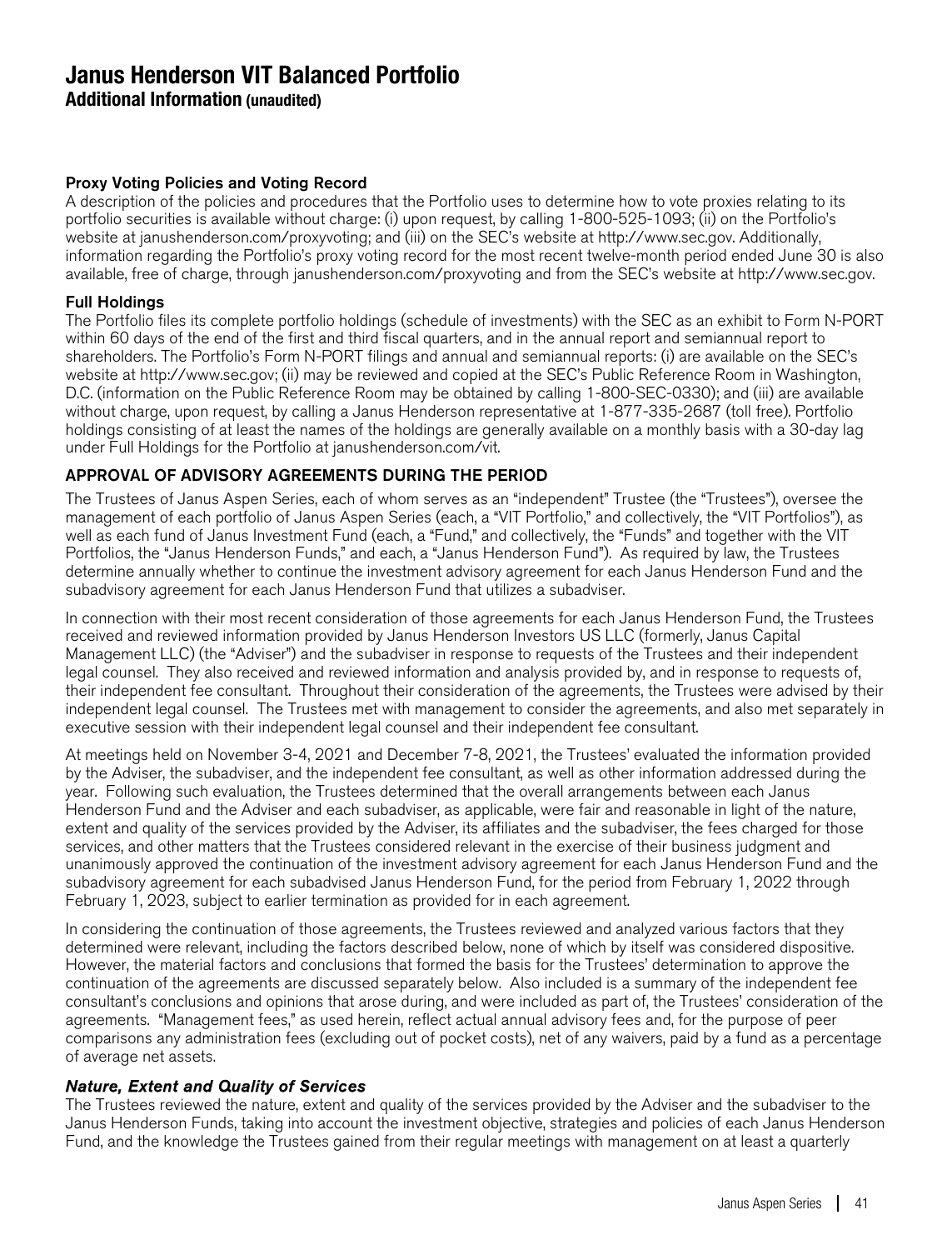basis and their ongoing review of information related to the Janus Henderson Funds. In addition, the Trustees reviewed the resources and key personnel of the Adviser and the subadviser, particularly noting those employees who provide investment and risk management services to the Janus Henderson Funds. The Trustees also considered other services provided to the Janus Henderson Funds by the Adviser or the subadviser, such as managing the execution of portfolio transactions and the selection of broker-dealers for those transactions. The Trustees considered the Adviser's role as administrator to the Janus Henderson Funds, noting that the Adviser generally does not receive a fee for its services as administrator, but is reimbursed for its out-of-pocket costs. The Trustees considered the role of the Adviser in monitoring adherence to the Janus Henderson Funds' investment restrictions, providing support services for the Trustees and Trustee committees, and overseeing communications with shareholders and the activities of other service providers, including monitoring compliance with various policies and procedures of the Janus Henderson Funds and with applicable securities laws and regulations.

In this regard, the independent fee consultant noted that the Adviser provides a number of different services for the Janus Henderson Funds and fund shareholders, ranging from investment management services to various other servicing functions, and that, in its view, the Adviser is a capable provider of those services. The independent fee consultant also provided its belief that the Adviser has developed a number of institutional competitive advantages that should enable it to provide superior investment and service performance over the long term.

The Trustees concluded that the nature, extent and quality of the services provided by the Adviser and the subadviser to each Janus Henderson Fund were appropriate and consistent with the terms of the respective advisory and subadvisory agreements, and that, taking into account steps taken to address those Janus Henderson Funds whose performance lagged that of their peers for certain periods, the Janus Henderson Funds were likely to benefit from the continued provision of those services. They also concluded that the Adviser and the subadviser had sufficient personnel, with the appropriate education and experience, to serve the Janus Henderson Funds effectively and each had demonstrated its ability to attract well-qualified personnel.

#### Performance of the Funds

The Trustees considered the performance results of each Janus Henderson Fund over various time periods. They noted that they considered Janus Henderson Fund performance data throughout the year, including periodic meetings with each Janus Henderson Fund's portfolio manager(s), and also reviewed information comparing each Janus Henderson Fund's performance with the performance of comparable funds and peer groups identified by Broadridge Financial Solutions, Inc. ("Broadridge"), an independent data provider, and with the Janus Henderson Fund's benchmark index. In this regard, the independent fee consultant found that the overall Janus Henderson Funds' performance has been reasonable: for the 36 months ended September 30, 2021, approximately 55% of the Janus Henderson Funds were in the top two quartiles of performance versus Broadridge peers, and for the 12 months ended September 30, 2021, approximately 45% of the Janus Henderson Funds were in the top two quartiles of performance versus Broadridge peers.

The Trustees considered the performance of each Janus Henderson Fund, noting that performance may vary by share class, and noted the following with respect to the VIT Portfolios:

- For Janus Henderson Balanced Portfolio, the Trustees noted that the Fund's performance was in the first Broadridge quartile for the 36 months ended May 31, 2021 and the second Broadridge quartile for the 12 months ended May 31, 2021.
- For Janus Henderson Enterprise Portfolio, the Trustees noted that the Fund's performance was in the bottom Broadridge quartile for the 36 months ended May 31, 2021 and the third Broadridge quartile for the 12 months ended May 31, 2021. The Trustees noted the reasons for the Fund's underperformance and the steps the Adviser had taken or was taking to improve performance.
- For Janus Henderson Flexible Bond Portfolio, the Trustees noted that the Fund's performance was in the second Broadridge quartile for the 36 months ended May 31, 2021 and the third Broadridge quartile for the 12 months ended May 31, 2021.
- For Janus Henderson Forty Portfolio, the Trustees noted that the Fund's performance was in the first Broadridge quartile for the 36 months ended May 31, 2021 and the first Broadridge quartile for the 12 months ended May 31, 2021.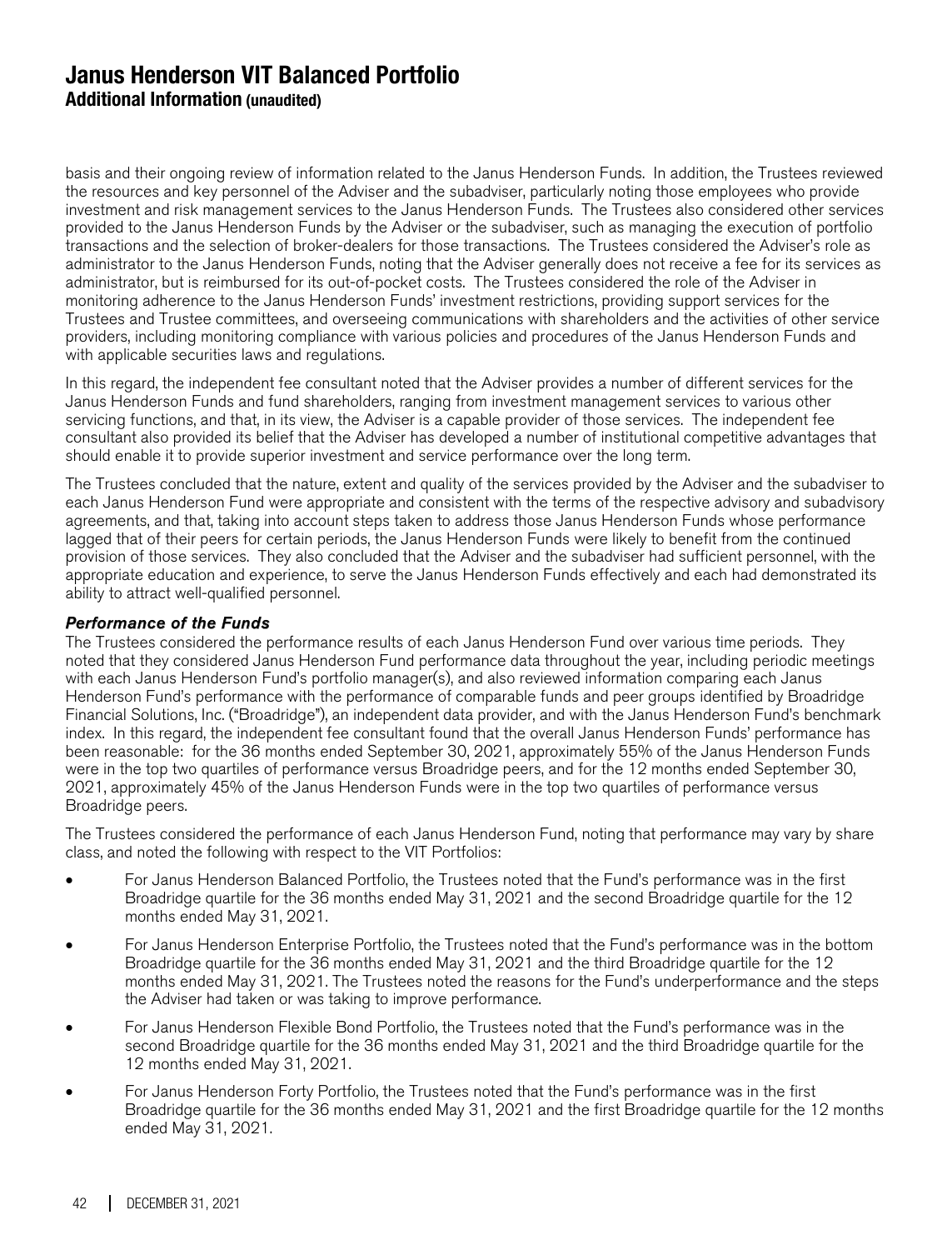- For Janus Henderson Global Research Portfolio, the Trustees noted that the Fund's performance was in the third Broadridge quartile for the 36 months ended May 31, 2021 and the third Broadridge quartile for the 12 months ended May 31, 2021. The Trustees noted the reasons for the Fund's underperformance, while also noting that the Fund has a performance fee structure that results in lower management fees during periods of underperformance, and the steps the Adviser had taken or was taking to improve performance.
- For Janus Henderson Global Technology and Innovation Portfolio, the Trustees noted that the Fund's performance was in the second Broadridge quartile for the 36 months ended May 31, 2021 and the second Broadridge quartile for the 12 months ended May 31, 2021.
- For Janus Henderson Mid Cap Value Portfolio, the Trustees noted that the Fund's performance was in the bottom Broadridge quartile for the 36 months ended May 31, 2021 and the bottom Broadridge quartile for the 12 months ended May 31, 2021. The Trustees noted the reasons for the Fund's underperformance, while also noting that the Fund has a performance fee structure that results in lower management fees during periods of underperformance, and the steps the Adviser had taken or was taking to improve performance.
- For Janus Henderson Overseas Portfolio, the Trustees noted that the Fund's performance was in the second Broadridge quartile for the 36 months ended May 31, 2021 and the first Broadridge quartile for the 12 months ended May 31, 2021.
- For Janus Henderson Research Portfolio, the Trustees noted that the Fund's performance was in the third Broadridge quartile for the 36 months ended May 31, 2021 and the third Broadridge quartile for the 12 months ended May 31, 2021. The Trustees noted the reasons for the Fund's underperformance, while also noting that the Fund has a performance fee structure that results in lower management fees during periods of underperformance, and the steps the Adviser had taken or was taking to improve performance.
- For Janus Henderson U.S. Low Volatility Portfolio, the Trustees noted that the Fund's performance was in the bottom Broadridge quartile for the 36 months ended May 31, 2021 and the bottom Broadridge quartile for the 12 months ended May 31, 2021. The Trustees noted the reasons for the Fund's underperformance and the steps the Adviser and subadviser had taken or were taking to improve performance.

In consideration of each Janus Henderson Fund's performance, the Trustees concluded that, taking into account the factors relevant to performance, as well as other considerations, including steps taken to improve performance, the Janus Henderson Fund's performance warranted continuation of such Janus Henderson Fund's investment advisory and subadvisory agreement(s).

#### Costs of Services Provided

The Trustees examined information regarding the fees and expenses of each Janus Henderson Fund in comparison to similar information for other comparable funds as provided by Broadridge, an independent data provider. They also reviewed an analysis of that information provided by their independent fee consultant and noted that the rate of management fees (investment advisory fees and any administration fees but excluding out-of-pocket costs) for many of the Janus Henderson Funds, after applicable waivers, was below the average management fee rate of the respective peer group of funds selected by an independent data provider. The Trustees also examined information regarding the subadvisory fees charged for subadvisory services, as applicable, noting that all such fees were paid by the Adviser out of its management fees collected from such Janus Henderson Fund.

The independent fee consultant provided its belief that the management fees charged by the Adviser to each of the Janus Henderson Funds under the current investment advisory and administration agreements are reasonable in relation to the services provided by the Adviser. The independent fee consultant found: (1) the total expenses and management fees of the Janus Henderson Funds to be reasonable relative to other comparable mutual funds; (2) the total expenses, on average, were 8% under the average total expenses of the respective Broadridge Expense Group peers; and (3) and the management fees for the Janus Henderson Funds, on average, were 6% under the average management fees for the respective Broadridge Expense Group. The Trustees also considered the total expenses for each share class of each Janus Henderson Fund compared to the average total expenses for its Broadridge Expense Group and to average total expenses for its Broadridge Expense Universe.

For certain Janus Henderson Funds, the independent fee consultant also performed a systematic "focus list" analysis of expenses which assessed fund fees in the context of fund performance being delivered. Based on this analysis, the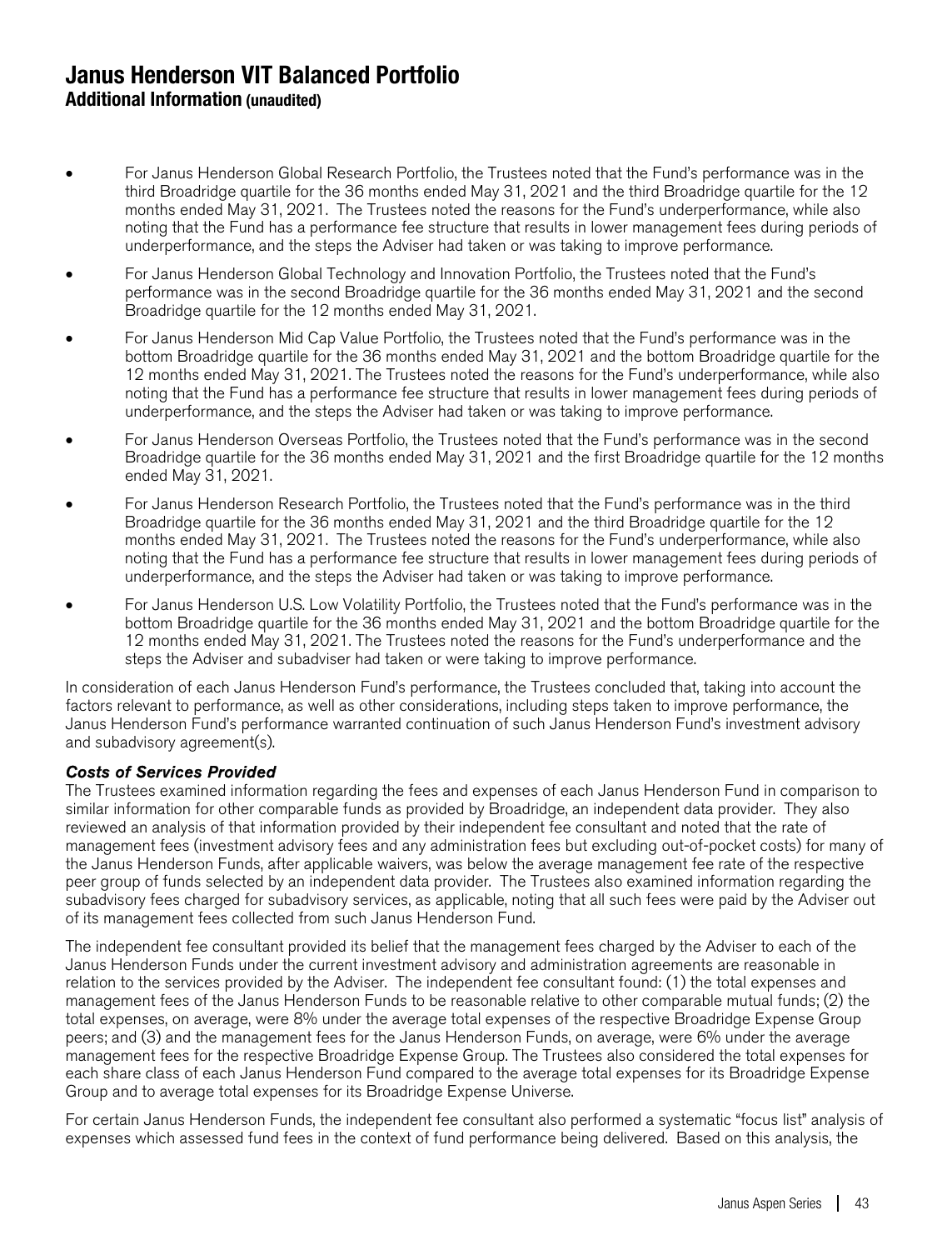independent fee consultant found that the combination of service quality/performance and expenses on these individual Janus Henderson Funds was reasonable in light of performance trends, performance histories, and existence of performance fees, breakpoints, and/or expense waivers on such Janus Henderson Funds.

The Trustees considered the methodology used by the Adviser and subadviser in determining compensation payable to portfolio managers, the competitive environment for investment management talent, and the competitive market for mutual funds in different distribution channels.

The Trustees also reviewed management fees charged by the Adviser and subadviser to comparable separate account clients and to comparable non-affiliated funds subadvised by the Adviser or subadviser (for which the Adviser or the subadviser provides only or primarily portfolio management services). Although in most instances subadvisory and separate account fee rates for various investment strategies were lower than management fee rates for Janus Henderson Funds having a similar strategy, the Trustees considered that the Adviser noted that, under the terms of the management agreements with the Janus Henderson Funds, the Adviser performs significant additional services for the Janus Henderson Funds that it does not provide to those other clients, including administration services, oversight of the Janus Henderson Funds' other service providers, trustee support, regulatory compliance and numerous other services, and that, in serving the Janus Henderson Funds, the Adviser assumes many legal risks and other costs that it does not assume in servicing its other clients. Moreover, the Trustees noted that the independent fee consultant found that: (1) the management fees the Adviser charges to the Janus Henderson Funds are reasonable in relation to the management fees the Adviser charges to funds subadvised by the Adviser and to the fees the Adviser charges to its institutional separate account clients; (2) these subadvised and institutional separate accounts have different service and infrastructure needs and operate in markets very distinct relative to retail funds; (3) Janus Henderson mutual fund investors enjoy reasonable fees relative to the fees charged to Janus Henderson subadvised fund and separate account investors; and (4) as part of its 2020 review, 9 of 10 Janus Henderson Funds have lower management fees than similar funds subadvised by the Adviser.

The Trustees considered the fees for each Janus Henderson Fund for its fiscal year ended in 2020, including the VIT Portfolios, and noted the following with regard to each VIT Portfolio's total expenses, net of applicable fee waivers (the VIT Portfolio's "total expenses"):

- For Janus Henderson Balanced Portfolio, the Trustees noted that, although the Fund's total expenses exceeded the peer group average for one share class, overall the Fund's total expenses were reasonable.
- For Janus Henderson Enterprise Portfolio, the Trustees noted that, although the Fund's total expenses exceeded the peer group average for one share class, overall the Fund's total expenses were reasonable.
- For Janus Henderson Flexible Bond Portfolio, the Trustees noted that, although the Fund's total expenses exceeded the peer group for one share class, overall the Fund's total expenses were reasonable. The Trustees also noted that the Adviser has contractually agreed to limit the Fund's expenses.
- For Janus Henderson Forty Portfolio, the Trustees noted that, although the Fund's total expenses exceeded the peer group average for one share class, overall the Fund's total expenses were reasonable.
- For Janus Henderson Global Research Portfolio, the Trustees noted that, although the Fund's total expenses exceeded the peer group average for one share class, overall the Fund's total expenses were reasonable.
- For Janus Henderson Global Technology and Innovation Portfolio, the Trustees noted that the Fund's total expenses were below the peer group for both share classes.
- For Janus Henderson Mid Cap Value Portfolio, the Trustees noted that, although the Fund's total expenses exceeded the peer group for one share class, overall the Fund's total expenses were reasonable. The Trustees also noted that the Adviser has contractually agreed to limit the Fund's expenses, although this limit did not apply because the Fund's total expenses were already below the applicable fee limit.
- For Janus Henderson Overseas Portfolio, the Trustees noted that although the Fund's total expenses exceeded the peer group average for one share class, overall the Fund's total expenses were reasonable.
- For Janus Henderson Research Portfolio, the Trustees noted that the Fund's total expenses were below the peer group average for both share classes.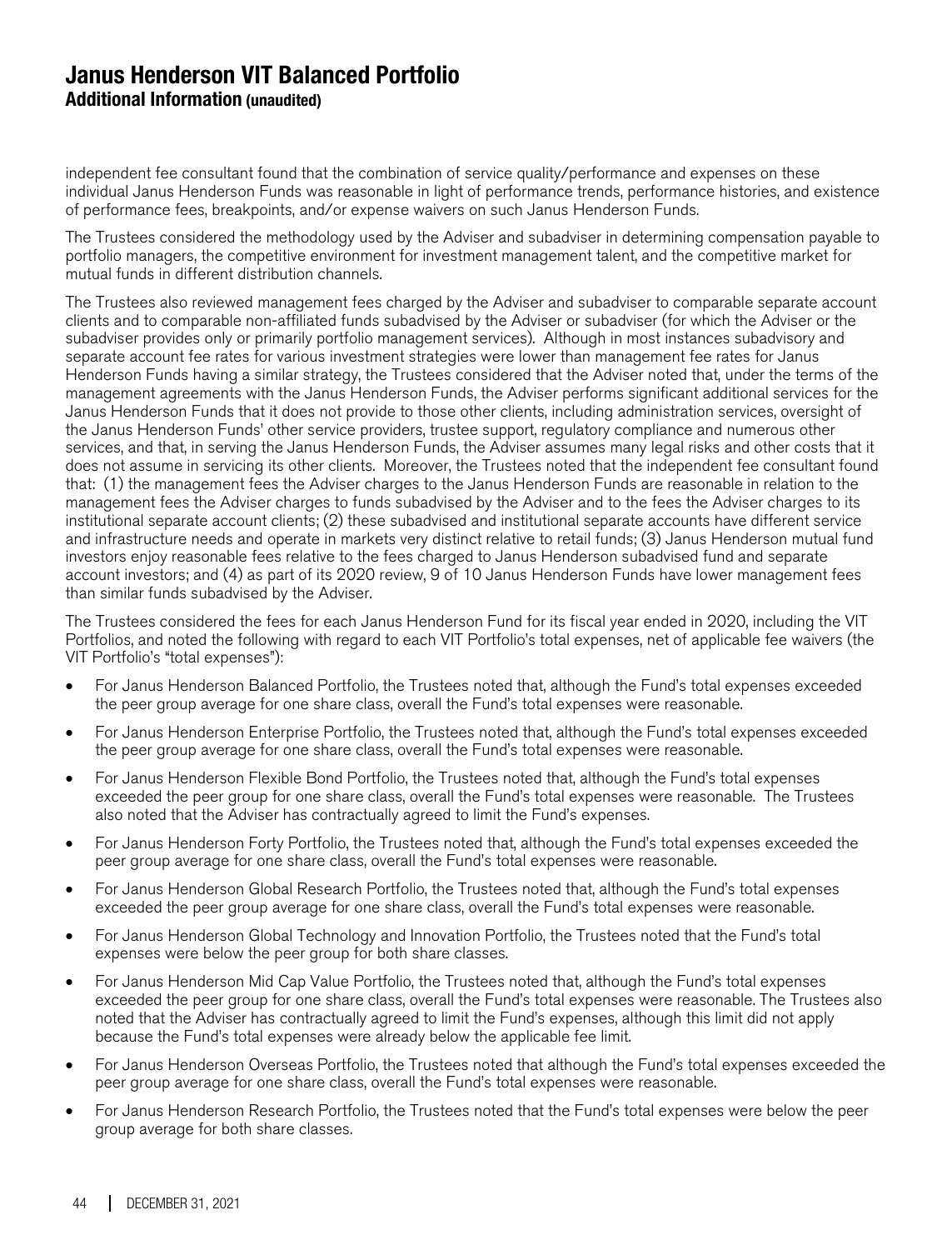• For Janus Henderson U.S. Low Volatility Portfolio, the Trustees noted that the Fund's total expenses were below the peer group for its sole share class.

The Trustees reviewed information on the overall profitability to the Adviser and its affiliates from their relationships with the Janus Henderson Funds, and considered profitability data of other publicly traded mutual fund advisers. The Trustees recognized that profitability comparisons among fund managers are difficult because of the variation in the type of comparative information that is publicly available, and the profitability of any fund manager is affected by numerous factors, including the organizational structure of the particular fund manager, differences in complex size, difference in product mix, difference in types of business (mutual fund, institutional and other), differences in the types of funds and other accounts it manages, possible other lines of business, the methodology for allocating expenses and the fund manager's capital structure and cost of capital.

Additionally, the Trustees considered the estimated profitability to the Adviser from the investment management services it provided to each Janus Henderson Fund. In their review, the Trustees considered whether the Adviser and subadviser receive adequate incentives and resources to manage the Janus Henderson Funds effectively. In reviewing profitability, the Trustees noted that the estimated profitability for an individual Janus Henderson Fund is necessarily a product of the allocation methodology utilized by the Adviser to allocate its expenses as part of the estimated profitability calculation. In this regard, the Trustees noted that the independent fee consultant found that (1) the expense allocation methodology and rationales utilized by the Adviser were reasonable and (2) no clear correlation exists between expense allocations and operating margins. The Trustees also considered that the estimated profitability for an individual Janus Henderson Fund was influenced by a number of factors, including not only the allocation methodology selected, but also the presence of fee waivers and expense caps, and whether the Janus Henderson Fund's investment management agreement contained breakpoints or a performance fee component. The Trustees determined, after taking into account these factors, among others, that the Adviser's estimated profitability with respect to each Janus Henderson Fund was not unreasonable in relation to the services provided, and that the variation in the range of such estimated profitability among the Janus Henderson Funds was not a material factor in the Board's approval of the reasonableness of any Janus Henderson Fund's investment management fees.

The Trustees concluded that the management fees payable by each Janus Henderson Fund to the Adviser and its affiliates, as well as the fees paid by the Adviser to the subadviser of subadvised Janus Henderson Funds, were reasonable in relation to the nature, extent, and quality of the services provided, taking into account the fees charged by other advisers for managing comparable mutual funds with similar strategies, the fees the Adviser and the subadviser charge to other clients, and, as applicable, the impact of fund performance on management fees payable by the Janus Henderson Funds. The Trustees also concluded that each Janus Henderson Fund's total expenses were reasonable, taking into account the size of the Janus Henderson Fund, the quality of services provided by the Adviser and subadviser, the investment performance of the Janus Henderson Fund, and any expense limitations agreed to or provided by the Adviser.

#### Economies of Scale

The Trustees considered information about the potential for the Adviser to realize economies of scale as the assets of the Janus Henderson Funds increase. They noted that their independent fee consultant published a report to the Trustees in November 2019 which provided its research and analysis into economies of scale. They also noted that, although many Janus Henderson Funds pay advisory fees at a fixed base rate as a percentage of net assets, without any breakpoints or performance fees, their independent fee consultant concluded that 75% of these Janus Henderson Funds' have contractual management fees (gross of waivers) below their Broadridge Expense Group averages. The Trustees also noted the following: (1) that for those Janus Henderson Funds whose expenses are being reduced by the contractual expense limitations of the Adviser, the Adviser is subsidizing certain of these Janus Henderson Funds because they have not reached adequate scale; (2) performance fee structures have been implemented for various Janus Henderson Funds that have caused the effective rate of advisory fees payable by such Janus Henderson Fund to vary depending on the investment performance of the Janus Henderson Fund relative to its benchmark index over the measurement period; and (3) a few Janus Henderson Funds have fee schedules with breakpoints and reduced fee rates above certain asset levels. The Trustees also noted that the Janus Henderson Funds share directly in economies of scale through the significant investments made by the Adviser and its affiliates related to services provided to the Funds and the lower charges of third-party service providers that are based in part on the combined scale of all of the Janus Henderson Funds.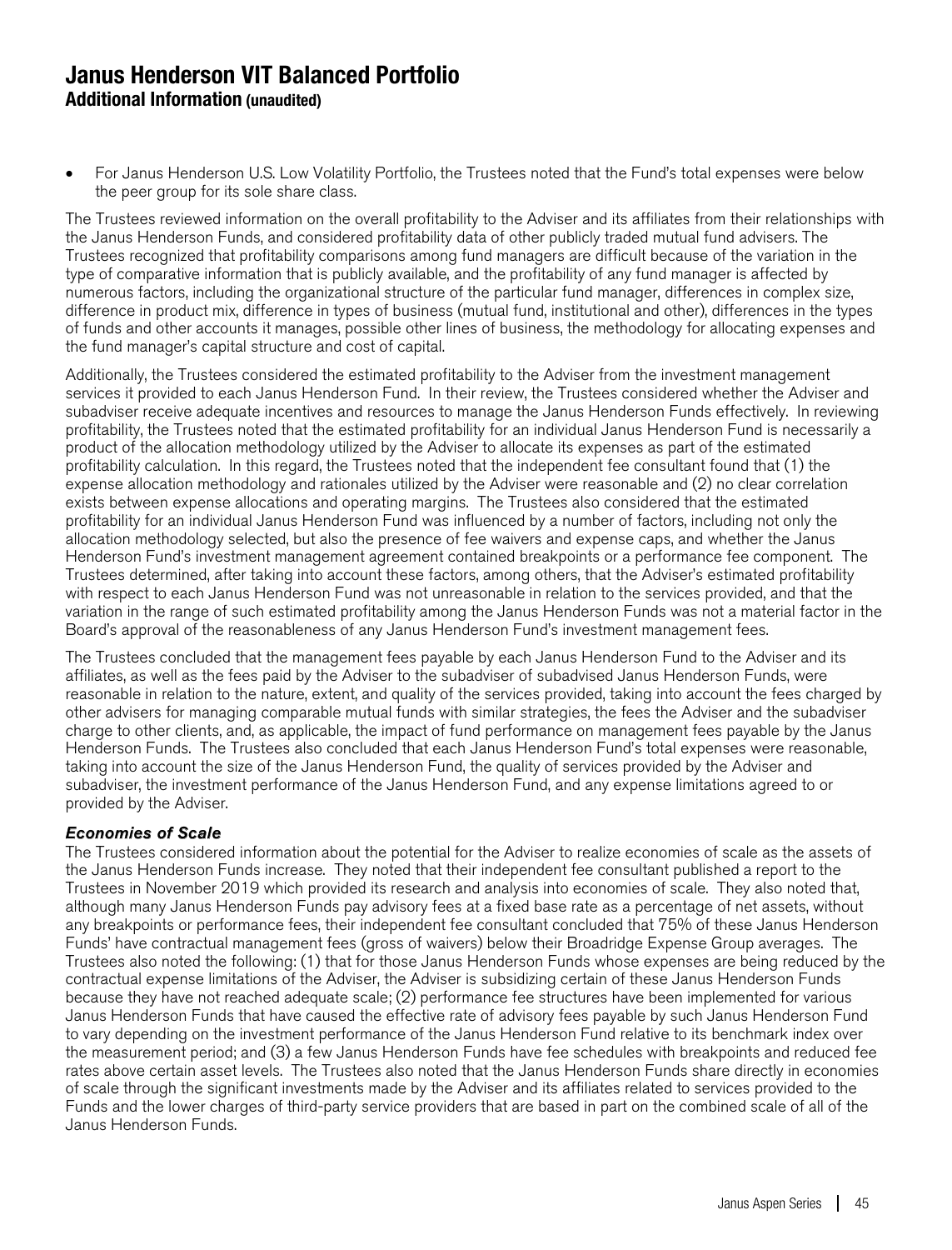The Trustees also considered the independent fee consultant's conclusion that, given the limitations of various analytical approaches to economies of scale and their conflicting results, it is difficult to analytically confirm or deny the existence of economies of scale in the Janus Henderson complex. In this regard, the independent consultant concluded that (1) to the extent there were economies of scale at the Adviser, the Adviser's general strategy of setting fixed management fees below peers appeared to share any such economies with investors even on smaller Janus Henderson Funds which have not yet achieved those economies and (2) by setting lower fixed fees from the start on these Janus Henderson Funds, the Adviser appeared to be investing to increase the likelihood that these Janus Henderson Funds will grow to a level to achieve any economies of scale that may exist. Further, the independent fee consultant provided its belief that Janus Henderson Fund investors are well-served by the fee levels and performance fee structures in place on the Janus Henderson Funds in light of any economies of scale that may be present at the Adviser.

Based on all of the information reviewed, including the recent and past research and analysis conducted by the Trustees' independent fee consultant, the Trustees concluded that the current fee structure of each Janus Henderson Fund was reasonable and that the current rates of fees do reflect a sharing between the Adviser and the Janus Henderson Fund of any economies of scale that may be present at the current asset level of the Janus Henderson Fund.

#### Other Benefits to the Adviser

The Trustees also considered benefits that accrue to the Adviser and its affiliates and subadviser to the Janus Henderson Funds from their relationships with the Janus Henderson Funds. They recognized that two affiliates of the Adviser separately serve the Janus Henderson Funds as transfer agent and distributor, respectively, and the transfer agent receives compensation directly from the non-money market funds for services provided, and that such compensation contributes to the overall profitability of the Adviser and its affiliates that results from their relationship with the Janus Henderson Funds. The Trustees also considered the Adviser's past and proposed use of commissions paid by the Janus Henderson Funds on portfolio brokerage transactions to obtain proprietary and third-party research products and services benefiting the Janus Henderson Fund and/or other clients of the Adviser and/or the Adviser, and/or subadviser to a Janus Henderson Fund. The Trustees concluded that the Adviser's and the subadviser's use of these types of client commission arrangements to obtain proprietary and third-party research products and services was consistent with regulatory requirements and guidelines and was likely to benefit each Janus Henderson Fund. The Trustees also concluded that, other than the services provided by the Adviser and its affiliates and subadviser pursuant to the agreements and the fees to be paid by each Janus Henderson Fund therefor, the Janus Henderson Funds and the Adviser and the subadviser may potentially benefit from their relationship with each other in other ways. They concluded that the Adviser and its affiliates share directly in economies of scale through the lower charges of thirdparty service providers that are based in part on the combined scale of the Janus Henderson Funds and other clients serviced by the Adviser and its affiliates. They also concluded that the Adviser and the subadviser benefit from the receipt of research products and services acquired through commissions paid on portfolio transactions of the Janus Henderson Funds and that the Janus Henderson Funds benefit from the Adviser's and/or the subadviser's receipt of those products and services as well as research products and services acquired through commissions paid by other clients of the Adviser and/or other clients of the subadviser. They further concluded that the success of any Janus Henderson Fund could attract other business to the Adviser, the subadviser or other Janus Henderson funds, and that the success of the Adviser and the subadviser could enhance the Adviser's and the subadviser's ability to serve the Janus Henderson Funds.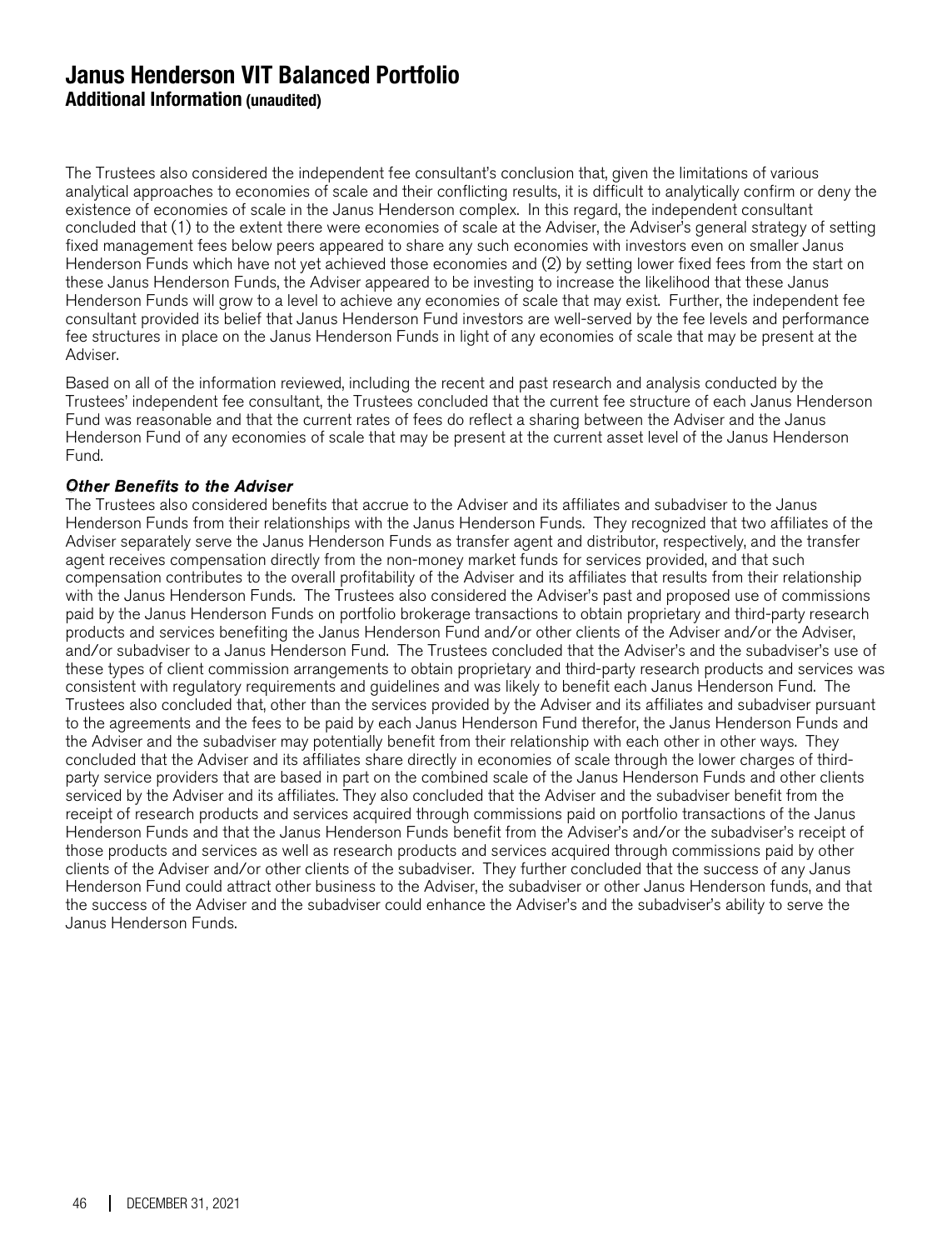### **Janus Henderson VIT Balanced Portfolio Useful Information About Your Portfolio Report (unaudited)**

#### Management Commentary

The Management Commentary in this report includes valuable insight as well as statistical information to help you understand how your Portfolio's performance and characteristics stack up against those of comparable indices.

If the Portfolio invests in foreign securities, this report may include information about country exposure. Country exposure is based primarily on the country of risk. A company may be allocated to a country based on other factors such as location of the company's principal office, the location of the principal trading market for the company's securities, or the country where a majority of the company's revenues are derived.

Please keep in mind that the opinions expressed in the Management Commentary are just that: opinions. They are a reflection based on best judgment at the time this report was compiled, which was December 31, 2021. As the investing environment changes, so could opinions. These views are unique and are not necessarily shared by fellow employees or by Janus Henderson in general.

#### Performance Overviews

Performance overview graphs compare the performance of a hypothetical \$10,000 investment in the Portfolio with one or more widely used market indices. When comparing the performance of the Portfolio with an index, keep in mind that market indices are not available for investment and do not reflect deduction of expenses.

Average annual total returns are quoted for a Portfolio with more than one year of performance history. Average annual total return is calculated by taking the growth or decline in value of an investment over a period of time, including reinvestment of dividends and distributions, then calculating the annual compounded percentage rate that would have produced the same result had the rate of growth been constant throughout the period. Average annual total return does not reflect the deduction of taxes that a shareholder would pay on Portfolio distributions or redemptions of Portfolio shares.

Cumulative total returns are quoted for a Portfolio with less than one year of performance history. Cumulative total return is the growth or decline in value of an investment over time, independent of the period of time involved. Cumulative total return does not reflect the deduction of taxes that a shareholder would pay on Portfolio distributions or redemptions of Portfolio shares.

Pursuant to federal securities rules, expense ratios shown in the performance chart reflect subsidized (if applicable) and unsubsidized ratios. The total annual fund operating expenses ratio is gross of any fee waivers, reflecting the Portfolio's unsubsidized expense ratio. The net annual fund operating expenses ratio (if applicable) includes contractual waivers of the Adviser and reflects the Portfolio's subsidized expense ratio. Ratios may be higher or lower than those shown in the "Financial Highlights" in this report.

#### Schedule of Investments

Following the performance overview section is the Portfolio's Schedule of Investments. This schedule reports the types of securities held in the Portfolio on the last day of the reporting period. Securities are usually listed by type (common stock, corporate bonds, U.S. Government obligations, etc.) and by industry classification (banking, communications, insurance, etc.). Holdings are subject to change without notice.

The value of each security is quoted as of the last day of the reporting period. The value of securities denominated in foreign currencies is converted into U.S. dollars.

If the Portfolio invests in foreign securities, it will also provide a summary of investments by country. This summary reports the Portfolio exposure to different countries by providing the percentage of securities invested in each country. The country of each security represents the country of risk. The Portfolio's Schedule of Investments relies upon the industry group and country classifications published by Bloomberg and/or MSCI Inc.

Tables listing details of individual forward currency contracts, futures, written options, swaptions, and swaps follow the Portfolio's Schedule of Investments (if applicable).

#### Statement of Assets and Liabilities

This statement is often referred to as the "balance sheet." It lists the assets and liabilities of the Portfolio on the last day of the reporting period.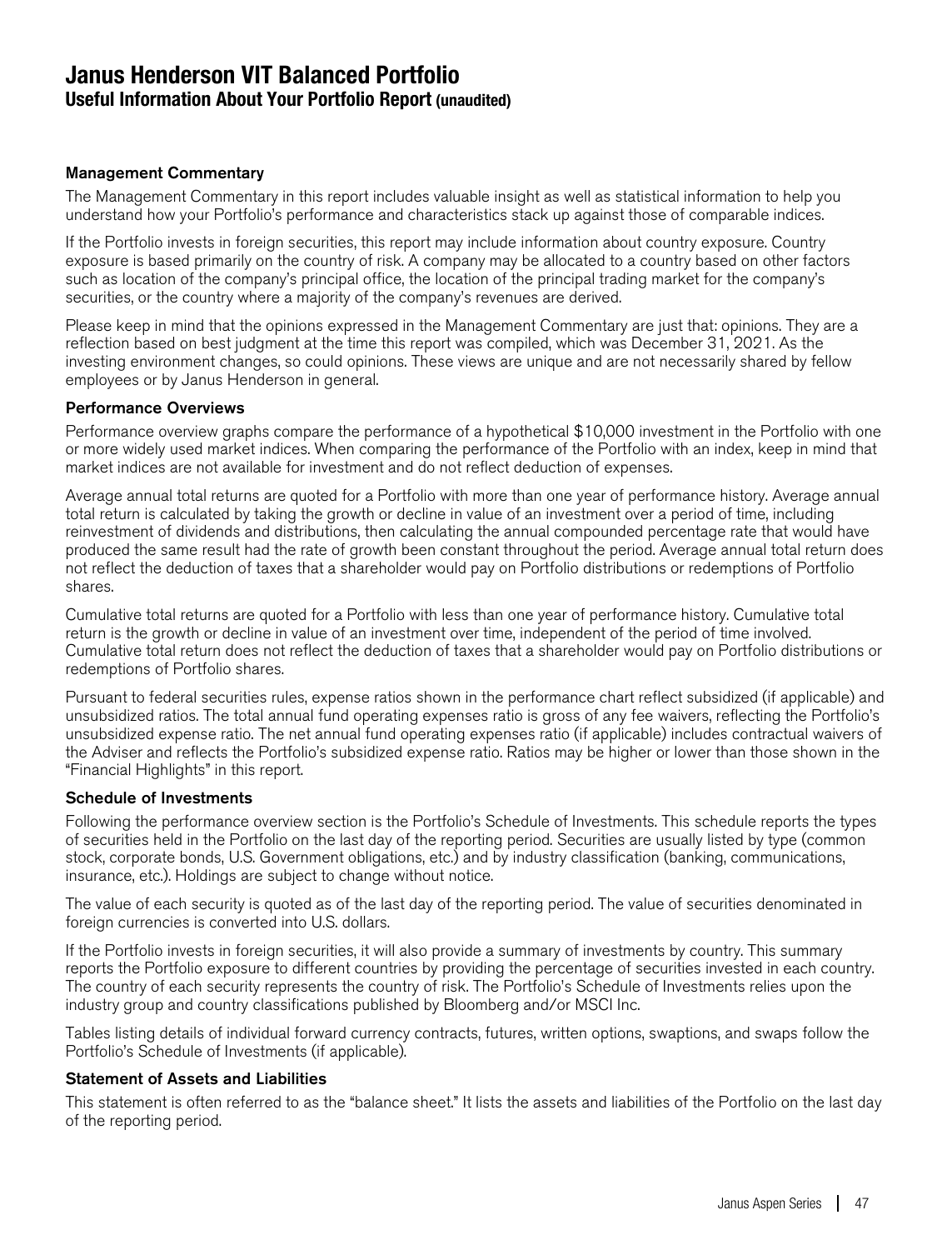### **Janus Henderson VIT Balanced Portfolio Useful Information About Your Portfolio Report (unaudited)**

The Portfolio's assets are calculated by adding the value of the securities owned, the receivable for securities sold but not yet settled, the receivable for dividends declared but not yet received on securities owned, and the receivable for Portfolio shares sold to investors but not yet settled. The Portfolio's liabilities include payables for securities purchased but not yet settled, Portfolio shares redeemed but not yet paid, and expenses owed but not yet paid. Additionally, there may be other assets and liabilities such as unrealized gain or loss on forward currency contracts.

The section entitled "Net Assets Consist of" breaks down the components of the Portfolio's net assets. Because the Portfolio must distribute substantially all earnings, you will notice that a significant portion of net assets is shareholder capital.

The last section of this statement reports the net asset value ("NAV") per share on the last day of the reporting period. The NAV is calculated by dividing the Portfolio's net assets for each share class (assets minus liabilities) by the number of shares outstanding.

#### Statement of Operations

This statement details the Portfolio's income, expenses, realized gains and losses on securities and currency transactions, and changes in unrealized appreciation or depreciation of Portfolio holdings.

The first section in this statement, entitled "Investment Income," reports the dividends earned from securities and interest earned from interest-bearing securities in the Portfolio.

The next section reports the expenses incurred by the Portfolio, including the advisory fee paid to the investment adviser, transfer agent fees and expenses, and printing and postage for mailing statements, financial reports and prospectuses. Expense offsets and expense reimbursements, if any, are also shown.

The last section lists the amounts of realized gains or losses from investment and foreign currency transactions, and changes in unrealized appreciation or depreciation of investments and foreign currency-denominated assets and liabilities. The Portfolio will realize a gain (or loss) when it sells its position in a particular security. A change in unrealized gain (or loss) refers to the change in net appreciation or depreciation of the Portfolio during the reporting period. "Net Realized and Unrealized Gain/(Loss) on Investments" is affected both by changes in the market value of Portfolio holdings and by gains (or losses) realized during the reporting period.

#### Statements of Changes in Net Assets

These statements report the increase or decrease in the Portfolio's net assets during the reporting period. Changes in the Portfolio's net assets are attributable to investment operations, dividends and distributions to investors, and capital share transactions. This is important to investors because it shows exactly what caused the Portfolio's net asset size to change during the period.

The first section summarizes the information from the Statement of Operations regarding changes in net assets due to the Portfolio's investment operations. The Portfolio's net assets may also change as a result of dividend and capital gains distributions to investors. If investors receive their dividends and/or distributions in cash, money is taken out of the Portfolio to pay the dividend and/or distribution. If investors reinvest their dividends and/or distributions, the Portfolio's net assets will not be affected.

The reinvestment of dividends and distributions is included under "Capital Share Transactions." "Capital Shares" refers to the money investors contribute to the Portfolio through purchases or withdrawals via redemptions. The Portfolio's net assets will increase and decrease in value as investors purchase and redeem shares from the Portfolio.

#### Financial Highlights

This schedule provides a per-share breakdown of the components that affect the Portfolio's NAV for current and past reporting periods as well as total return, asset size, ratios, and portfolio turnover rate.

The first line in the table reflects the NAV per share at the beginning of the reporting period. The next line reports the net investment income/(loss) per share. Following is the per share total of net gains/(losses), realized and unrealized. Per share dividends and distributions to investors are then subtracted to arrive at the NAV per share at the end of the period. The next line reflects the total return for the period. The total return may include adjustments in accordance with generally accepted accounting principles required at the period end for financial reporting purposes. As a result, the total return may differ from the total return reflected for individual shareholder transactions. Also included are ratios of expenses and net investment income to average net assets.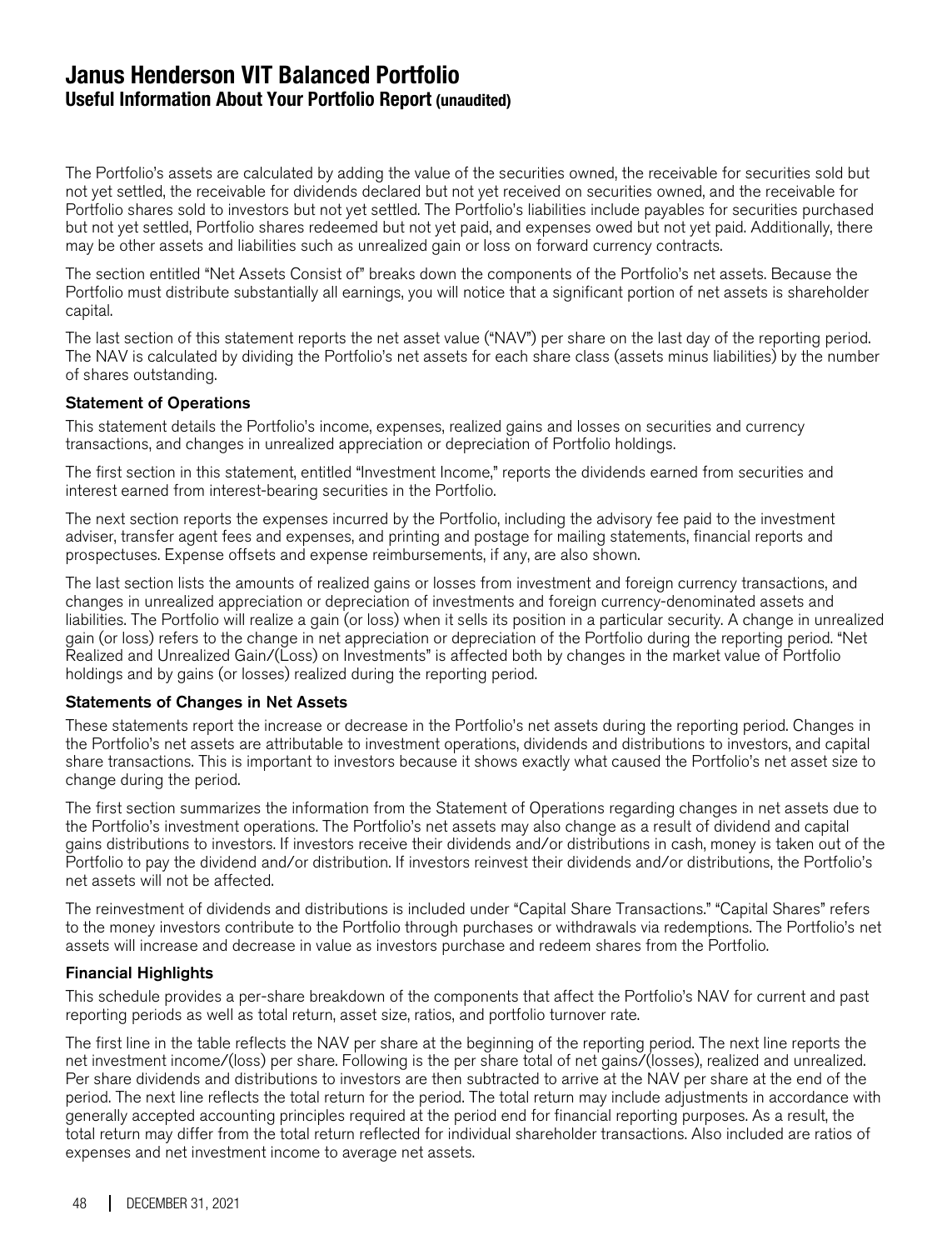### **Janus Henderson VIT Balanced Portfolio Useful Information About Your Portfolio Report (unaudited)**

The Portfolio's expenses may be reduced through expense offsets and expense reimbursements. The ratios shown reflect expenses before and after any such offsets and reimbursements.

The ratio of net investment income/(loss) summarizes the income earned less expenses, divided by the average net assets of the Portfolio during the reporting period. Do not confuse this ratio with the Portfolio's yield. The net investment income ratio is not a true measure of the Portfolio's yield because it does not take into account the dividends distributed to the Portfolio's investors.

The next figure is the portfolio turnover rate, which measures the buying and selling activity in the Portfolio. Portfolio turnover is affected by market conditions, changes in the asset size of the Portfolio, fluctuating volume of shareholder purchase and redemption orders, the nature of the Portfolio's investments, and the investment style and/or outlook of the portfolio manager(s) and/or investment personnel. A 100% rate implies that an amount equal to the value of the entire portfolio was replaced once during the fiscal year; a 50% rate means that an amount equal to the value of half the portfolio is traded in a year; and a 200% rate means that an amount equal to the value of the entire portfolio is traded every six months.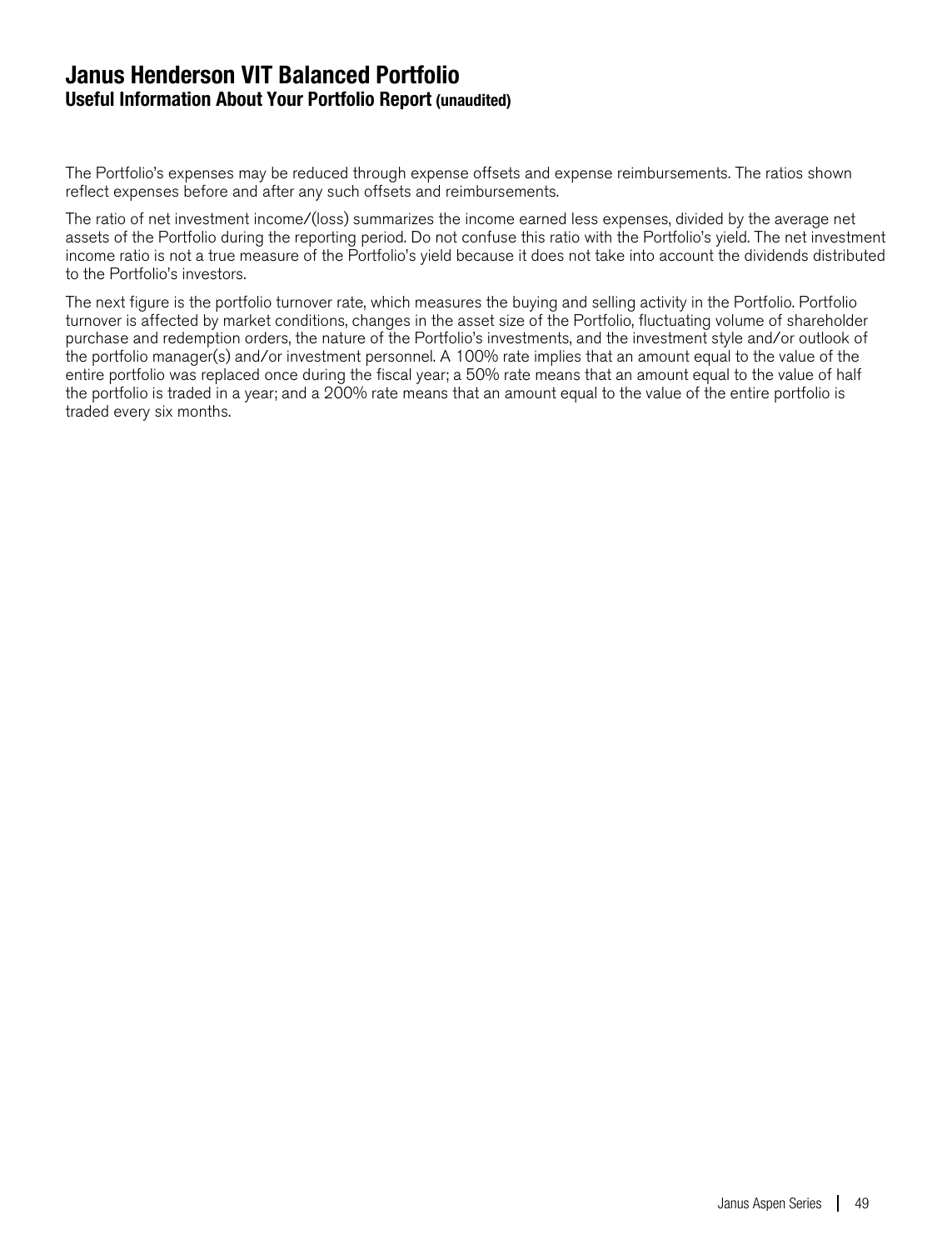### **Janus Henderson VIT Balanced Portfolio Designation Requirements (unaudited)**

For federal income tax purposes, the Portfolio designated the following for the year ended December 31, 2021:

| Section 163(j) Interest Dividend        | 41%          |
|-----------------------------------------|--------------|
| Capital Gain Distributions              | \$40.616.624 |
| Dividends Received Deduction Percentage | 85%          |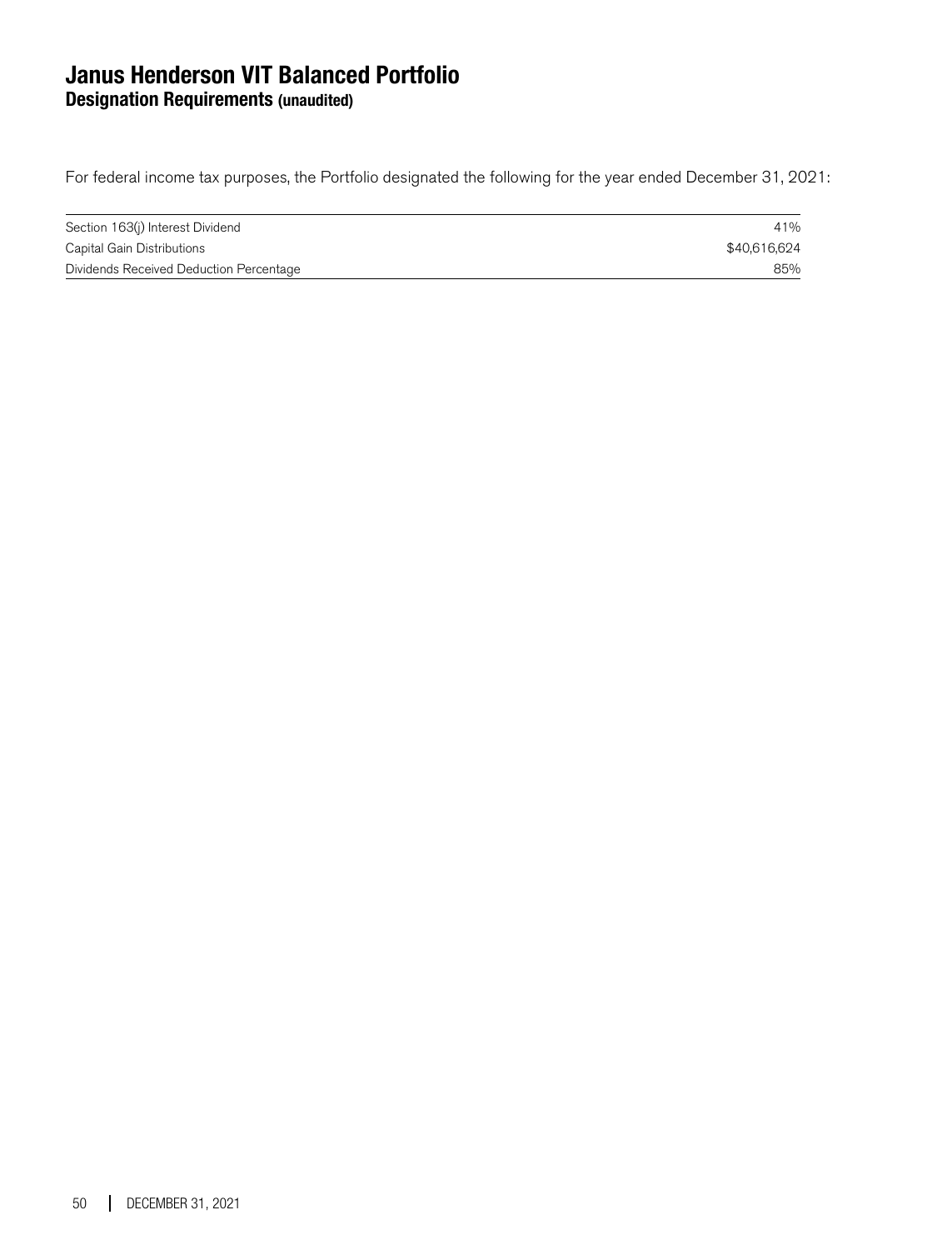### **Janus Henderson VIT Balanced Portfolio Trustees and Officers (unaudited)**

The following are the Trustees and officers of the Trust, together with a brief description of their principal occupations during the last five years (principal occupations for certain Trustees may include periods over five years). The Portfolio's Statement of Additional Information includes additional information about the Trustees and officers and is available, without charge, by calling 1-877-335-2687.

Each Trustee has served in that capacity since he or she was originally elected or appointed. The Trustees do not serve a specified term of office. Each Trustee will hold office until the termination of the Trust or his or her earlier death, resignation, retirement, incapacity, or removal. Under the Portfolio's Governance Procedures and Guidelines, the policy is for Trustees to retire no later than the end of the calendar year in which the Trustee turns 75. The Trustees review the Portfolio's Governance Procedures and Guidelines from time to time and may make changes they deem appropriate. The Portfolio's Nominating and Governance Committee will consider nominees for the position of Trustee recommended by shareholders. Shareholders may submit the name of a candidate for consideration by the Committee by submitting their recommendations to the Trust's Secretary. Each Trustee is currently a Trustee of one other registered investment company advised by the Adviser: Janus Investment Fund. Collectively, these two registered investment companies consist of 52 series or funds referred to herein as the Fund Complex.

The Trust's officers are elected annually by the Trustees for a one-year term. Certain officers also serve as officers of Janus Investment Fund. Certain officers of the Portfolio may also be officers and/or directors of the Adviser. Except as otherwise disclosed, Portfolio officers receive no compensation from the Portfolio, except for the Portfolio's Chief Compliance Officer, as authorized by the Trustees.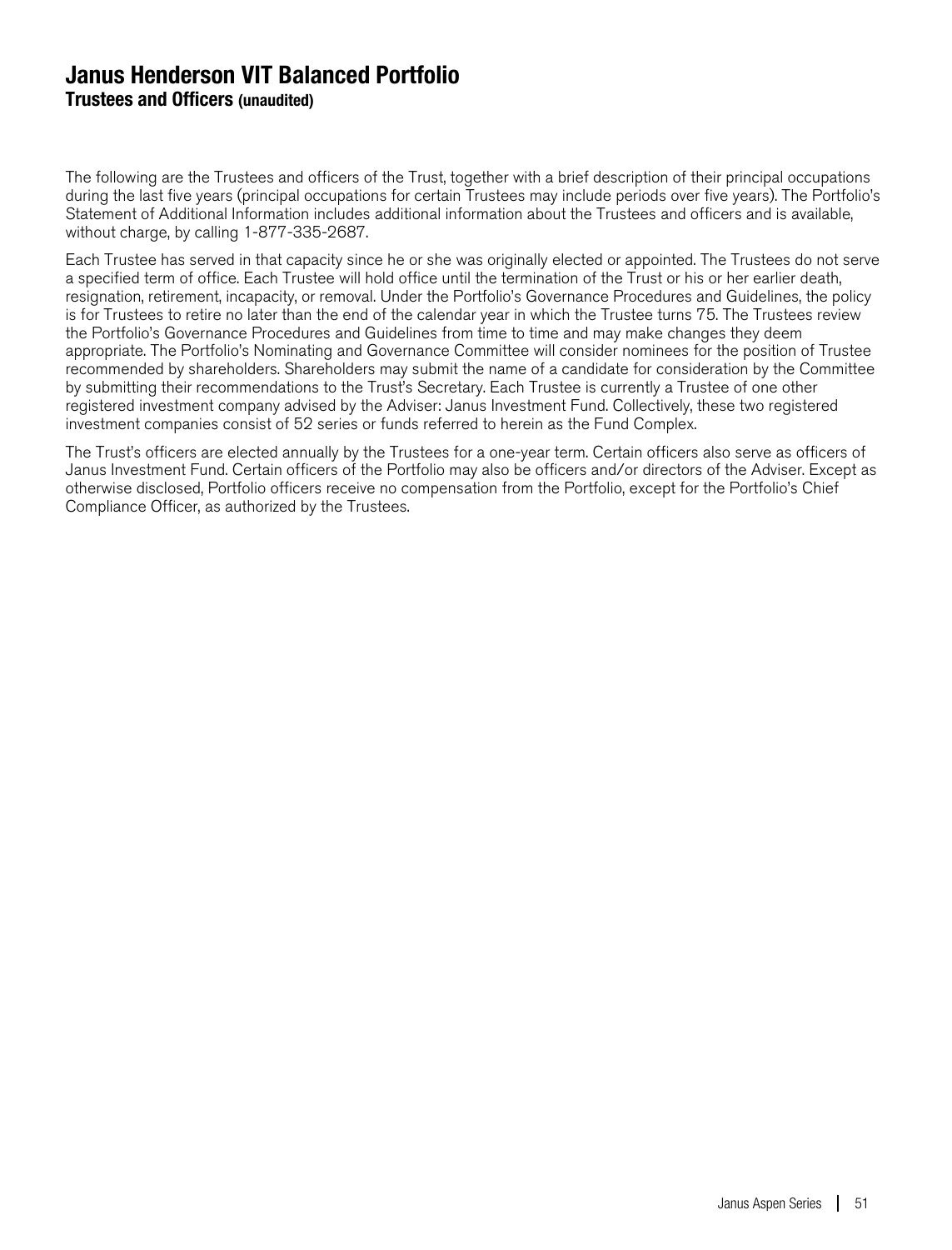**Trustees and Officers (unaudited)**

| Name, Address, and<br>Age                                                  | Positions<br>Held with<br>the Trust | Length of<br>Time<br>Served               | Principal<br>Occupations During<br>the Past Five Years                                                                                                                                                                                                                                                                                                                                                                                                                                                                                                                                                                                                                                                                                              | Number of<br>Portfolios/Funds<br>in Fund Complex<br>Overseen by<br>Trustee | Other Directorships Held<br>by Trustee During the<br>Past Five Years                                                                                                                                                                                                                                                                                                                                                                    |
|----------------------------------------------------------------------------|-------------------------------------|-------------------------------------------|-----------------------------------------------------------------------------------------------------------------------------------------------------------------------------------------------------------------------------------------------------------------------------------------------------------------------------------------------------------------------------------------------------------------------------------------------------------------------------------------------------------------------------------------------------------------------------------------------------------------------------------------------------------------------------------------------------------------------------------------------------|----------------------------------------------------------------------------|-----------------------------------------------------------------------------------------------------------------------------------------------------------------------------------------------------------------------------------------------------------------------------------------------------------------------------------------------------------------------------------------------------------------------------------------|
| <b>Independent Trustees</b>                                                |                                     |                                           |                                                                                                                                                                                                                                                                                                                                                                                                                                                                                                                                                                                                                                                                                                                                                     |                                                                            |                                                                                                                                                                                                                                                                                                                                                                                                                                         |
| William F. McCalpin<br>151 Detroit Street<br>Denver, CO 80206<br>DOB: 1957 | Chairman<br>Trustee                 | $1/08-$<br>Present<br>$6/02 -$<br>Present | Independent<br>Consultant (since<br>2019) and Chief<br>Operating Officer,<br>muun chi LLC<br>(organic food<br>business) (since<br>2020). Formerly,<br>Managing Partner,<br>Impact Investments,<br>Athena Capital<br><b>Advisors LLC</b><br>(independent<br>registered<br>investment advisor)<br>$(2016 - 2019)$ ,<br>Managing Director,<br>Holos Consulting<br>LLC (provides<br>consulting services<br>to foundations and<br>other nonprofit<br>organizations)<br>(2009-2016), Chief<br>Executive Officer,<br>Imprint Capital<br>Advisors (impact<br>investment firm)<br>(2013-2015), and<br>Executive Vice<br>President and Chief<br>Operating Officer of<br>The Rockefeller<br>Brothers Fund (a<br>private family<br>foundation) (1998-<br>2006). | 52                                                                         | Chairman of the Board<br>and Trustee of The<br>Investment Fund for<br>Foundations Investment<br>Program (TIP) (consisting<br>of 1 fund) (since 2008),<br>and Director of the F.B.<br>Heron Foundation (a<br>private grantmaking<br>foundation) (since 2006).<br>Formerly, Director of<br><b>Mutual Fund Directors</b><br>Forum (a non-profit<br>organization serving<br>independent directors of<br>U.S. mutual funds) (2016-<br>2021). |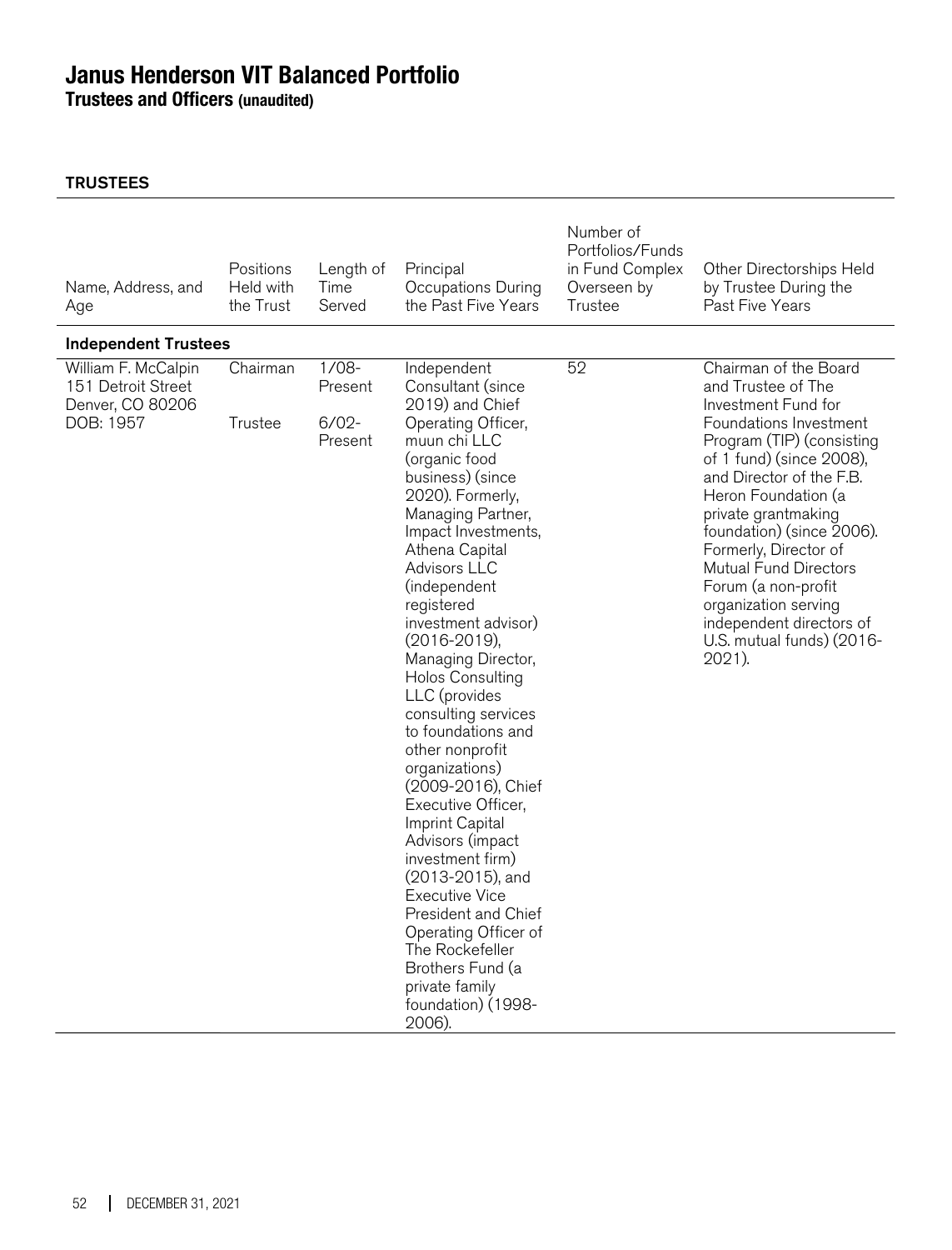**Trustees and Officers (unaudited)**

| Name, Address, and<br>Age                                            | Positions<br>Held with<br>the Trust | Length of<br>Time<br>Served | Principal<br>Occupations During<br>the Past Five Years                                                                                                                                                                                                                                                                                                                                                                                                                                                                       | Number of<br>Portfolios/Funds<br>in Fund Complex<br>Overseen by<br>Trustee | Other Directorships Held<br>by Trustee During the<br>Past Five Years                                                                                                                                                                                                                                                                                                                                                                                                        |
|----------------------------------------------------------------------|-------------------------------------|-----------------------------|------------------------------------------------------------------------------------------------------------------------------------------------------------------------------------------------------------------------------------------------------------------------------------------------------------------------------------------------------------------------------------------------------------------------------------------------------------------------------------------------------------------------------|----------------------------------------------------------------------------|-----------------------------------------------------------------------------------------------------------------------------------------------------------------------------------------------------------------------------------------------------------------------------------------------------------------------------------------------------------------------------------------------------------------------------------------------------------------------------|
| <b>Independent Trustees</b>                                          |                                     |                             |                                                                                                                                                                                                                                                                                                                                                                                                                                                                                                                              |                                                                            |                                                                                                                                                                                                                                                                                                                                                                                                                                                                             |
| Alan A. Brown<br>151 Detroit Street<br>Denver, CO 80206<br>DOB: 1962 | Trustee                             | $1/13-$<br>Present          | Principal, Curam<br>Holdings LLC (since<br>2018). Formerly,<br>Executive Vice<br>President,<br>Institutional Markets,<br>of Black Creek<br>Group (private equity<br>real estate<br>investment<br>management firm)<br>$(2012 - 2018)$ ,<br>Executive Vice<br>President and Co-<br>Head, Global Private<br>Client Group (2007-<br>2010), Executive<br>Vice President.<br><b>Mutual Funds</b><br>(2005-2007), and<br><b>Chief Marketing</b><br>Officer (2001-<br>2005) of Nuveen<br>Investments, Inc.<br>(asset<br>management). | 52                                                                         | <b>Advisory Board Member</b><br>of AEW Core Property<br>Trust (open-end property<br>fund) (since 2020), and<br>Director of WTTW (PBS<br>affiliate) (since 2003).<br>Formerly, Director of<br>MotiveQuest LLC<br>(strategic social market<br>research company)<br>(2003-2016), Director of<br>Nuveen Global Investors<br>LLC (2007-2011),<br>Director of Communities<br>in Schools (2004-2010),<br>and Director of Mutual<br><b>Fund Education Alliance</b><br>(until 2010). |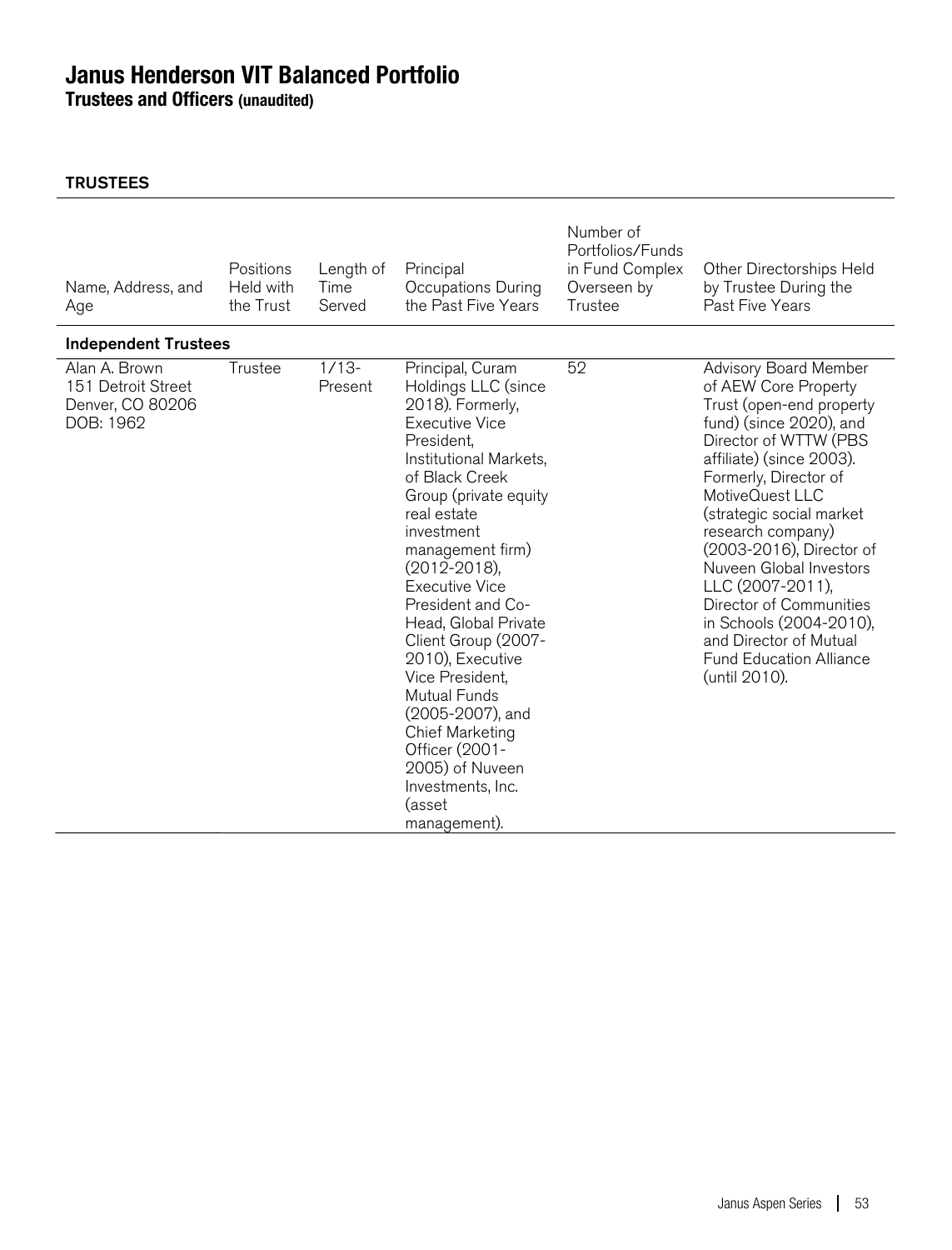**Trustees and Officers (unaudited)**

| Name, Address, and<br>Age                                                  | Positions<br>Held with<br>the Trust | Length of<br>Time<br>Served | Principal<br>Occupations During<br>the Past Five Years                                                                                                                                                                                                                                                                                                                                                                                                                                                                                        | Number of<br>Portfolios/Funds<br>in Fund Complex<br>Overseen by<br>Trustee | Other Directorships Held<br>by Trustee During the<br>Past Five Years                                                                                                                                                                                                                                                                                                                                                                                                                                                                                                                                                                                                                                                                                                                                                                                                                                                                                                                                                                                                                                               |
|----------------------------------------------------------------------------|-------------------------------------|-----------------------------|-----------------------------------------------------------------------------------------------------------------------------------------------------------------------------------------------------------------------------------------------------------------------------------------------------------------------------------------------------------------------------------------------------------------------------------------------------------------------------------------------------------------------------------------------|----------------------------------------------------------------------------|--------------------------------------------------------------------------------------------------------------------------------------------------------------------------------------------------------------------------------------------------------------------------------------------------------------------------------------------------------------------------------------------------------------------------------------------------------------------------------------------------------------------------------------------------------------------------------------------------------------------------------------------------------------------------------------------------------------------------------------------------------------------------------------------------------------------------------------------------------------------------------------------------------------------------------------------------------------------------------------------------------------------------------------------------------------------------------------------------------------------|
| <b>Independent Trustees</b>                                                |                                     |                             |                                                                                                                                                                                                                                                                                                                                                                                                                                                                                                                                               |                                                                            |                                                                                                                                                                                                                                                                                                                                                                                                                                                                                                                                                                                                                                                                                                                                                                                                                                                                                                                                                                                                                                                                                                                    |
| William D. Cvengros<br>151 Detroit Street<br>Denver, CO 80206<br>DOB: 1948 | Trustee                             | $1/11 -$<br>Present         | <b>Chief Executive</b><br>Officer of SJC<br>Capital, LLC (a<br>personal investment<br>company and<br>consulting firm)<br>(since 2002).<br>Formerly, Chief<br><b>Executive Officer</b><br>and President of<br>PIMCO Advisors<br>Holdings L.P. (a<br>publicly traded<br>investment<br>management firm)<br>(1994-2000), and<br>Chief Investment<br>Officer (1987-<br>1994) and Vice<br>Chairman and<br>Director (1990-<br>1994) of Pacific Life<br>Insurance Company<br>(a mutual life<br>insurance and<br>annuity company)<br>$(1987 - 1994)$ . | 52                                                                         | Member, Limited Partner<br>Advisory Committee,<br>Karmel Capital Fund III<br>(since 2022), Member of<br>the Investmtnet<br>Committee for the Orange<br>Country Community<br>Foundation (a<br>grantmaking foundation)<br>(since 2020), Advisory<br>Board Member, RevOZ<br>Fund LP and related<br>funds (real estate<br>investments for<br>opportunity zones) (since<br>2020), and Advisory<br>Board Member, Innovate<br>Partners Emerging<br>Growth and Equity Fund I<br>(early stage venture<br>capital fund) (since 2014).<br>Formerly, Managing<br>Trustee of National<br><b>Retirement Partners</b><br>Liquidating Trust (2013-<br>2016), Chairman, National<br>Retirement Partners, Inc.<br>(formerly a network of<br>advisors to $401(k)$ plans)<br>(2005-2013), Director of<br>Prospect Acquisition Corp.<br>(a special purpose<br>acquisition corporation)<br>(2007-2009), Director of<br>RemedyTemp, Inc.<br>(temporary help services<br>company) (1996-2006),<br>and Trustee of PIMCO<br>Funds Multi-Manager<br>Series (1990-2000) and<br>Pacific Life Variable Life &<br>Annuity Trusts (1987-<br>1994). |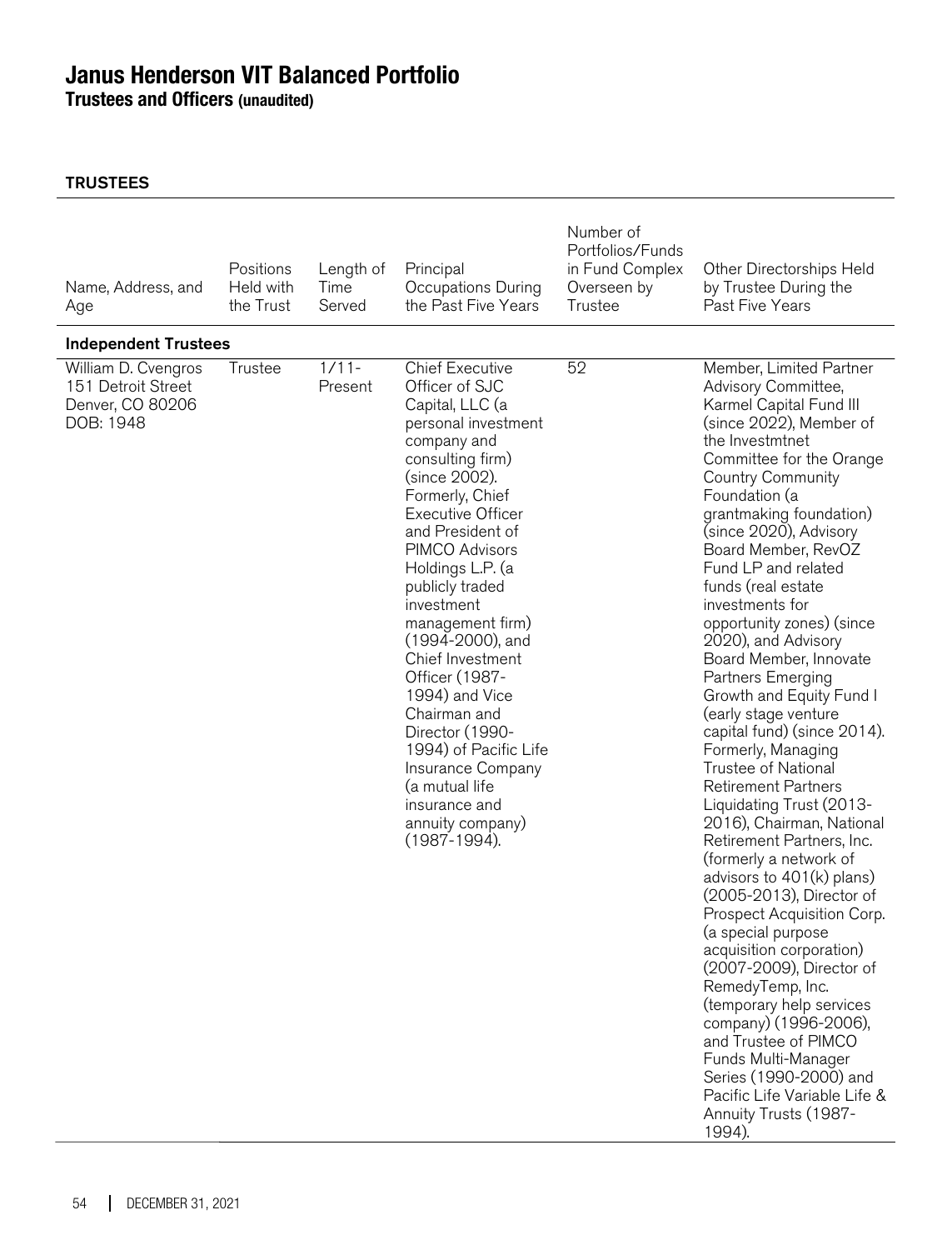**Trustees and Officers (unaudited)**

| Name, Address, and<br>Age                                               | Positions<br>Held with<br>the Trust | Length of<br>Time<br>Served | Principal<br>Occupations During<br>the Past Five Years                                                                                                                                                                                                                                                                                                                              | Number of<br>Portfolios/Funds<br>in Fund Complex<br>Overseen by<br>Trustee | Other Directorships Held<br>by Trustee During the<br>Past Five Years                                                                                                                                                                                                                                                                                                                            |
|-------------------------------------------------------------------------|-------------------------------------|-----------------------------|-------------------------------------------------------------------------------------------------------------------------------------------------------------------------------------------------------------------------------------------------------------------------------------------------------------------------------------------------------------------------------------|----------------------------------------------------------------------------|-------------------------------------------------------------------------------------------------------------------------------------------------------------------------------------------------------------------------------------------------------------------------------------------------------------------------------------------------------------------------------------------------|
| <b>Independent Trustees</b>                                             |                                     |                             |                                                                                                                                                                                                                                                                                                                                                                                     |                                                                            |                                                                                                                                                                                                                                                                                                                                                                                                 |
| Raudline Etienne<br>151 Detroit Street<br>Denver, CO 80206<br>DOB: 1965 | Trustee                             | $6/16-$<br>Present          | Founder, Daraja<br>Capital (advisory and<br>investment firm)<br>(since 2016).<br>Formerly, Senior<br>Vice President and<br>Senior Advisor,<br>Albright Stonebridge<br>Group LLC (global<br>strategy firm)<br>(2011-2021), and<br>Deputy Comptroller<br>and Chief<br>Investment Officer,<br>New York State<br><b>Common Retirement</b><br>Fund (public pension<br>fund) (2008-2011). | 52                                                                         | Member of the Investment<br>Committee for Cooper<br>Union (private college)<br>(since 2021), Board<br>Member, Van Alen<br>Institute (nonprofit<br>architectural and design<br>organization) (since 2019)<br>and Director of<br><b>Brightwood Capital</b><br>Advisors, LLC (since<br>2014).                                                                                                      |
| Gary A. Poliner<br>151 Detroit Street<br>Denver, CO 80206<br>DOB: 1953  | Trustee                             | $6/16-$<br>Present          | Retired. Formerly,<br>President (2010-<br>2013) of<br>Northwestern<br>Mutual Life<br>Insurance Company.                                                                                                                                                                                                                                                                             | 52                                                                         | Director of MGIC<br>Investment Corporation<br>(private mortgage<br>insurance) (since 2013).<br>Formerly, Director, West<br><b>Bend Mutual Insurance</b><br>Company<br>(property/casualty<br>insurance) (2013-2021),<br>Trustee of Northwestern<br>Mutual Life Insurance<br>Company (2010-2013)<br>and Director of Frank<br>Russell Company (global<br>asset management firm)<br>$(2008 - 2013)$ |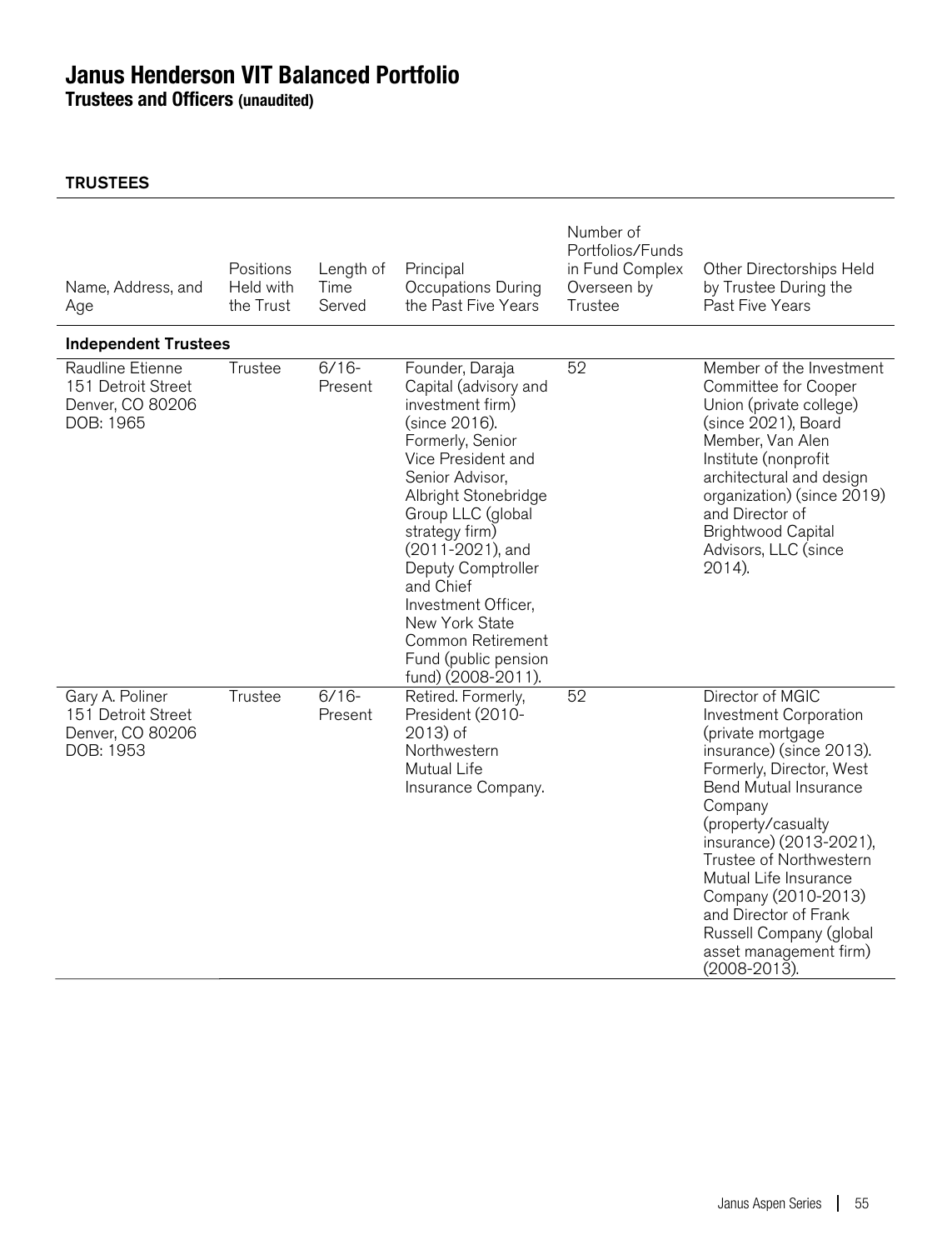**Trustees and Officers (unaudited)**

| Name, Address, and<br>Age                                               | Positions<br>Held with<br>the Trust | Length of<br>Time<br>Served | Principal<br>Occupations During<br>the Past Five Years                                                                                                                                                                                                             | Number of<br>Portfolios/Funds<br>in Fund Complex<br>Overseen by<br>Trustee | Other Directorships Held<br>by Trustee During the<br>Past Five Years                                                                                                                                                                                                                                                                                                      |
|-------------------------------------------------------------------------|-------------------------------------|-----------------------------|--------------------------------------------------------------------------------------------------------------------------------------------------------------------------------------------------------------------------------------------------------------------|----------------------------------------------------------------------------|---------------------------------------------------------------------------------------------------------------------------------------------------------------------------------------------------------------------------------------------------------------------------------------------------------------------------------------------------------------------------|
| <b>Independent Trustees</b>                                             |                                     |                             |                                                                                                                                                                                                                                                                    |                                                                            |                                                                                                                                                                                                                                                                                                                                                                           |
| Diane L. Wallace<br>151 Detroit Street<br>Denver, CO 80206<br>DOB: 1958 | Trustee                             | $6/17 -$<br>Present         | Retired. Formerly,<br><b>Chief Operating</b><br>Officer, Senior Vice<br>President-<br>Operations, and<br><b>Chief Financial</b><br>Officer for Driehaus<br>Capital<br>Management, LLC<br>(1988-2006) and<br>Treasurer for<br>Driehaus Mutual<br>Funds (1996-2002). | 52                                                                         | Formerly, Director of<br>Family Service of Lake<br>County (2019-2021),<br>Independent Trustee,<br>Henderson Global Funds<br>(13 portfolios) (2015-<br>2017), Independent<br>Trustee, State Farm<br>Associates' Funds Trust,<br>State Farm Mutual Fund<br>Trust, and State Farm<br>Variable Product Trust (28<br>portfolios) (2013-2017).                                  |
| Linda S. Wolf<br>151 Detroit Street<br>Denver, CO 80206<br>DOB: 1947    | Trustee                             | $11/05 -$<br>Present        | Retired. Formerly,<br>Chairman and Chief<br>Executive Officer of<br>Leo Burnett<br>(Worldwide)<br>(advertising agency)<br>(2001-2005).                                                                                                                             | 52                                                                         | Director of Chicago<br><b>Community Trust</b><br>(Regional Community<br>Foundation), Lurie<br>Children's Hospital<br>(Chicago, IL), and Shirley<br>Ryan Ability Lab. Formerly,<br>Director of Wrapports,<br>LLC (until 2022), Director<br>of Chicago Council on<br>Global Affairs (until 2019),<br>InnerWorkings (until<br>2019) and Director of<br>Walmart (until 2017). |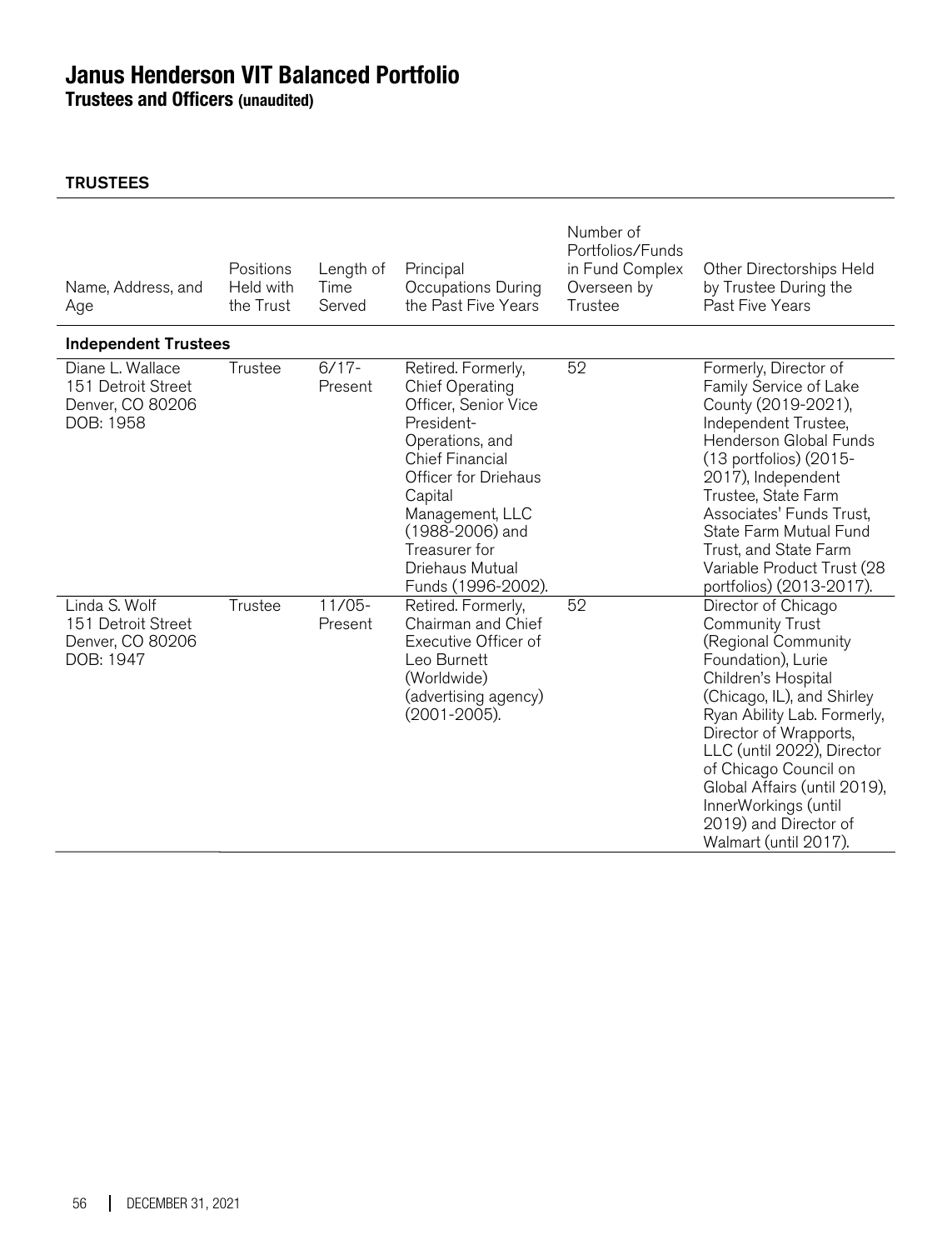**Trustees and Officers (unaudited)**

#### **OFFICERS**

| Name, Address, and<br>Age                                               | Positions Held with the Trust                                                                 | Term of Office*<br>and Length of<br>Time Served | Principal Occupations During the<br>Past Five Years                                                                                                                                                                                                              |
|-------------------------------------------------------------------------|-----------------------------------------------------------------------------------------------|-------------------------------------------------|------------------------------------------------------------------------------------------------------------------------------------------------------------------------------------------------------------------------------------------------------------------|
| Jeremiah Buckley<br>151 Detroit Street<br>Denver, CO 80206<br>DOB: 1976 | Executive Vice President and<br>Co-Portfolio Manager<br>Janus Henderson Balanced<br>Portfolio | 12/15-Present                                   | Portfolio Manager for other Janus<br>Henderson accounts.                                                                                                                                                                                                         |
| Michael Keough<br>151 Detroit Street<br>Denver, CO 80206<br>DOB: 1978   | Executive Vice President and<br>Co-Portfolio Manager<br>Janus Henderson Balanced<br>Portfolio | 12/19-Present                                   | Portfolio Manager for other Janus<br>Henderson accounts.                                                                                                                                                                                                         |
| Greg Wilensky<br>151 Detroit Street<br>Denver, CO 80206<br>DOB: 1967    | Executive Vice President and<br>Co-Portfolio Manager<br>Janus Henderson Balanced<br>Portfolio | 2/20-Present                                    | Head of U.S. Fixed Income of Janus<br>Henderson Investors and Portfolio<br>Manager for other Janus<br>Henderson accounts. Formerly,<br>Director and Lead Portfolio<br>Manager of the U.S. Multi-Sector<br>Fixed Income team at<br>AllianceBernstein (2007-2019). |

\* Officers are elected at least annually by the Trustees for a one-year term and may also be elected from time to time by the Trustees for an interim period.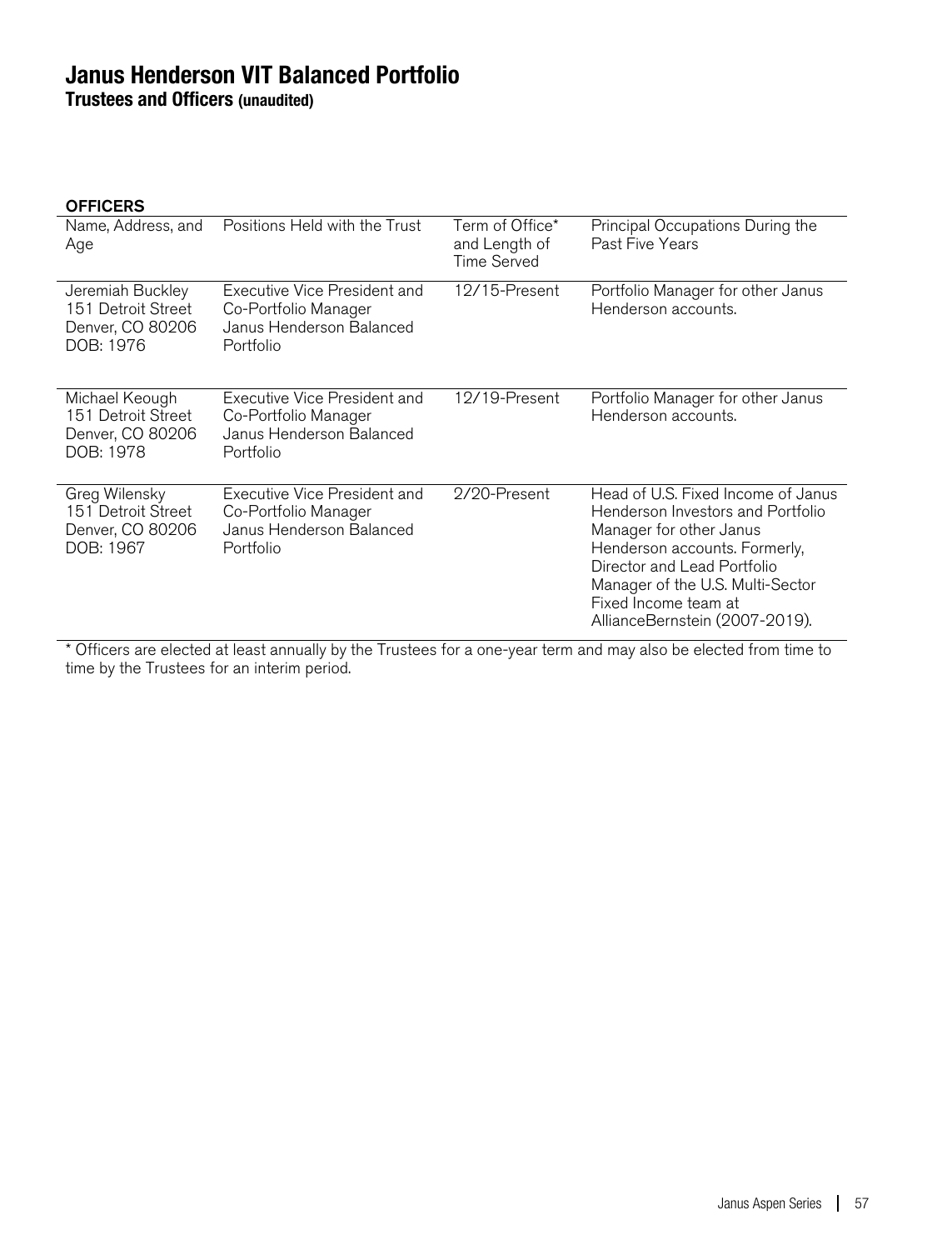**Trustees and Officers (unaudited)**

#### **OFFICERS**

| -------<br>Name, Address, and<br>Age                                      | Positions Held with the Trust                                                      | Term of Office*<br>and Length of<br><b>Time Served</b> | Principal Occupations During the<br>Past Five Years                                                                                                                                                                                                                                                                                                                                                                                                                                                                                                                                                                                                                            |
|---------------------------------------------------------------------------|------------------------------------------------------------------------------------|--------------------------------------------------------|--------------------------------------------------------------------------------------------------------------------------------------------------------------------------------------------------------------------------------------------------------------------------------------------------------------------------------------------------------------------------------------------------------------------------------------------------------------------------------------------------------------------------------------------------------------------------------------------------------------------------------------------------------------------------------|
| Michelle Rosenberg<br>151 Detroit Street<br>Denver, CO 80206<br>DOB: 1973 | Interim President and Chief<br><b>Executive Officer</b>                            | 1/22-Present                                           | General Counsel and Corporate<br>Secretary of Janus Henderson<br>Investors (since 2018). Formerly,<br>Senior Vice President and Head of<br>Legal, North America of Janus<br>Henderson Investors (2017-2018)<br>and Deputy General Counsel of<br>Janus Henderson US (Holdings)<br>Inc. (2015-2018).                                                                                                                                                                                                                                                                                                                                                                             |
| Kristin Mariani<br>151 Detroit Street<br>Denver, CO 80206<br>DOB: 1966    | Vice President, Chief<br>Compliance Officer, and Anti-<br>Money Laundering Officer | 7/20-Present                                           | Head of Compliance, North<br>America for Janus Henderson<br>Investors (since September 2020),<br>and Chief Compliance Officer for<br>Janus Henderson Investors US LLC<br>(since September 2017). Formerly,<br>Global Head of Investment<br>Management Compliance for Janus<br>Henderson Investors (February<br>2019-August 2020), Vice<br>President, Head of Global<br>Distribution Compliance and Chief<br>Compliance Officer of Janus<br>Henderson Distributors US LLC<br>(May 2017-September 2017), Vice<br>President, Compliance at Janus<br>Henderson US (Holdings) Inc.,<br>Janus Henderson Investors US<br>LLC, and Janus Henderson<br>Distributors US LLC (2009-2017). |

\* Officers are elected at least annually by the Trustees for a one-year term and may also be elected from time to time by the Trustees for an interim period.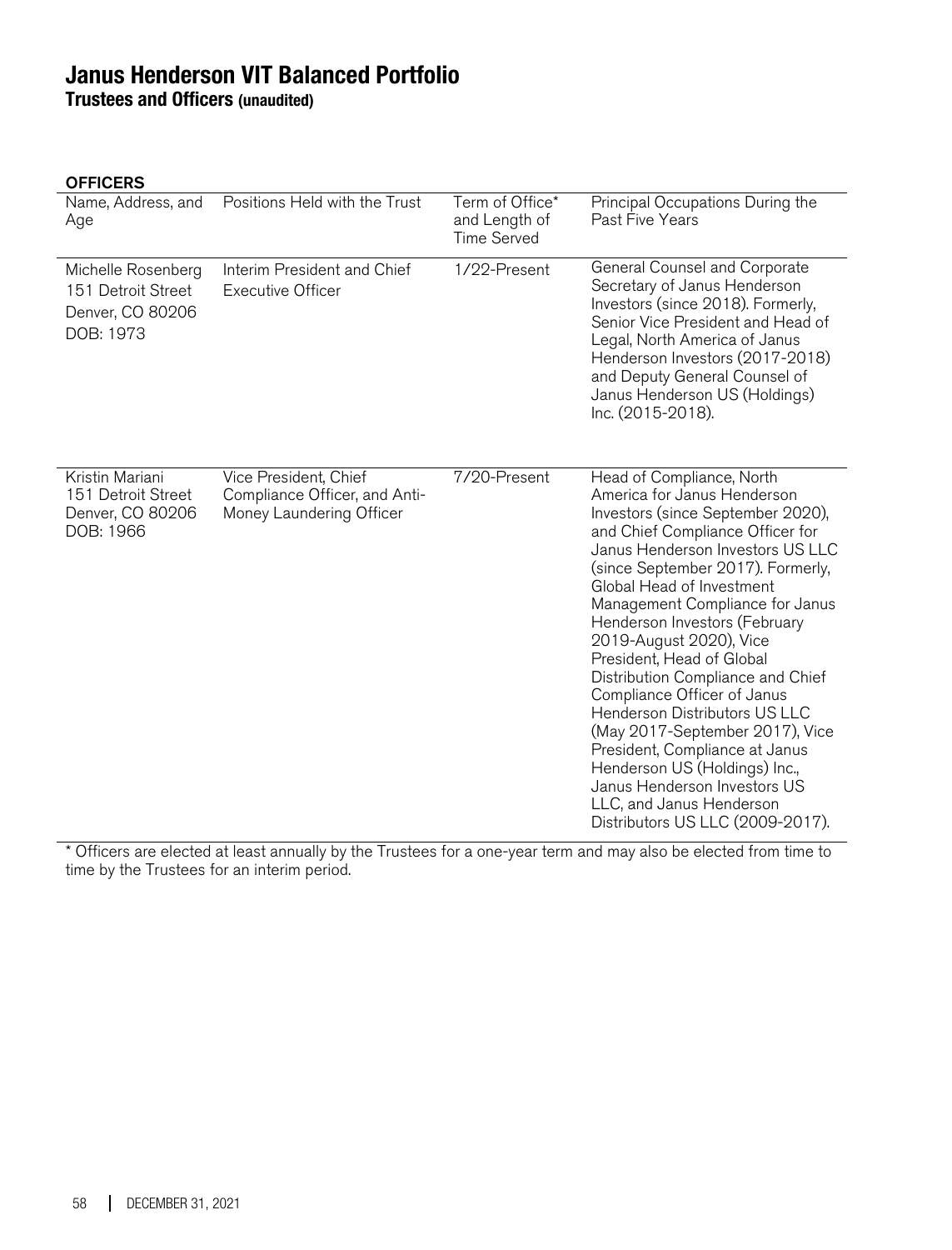**Trustees and Officers (unaudited)**

#### **OFFICERS**

| <b>9119559</b>                                                           |                                                                       |                                                 |                                                                                                                                                                                                                                           |
|--------------------------------------------------------------------------|-----------------------------------------------------------------------|-------------------------------------------------|-------------------------------------------------------------------------------------------------------------------------------------------------------------------------------------------------------------------------------------------|
| Name, Address, and<br>Age                                                | Positions Held with the Trust                                         | Term of Office*<br>and Length of<br>Time Served | Principal Occupations During the<br>Past Five Years                                                                                                                                                                                       |
| Jesper Nergaard<br>151 Detroit Street                                    | <b>Chief Financial Officer</b>                                        | 3/05-Present                                    | Head of U.S. Fund Administration,<br>Janus Henderson Investors and                                                                                                                                                                        |
| Denver, CO 80206<br>DOB: 1962                                            | Vice President, Treasurer, and<br><b>Principal Accounting Officer</b> | 2/05-Present                                    | Janus Henderson Services US LLC.                                                                                                                                                                                                          |
| Abigail J. Murray<br>151 Detroit Street<br>Denver, CO 80206<br>DOB: 1975 | Vice President, Chief Legal<br>Officer, and Secretary                 | 12/20-Present                                   | Managing Counsel (2020-present).<br>Formerly, Senior Counsel for<br>Invesco Ltd. (2017-2020), and Vice<br>President and Senior Counsel,<br>ALPS Fund Services, Inc. and<br>Assistant General Counsel, ALPS<br>Advisors, Inc. (2015-2017). |

\* Officers are elected at least annually by the Trustees for a one-year term and may also be elected from time to time by the Trustees for an interim period.